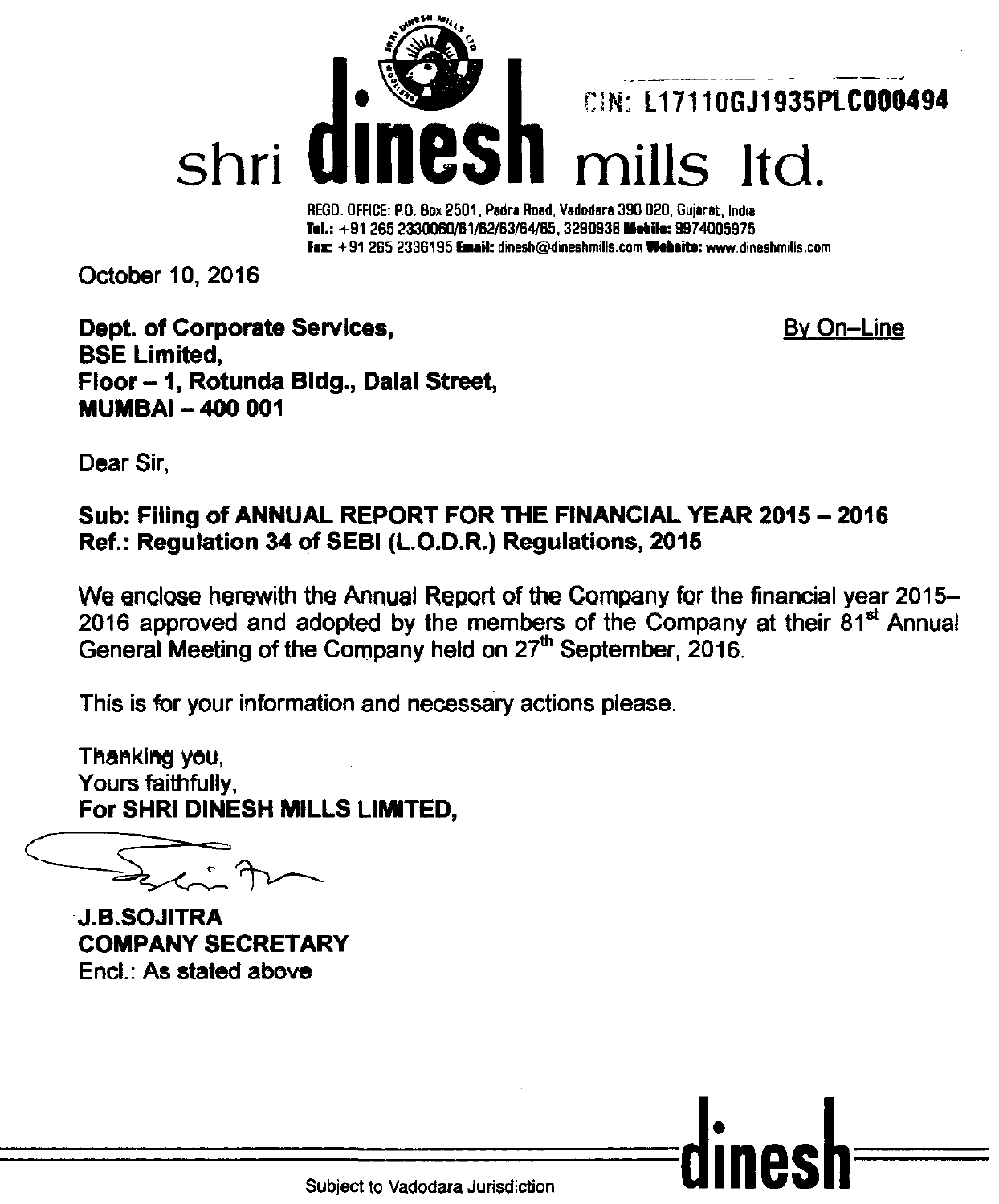

**INDEX** Page No.

Notice ............................................................................. 2 Boards' Report ............................................................14 Secretarial Audit Report .............................................20 Extract of Annual Return ............................................23 Report on Corporate Governance ..............................31 Auditors Report ...........................................................43 Balance Sheet ............................................................48 Statement of Profit & Loss Account..............................49 Cash Flow Statement ................................................50 Notes to Financial Statement ...................................51 Auditors Reports on Consolidated Accounts ..........68

#### **BOARD OF DIRECTORS**

Shri Nimishbhai U. Patel (Managing Director) Shri Jal R. Patel (upto 3rd March, 2016) Shri H. N. Elavia **March, 2016**) (upto 4th March, 2016) Shri Ambubhai T. Patel (upto 30th May, 2016) Shri Tanujbhai M. Patel Shri Rakesh Agrawal Shri Sanjiv Shah (w.e.f. 29th March, 2016) Mrs. Gorsi A. Parekh (upto 5th February, 2016) Mrs. Taruna P. Patel (w.e.f. 29th March, 2016)

Shri Upendrabhai M. Patel (Chairman Emeritus) (upto 30th May, 2016) Shri Bharatbhai U. Patel (Chairman & Managing Director)

Shri J. B. Sojitra Executive Director (Corporate Affairs)

Consolidated Financial Statements

#### **COMPANY SECRETARY**

Shri J. B. Sojitra

#### **CHIEF FINANCIAL OFFICER**

Shri M. B. Thummar

#### **BANKERS**

Bank of Baroda Indian Overseas Bank The South Indian Bank Ltd.

#### **AUDITORS**

M/s. Dhirubhai Shah & Doshi Chartered Accountants Ahmedabad

#### **REGISTERED OFFICE**

P.O. Box No.2501, Padra Road, Vadodara - 390 020 Telephone : (0265) 2330060-65 Fax : (0265) 2336195 Email : complianceofficer@dineshmills.com, sojitra@dineshmills.com Website : www.dineshmills.com CIN : L17110GJ1935PLC000494 & Notes thereon .........................................................71 Financial Details of Subsidiary Company ...............89 Attendance Slip ...........................................................90 Proxy Form ..................................................................91 Road Map to AGM Venue ..........................................92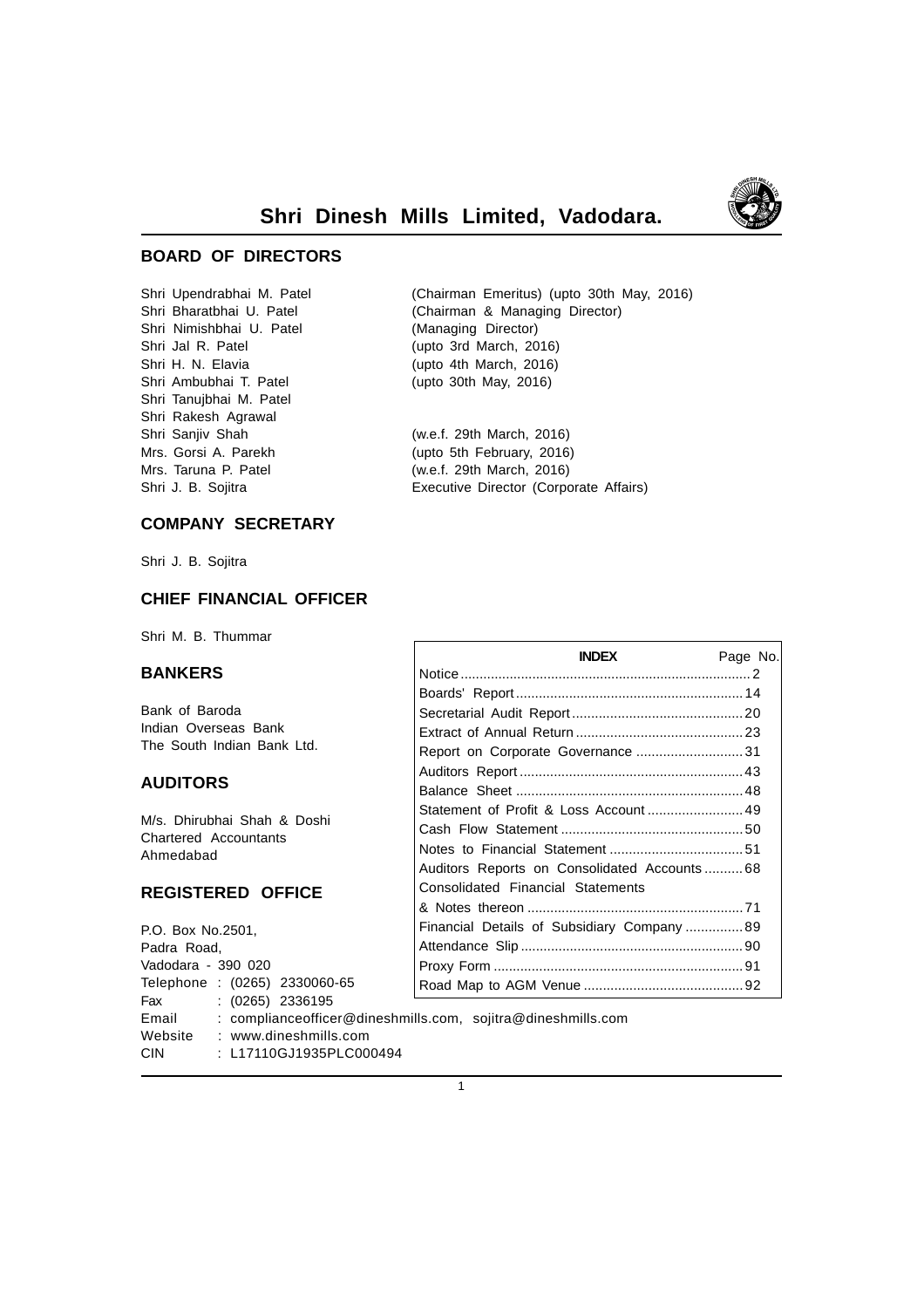#### **NOTICE**

**NOTICE** is hereby given that 81st Annual General Meeting (AGM) of the Members of Shri Dinesh Mills Ltd. will be held at the Registered Office of the Company at Padra Road, Vadodara on Tuesday, 27th September, 2016 at 11.00 A.M. to transact the following business:

#### **ORDINARY BUSINESS:**

- **1.** To consider and adopt the Audited Standalone Financial Statement of the Company, the Reports of the Board of Directors and Auditors' thereon including Consolidated Financial Statements together with Auditors Reports thereon for the Financial year ended 31st March, 2016.
- **2.** To declare dividend for the financial year 2015-2016.
- **3.** To appoint a Director in place of Shri J. B. Sojitra (DIN-00036120), who retires by rotation and being eligible, offers himself for re-appointment.
- **4.** To appoint M/s. Dhirubhai Shah & Doshi, Chartered Accountants, Ahmedabad as Auditors and fix their remuneration.

#### **SPECIAL BUSINESS:**

**5. PAYMENT OF REMUNERATION TO SHRI BHARATBHAI PATEL, MANAGING DIRECTOR FROM 1ST APRIL, 2016 TO 31ST MARCH, 2018**

To consider and if thought fit, to pass with or without modification(s), the following Resolution as **"SPECIAL RESOLUTION"**

**"RESOLVED THAT** in partial modification of earlier Resolutions, the Company hereby approves the payment of the managerial remuneration on the existing terms & conditions to Shri Bharatbhai Patel, Chairman & Managing Director in accordance with the provisions of Section 196 and 197 of the Companies Act, 2013 read with Schedule V thereto and the Companies (Appointment and Remuneration of Managerial Personnel) Rules, 2014, for the unexpired period of his tenure from 1st April, 2016 to 31st March, 2018 as set out in the draft Deed of Variation, copy whereof placed before the meeting and initialed by the Chairman for the purpose of identification with liberty to the Board to increase/reduce the remuneration, alter and vary such terms and conditions in accordance with the provisions of the Companies Act, 2013 read with the Rules made thereunder and the Schedule V to the Companies Act, 2013 as may be agreed by Shri Bharatbhai Patel.

**RESOLVED FURTHER THAT** the Deed of Variation be executed with Shri Bharatbhai Patel under the Common seal of the Company pursuant to the provisions of Articles of Association of the Company and Shri J. B. Sojitra, Secretary of the Company is authorised to file relevant Form(s) electronically as may be required in this connection."

#### **6. APPOINTMENT OF MRS. TARUNABEN PATEL AS AN INDEPENDENT DIRECTOR**

To consider and if thought fit, to pass with or without modification(s), the following Resolution as an **"ORDINARY RESOLUTION"**

**"RESOLVED THAT** pursuant to the provisions of Sections 149, 150, 152, 160, 161 read with Schedule IV and all other applicable provisions of the Companies Act, 2013 and the Companies (Appointment & Qualification of Directors) Rules, 2014 (including any statutory modification(s) or re-enactment thereof for the time being in force) and SEBI (Listing Obligations & Disclosure Requirements) Regulations, 2015, Mrs. Tarunaben Patel (DIN - 00181786), who holds office upto the ensuing 81st AGM of the Company pursuant to Section 161 of the Companies Act, 2013 and the Company has received a Notice in writing from a member proposing her candidature, be and is hereby appointed as an Independent Director of the Company for five consecutive years from 29th March, 2016 to 28th March, 2021."

#### **7. APPOINTMENT OF SHRI SANJIV SHAH AS AN INDEPENDENT DIRECTOR**

To consider and if thought fit, to pass with or without modification(s), the following Resolution as an "ORDINARY RESOLUTION"

"RESOLVED THAT pursuant to the provisions of Sections 149, 150, 152, 160, 161 read with Schedule IV and all other applicable provisions of the Companies Act, 2013 and the Companies (Appointment & Qualification of Directors) Rules, 2014 (including any statutory modification(s) or re-enactment thereof for the time being in force) and SEBI (Listing Obligations & Disclosure Requirements) Regulations, 2015, Shri Sanjiv Shah (DIN - 00065796), who holds office upto the ensuing 81st AGM of the Company pursuant to Section 161 of the Companies Act, 2013 and the Company has received a Notice in writing from a member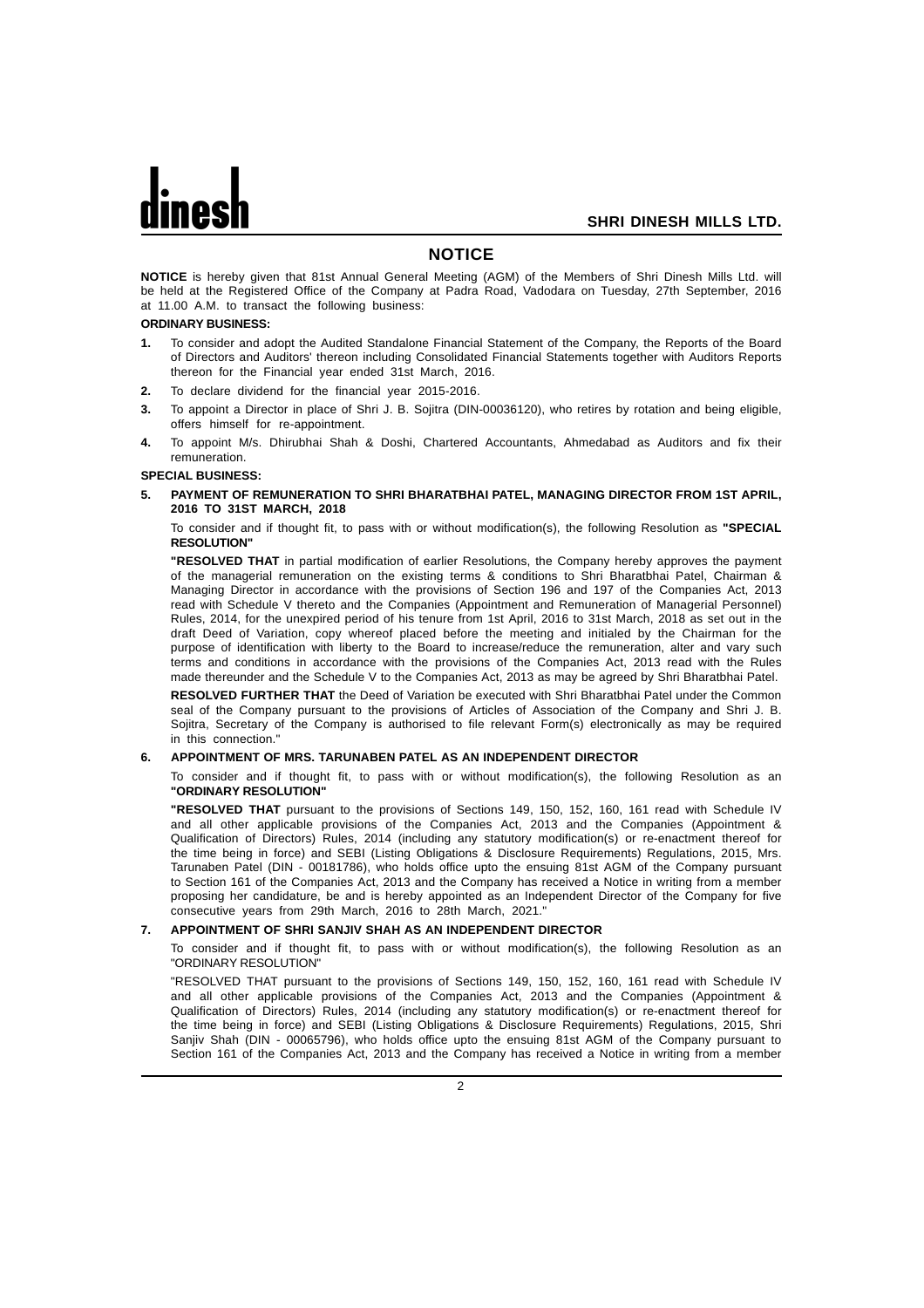

proposing his candidature, be and is hereby appointed as an Independent Director of the Company for five consecutive years from 29th March, 2016 to 28th March, 2021."

#### **8. APPOINTMENT OF SHRI J. B. SOJITRA AS AN EXECUTIVE DIRECTOR (CORPORATE AFFAIRS) & COMPANY SECRETARY**

To consider and if thought fit, to pass with or without modification(s), the following Resolution as **"SPECIAL RESOLUTION"**

**"RESOLVED THAT** pursuant to provision of Section 188, 196, 197 read with Schedule V and Section 203 of the Companies Act, 2013 read with the Companies (Meetings of Board & its powers) Rules, 2014 and other applicable provisions, if any of the Companies Act, 2013, the Companies (Appointment & Remuneration of Managerial Personnel) Rules, 2014, Shri J. B. Sojitra be and is hereby appointed as an Executive Director (Corporate Affairs) & Company Secretary of the Company for five years from 1st June, 2016 to 31st May, 2021 without substantial powers of the Management, upon the terms & conditions as per the letter of Appointment dated 30th May, 2016, placed before the meeting and initialed by the Chairman for the purpose of identification as recommended by the Audit Committee and Nomination, Remuneration & Compensation Committee of the Company subject to re-consideration of the same pursuant to the Remuneration Policy of the Company.

#### **9. APPROVAL OF "SHRI DINESH MILLS LIMITED - EMPLOYEES STOCK OPTION SCHEME, 2016 (ESOP - 2016)**

To consider and if thought fit, to pass with or without modification(s), the following Resolution as **"SPECIAL RESOLUTION"**

**"RESOLVED THAT** pursuant to the provisions of Section 62(1)(b) and all other provisions if any, of the Companies Act 2013 (including any modification or re-enactment thereof for the time being in force) and the rules made thereunder, and in accordance with the provisions of the Memorandum and Articles of Association of the Company, the Listing Agreement with the Stock Exchanges(s), the provisions contained the Securities and Exchange Board of India (Share Based Employee Benefits) Regulations 2014 (hereinafter referred to as "SEBI Regulations") (and any other prescribed rules, regulations/guidelines of Securities and Exchange Board of India "SEBI") or any other relevant authority, from time to time to the extent applicable and subject to such other approvals, permissions and sanctions as may be necessary, the approval and consent of Members be and is hereby accorded to Board of Directors of the Company (herein referred to as the "Board" which term shall be deemed to include any Committee(s) constituted by the Board to exercise its powers including the powers conferred by this Resolution) to introduce and implement "Shri Dinesh Mills Limited ESOP - 2016" (ESOP- 2016) to create, grant, offer, issue and allot at any time or to the benefit of such person(s) who are in the employment of the Company including Directors (other than Promoters of the Company, Independent Directors, Directors holding directly or indirectly more than 10% of the outstanding Equity Shares of the Company and Relatives thereof) whether whole time or otherwise, hereinafter collectively referred to as "Eligible Employee(s)" not more than 1,00,000 (One Lac) employee stock options ('ESOPs") exercisable into not more than 1,00,000 (One Lac) Equity Shares of the company under "ESOP 2016" in one or more tranches, and on such terms and conditions as may be fixed or determined by the Board in accordance with the provisions of law or regulations issued by the relevant authority and each option shall be exercisable for one Equity Share of face value of Rs 10/- each fully paid up."

**RESOLVED FURTHER THAT** the Board be and is hereby authorized to grant options and issue and allot Equity Shares upon exercise of stock options from time to time in accordance with "ESOP 2016" and such Equity shares shall rank pari passu in all respects with the existing Equity Shares of the Company.

**RESOLVED FURTHER THAT** the options to be granted and the Equity Shares be allotted directly to such Eligible Employees/Directors in accordance with the plan framed in that behalf to subscribe to the securities of the Company issued under "ESOP- 2016".

**RESOLVED FURTHER THAT** the Company shall confirm to the accounting policies prescribed from time to time under the ESOP Regulations and Guidelines and any other modification, reenactment thereof.

**RESOLVED FURTHER THAT** the Board be and is hereby authorized to do all such acts, deeds, matter and things as it may at its absolute discretion, deem necessary or desirable for issue, offer, allocate, allot and utilize proceeds and to make modifications, changes, variations, alterations, revisions in the terms and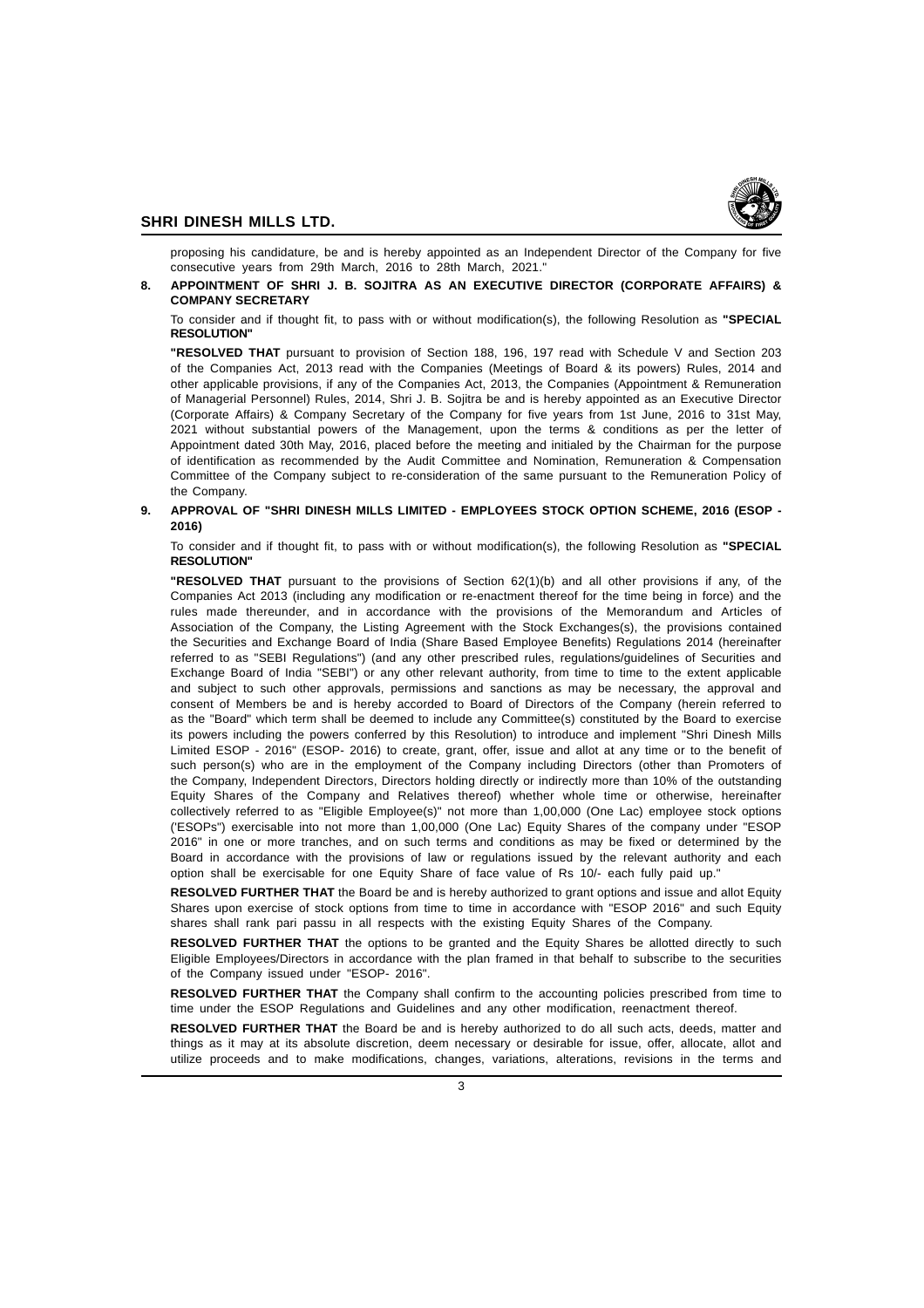conditions of the Plan in accordance with any regulations or guidelines that may be issued from time to time by the appropriate authority unless such variation(s) modification(s) or alteration(s) is detrimental to the interest of Eligible Employees including but not limited to amendments with respect to the vesting period, number of options, exercise price, exercise period, eligibility criteria or to suspend, withdraw, terminate or revise the plan without any form of further reference, confirmation, approvals or sanctions from Members of the Company, to the extent permissible by SEBI Regulations and other relevant regulations in force, Companies Act 2013 (including any modifications, amendment and reenactment thereof) the Memorandum and Articles of Association of the Company and any other applicable laws

**RESOLVED FURTHER THAT** in case of corporate action(s) such as right issues, bonus issues, merger, demerger, slumpsale and sale of division and others if any, additional equity shares are issued by the company to the option grantees for the purpose of making a fair and reasonable adjustment to the options granted earlier, the above ceiling of 1,00,000 (One Lac) equity shares shall be deemed to be increased or decreased in line with such change in total paid up equity shares and/or face value thereof without affecting any other rights or obligations of the said allottees.

**RESOLVED FURTHER THAT** in case the Equity Shares of the company are either sub divided or consolidated then the number of shares to be allotted under the plan shall automatically stand augmented or reduced as the case may be in the same proportion as the present face value of Rs 10/- per Equity Shares bears to the revised Face Value of the Equity Shares of the company after such sub division or consolidation, without affecting any other rights or obligations of the said allottees.

**RESOLVED FURTHER THAT** the Board be and is hereby authorized to take necessary steps for listing the securities allotted under "ESOP 2016" on the Stock Exchange(s), where the securities of company are listed as per the provisions of the Listing Agreement executed with the concerned Stock Exchange(s) and other applicable rules, regulations and guidelines.

**RESOLVED FURTHER THAT** for the purpose of giving effect to this Resolution the Board be and is hereby authorized on behalf of the company to do all such acts, deeds, matters and things, as it may in its absolute discretion, deem necessary, expedient, proper or desirable for such purpose and with the power on behalf of company to settle all questions, difficulties, doubts that may arise in this regard at any stage including at the time of Listing of Securities without being required to seek any further consent or approval of members of the company.

**RESOLVED FURTHER THAT** the Board be and is hereby authorized to delegate powers herein conferred to Nomination, Remuneration and Compensation Committee of directors with a power to further delegate the same to any executives/officers of the Company to do all such acts and deeds, matters and things as also execute documents, writings and other papers as may be necessary in this regard."

Padra Road, Dated : 30th May, 2016

**Regd. Office :** By Order of the Board<br>
P.O. Box No. 2501, **By Order of the Board**<br> **P.O. Box No. 2501, By Order of the Board** For **SHRI DINESH MILLS LTD.,** 

Vadodara - 390 020 **J. B. SOJITRA**

#### **NOTES :**

- 1. **A MEMBER ENTITLED TO ATTEND AND VOTE AT THE MEETING IS ENTITLED TO APPOINT A PROXY TO ATTEND AND VOTE INSTEAD OF HIMSELF AND A PROXY NEED NOT BE A MEMBER OF THE COMPANY.**
- 2. The information as per Regulation 36(3) of the SEBI (Listing Obligations & Disclosure Requirements) Regulations, 2015 is annexed hereto in respect of item No. 3, 6. 7 and 8. (Annexure : A)
- 3. The Explanatory statement as required under section 102 of the Companies Act, 2013 is annexed hereto in respect of item No.5 to 9.(Annexure: B)
- 4. The Register of Members and Share Transfer Books will remain closed from Saturday, 27th August, 2016 to Saturday, 3rd September, 2016. (Both days inclusive)
- 5. The Company has already transferred unclaimed dividend to the Investor Education & Protection Fund for the Financial Year ended 31st March, 2008.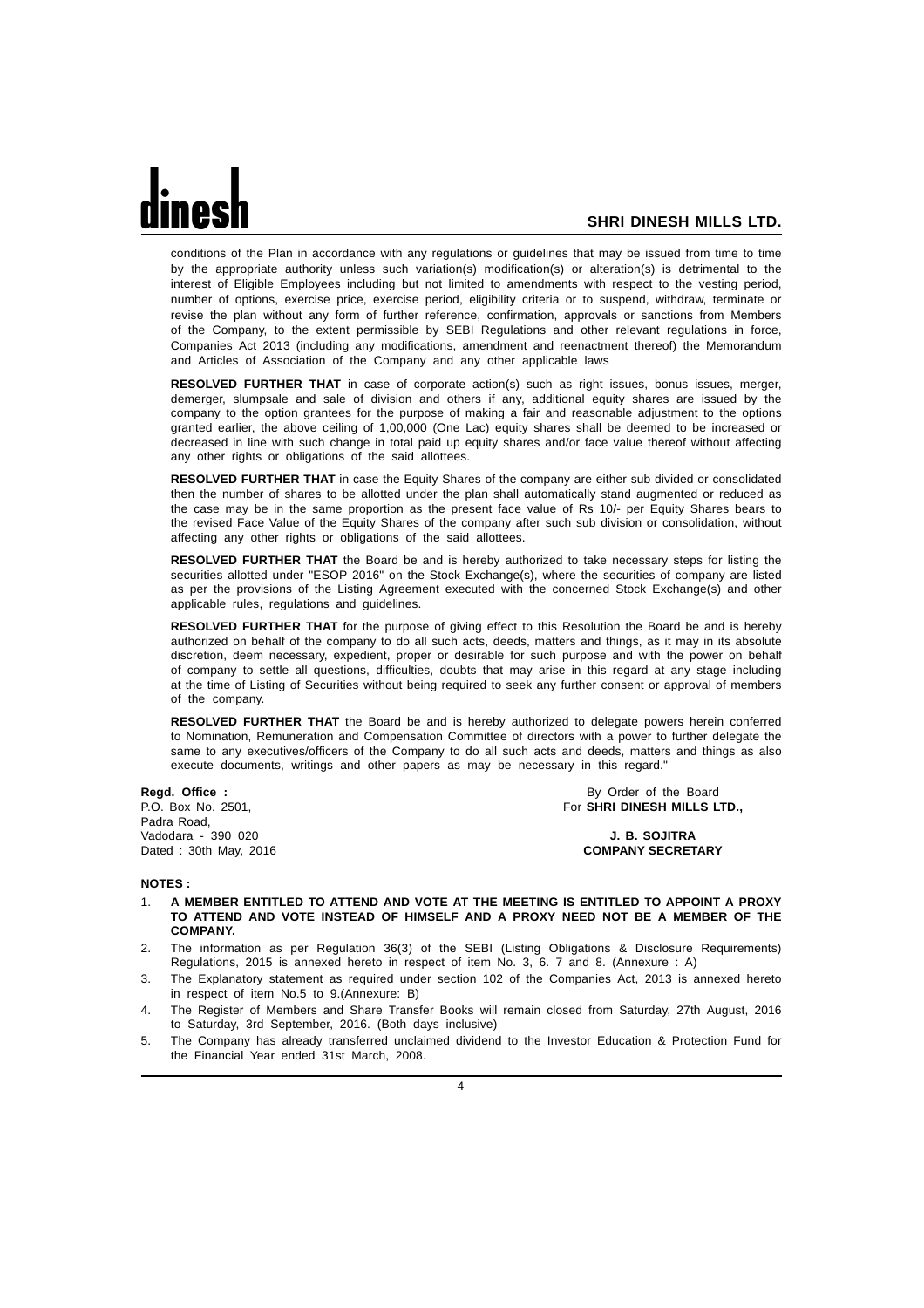

Details of the unclaimed dividend which will be transferred to the Investor Education and Protection Fund are as follows:

| Dividend No. | Date of Declaration | For the year | Due for transfer on |
|--------------|---------------------|--------------|---------------------|
| 74           | 04-9-2009           | 2008-2009    | 10-10-2016          |
| 75           | 04-9-2010           | 2009-2010    | 10-10-2017          |
| 76           | 15-9-2011           | 2010-2011    | 21-10-2018          |
| 77           | 11-9-2012           | 2011-2012    | 17-10-2019          |
| 78           | $31 - 8 - 2013$     | 2012-2013    | 06-10-2020          |
| 79           | 30-9-2014           | 2013-2014    | 26-10-2021          |
| 80           | 30-9-2015           | 2014-2015    | 26-10-2022          |

6. The Company will have to transfer Dividend No.74 for the Financial Year 2008-2009 which remain unclaimed for a period of 7 years to the Investor Education & Protection Fund of the Central Govt. pursuant to provisions of the Companies Act, 2013. Kindly note that, once the unclaimed dividend is transferred to the Investor Education and Protection Fund, no claim shall lie in respect thereof.

- 7. Dividend as recommended by the Board, if sanctioned by the Members, will be paid by 26th October, 2016 to those shareholders whose names appear on the Register of Members of the Company on 27th August, 2016 whereas the dividend relating to the shares in dematerialized form will be paid to the beneficial owners as per details to be furnished by National Securities Depository Ltd. and Central Depository Services (India) Ltd. by National Electronic Clearing System (NECS).
- 8. Voting through electronic means:
	- In compliance with provisions of Section 108 of the Companies Act, 2013, Rule 20 of the Companies (Management and Administration) Rules, 2014 as amended by the Companies (Management and Administration) Amendment Rules, 2015 and Regulation 44 of SEBI (Listing obligations and Discloure Requirements) Regulations, 2015, the Company is pleased to provide members facility to exercise their right to vote on Resolutions proposed to be considered at the 81st Annual General Meeting (AGM) by electronic means and the business may be transacted through e-Voting Services. The facility of casting the votes by the members using an electronic voting system from a place other than venue of the AGM ("remote e-voting") will be provided by National Securities Depository Limited (NSDL).
	- II. The facility for voting through Polling Paper shall be made available at the AGM and the members attending the meeting who have not casted their vote by remote e-voting shall be able to exercise their right at the meeting through polling paper.
	- III. The members who have casted their vote by remote e-voting prior to the AGM may also attend the AGM but shall not be entitled to cast their vote again.
	- IV. The remote e-voting period commences on 23rd September, 2016 (9:00 am) and ends on 26th September, 2016 (5:00 pm). During this period members of the Company, holding shares either in physical form or in dematerialized form, as on the cut-off date of 20th September, 2016, may cast their vote by remote e-voting. The remote e-voting module shall be disabled by NSDL for voting thereafter. Once the vote on a Resolution is casted by the member, the member shall not be allowed to change it subsequently.
	- V. The process and manner for remote e-voting are as under:

In case a member receives an email from NSDL [for members whose email IDs are registered with the Company/Depository Participants(s)]:

- (i) Open email and open PDF file viz; "remote e-voting.pdf" with your Client ID or Folio No. as password. The said PDF file contains your user ID and password/PIN for remote e-voting. Please note that the password is an initial password.
- (ii) Launch internet browser by typing the following URL: https://www.evoting.nsdl.com/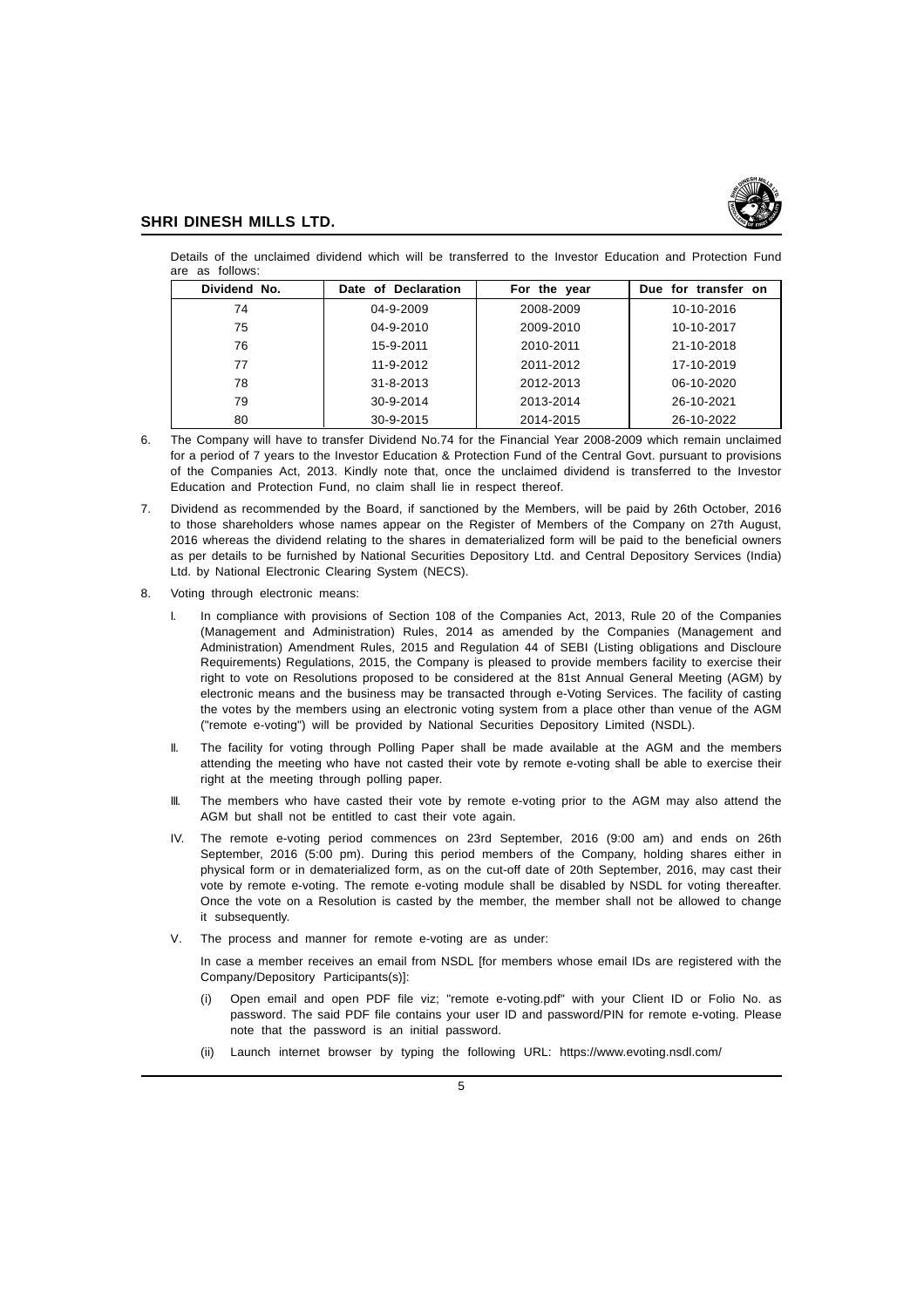- (iii) Click on Shareholder Login
- (iv) Put user ID and password as initial password/PIN noted in step (i) above. Click Login.
- (v) Password change menu appears. Change the password/PIN with new password of your choice with minimum 8 digits/characters or combination thereof. Note new password. It is strongly recommended not to share your password with any other person and take utmost care to keep your password confidential.
- (vi) Home page of remote e-voting opens. Click on remote e-voting: Active Voting Cycles.
- (vii) Select "EVEN" of "Shri Dinesh Mills Limited".
- (viii) Now you are ready for remote e-voting as Cast Vote page opens.
- (ix) Cast your vote by selecting appropriate option and click on "Submit" and also "Confirm" when prompted.
- (x) Upon confirmation, the message "Vote cast successfully" will be displayed.
- (xi) Once you have voted on the Resolution, you will not be allowed to modify your vote.
- (xii) Institutional shareholders (i.e. other than individuals, HUF, NRI etc.) are required to send scanned copy (PDF/JPG Format) of the relevant Board Resolution/ Authority letter etc. together with attested specimen signature of the duly authorized signatory(ies) who are authorized to vote, to the Scrutinizer through e-mail to scrutinizershridineshmills@gmail.com or sojitra@dineshmills.com with a copy marked to evoting@nsdl.co.in
- VI. In case of any queries, you may refer the Frequently Asked Questions (FAQs) for Members and remote e-voting user manual for Members available at the downloads section of www.evoting.nsdl.com or call on toll free no.: 1800-222-990.
- VII. If you are already registered with NSDL for remote e-voting, you can use your existing user ID and password/PIN for casting your vote.
- VIII. You can also update your mobile number and e-mail id in the user profile details of the folio which may be used for sending future communication(s).
- IX. The voting rights of members shall be in proportion to their shares of the paid up equity share capital of the Company as on the cut-off date of 20th September, 2016.
- X. Any person, who acquires shares of the Company and become member of the Company after dispatch of the AGM Notice and holding shares as of the cut-off date i.e. 20th September, 2016, may obtain the login ID and password by sending a request at evoting@nsdl.co.in or to the Company at sojitra@dineshmills.com

However, if you are already registered with NSDL for remote e-voting, you can use your existing user ID and password for casting your vote. If you forgot your password, you can reset your password by using "Forgot User Details/Password" option available on www.evoting.nsdl.com or contact NSDL at the following toll free no.: 1800-222-990.

- XI. A member may participate in the AGM even after exercising his right to vote through remote evoting but shall not be allowed to vote again at the AGM.
- XII. A person, whose name is recorded in the Register of Members or in the Register of Beneficial Owners maintained by the Depositories as on the cut-off date only shall be entitled to avail the facility of remote e-voting as well as voting at the AGM through polling paper.
- XIII. Mr. Kashyap Shah, Practicing Company Secretary (Membership No. FCS 7662) and Proprietor of M/s. Kashyap Shah & Co., Practicing Company Secretaries is appointed as the Scrutinizer to scrutinize the voting and remote e-voting process in a fair and transparent manner.
- XIV. The Chairman shall, at the AGM, at the end of discussion on the Resolutions on which voting is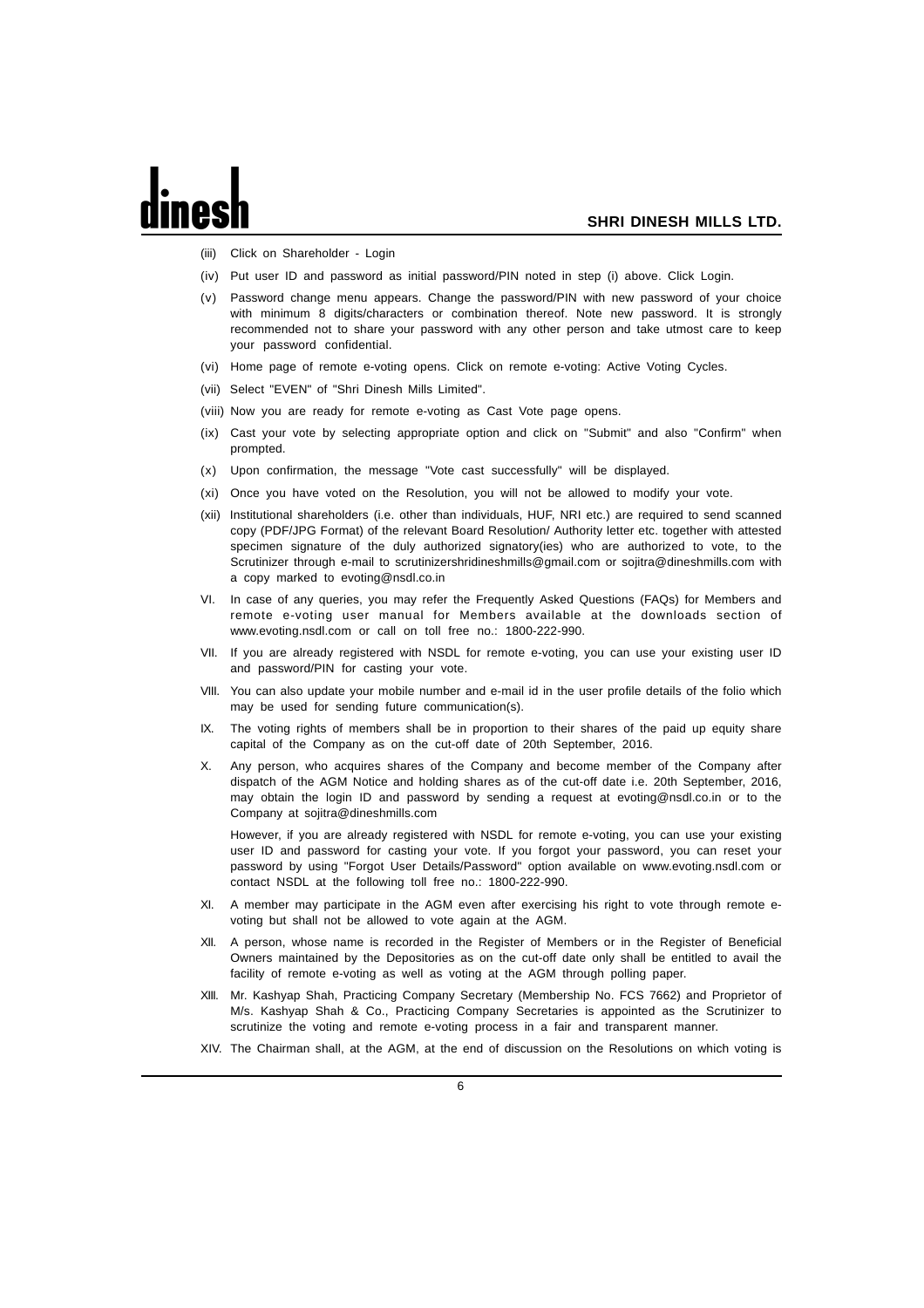

to be held, allow voting with the assistance of Scrutinizer, by use of "Poling Paper" for all those members who are present at the AGM but have not casted their votes by availing the remote evoting facility.

- XV. The Scrutinizer shall after the conclusion of voting at the 81st AGM, will first count the votes cast at the meeting and thereafter unblock the votes casted through remote e-voting in the presence of at least two witnesses who are not in the employment of the Company and shall make, not later than three days of the conclusion of the 81st AGM, a consolidated Scrutinizer's Report of the total votes casted in favour or against, if any, to the Chairman, who shall countersign the same and declare the result of the voting forthwith.
- XVI. The Results declared alongwith the Report of the Scrutinizer shall be placed on the website of the Company www.dineshmills.com and on the website of NSDL immediately after the declaration of result by the Chairman. The results shall also be immediately forwarded to the BSE Limited, Mumbai.
- XVII. The Notice of this AGM and Annual Financial Statement, Boards' Report, Auditors Report etc. will be placed on the website of the Company viz. www.dineshmills.com
- XVIII.The members holding shares in the physical form can prefix 104675 with their folio no. as LOGIN ID and for Password contact the Company to cast their votes electronically.
- 9. Green Initiative: The members are requested to intimate their Email address to the Company to enable the Company to send the Annual Report in electronic form to save the papers, trees & environment.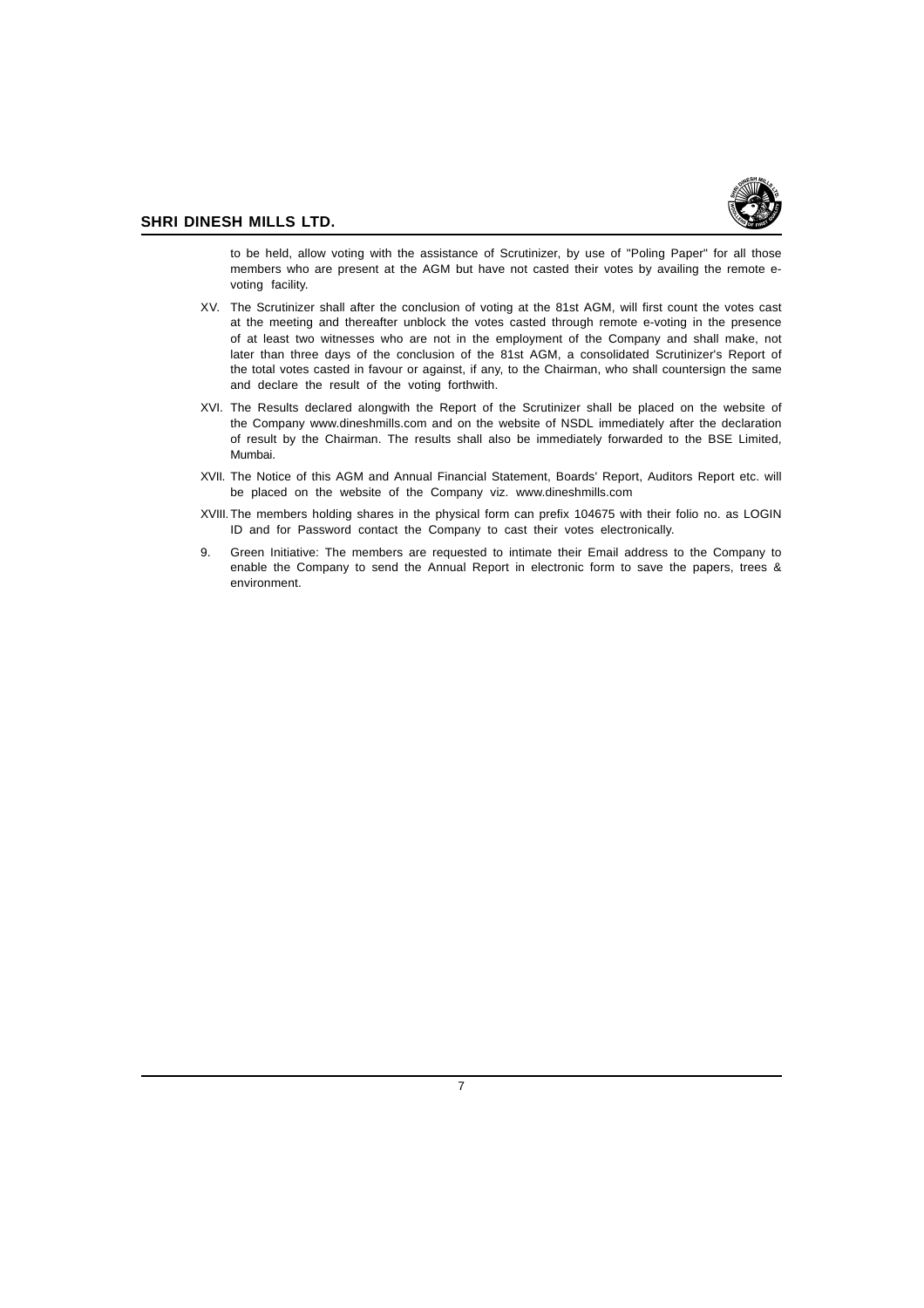## dinesh

#### **SHRI DINESH MILLS LTD.**

### **ANNEXURE TO THE NOTICE ANNEXURE : A**

#### **THE INFORMATION AS PER REGULATION 36(3) OF THE SEBI (LISTING OBLIGATIONS & DISCLOSURE REQUIREMENTS) REGULATIONS, 2015 (ITEM No. 3, 6, 7 & 8)**

The details as required pursuant to the Regulation 36(3) of the SEBI (Listing Obligations & Disclosure Requirements) Regulations, 2015 are as under:-

| (1) | <b>Name</b>                                                                                               |                                                                                                                                                                                                                                                                     | Shri J. B. Sojitra                                                                                                               |                                                                                         |
|-----|-----------------------------------------------------------------------------------------------------------|---------------------------------------------------------------------------------------------------------------------------------------------------------------------------------------------------------------------------------------------------------------------|----------------------------------------------------------------------------------------------------------------------------------|-----------------------------------------------------------------------------------------|
|     | Age<br>Tenure                                                                                             | Qualifications<br>Expertise<br>Shareholding in the Company                                                                                                                                                                                                          | 55 years<br>B. Com., LL.B., D.L.P., A.C.S.<br>11 Equity shares of Rs.10/- each                                                   | Adequate knowledge of Corporate Laws.<br>Director of the Company since 28-11-1996.      |
|     |                                                                                                           | <b>Other Directorships</b>                                                                                                                                                                                                                                          | None                                                                                                                             |                                                                                         |
|     |                                                                                                           | Inter Relationship                                                                                                                                                                                                                                                  | Company.                                                                                                                         | He is not related to any Director or Key Managerial Personnel of the                    |
| (2) | <b>Name</b>                                                                                               |                                                                                                                                                                                                                                                                     | Mrs. Tarunaben Patel                                                                                                             |                                                                                         |
|     | Age<br>Tenure                                                                                             | Qualifications<br>Expertise<br>Shareholding in the Company<br><b>Other Directorships</b>                                                                                                                                                                            | 63 Years<br>DIA (USA), SEC (USA), DCS (U. K.)<br>Overall Management of Companies.<br><b>NIL</b>                                  | Director of the Company since 29-03-2016.                                               |
|     | Sr.<br>No.                                                                                                | Name of the Company                                                                                                                                                                                                                                                 | <b>Position Held</b>                                                                                                             | Member/Chairman of Committee<br>of the Company                                          |
|     | 1<br>$\overline{2}$<br>3<br>$\overline{4}$<br>5<br>6<br>$\overline{7}$                                    | Madhuban Prayas Resorts Limited<br>Speciality Woodpack Private Limited<br>Aishpra Properties Private Limited<br>Akaaipra Infracon Private Limited<br><b>BIP Buildcon Private Limited</b><br>Madhuban Heights Private Limited<br><b>MTC Buildcon Private Limited</b> | Director<br>Director<br>Director<br>Director<br>Director<br>Director<br>Director                                                 | None<br>None<br>None<br>None<br>None<br>None<br>None                                    |
|     |                                                                                                           | Inter relationship                                                                                                                                                                                                                                                  | the Company.                                                                                                                     | She is not related to any Director or Key Managerial Personnel of                       |
| (2) | Name                                                                                                      |                                                                                                                                                                                                                                                                     | Shri Sanjiv Shah                                                                                                                 |                                                                                         |
|     | Age<br>Qualifications<br>Expertise<br>Tenure<br>Shareholding in the Company<br><b>Other Directorships</b> |                                                                                                                                                                                                                                                                     | 55 Years<br>M.B.A - U.S.A.<br>Administration of Corporate Management.<br>Director of the Company since 29-03-2016.<br><b>NIL</b> |                                                                                         |
|     | Sr.<br>No.                                                                                                | Name of the Company                                                                                                                                                                                                                                                 | <b>Position Held</b>                                                                                                             | Member/Chairman of Committee<br>of the Company                                          |
|     | $\mathbf{1}$<br>2                                                                                         | Gujarat JHM Hotels Ltd.<br><b>Atlantis Development</b>                                                                                                                                                                                                              | Director                                                                                                                         | None                                                                                    |
|     | 3                                                                                                         | Corporation Pvt. Ltd.<br>Dinesh Remedies Ltd.                                                                                                                                                                                                                       | Director<br>Director                                                                                                             | None<br>Member-Audit Committee<br><b>Member-Nomination &amp; Remuneration Committee</b> |
|     | 4                                                                                                         | Regency Rent-A-Cab Pvt. Ltd.<br>Inter relationship                                                                                                                                                                                                                  | Director<br>Company.                                                                                                             | None<br>He is not related to any Director or Key Managerial Personnel of the            |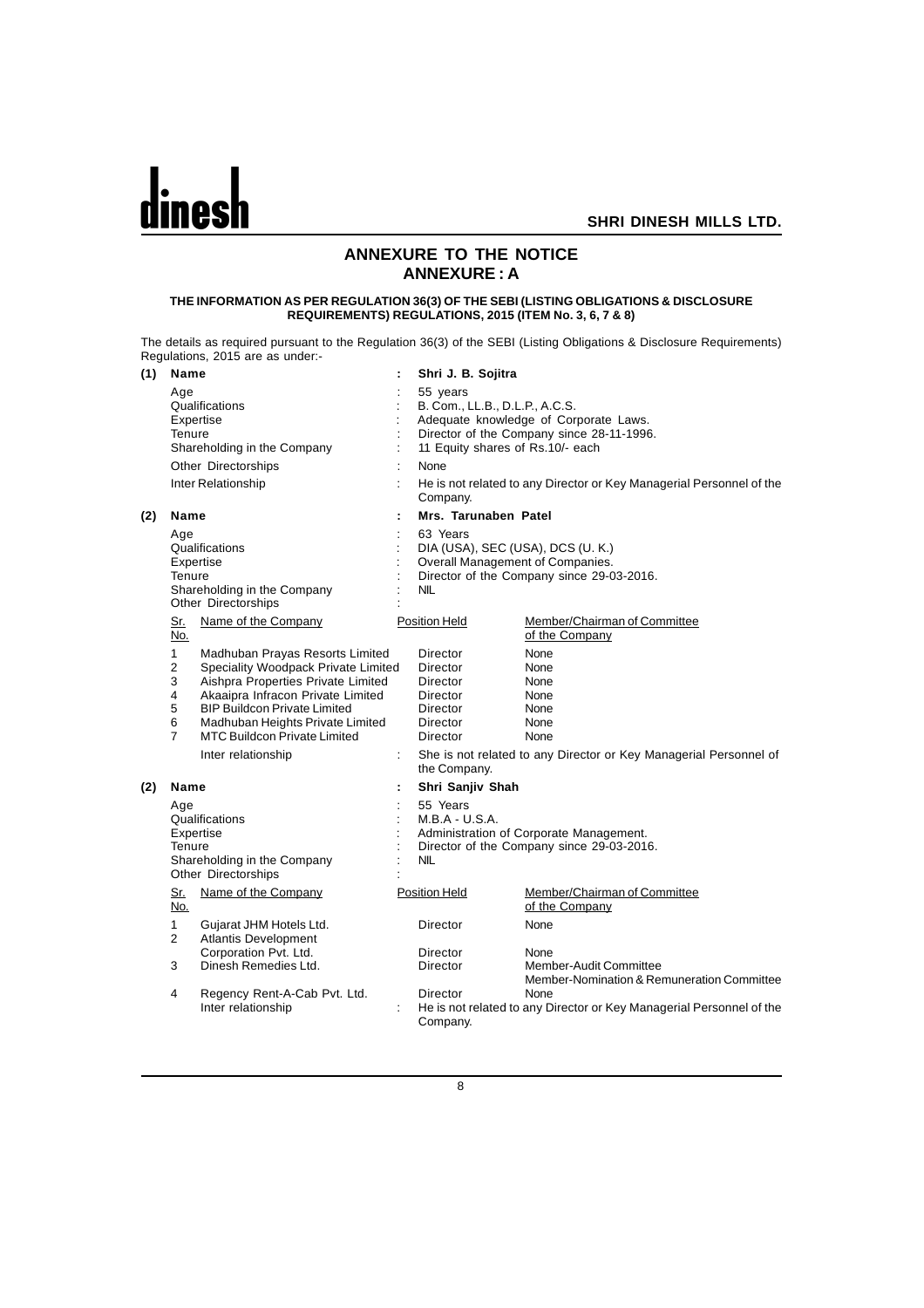

#### **ANNEXURE: B**

#### **EXPLANATORY STATEMENT PURSUANT TO SECTION 102 OF THE COMPANIES ACT, 2013 (ITEM No. 5, 6, 7, 8 & 9)**

#### **ITEM No. 5 TO CONSIDER PAYMENT OF REMUNERATION TO SHRI BHARTBHAI PATEL, MANAGING DIRECTOR FROM 1ST APRIL, 2016 TO 31ST MARCH, 2018.**

Members are aware that Shri Bharatbhai Patel, was appointed as Chairman & Managing Director of the Company for a period of five years from 1st April, 2013 to 31st Match, 2018 upon the existing terms of remuneration for a period of three years from 1st April, 2013 to 31st March, 2016 at 78th Annual General Meeting held on 31st August, 2013 with approval of the Central Government of India. As the initial period of three years for payment of Remuneration is expired on 31st March, 2016, the Nomination, Remuneration & Compensation Committee and Board of Directors at their respective meetings of Remuneration is held on 29th March, 2016 approved the payment of Remuneration to him on existing terms & conditions as detailed hereunder for the unexpired period of two years i.e. from 1st April, 2016 to 31st March, 2018 subject to approval of Shareholders of the Company.

- 1. Basic Salary : Rs. 3,50,000/- per month.
- 2. Allowances & Perquisites:
- i) The Chairman & Managing Director shall also be entitled to allowances & perquisites viz. House Rent Allowance @ 60% of the Salary, Furnishing Allowance @ 20% of the salary, Education Allowance @ 10% of the salary, reimbursement of Medical-cum-Leave travel expenses, club fees, insurance premium, electricity bills, gas bills etc. subject to the overall ceiling of his Annual salary.
- ii) Use of Company's Cars with driver and telephone at his residence shall not be included in the computation of the above ceiling of allowances & perquisites, use of cars for private purpose and personal long distance calls on telephone shall be billed by the Company to the Chairman & Managing Director.
- iii) Company's contribution to provident fund and superannuation fund or Annuity Fund to the extent these either singly or put together are not taxable under the Income Tax Act, Gratuity payable at a rate not exceeding half a month's salary for each completed year of service and encashment of leave at the end of tenure of the Chairman & Managing Director shall not be included in the computation of the aforesaid limits of the remuneration.

#### **The details pursuant to Part II, Section II(A)(iv) of the Schedule V of the Companies Act, 2013 are as under:**

#### **General Information:**

- (1) Nature of industry: Textile
- (2) Date of commencement of commercial production: 17-02-1936
- (3) Financial performance:

|       |                                      |         |         | (Rs. in Lacs) |
|-------|--------------------------------------|---------|---------|---------------|
| SR.No | <b>Particulars</b>                   | 2015-16 | 2014-15 | 2013-14       |
|       | Sales Turnover                       | 7809    | 8049    | 8609          |
| 2     | Operating Profit (PBDIT)             | 1214    | 1464    | 1920          |
| 3     | Interest                             | 220     | 271     | 326           |
| 4     | Net Profit                           | 290     | 405     | 433           |
| 5     | Dividend (%)                         | $15*$   | 18      | 18            |
| 6     | Net Worth                            | 10168   | 9969    | 9966          |
|       | Book Value per Share of Rs.10/- each | 200     | 196     | 196           |
| 8     | E.P.S. (Rs.)                         | 5.71    | 8.93    | 8.42          |
|       | propocod                             |         |         |               |

proposed

(4) Foreign investments or collaborators, if any : None

#### **II Information about the appointee:**

(1) Background details: As given hereinabove.

2. Past remuneration: Rs.3,50,000/- basic salary p.m. plus Perquisites & Allowances subject to ceiling of his Annual Basic Salary as per the approval of the Central Government.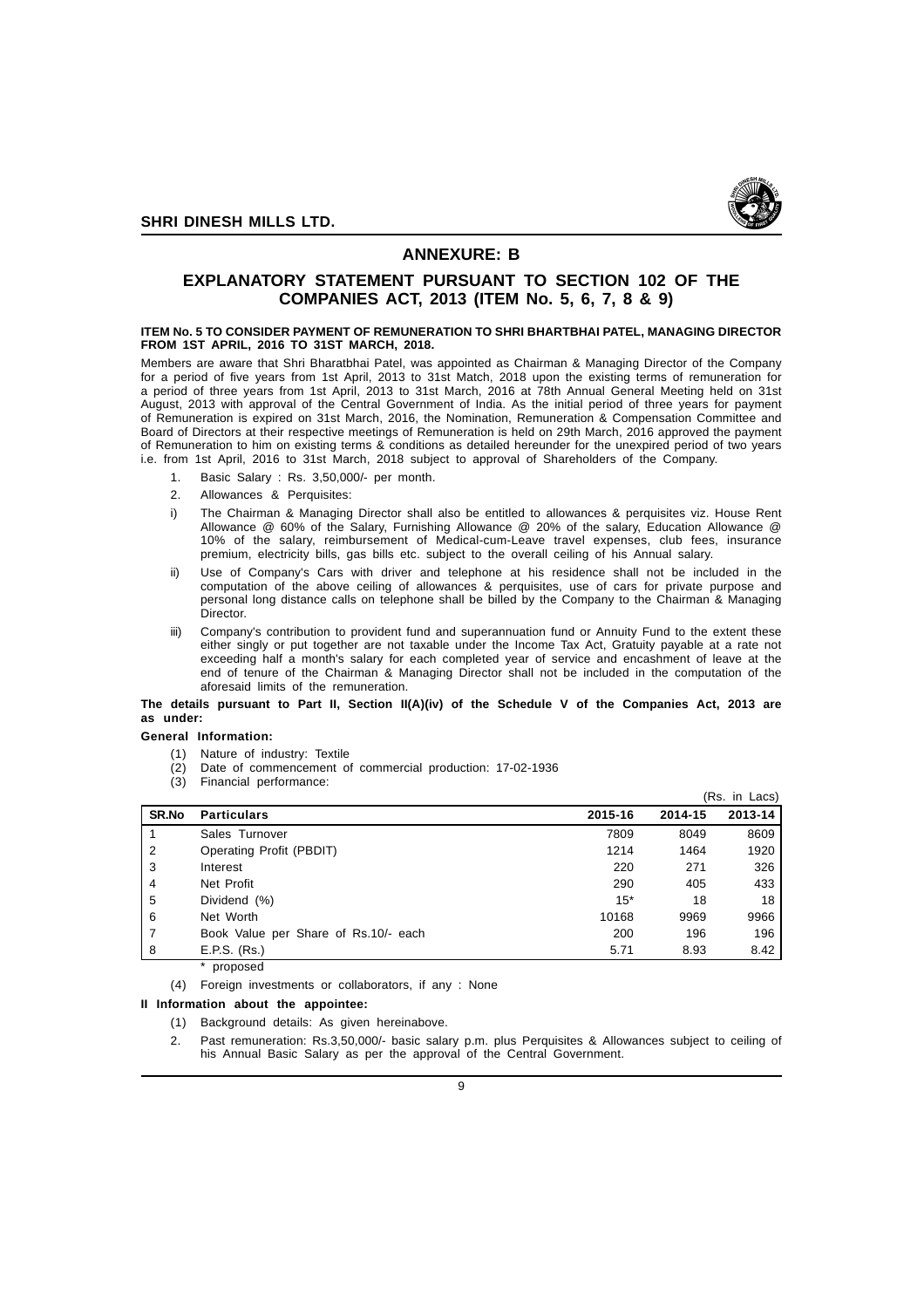- 3. Recognition or awards: As given hereinabove.
- 4. Job profile and his suitability: General administration and management of the overall business and affairs of the Company subject to the direction, supervision and control of the Board of Directors of the Company. The justification for his suitability is given hereinabove.
- 5. Remuneration proposed: As per the details given herein above.
- 6. Comparative remuneration profile with respect to industry, size of the company, profile of the position and person: Members are aware that our Company is a unique Composite Textile sector Company manufacturing suiting and Machine Clothing, managerial remuneration being paid by other Companies are not comparable and therefore, the remuneration proposed hereinabove is justifiable looking to his experience and contribution and the same be paid even as minimum remuneration in case the Company has no profits or has inadequate profits as per the relevant provisions of the Companies Act, 2013.
- 7. Pecuniary relationship directly or indirectly with the company or relationship with the managerial personnel, if any: He is related to Shri Nimishbhai Patel, Managing Director of the Company.
- **iii. Other Information:**
	- 1. Reason of loss or inadequate profits: The Company is Textile Sector Company and there are few organized sector companies and many companies are in un-organized sector and the Company has to face cut throat competition in the domestic and international markets. The Textile Industry is labour & capital intensive and the industry has to face various internal & external challenges and our Company is not an exception to these challenges. Due to sluggish domestic & international markets and intense competition on prices, the sales turnover and the profitability has been adversely affected.
	- 2. Steps taken or proposed to be taken for improvement: The management would strive to mitigate various risks viz. interest rate, commodity price, foreign exchange, business operations and Regulatory etc. through regular monitoring and taking corrective actions as and when required from time to time.
	- 3. Expected increase in productivity and profits in measurable terms: Due to the reasons mentioned in Para III (1) and (2) hereinabove, the management would strive to increase the sales turnover but the profitability would remain under pressure.

The draft Deed of Variation to be executed between the Company and Shri Bharatbhai Patel is available for inspection by members of the Company at the Registered Office between 11.00 a.m. to 1.00 p.m. on any working day before the date of the ensuing 81st Annual General Meeting.

The Board recommends the Special Resolution set out at Item No. 5 of the Notice for the approval by the shareholders of the Company.

Except Shri Bharatbhai Patel and Shri Nimishbhai Patel, no other Directors and Key Managerial Personnel is in any way concerned or interested financial or otherwise in the Resolution at Item No. 5 of the Notice.

#### **ITEM No.6 APPOINTMENT OF Mrs. TARUNABEN PATEL AS AN INDEPENDENT DIRECTOR**

The Nomination, Remuneration & Compensation Committee and the Board of Directors of the Company at their meetings held on 29th March, 2016 have appointed Mrs. Tarunaben Patel as an Additional (Woman) Independent Director of the Company pursuant to Section 149, 152 & 161 of the Companies Act, 2013 read with Rules made thereunder and Regulation 16(1)(b), 17(1)(a) and 25 of the SEBI (Listing Obligations & Disclosure Requirements) Regulations, 2015. Brief Profile of Mrs. Tarunaben Patel is given in the Annexure 'A' to this Notice. She is an Independent Non-Executive Director of the Company.

Mrs. Tarunaben Patel holds office upto the ensuing 81st AGM of the Company pursuant to Section 161 of the Companies Act, 2013 and the Company has received a notice in writing from a member alongwith deposit of Rs. 1,00,000/-, proposing her candidature. The Company has also received a declaration that she meets the criteria of Independence pursuant to Section 149(6) of the Companies Act, 2013 read with Regulation 16(1)(b) of the SEBI (Listing Obligations & Disclosure Requirements) Regulations, 2015.

In the opinion of the Board, Mrs. Tarunaben Patel fulfills the conditions specified in the Companies Act, 2013 and Rules made thereunder read with SEBI (Listing Obligations & Disclosure Requirements) Regulations, 2015 for her appointment as an Independent Director of the Company and is Independent of the management. Copy of the draft letter of her appointment as an Independent Director setting out the terms & conditions is available for inspection by members at the Registered Office of the Company.

The Board considers that, her association would be beneficial to the Company and accordingly, the Board recommends the Ordinary Resolution set out at Item No. 6 of the Notice.

Except Mrs. Tarunaben Patel, none of the Directors and Key Managerial Personnel of the Company is in any way concerned or interested, financial or otherwise, in the Resolution set out at Item No. 6 of the Notice.

#### **ITEM No.7 APPOINTMENT OF SHRI SANJIV SHAH AS AN INDEPENDENT DIRECTOR**

The Nomination, Remuneration & Compensation Committee and the Board of Directors of the Company at their meetings held on 29th March, 2016 have appointed Shri Sanjiv Shah as an Additional Director of the Company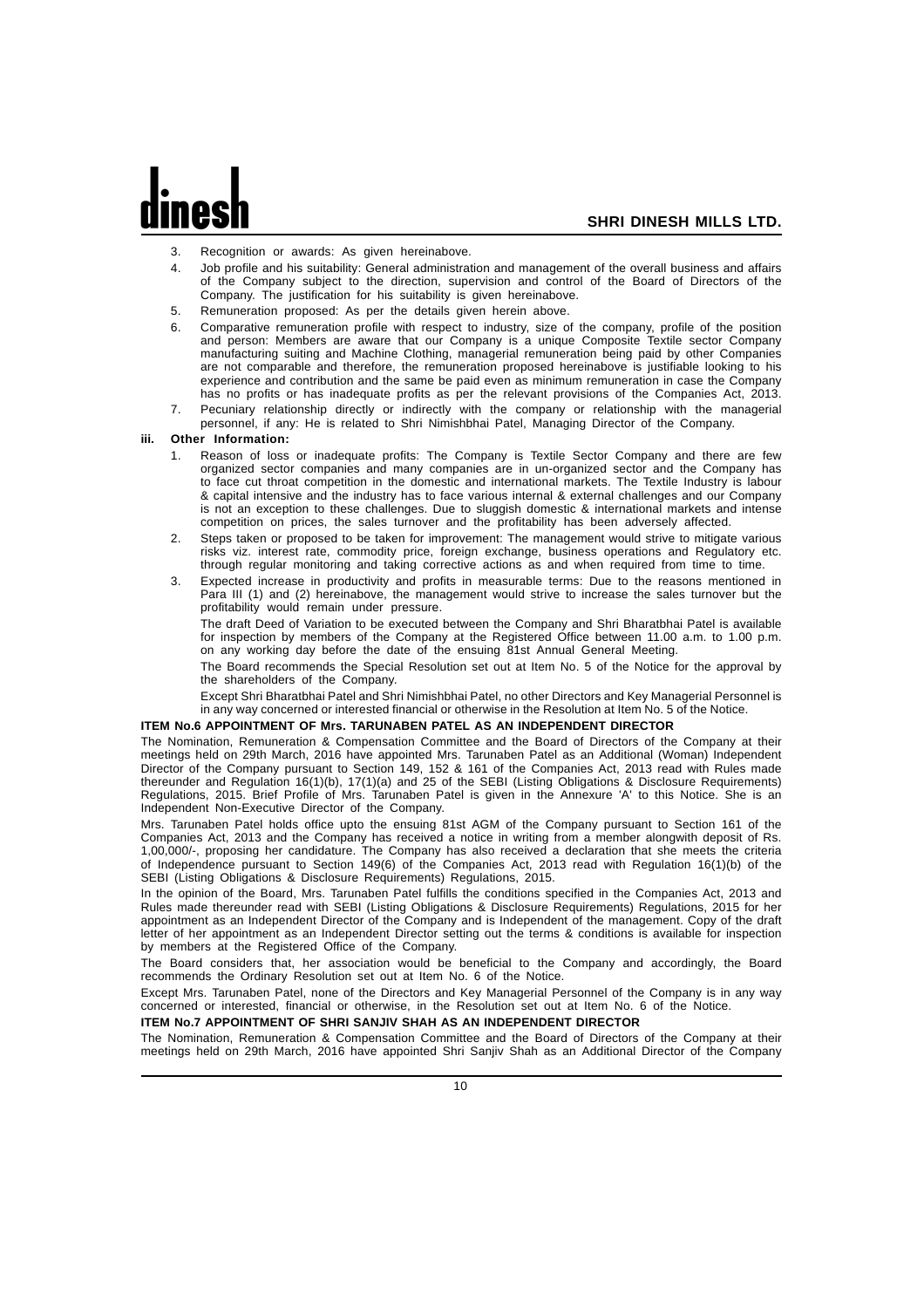

pursuant to Section 149, 152 & 161 of the Companies Act, 2013 read with Rules made thereunder and Regulation 16(1)(b) and 25 of the SEBI (Listing Obligations & Disclosure Requirements) Regulations, 2015. Brief Profile of Shri Sanjiv Shah is given in the Annexure 'A' to this Notice. He is an Independent Non-Executive Director of the Company.

Shri Sanjiv Shah holds office upto the ensuing 81st AGM of the Company pursuant to Section 161 of the Companies Act, 2013 and the Company has received a notice in writing from a member alongwith deposit of Rs. 1,00,000/-, proposing his candidature. The Company has also received a declaration that he meets the criteria of Independence pursuant to Section 149(6) of the Companies Act, 2013 read with Regulation 16(1)(b) of the SEBI (Listing Obligations & Disclosure Requirements) Regulations, 2015.

In the opinion of the Board, Shri Sanjiv Shah fulfills the conditions specified in the Companies Act, 2013 and Rules made thereunder read with SEBI (Listing Obligations & Disclosure Requirements) Regulations, 2015 for his appointment as an Independent Director of the Company and is Independent of the management. Copy of the draft letter of his appointment as an Independent Director setting out the terms & conditions is available for inspection by members at the Registered Office of the Company.

The Board considers that, his association would be beneficial to the Company and accordingly, the Board recommends the Ordinary Resolution set out at Item No. 7 of the Notice.

Except Shri Sanjiv Shah, none of the Directors and Key Managerial Personnel of the Company is in any way concerned or interested, financial or otherwise, in the Resolution set out at Item No. 7 of the Notice.

#### **ITEM NO.8 APPOINTMENT OF SHRI J. B. SOJITRA AS AN EXECUTIVE DIRECTOR (CORPORATE AFFAIRS) & COMPANY SECRETARY**

Members are aware that, Shri J. B. Sojitra is rendering his services as Astt. Vice President & Company Secretary of the Company. He is also a Director of the Company since the year 1996. He fulfills the requirements of Schedule V to the Companies Act, 2013 & Rules made thereunder and looking to his experience, contribution and also long association with the Company, Nomination, Remuneration & Compensation Committee and the Board of Directors of the Company at their meetings held on 30th May, 2016 appointed him as an Executive Director (Corporate Affairs) & Company Secretary for a period of five years w.e.f. 1st June, 2016 to 31st May, 2021, without substantial powers of the Management, upon the following terms & conditions including the remuneration subject to approval of shareholders of the Company.

- 1. Job Responsibility: He will be responsible to perform the duties as an Executive Director (Corporate Affairs) & Company Secretary of the Company pursuant to the provisions of the Companies Act, 2013 & Rules made thereunder read with requirements of Uniform Listing Agreement executed with the BSE Limited pursuant to SEBI (Listing Obligations & Disclosure Requirements) Regulations, 2015 including SEBI Acts, Rules & Regulations applicable to the Company and any amendment(s) thereto. He will report to the Managing Director(s) and will also perform the duties as may be assigned by the Managing Director(s) of the Company from time to time in the best interest of the Company. Further, he will discharge the functions as "Compliance Officer" of the Company.
- 2. Remuneration:
	- (A) Basic Salary: Rs. 88,000/- per month with yearly increment as per the Rules of the Company as may be decided by the Chairman & Managing Director of the Company from time to time.
	- (B) Allowance & Perquisites: House Rent Allowance, Electricity Allowance, Magazine Allowance, Performance Allowance and reimbursement of Medical, furnishing and Leave Travel expenses, Petrol / Diesel Coupons, Contribution to Executive Superannuation Fund, Provident Fund, Leave Encashment, Gratuity, Inflation (High Cost) and any other perquisites as per the Rules of the Company from time to time. (C) ESOP: Employee Stock Option as per the ESOP scheme of the Company.

The letter of appointment dated 30th May, 2016 is available for inspection by members of the Company at the Registered Office between 11.00 a.m. to 1.00 p.m. on any working day before the date of the ensuing 81st Annual General Meeting.

The Board considers that, his association would be beneficial to the Company and accordingly, the Board recommends the special Resolution set out at Item No. 8 of the Notice.

Except Shri J. B. Sojitra, none of the Directors, Key Managerial Personnel and their relatives is in any way concerned or interested, financial or otherwise, in the Resolution set out at Item No. 8 of the Notice.

#### **ITEM NO.9 APPROVAL OF "SHRI DINESH MILLS LIMITED - EMPLOYEES STOCK OPTION SCHEME, 2016 (ESOP - 2016)**

In order to reward, motivate and retain desired talent for high level of individual performance and also to create a culture of ownership and building commitment towards the Company, and to align employees' objectives towards critical goals/ milestone of the Company, it is proposed to introduce "Shri Dinesh Mills Limited ESOP - 2016" (ESOP-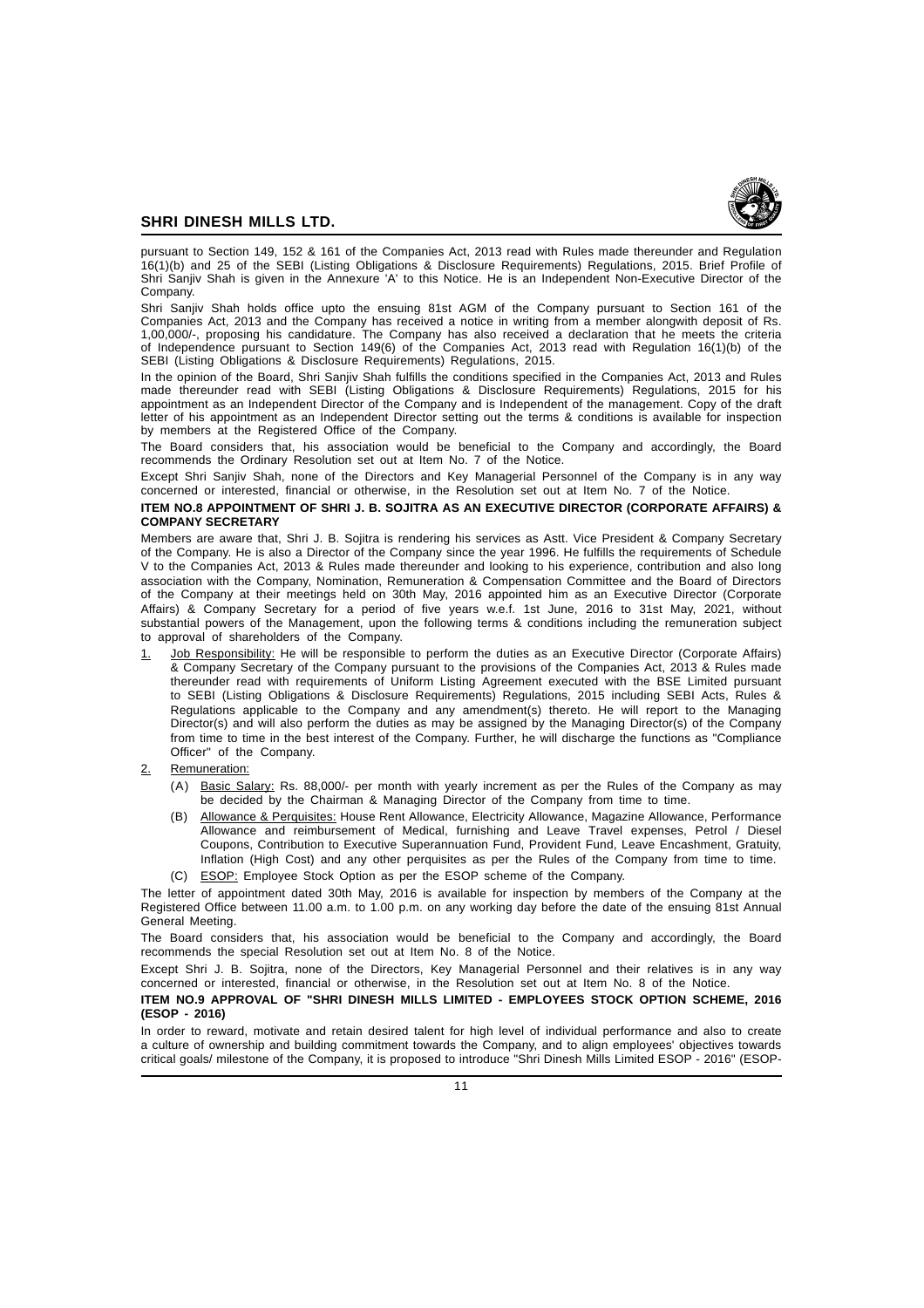2016). The Plan is meant for eligible permanent employees, directors of the Company but except Independent Directors and persons belongs to Promoter and Promoter Group of the Company and relatives thereof, as may be decided by the Nomination, Remuneration and Compensation committee of the Board of Directors of the Company ("Committee"). ESOP 2016 would be subject to and in conformity with the guidelines issued in this regard from time to time by SEBI (Share Based Employee Benefits) Regulations 2014, or any other rules, regulations guidelines prescribed by Securities and Exchange Board of India including any amendment or re-enactment thereof. In terms of SEBI Regulations, the administration of ESOP 2016 would vest with the Committee. Disclosures as per Regulation 6 (2) of the SEBI (Share Based Employee Benefits) Regulations 2014, and any other rules/ regulations and guidelines prescribed by SEBI

1. Total Number of Options to be granted :

The total of 1,00,000 (One Lac) options would be available for being granted to eligible employees under "ESOP 2016". Each option when exercised would be converted into one Equity Share of 10/- each fully paid up. Vested options that lapse due to non-exercise` or unvested options that get cancelled due to resignation or termination of the employees or otherwise, would be available for re-grant at a future date for which no further approval by shareholders would be required. SEBI Regulations and guidelines require that in case of any corporate action(s) such as right issues, bonus issues, merger and sale of division, stock split/ consolidation and others, a fair and reasonable adjustment needs to be made to the options granted. Accordingly, if any additional equity shares are issued by the company, the ceiling of 1,00,000 (One Lac) equity shares shall be deemed to be increased proportionately to the extent of such additional equity shares issued.

2. Identification of classes of employees entitled to participate in the Employee Stock Option Plan :

The Committee shall determine the eligibility criteria which should be fulfilled in order to become eligible to participate in "ESOP 2016" except persons belonging to Promoter and Promoter Group of the Company. As per SEBI Regulations, Employees belonging to promoters or promoter group or Director who either by himself or through his relatives or through any body corporate holds directly or indirectly more than 10% of the outstanding equity shares of the Company shall not be eligible under the Plan. Further, as per the provisions of the Companies Act, 2013 and SEBI Regulations 2014, no options will be granted to the Independent Directors of the Company.

- 3. Transferability of employee stock options : The stock options granted to an employee will not be transferable to any person and shall not be pledged, bequeathed by means of a legally executed Will or otherwise alienated in any manner.
- 4. Requirements of vesting and maximum period of vesting : The options granted shall vest so long as the employee continues to be in the employment of the company. The options would vest not earlier than one year and later than three years from the date of grant of options
- 5. Exercise Price and payment : The "Exercise Price" shall be the face value of the share. The option grantee may, at any time during the exercise period exercise the options, accompanied by payment of an amount equivalent to the "Exercise Price".
- 6. Exercise period and the process of exercise :

The exercise period would commence from the date of vesting and will expire on completion of three months or such other period as decided by the Committee from the date of vesting of options. The options will be exercisable by the employees by a written application in the Exercise Form to the Committee to exercise the options in such manner and on execution of such documents, as may be prescribed by the committee from time to time. The options will lapse if not exercised within the specified exercise period.

- 7. Process for determining the eligibility of the employees for ESOP : The process for determining the eligibility of the employee will be based on length of service of the employee, role of the employee with the Company, past performance record, future potential of the employee and/or such other criteria that may be determined by the Committee at its sole discretion.
- 8. Eligibility Criteria :

The Committee shall determine the eligibility criteria which should be fulfilled in order to become eligible to participate in ESOP 2016 in order to be granted options under ESOP 2016. The Committee will take into consideration potential of employee to contribute to Company's performance, position held, extent of contribution made by employee towards business results, achievement of medium and long term performance plans of the Company, difficulty in replacement and any other appraisal or evaluation process for determining the eligibility criteria as may be taken into consideration by Committee.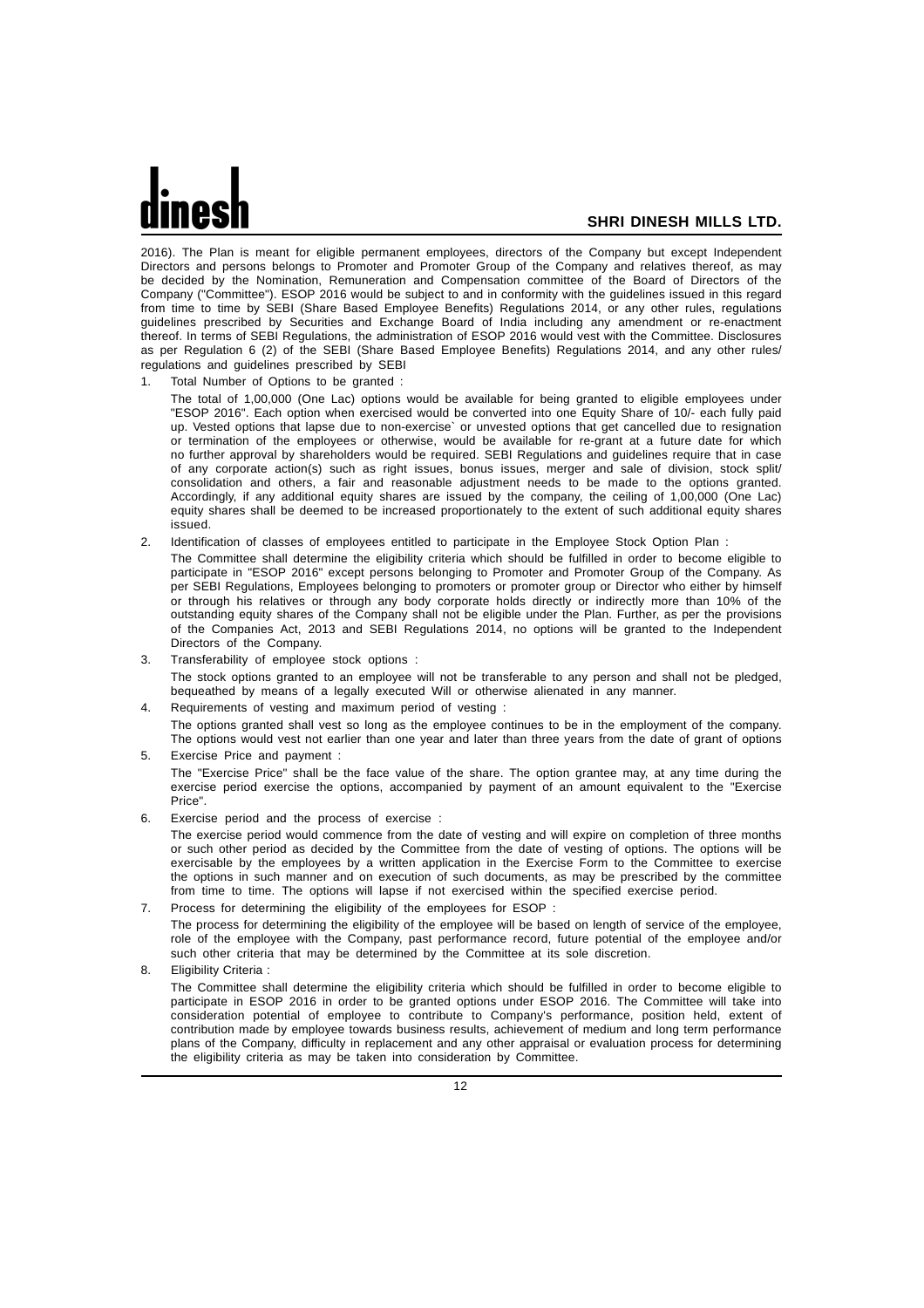

9. Maximum number of options to be issued per employee and in aggregate : The number of options that may be granted to any specific employee under the Plan during any one year shall not exceed 1% of the issued capital of the Company at the time of grant of options.

- 10. The conditions under which option vested may lapse
	- a) in the event of termination of employment for reasons of misconduct, fraud, misfeasance, gross negligence, breach of trust etc
	- b) in case of unauthorized leave for a period exceeding one month
	- c) in the event of abandonment of service without company's consent.
	- d) in the event of a termination of employment or resignation of employee, within a period of three months from the date of resignation / termination, the employee shall exercise the vested options.
- 11. Disclosure and accounting policies/standards :

The Company shall disclose information as required to be disclosed under Rule 12 (9) of the Companies (Share Capital and Debentures) Rules, 2014 and such other disclosures as required to be disclosed in relation to employee benefits under the Companies Act, 2013 and shall also disclose the details of the scheme being implemented, as specified by SEBI in this regard.

The Company shall follow requirements of the 'Guidance Note on Accounting for employee share-based Payments' (Guidance Note) or Accounting Standards as may be prescribed by the Institute of Chartered Accountants of India (ICAI) from time to time, including the disclosure requirements prescribed therein.

Where the existing Guidance Note or Accounting Standard do not prescribe accounting treatment or disclosure requirements then the company shall comply with the relevant Accounting Standard as may be prescribed by the ICAI from time to time.

- 12. Lock-in after exercise of options : The shares allotted to the employees, subsequent to exercise of vested options will be subject to lock-in for a period of One (1) Year.
- 13. Method of option valuation : The company shall follow Intrinsic Value Method of accounting to record Employee Compensation cost with respect to options/shares issued under this plan.
- 14. Tax Liability and method of discharge of tax by the eligible employees (participants) to whom options are granted
	- a) Any Tax liability arising out of allotment of the Options or issue of Equity Shares, as the case may be, under this ESOP 2016 will be deducted or paid, from/by the participant.
	- b) The participant shall be required to indemnify the company with respect to any Tax liability arising out of the Grant, Vesting and/or Exercise of Options by such Eligible Employee.

Except Shri J. B. Sojitra, none of the Directors, Key Managerial Personnel and their relatives is in any way concerned or interested, financial or otherwise, in the Resolution set out at Item No. 9 of the Notice.

Padra Road, Vadodara - 390 020 **J. B. SOJITRA**

Regd. Office : By Order of the Board<br>
R.O. Box No. 2501. The Board C.O. Box No. 2501. For **SHRI DINESH MILLS LTD..** 

 $COMPANY$  SECRETARY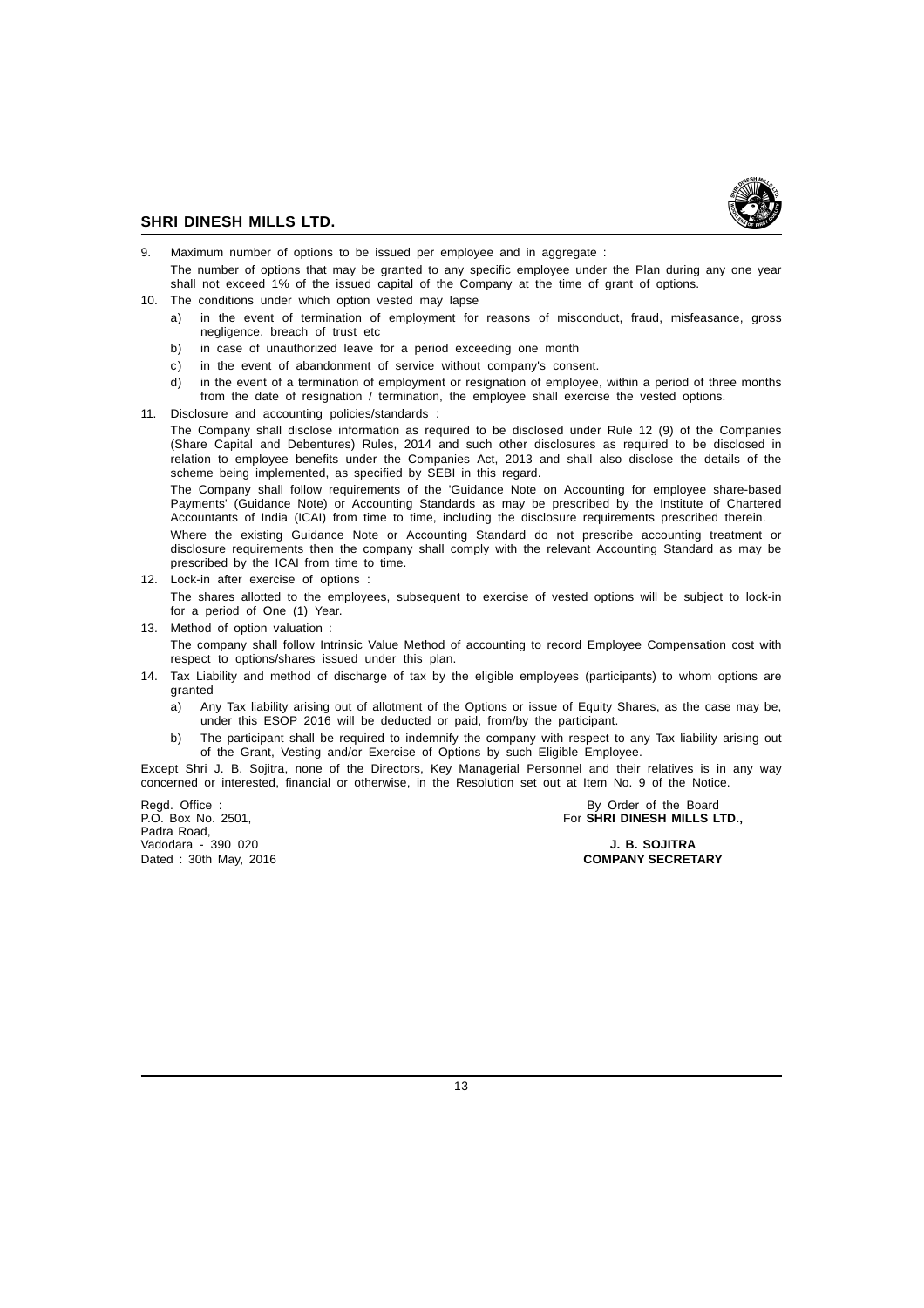### **BOARDS' REPORT**

To, The Members, Shri Dinesh Mills Limited.

Your Directors have pleasure in presenting their Report together with the Annual Financial Statement for the year ended 31st March, 2016

| PERFORMANCE OF THE COMPANY<br>1.             |             | (Rs.in Lacs) |
|----------------------------------------------|-------------|--------------|
| <b>PARTICULARS</b>                           | 2015 - 2016 | 2014 - 2015  |
| <b>SALES TURNOVER (NET)</b>                  | 7808.67     | 8049.08      |
| <b>GROSS PROFIT</b>                          | 994.52      | 1192.60      |
| Depreciation<br>$\textsf{Less:}(\textsf{A})$ | 745.26      | 787.62       |
| (B)<br>Provision for Taxation                |             |              |
| <b>Current Tax</b><br>(i)                    | 14.04       | 45.72        |
| Deferred Tax<br>(ii)                         | (55.21)     | (94.78)      |
| <b>NET PROFIT</b>                            | 290.43      | 454.04       |
| <b>Add: Previous Year's Surplus</b>          | 183.11      | 189.22       |
| Profits available for Appropriation          | 473.54      | 643.26       |
| Appropriating therefrom:                     |             |              |
| <b>Proposed Dividend</b><br>(A)              | 76.27       | 91.52        |
| (B)<br>Dividend Tax on above                 | 15.52       | 18.63        |
| (C)<br><b>General Reserve</b>                | 0.00        | 350.00       |
| (D)<br>Surplus carried to B/S.               | 381.75      | 183.11       |

#### **2. DIVIDEND**

Your Directors have recommended for your consideration Dividend of Rs. 1.50 per Equity share (Previous year Rs.1.80 per Equity share) on 50,84,382 equity shares of Rs.10/- each amounting to Rs. 76,26,573/- for the financial year ended 31st March, 2016.

#### **3. TRANSFER OF UNCLAIMED DIVIDEND TO INVESTOR EDUCTION AND PROTECTION FUND (IEPF)**

The Company has already transferred unclaimed dividend upto financial year 2007- 2008 to IEPF during the year under review. The Dividend for the financial year 2008-2009 will be transferred to IEPF in the current financial year i.e. 2016-2017 on due date as mentioned in the Note No. 5 of the ensuing 81st AGM Notice.

#### **4. MANAGEMENT DISCUSSION AND ANALYSIS**

#### **A. OVERALL REVIEW OF OPERATIONS**

We are a composite textile sector company manufacturing woolen / worsted suiting and machine clothing (felt). The Company manufactures and markets high quality products under the brand name 'dinesh'. There are few organized sector companies and many companies are in un-organized sector and the Company has to face cut throat competition in the domestic and international markets. The Textile Industry is labour & capital intensive and one of the largest employers in India and the industry has to face various internal & external challenges and our Company is not an exception to these challenges. Despite sluggish domestic & international markets and intense competition on prices, our Company could achieve sales turnover of Rs.7809/- Lacs and the net profit of Rs.290/- Lacs during the year under review as compared to Rs.8049/- Lacs and Rs.454/- Lacs respectively of the previous year.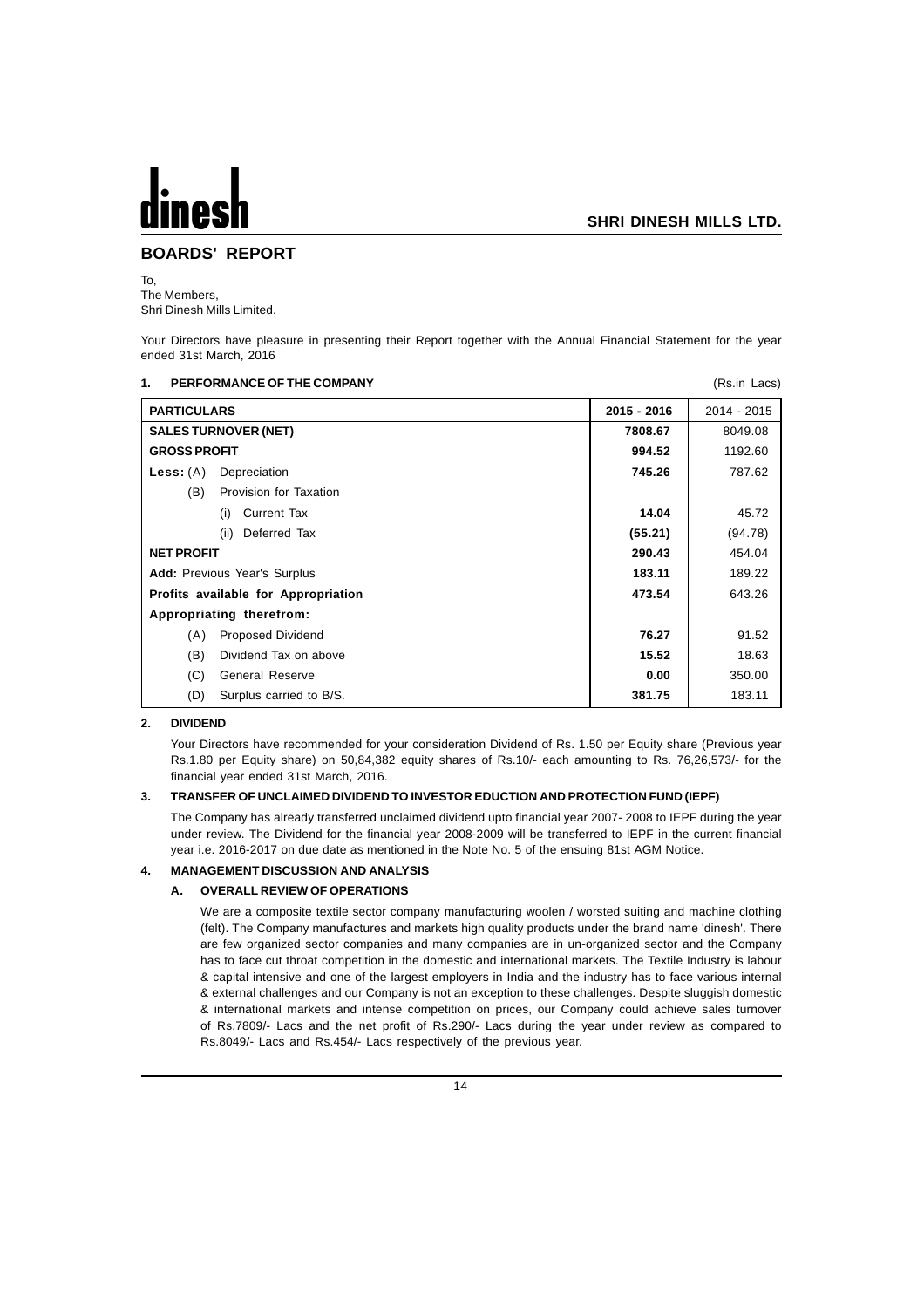

#### **B. DISCUSSION ON FINANCIAL PERFORMANCE WITH RESPECT TO OPERATIONALPERFORMANCE Highlights (Rs. in Lacs)**

|         | . .                      |             |             |
|---------|--------------------------|-------------|-------------|
| Sr. No. | <b>Particulars</b>       | 2015 - 2016 | 2014 - 2015 |
|         | Sales Turnover (Net)     | 7809        | 8049        |
| 2       | Operating profit (PBDIT) | 1214        | 1464        |
| 3       | Depreciation             | 745         | 788         |
| 4       | Interest                 | 220         | 271         |
| 5       | Profit before Tax        | 249         | 405         |
| 6       | Provision for Taxation   | (41)        | (49)        |
|         | Net Profit               | 290         | 454         |

#### **C. OVERALL OUTLOOK**

Global slow-down and intense competition in the Domestic market would likely to adversely affect the sales turnover and profitability of the Company. However, our Company is taking appropriate steps to mitigate the adverse impact to the extent possible.

The Company assumes no responsibility in respect of forward looking statements made herein above which may substantially change based on subsequent developments, events, change in the Government policies, exchange rate etc. over the globe.

#### **D. INTERNAL CONTROL SYSTEMS AND THEIR ADEQUACY**

The Internal Audit department conducts audit of all departments of the Company and places Audit reports/ plans before the Audit Committee which reviews adequacy of internal audit functions, audit procedures and its coverage periodically. The minutes of the Audit Committee meetings are placed at the meetings of the Board of Directors from time to time. The Company has adopted the concept of pre-audit and therefore, the mistakes, if any are rectified before the transactions are finally booked in the Accounts of the Company.

#### **E. INDUSTRIAL RELATIONS**

The industrial relations both at Baroda and Ankleshwar unit have remained cordial. As on 31st March, 2016, there were 974 employees in the Company.

#### **5. MATERIAL CHANGES AND COMMITMENT, IF ANY**

There are no other material changes and commitments affecting the financial position of the Company occurred from 1st April, 2016 to the date of this Report.

#### **6. CONSERVATION OF ENERGY, TECHNOLOGY ABSORPTION, FOREIGN EXCHANGE EARNINGS AND OUTGO**

The information pertaining to conservation of energy, technology absorption, Foreign exchange Earnings and outgo as required under Section 134 (3)(m) of the Companies Act, 2013 read with Rule 8(3) of the Companies (Accounts) Rules, 2014 is furnished in Annexure - "A" attached to this Report.

#### **7. RISK MANAGEMENT**

The Company has been taking appropriate actions pursuant to Risk Management Policy from time to time to mitigate adverse impact of various Risks which may adversely affect the performance of the Company and may threaten the very existence of the Company. The provisions relating to Risk Management Committee is not applicable to the Company.

#### **8. THE CORPORATE SOCIAL RESPONSIBILITY**

As the provisions relating to the Corporate Social Responsibility (CSR) as prescribed u/s. 135 of the Companies Act, 2013 along with Rules made thereunder are not applicable to our Company and therefore, neither the CSR Committee nor the CSR Policy are required to be framed by the Company.

#### **9. PARTICULARS OF LOANS, GUARANTEES OR INVESTMENTS**

During the year under review, the Company has not given any loans, guarantees or made investments pursuant to Section 186 of the Companies Act, 2013 and therefore, the disclosure under the said provision is not applicable.

#### **10. THE RELATED PARTY TRANSACTIONS**

During the year under review, the transactions with Related Parties were not material, entered into in the ordinary course of business and on Arms' length basis. However, as Good Corporate Governance practice, the particulars of Related Parties transaction are given in Note No. 30 attached to the Annual Financial Statement.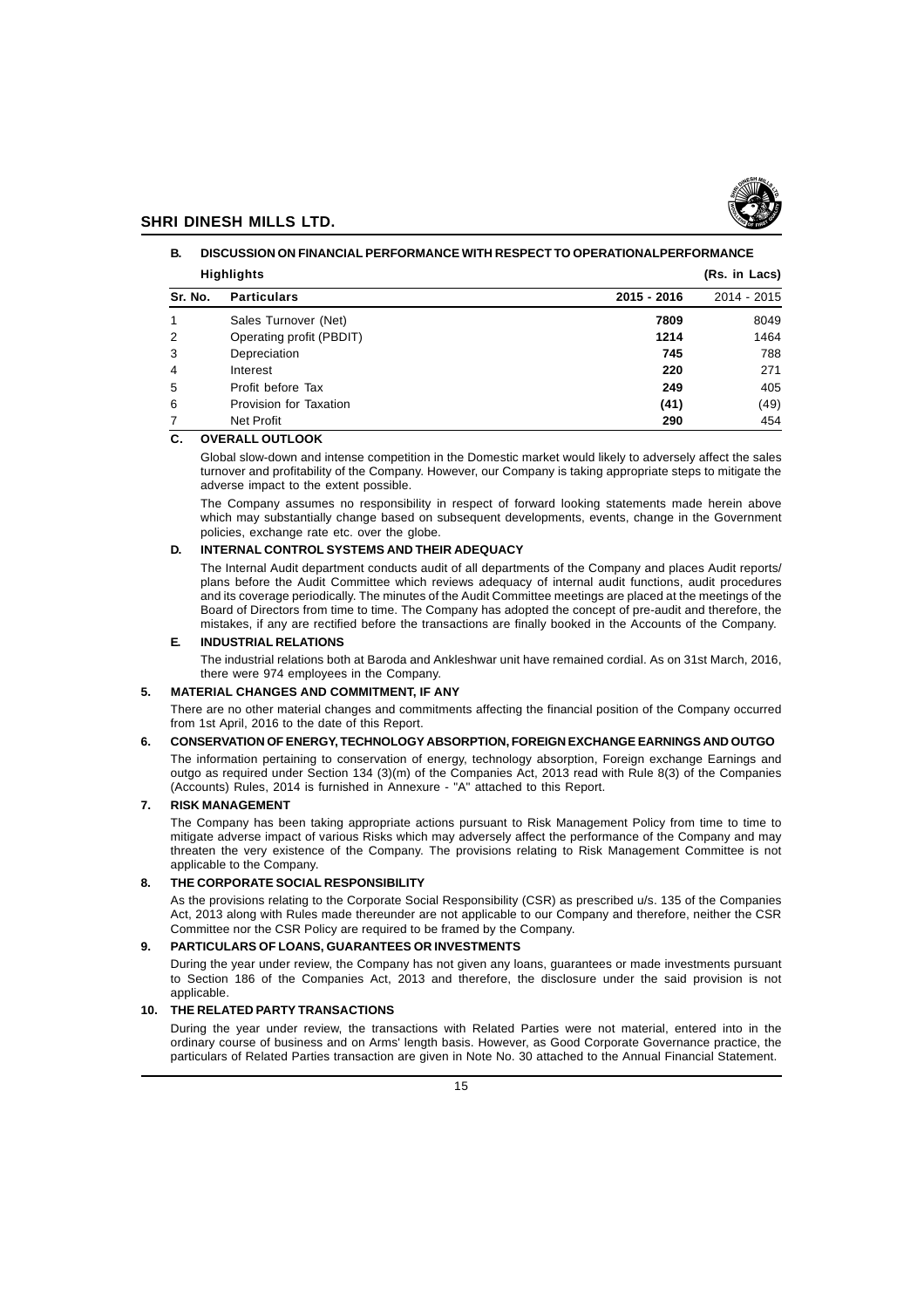#### **11. AUDITORS REPORTS**

The Auditors' Report issued by M/s. Dhirubhai Shah & Doshi on the Accounts is self-explanatory and therefore, does not call for any explanation. There were no qualifications, reservations or adverse remarks made by the above referred Statutory Auditors.

The Secretarial Audit Report issued by the Secretarial Auditor, M/s. Kashyap Shah & Co., Practicing Company Secretaries, Vadodara is self explanatory and therefore, does not call for any explanation. There were no qualifications, reservations or adverse remarks made by the above referred Secretarial Auditor. The copy of the Secretarial Audit Report is attached as Annexure - "B" to this Report.

#### **12. COMPANY'S POLICY RELATING TO DIRECTORS APPOINTMENT, PAYMENT OF REMUNERATION AND DISCHARGE OF THEIR DUTIES**

The appointment of Directors, Key Managerial Personnel (KMP), payment of remuneration and discharge of their duties are as per the Remuneration Policy framed by the Company pursuant to Section 178(3) of the Companies Act, 2013. The Remuneration Policy can be viewed at Company's website www.dineshmills.com in "Investors" Section

#### **13. WOMAN HARRASSMENT**

The Company has formed the Committee to deal with the complaints, if any regarding sexual harassment of woman employees and no complaint was received by the Committee during the financial year 2015 - 2016.

#### **14. ANNUAL RETURN**

The extracts of Annual Return pursuant to the provisions of Section 92 read with Rule 12 of the Companies (Management and Administration) Rules, 2014 is furnished in Annexure - "C" is attached to this Report.

#### **15. THE MEETINGS OF THE BOARD OF DIRECTORS**

During the year under review, six meetings of Board of Directors of the Company were held on 30/05/2015, 12/ 08/2015, 30/09/2015, 05/11/2015, 05/02/2016 and 29/03/2016.

#### **16. KEY MANAGERIAL PERSONNEL (KMP) AND REMUNERATION**

Shri Bharatbhai Patel, Chairman & Managing Director, Shri J B Sojitra, Company Secretary and Shri M. B. Thummar, Chief Financial Officer are the KMP of the Company pursuant to Section 203 of the Companies Act, 2013 and the Rules made thereunder.

During the year under review, Shri B. B. Patel was retired as Chief Financial Officer (CFO) of the Company w.e.f 01/02/2016 and Shri M. B. Thummar was appointed as CFO w.e.f. 30th May, 2016.

#### **REMUNERATION ETC. PURSUANT TO SECTION 197(12) AND THE RULES MADE THEREUNDER ARE AS UNDER:**

- a) The ratio of the Remuneration of each Director to the median employee's remuneration for the financial year and such other details as given hereunder:
	- (1) Name : Shri Bharatbhai Patel (Chairman & Managing Director) Ratio: 70:1
	- (2) Name: Shri Nimishbhai Patel (Managing Director) Ratio: 70:1
- b) The percentage increase in Remuneration of each Director, Chief Financial Officer, Company Secretary during the financial year:
	- (1) Shri Bharatbhai Patel Chairman & Managing Director : NIL%
	- (2) Shri Nimishbhai Patel Managing Director : NIL%
	- (3) Shri B. B. Patel Chief Financial Officer : 6%
	- (4) Shri J. B. Sojitra Company Secretary : 14%
- c) The percentage increase in the median remuneration of employees in the financial year: 6%
- d) The number of permanent employees on the Roll of the Company: 974
- e) The explanation on the relationship between average increases in Remuneration and Company performance: The Net Profit of the Company has been adversely affected but to retain the employees, normal increments are given also considering the inflation. However, there is no increase in the managerial remuneration of Shri Bharatbhai Patel and Shri Nimishbhai Patel, Managing Directors of the Company during the year under review.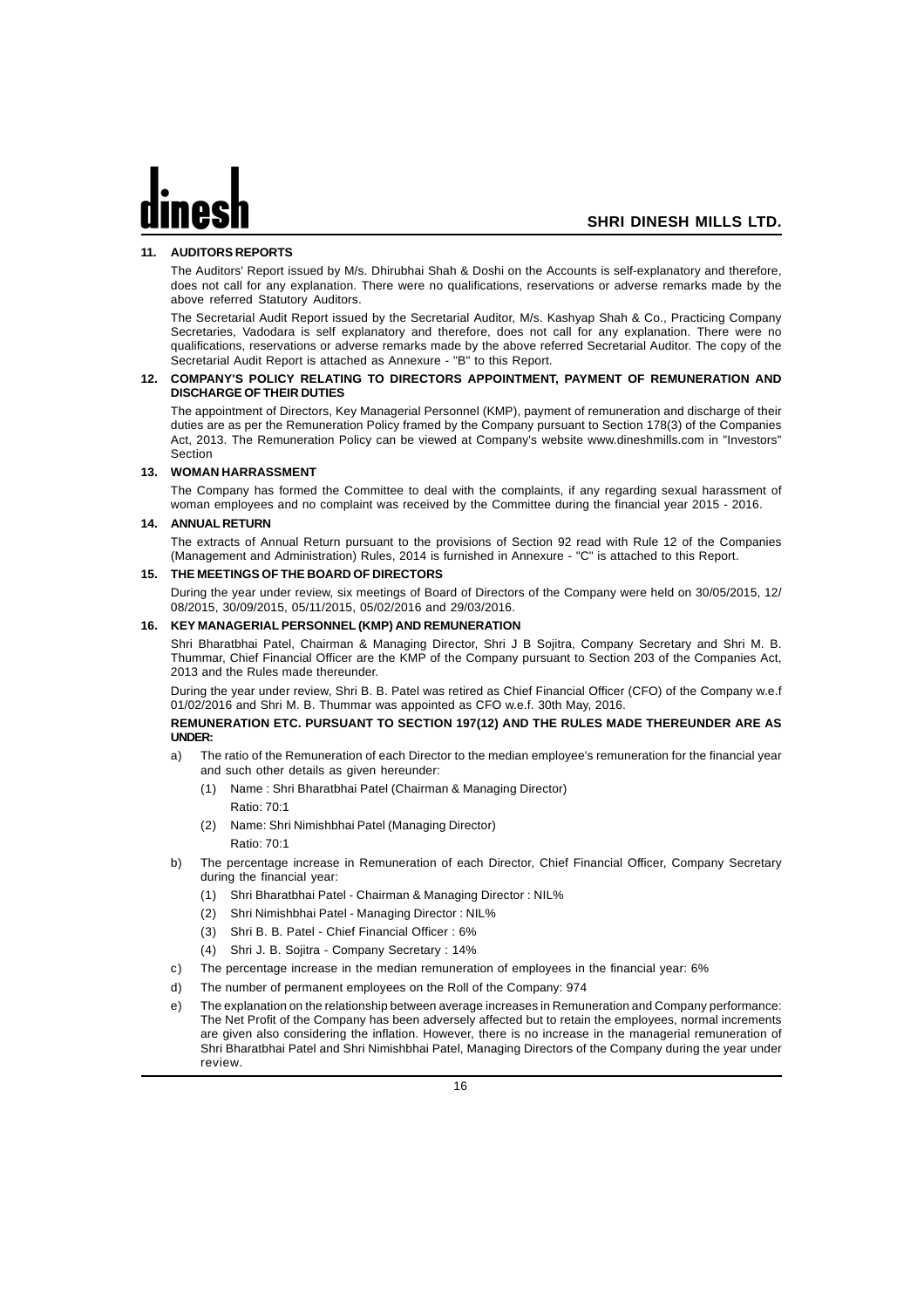

f ) Comparison of the Remuneration of the Key Managerial Personnel (KMP) against the performance of the company: The turnover and profitability of the Company has been adversely affected due to global slowdown. The Company has given normal yearly increment to KMP (excluding the remuneration of Managing Directors).

#### **17. CORPORATE GOVERNANCE**

The Report on Corporate Governance pursuant to the provisions of SEBI (Listing Obligations & Disclosure Requirements) Regulations, 2015 alongwith the certificate of M/s. Dhirubhai Shah & Doshi, Chartered Accountants, Auditors of the Company are attached herewith as Annexure - "D" and Annexure - "E" respectively.

#### **18. SUBSIDIARIES, JOINT VENTURES AND ASSOCIATE COMPANIES**

The Company has only one Subsidiary Company viz. Dinesh Remedies Ltd., engaged in manufacturing of Empty hard Gelatin Capsules Shells at Village Mahuvad, Haranmal Road, Padra-Jambusar Highway, Taluka Padra, District Vadodara - 391 440. There are no other Joint Ventures and Associate companies.

#### **19. DEPOSITS**

The Company has neither accepted nor renewed any deposits pursuant to Section 73 and 76 of the Companies Act, 2013 and Rules made thereunder during the financial year 2015 - 2016.

#### **20. DIRECTORS**

During the year under review, the Board of Directors appointed Mrs. Tarunaben Patel and Shri Sanjiv Shah as an Additional (Independent) Directors w.e.f. 29th March, 2016 and their appointment as an Independent Directors of the Company for a term of five years from 29th March, 2016 to 28th March, 2021 are proposed for approval of shareholders at their ensuing 81st Annual General Meeting. The particulars of Mrs. Tarunaben Patel and Shri Sanjiv Shah are given in the Notice of the ensuing 81st Annual General Meeting of the members of the Company. During the year under review, Shri H. N. Elavia and Shri Jal Patel, Independent Directors had resigned w.e.f. 4th March, 2016 and 3rd March, 2016 respectively. The Board appreciates the valuable contribution and guidance given by them during their tenure.

Pursuant to Section 149 and 152 of the Companies Act, 2013 read with the Companies (Appointment and Qualification of Directors) Rules, 2014, Independent Directors are not liable to retire by rotation whereas other Directors are liable to retire by rotation and accordingly, Shri J. B. Sojitra, Director of the Company would retire by rotation and being eligible, offer himself for re-appointment. The particulars of the Director retiring by rotation and seeking re-appointment have been given in the Notice of the ensuing 81st Annual General Meeting of the members of the Company.

#### **21. DECLARATION BY INDEPENDENT DIRECTORS**

The Independent Directors have given the declaration that, they meet the criteria of independence as provided in Section 149(6) of the Companies Act, 2013 read with Rules made thereunder.

#### **22. PERFORMANCE EVALUATION OF DIRECTORS**

The performance evaluation of all the Directors including Independent Directors and the Board as a whole which includes the Committees thereof was done on 29th March, 2016 as per the Performance Evaluation Policy of the Company.

As per provisions of the Companies Act, 2013 read with Rules made thereunder, a separate meeting of the Independent Directors was held on 29th March, 2016 to consider the following agenda:

- a) Review the performance of Non-Independent Directors and the Board as a whole.
- b) Review the performance of the Chairperson of the Company.
- c) Asses the efficacy and adequacy of flow of information.

The Independent Directors viz. Shri Rakesh Agrawal and Shri A. T. Patel were present in the meeting held on 29th March, 2016 and they considered the above referred agenda.

#### **23. STATUTORY AUDITORS**

The tenure of M/s. Dhirubhai Shah & Doshi, Chartered Accountants, Ahmedabad would expire on the conclusion of the ensuing 81st Annual General Meeting. The Company has received a letter dated 27th April, 2016 from the above referred Auditors to the effect that, if they are reappointed, it would be in accordance with the provisions of Section 141 of the Companies Act, 2013. The continuance of appointment and payment of remuneration to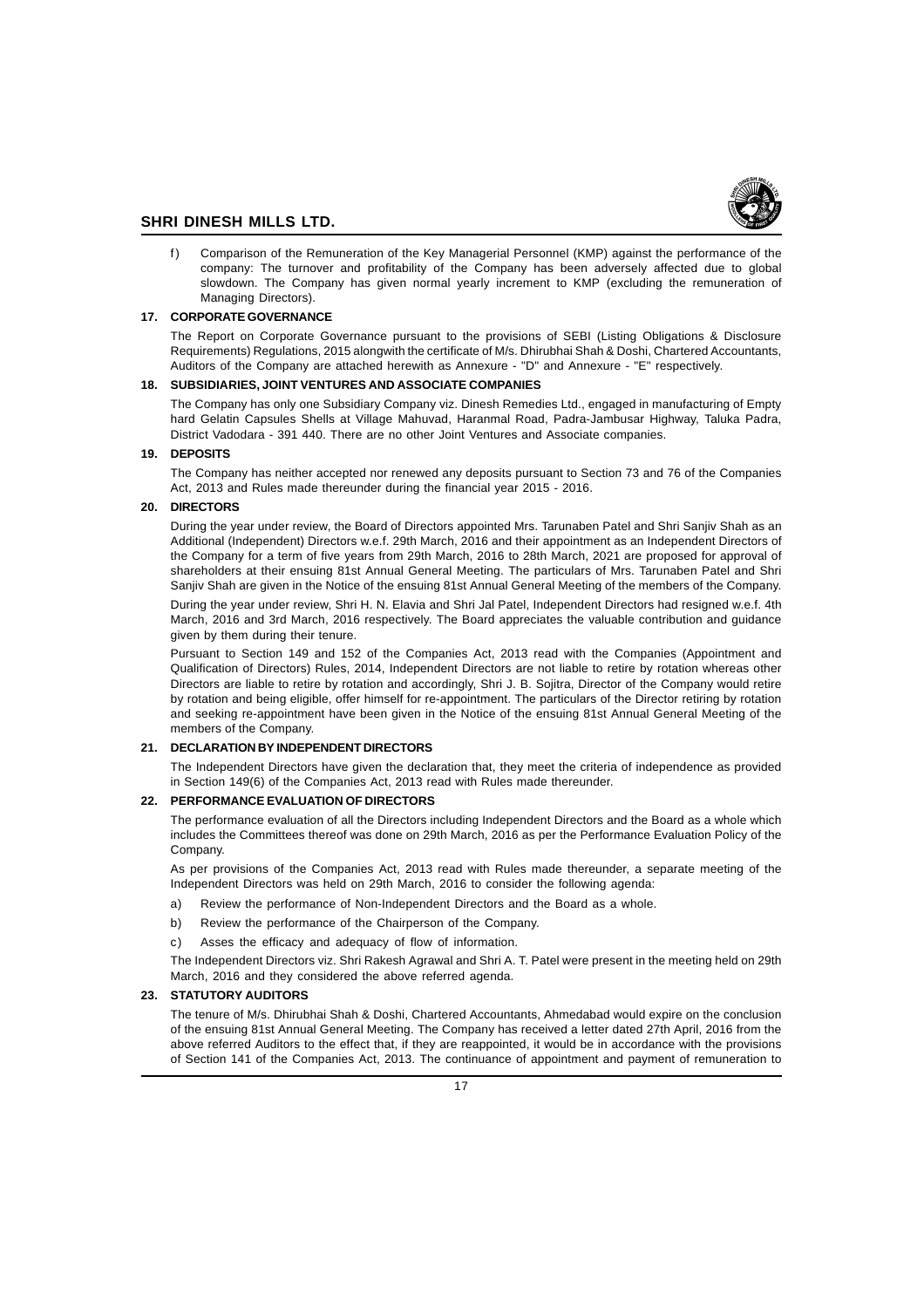M/s. Dhirubhai Shah & Doshi, Chartered Accountants are proposed to be approved in the ensuing 81st Annual General Meeting.

#### **24. COMPOSITION OF AUDIT COMMITTEE AND VIGIL MECHANISM**

The Audit Committee consists of three Independent Directors viz. Shri Sanjiv Shah, Shri A. T. Patel and Shri T. M. Patel during the year under Review.

The Board of Directors of the Company had established the Vigil Mechanism pursuant to Section 177(9) of the Companies Act, 2013 and Rules made thereunder read with Clause 49 of the Listing Agreement with BSE Ltd. for Directors and Employees to report their genuine concerns. However, there were no instances reported to the Chairman of the Audit Committee during the year under review. The Whistle Blower Policy can be viewed at Company's website www.dineshmills.com "Investors" Section.

#### **25. SHARES:**

- (a) **BUY BACK OF SECURITIES:** The Company has not bought back any of its securities during the year under review.
- (b) **SWEAT EQUITY:** The Company has not issued any Sweat Equity Shares during the year under review.
- (c) **BONUS SHARES:** No Bonus Shares were issued during the year under review.
- (d) **EMPLOYEES STOCK OPTION PLAN:** The Company has not provided any Stock Option Scheme to the employees during the year under review.

#### **26. EMPLOYEES' REMUNERATION:**

The details of the remuneration paid to the employees during the year under review are given in the Annexure - "F" to this Report pursuant to Rule 5(2) of the Companies (Appointment & Remuneration of Managerial Personnel) Rules, 2014.

#### **27. INSURANCE:**

All the properties of the Company including buildings, plant & machinery and stocks have been insured.

#### **28. DIRECTORS RESPONSIBILITY STATEMENT**

Your Directors confirm that:

- (a) in the preparation of the Annual Accounts for the financial year 2015-2016, the applicable Accounting Standards had been followed along with proper explanation relating to material departures;
- (b) the Directors had selected such Accounting policies and applied them consistently and made judgments and estimates that are reasonable and prudent so as to give a true and fair view of the state of affairs of the Company at the end of the financial year and of the profit and loss of the Company for that period;
- (c) the Directors had taken proper and sufficient care for the maintenance of adequate Accounting records in accordance with the provisions of the Companies Act, 2013 for safeguarding the assets of the Company and for preventing and detecting fraud and other irregularities;
- (d) the Directors had prepared the Annual Accounts on a going concern basis;
- (e) the Directors had laid down internal financial controls to be followed by the Company and that, such internal financial controls are adequate and were operating effectively.
- (f) the Directors had devised proper systems to ensure compliance with the provisions of all applicable laws and that such systems were adequate and operating effectively.

#### **29. ACKNOWLEDGEMENTS**

Your Board of Directors thanks all the stakeholders viz. shareholders, customers, suppliers, bankers, employees for their support during the year under review.

Place : Vadodara Date : 30th May, 2016 **BHARAT PATEL** 

For and on behalf of the Board of Directors

CHAIRMAN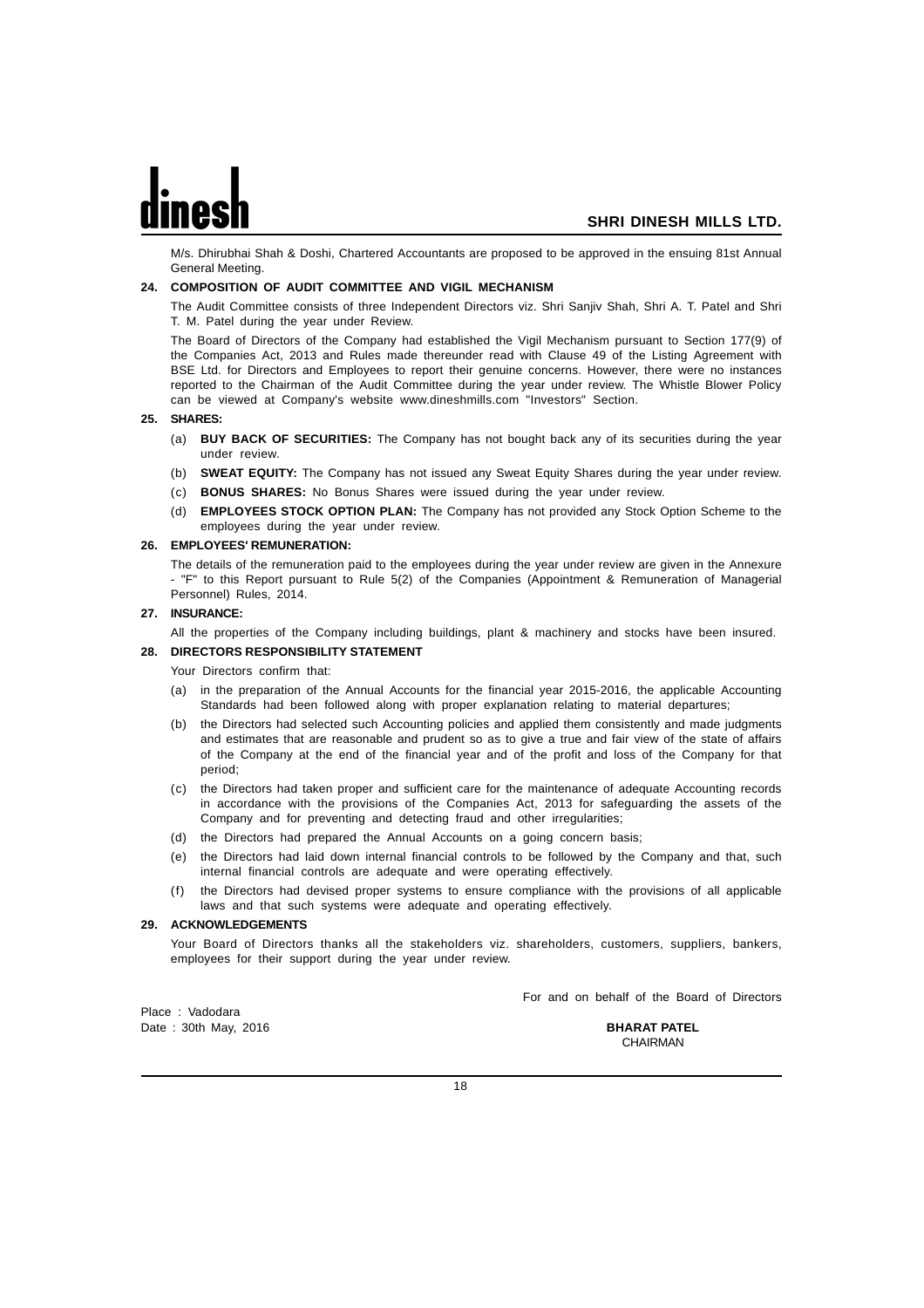

### **ANNEXURE : A**

#### **A. CONSERVATION OF ENERGY:**

- (a) The steps taken or impact on Conservation of Energy: None
- (b) The steps taken by the Company for utilizing alternate sources of Energy: None
- (c) The Capital Investments on Energy Conservation Equipments: None

#### **B. TECHNOLOGY ABSORPTION:**

As no foreign technology is imported, the question of its absorption does not arise.

#### **C. FOREIGN EXCHANGE EARNINGS AND OUTGO:**

(Rs. in Lacs)

| Year      | Earnings | Outgo |
|-----------|----------|-------|
| 2015-2016 | 544      | 1525  |

## **FORM 'A'**

#### **RESEARCH & DEVELOPMENT:**

The R & D department of the Company is actively involved in product & process improvement / development as well as monitoring of Effluent Treatment Plants of the Company.

Expenditure on R & D: Rs. 22.48 Lacs

Date : 30th May, 2016

Place : Vadodara For and on behalf of the Board of Directors<br>Date : 30th May 2016 **For and on behalf of the Board of Directors** CHAIRMAN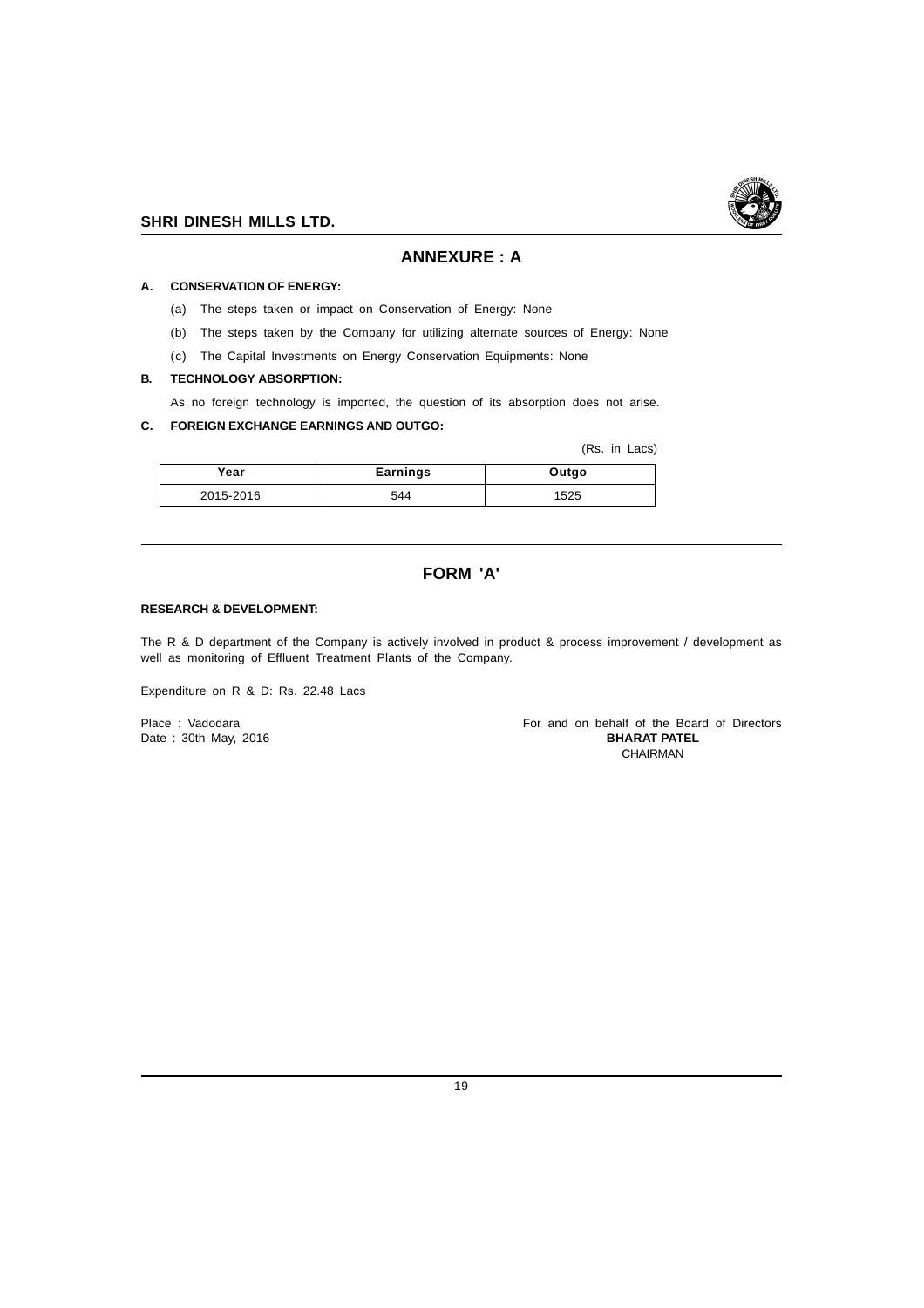## dinesh

#### **SHRI DINESH MILLS LTD.**

## **Annexure-B Secretarial Audit Report**

(For the Financial year ended on 31st March, 2016)

[Pursuant to section 204(1) of the Companies Act, 2013 and Rule No. 9 of the Companies (Appointment and Remuneration of Managerial Personnel) Rules, 2014]

To, The Members, **SHRI DINESH MILLS LIMITED** P.O. Box No. 2501, Padra Road Vadodara - 390 020

We have conducted the secretarial audit of the compliance of applicable statutory provisions and the adherence to good corporate practice by **Shri Dinesh Mills Limited** (hereinafter called "the Company"). Secretarial Audit was conducted in a manner that provided us a reasonable basis for evaluating the corporate conducts/ statutory compliances and expressing our opinion thereon.

Based on our verification of the the Company's books, papers, minutes books, forms and returns filed and other records maintained by the Company and also the information provided by the Company, its officers, agents and authorized representatives during the conduct of secretarial audit, we hereby report that in our opinion, the Company has, during the audit period covering the financial year ended on 31st March, 2016, complied with the statutory provisions listed hereunder and also that the Company has proper Board processes and compliance mechanism in place to the extent, in the manner and subject to the reporting made hereinafter:

We have examined the books, papers, minute books, forms and returns filed and other records maintained by the Company, for the financial year ended on 31st March, 2016, according to the provisions of:

- 1. The Companies Act, 2013 (the Act) and the rules made thereunder.
- 2. The Securities Contracts (Regulation) Act, 1956 ('SCRA') and the rules made thereunder;
- 3. The Depositories Act, 1996 and the Regulations and Bye-laws framed thereunder;
- 4. Foreign Exchange Management Act, 1999 and the rules and regulations made thereunder to the extent of Foreign Direct Investment and Overseas Direct Investment and External Commercial Borrowings. - Not Applicable to the Company during the Audit period;
- 5. The following Regulations and Guidelines prescribed under the Securities and Exchange Board of India Act, 1992 ('SEBI Act').
	- A. The Securities and Exchange Board of India (Substantial Acquisition of Shares and Takeovers) Regulations, 2011;
	- B. The Securities and Exchange Board of India (Prohibition of Insider Trading) Regulations, 1992;
	- C. The Securities and Exchange Board of India (Issue of Capital and Disclosure Requirements) Regulations, 2009. - Not Applicable to the Company during the Audit Period;
	- D. The Securities and Exchange Board of India (Employee Stock Option Scheme and Employee Stock Purchase Scheme) Guidelines, 1999. - Not Applicable to the Company during the Audit Period;
	- E. The Securities and Exchange Board of India (Issue and Listing of Debt Securities) Regulations, 2008. - Not Applicable to the Company during the Audit Period;
	- F. The Securities and Exchange Board of India (Registrars to an Issue and Share Transfer Agents) Regulations, 1993 regarding the Companies Act and dealing with client;
	- G. The Securities and Exchange Board of India (Delisting of Equity Shares) Regulations, 2009. Not Applicable to the Company during the Audit Period; and
	- H. The Securities and Exchange Board of India (Buyback of Securities) Regulations, 1998. Not Applicable to the Company during the Audit Period;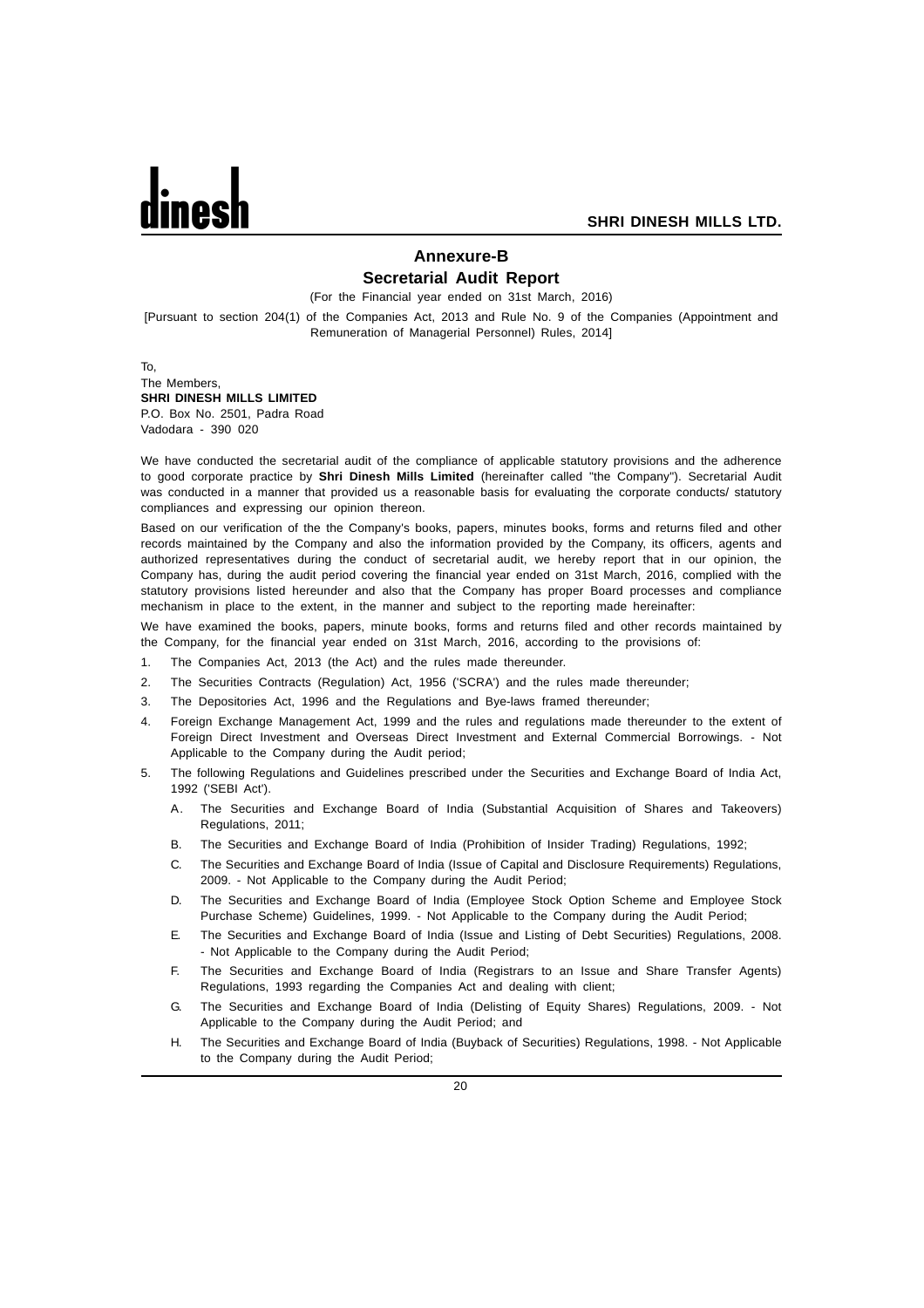

We have also examined compliance with the applicable clauses of the following:

- (i) Secretarial Standards issued by The Institute of Company Secretaries of India.
- (ii) The Listing Agreements entered into by the Company with BSE Ltd.

During the period under review, the Company has complied with the provisions of the Act, Rules, Regulations, Guidelines, Standards etc. mentioned above.

Further, as per representation of management letter, considering its nature of business, process and location, the following Acts are specifically applicable to the Company. There are adequate systems and processes in the company to monitor and ensure compliance.

- 1. The Water (prevention and control of pollution) Act, 1974 & Rules
- 2. Air (Prevention & Control of Pollution) Act, 1981 & Rules
- 3. Environment Protection Act, 1986 & Rules
- 4. Water Cess Act, 1997 & Rules

#### **We further report that;**

The Board of Directors of the Company is duly constituted with proper balance of Executive Directors, Non-Executive Directors and Independent Directors. The changes in the composition of the Board of Directors that took place during the year under review were carried out in compliance with the provisions of the Act.

Adequate notice is given to all directors to schedule the Board Meetings, agenda and detailed notes on agenda were sent at least 7 days in advance, and a system exists for seeking and obtaining further information and clarifications on the agenda items before the meeting and for meaningful participation at the meeting.

During the Audit period, all the decisions were taken by the Board of Directors or Committee of the Board without any dissent by any of the Directors of the Company as recorded in the minutes of the meetings of the Board of Directors or Committee of the Board, as the case may be.

We further report that there are adequate systems and processes in the Company commensurate with the size and operations of the Company to monitor and ensure compliance with applicable laws, rules, regulations and guidelines.

- We further report that during the audit period :
- (a) The Company has passed Special Resolution under section 196, 197, 203 read with Schedule V of the Act for re-appointment of Mr. Nimishbhai U Patel as Managing Director for further period of five years from 14.01.2015 to 13.01.2020.

For Kashyap Shah & Co. **Place: Vadodara** Place: Vadodara Place: Vadodara Place: Vadodara Place: Vadodara Place: Vadodara Place: Vadodara Place: Vadodara Place: Vadodara Place: Vadodara Place: Vadodara Place: Vadodara Place Practising Company Secretaries **Date: May 18, 2016 (Kashyap Shah)** Proprietor FCS No. 7662; CP No. 6672

part of this report.

**Note:** This report is to be read with our letter of even date which is annexed as Annexure and forms an integral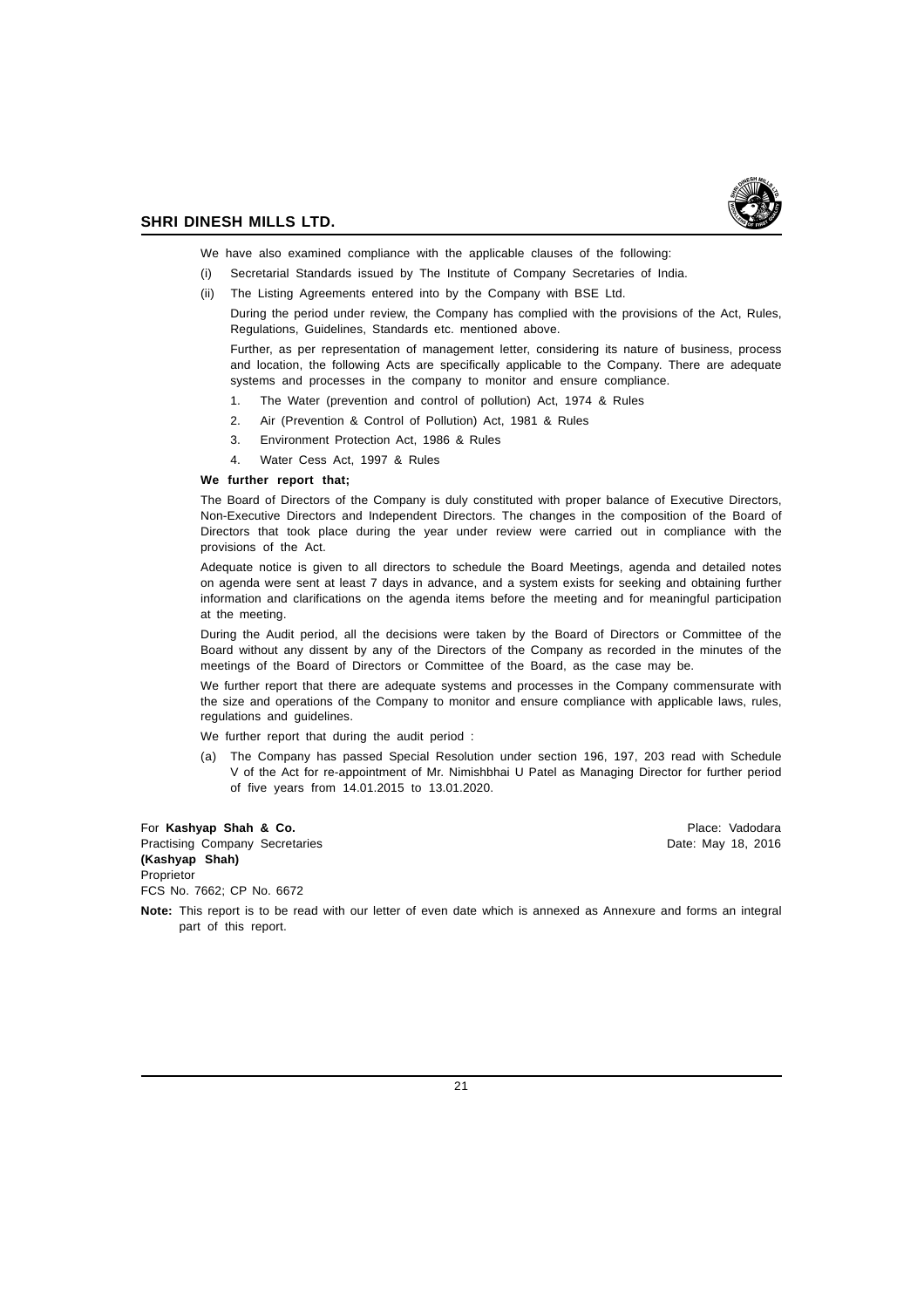## l:<br>linesh

**SHRI DINESH MILLS LTD.**

#### **Annexure to Secretarial Audit Report**

To The members, **SHRI DINESH MILLS LIMITED** P.O. Box No. 2501, Padra Road Vadodara - 390 020

Our report of even date is to be read along with this letter.

- 1. Maintenance of secretarial record is the responsibility of the management of the company. Our responsibility is to express an opinion on these secretarial records based on our audit.
- 2. We have followed the audit practices and the processes as were appropriate to obtain reasonable assurance about the correctness of the contents of the secretarial records. The verification was done on test basis to ensure that correct facts are reflected in secretarial records. We believe that the processes and the practices, we followed provided a reasonable basis for our opinion.
- 3. We have not verified the correctness and appropriateness of financial records and Books of Accounts of the company.
- 4. Wherever required, we have obtained the Management representation about the compliance of laws, rules and regulations and happening of events etc.
- 5. The compliance of the provisions of corporate and other applicable laws, rules, regulations, standards is the responsibility of management. Our examination was limited to the verification of procedures on test basis.
- 6. The Secretarial Audit report is neither an assurance as to the future viability of the company nor of the efficacy or effectiveness with which the management has conducted the affairs of the company.

For Kashyap Shah & Co. **Place: Vadodara** Place: Vadodara Place: Vadodara Place: Vadodara Place: Vadodara Place: Vadodara Place: Vadodara Place: Vadodara Place: Vadodara Place: Vadodara Place: Vadodara Place: Vadodara Place Practising Company Secretaries **Date: May 18, 2016** Date: May 18, 2016 **(Kashyap Shah)** Proprietor FCS No. 7662; CP No. 6672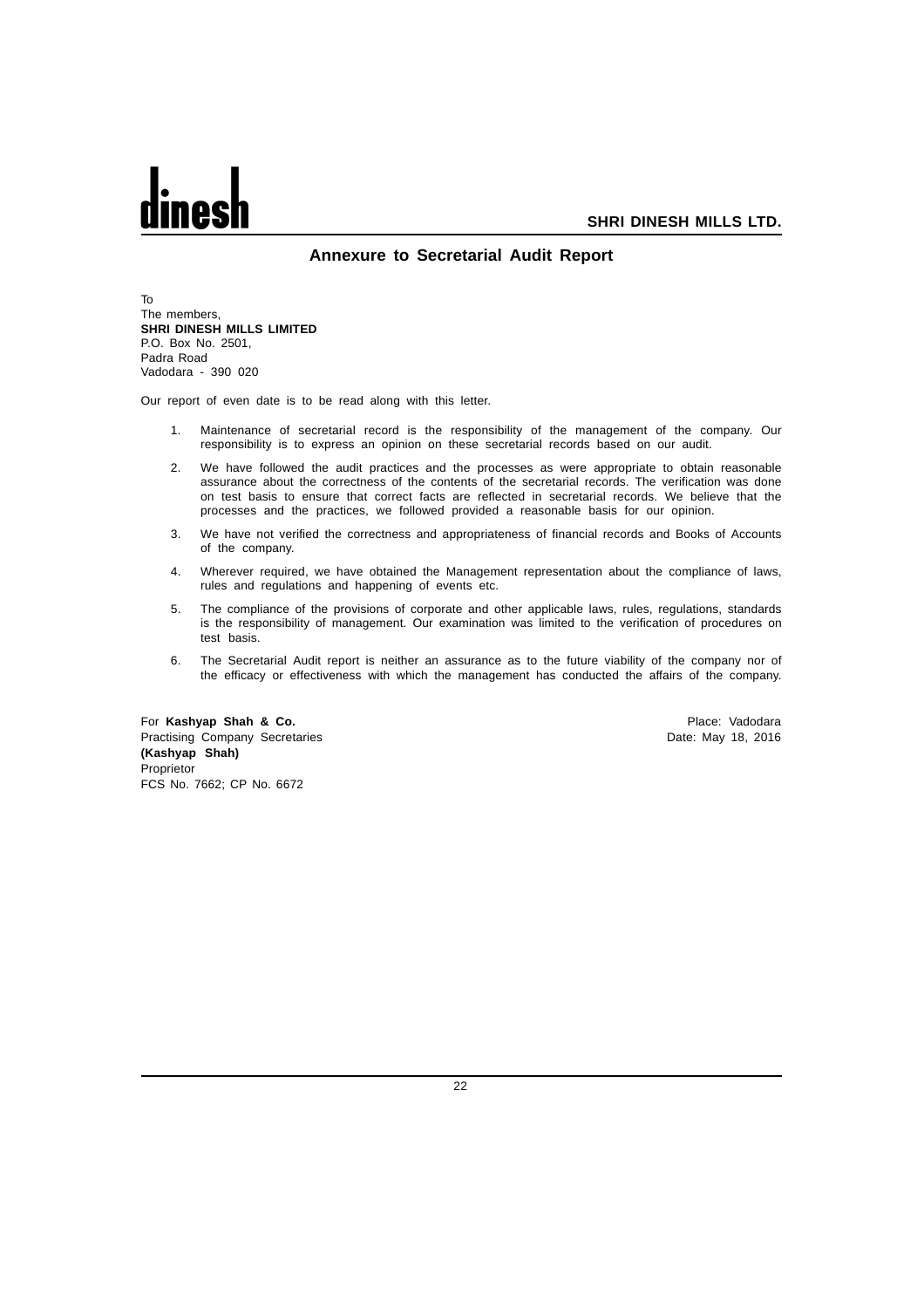

#### **ANNEXURE - "C" FORM No. MGT-9 EXTRACT OF ANNUAL RETURN**

as at the Financial Year ended on 31st March, 2016

[Pursuant to section 92(3) of the Companies Act, 2013 and rule 12(1) of the Companies (Management and Administration) Rules, 2014]

#### **I. REGISTRATION AND OTHER DETAILS:**

| (i)   | Corporate Identification Number (CIN)                | L17110GJ1935PLC000494                                                                                                   |
|-------|------------------------------------------------------|-------------------------------------------------------------------------------------------------------------------------|
| (ii)  | <b>Registration Date</b>                             | 01/07/1935                                                                                                              |
| (iii) | Name of the Company                                  | SHRI DINESH MILLS LIMITED                                                                                               |
| (iv)  | Category / Sub-Category of the Company               | Indian Non-Govt. Company                                                                                                |
| (v)   | Address of the Registered office and contact details | P. B. No.2501,<br>Padra Road, Vadodara - 390020                                                                         |
| (vi)  | Whether Listed company                               | Listed Public Company                                                                                                   |
| (vii) | Name, Address and Contact details of                 | MCS SHARE TRANSFER AGENT LTD.                                                                                           |
|       | Registrar and Transfer Agent, if any                 | Administrative Office: 10, Aaram Apart-<br>ments, 12, Sampatrao Colony, Behind<br>Laxmi Hall, Alkapuri, Vadodara-390007 |

#### **II. PRINCIPAL BUSINESS ACTIVITIES OF THE COMPANY :**

All the business activities contributing 10 % or more of the total turnover of the company shall be stated:-

| l Sr.<br>Name and Description of<br>No.<br>main products / services |                          | NIC Code of<br>the Product/service | % to total<br>turnover of the Company |  |  |
|---------------------------------------------------------------------|--------------------------|------------------------------------|---------------------------------------|--|--|
|                                                                     | Woolen & Worsted Fabrics | 131                                | 41%                                   |  |  |
|                                                                     | Paper Makers' Felt       | 13999                              | 59%                                   |  |  |

#### **III. PARTICULARS OF HOLDING, SUBSIDIARY AND ASSOCIATE COMPANIES:**

| Sr.<br>No. | Name and Address<br>of the Company                                          | CIN/GLN | Holding/Subsidiary<br>/Associate | % of<br>shares held | Applicable<br>Section |
|------------|-----------------------------------------------------------------------------|---------|----------------------------------|---------------------|-----------------------|
|            | Dinesh Remedies Ltd.                                                        |         |                                  |                     |                       |
|            | Shri Dinesh Mills premises,   U24230GJ2005PLC045447<br>Akota Road, Vadodara |         | <b>SUBSIDIARY</b>                | 55.52%              | Section<br>2(46)      |

## **IV. SHARE HOLDING PATTERN: (Equity Share Capital Breakup as percentage of Total Equity)**

#### **(i) Category-wise shareholding**

| Category of                   | No. of Shares held at the |                       |                   |                           | No. of Shares held at the |                    |                 |                           | %                     |
|-------------------------------|---------------------------|-----------------------|-------------------|---------------------------|---------------------------|--------------------|-----------------|---------------------------|-----------------------|
| Shareholders                  |                           | beginning of the year |                   |                           |                           |                    | end of the year |                           | Change                |
|                               |                           |                       | (1st April, 2015) |                           |                           | (31st March, 2016) |                 |                           | during<br>the<br>year |
|                               | Demat                     | Physical              | Total             | $%$ of<br>Total<br>Shares | Demat                     | Physical           | Total           | $%$ of<br>Total<br>Shares |                       |
| A Promoters                   |                           |                       |                   |                           |                           |                    |                 |                           |                       |
| (1) Indian                    |                           |                       |                   |                           |                           |                    |                 |                           |                       |
| Individual/ HUF<br>a)         | 2288372                   | $\mathbf 0$           | 2288372           | 45.01                     | 2288372                   | $\Omega$           | 2288372         | 45.01                     | <b>NIL</b>            |
| Central Govt.<br>b)           | $\Omega$                  | 0                     | $\Omega$          | $\Omega$                  | $\Omega$                  | $\Omega$           | $\Omega$        | <sup>0</sup>              | <b>NIL</b>            |
| State Govt.(s)<br>C)          | $\Omega$                  | $\mathbf 0$           | $\Omega$          | $\Omega$                  | $\Omega$                  | $\Omega$           | $\Omega$        | $\Omega$                  | <b>NIL</b>            |
| <b>Bodies Corporate</b><br>d) | 0                         | $\mathbf 0$           | $\Omega$          | $\Omega$                  | $\Omega$                  | $\Omega$           | 0               | $\Omega$                  | <b>NIL</b>            |
| Banks / FI<br>e)              | 0                         | 0                     | 0                 | $\mathbf 0$               | $\Omega$                  | 0                  | 0               | $\Omega$                  | <b>NIL</b>            |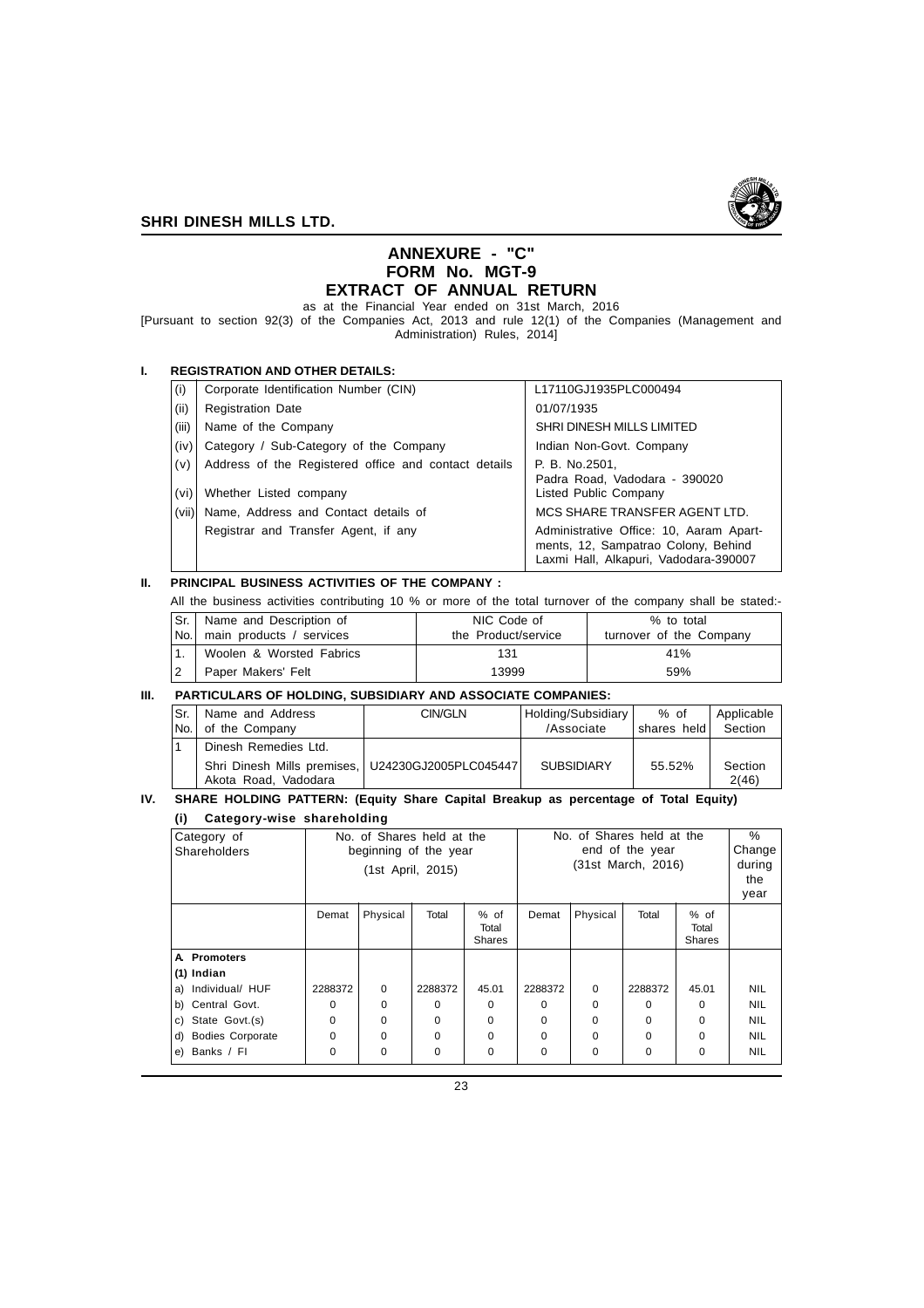# dinesh

#### **SHRI DINESH MILLS LTD.**

| Category of<br>No. of Shares held at the                                     |         |             |                                          | No. of Shares held at the<br>% |         |                    |         |        |            |
|------------------------------------------------------------------------------|---------|-------------|------------------------------------------|--------------------------------|---------|--------------------|---------|--------|------------|
| Shareholders                                                                 |         |             | beginning of the year<br>end of the year |                                |         | Change             |         |        |            |
|                                                                              |         |             | (1st April, 2015)                        |                                |         | (31st March, 2016) |         |        | during     |
|                                                                              |         |             |                                          |                                |         |                    |         |        | the        |
|                                                                              |         |             |                                          |                                |         |                    |         |        | year       |
|                                                                              | Demat   | Physical    | Total                                    | % of                           | Demat   | Physical           | Total   | % of   |            |
|                                                                              |         |             |                                          | Total                          |         |                    |         | Total  |            |
|                                                                              |         |             |                                          | Shares                         |         |                    |         | Shares |            |
| f) Any other                                                                 | 0       | 0           | 0                                        | 0                              | 0       | 0                  | 0       | 0      | <b>NIL</b> |
| Sub Total (A) (1):-                                                          | 2288372 | 0           | 2288372                                  | 45.01                          | 2288372 | 0                  | 2288372 | 45.01  | <b>NIL</b> |
| (2) Foreign                                                                  |         |             |                                          |                                |         |                    |         |        |            |
| a) NRIs- Individuals                                                         | 0       | 0           | 0                                        | 0                              | 0       | 0                  | 0       | 0      | <b>NIL</b> |
| b) Others - Individuals                                                      | 0       | 0           | 0                                        | 0                              | 0       | 0                  | 0       | 0      | <b>NIL</b> |
| c) Bodies Corporate                                                          | 0       | 0           | 0                                        | 0                              | 0       | 0                  | 0       | 0      | <b>NIL</b> |
| d) Banks/FI                                                                  | 0       | 0           | 0                                        | 0                              | 0       | 0                  | 0       | 0      | <b>NIL</b> |
| e) Any Other.                                                                | 0       | 0           | 0                                        | 0                              | 0       | 0                  | 0       | 0      | <b>NIL</b> |
| Sub Total (A)(2):-                                                           | 0       | 0           | 0                                        | 0                              | 0       | 0                  | 0       | 0      | <b>NIL</b> |
| <b>Total shareholding</b>                                                    |         |             |                                          |                                |         |                    |         |        |            |
| of Promoter (A)=<br>$(A)(1)+(A)(2)$                                          | 2288372 | 0           | 2288372                                  | 45.01                          | 2288372 | 0                  | 2288372 | 45.01  | <b>NIL</b> |
| <b>B. Public Shareholding</b>                                                |         |             |                                          |                                |         |                    |         |        |            |
| 1. Institutions                                                              |         |             |                                          |                                |         |                    |         |        |            |
| a) Mutual Funds                                                              | 0       | 10          | 10                                       | 0.00                           | 0       | 10                 | 10      | 0.00   | NIL        |
| b) Banks / Fl                                                                | 2770    | 990         | 3760                                     | 0.07                           | 2770    | 990                | 3760    | 0.07   | <b>NIL</b> |
| c) Central Govt.                                                             | 0       | $\mathbf 0$ | 0                                        | 0                              | 0       | 0                  | 0       | 0      | <b>NIL</b> |
| State Govt.(s)<br>d)                                                         | 0       | 0           | 0                                        | 0                              | 0       | 0                  | 0       | 0      | NIL        |
| e) Venture Capital Funds                                                     | 0       | 0           | 0                                        | 0                              | 0       | 0                  | 0       | 0      | <b>NIL</b> |
| Insurance Companies<br>f)                                                    | 0       | 0           | 0                                        | 0                              | 0       | 0                  | 0       | 0      | <b>NIL</b> |
| g) Flls                                                                      | 0       | 0           | 0                                        | 0                              | 0       | 0                  | 0       | 0      | NIL        |
| h) Foreign Venture                                                           | 0       | 0           | 0                                        | 0                              | 0       | 0                  | 0       | 0      | <b>NIL</b> |
| Capital Funds                                                                |         |             |                                          |                                |         |                    |         |        |            |
| i) Others (specify)                                                          | 0       | 0           | 0                                        | 0                              | 0       | 0                  | 0       | 0      | <b>NIL</b> |
| Sub-total (B)(1):-                                                           | 2770    | 1000        | 3770                                     | 0.07                           | 2770    | 1000               | 3770    | 0.07   | NIL        |
| 2. Non-Institutions                                                          |         |             |                                          |                                |         |                    |         |        |            |
| <b>Bodies Corporate</b><br>a)                                                |         |             |                                          |                                |         |                    |         |        |            |
| i)<br>Indian                                                                 | 111616  | 6870        | 118486                                   | 2.33                           | 97507   | 6870               | 104377  | 2.05   | (0.28)     |
| Overseas<br>ii)                                                              | 0       | 0           | 0                                        | 0                              | 0       | 0                  | 0       | 0      | NIL        |
| b) Individuals                                                               |         |             |                                          |                                |         |                    |         |        |            |
| Individual shareholders<br>i)<br>holding nominal share                       | 1459221 | 361140      | 1820361                                  | 35.80                          | 1576627 | 338250             | 1914877 | 37.66  | 1.86       |
| capital upto<br>Rs. 2/- lakh.                                                |         |             |                                          |                                |         |                    |         |        |            |
| ii) Individual shareholders<br>holding nominal<br>share capital<br>in excess |         |             |                                          |                                |         |                    |         |        |            |
| of Rs. 2/- Lakh                                                              | 838267  | $\mathsf 0$ | 838267                                   | 16.49                          | 682374  | 0                  | 682374  | 13.42  | (3.07)     |
| c) Others, (specify)                                                         |         |             |                                          |                                |         |                    |         |        |            |
| Non Resident Indians                                                         | 14796   | 330         | 15126                                    | 0.30                           | 90282   | 330                | 90612   | 1.78   | 1.48       |
| Overseas Corporate<br><b>Bodies</b>                                          | 0       | 0           | 0                                        | 0                              | 0       | 0                  | 0       | 0      | NIL        |
| Foreign Nationals                                                            | 0       | 0           | 0                                        | 0                              | 0       | 0                  | 0       | 0      | NIL        |

24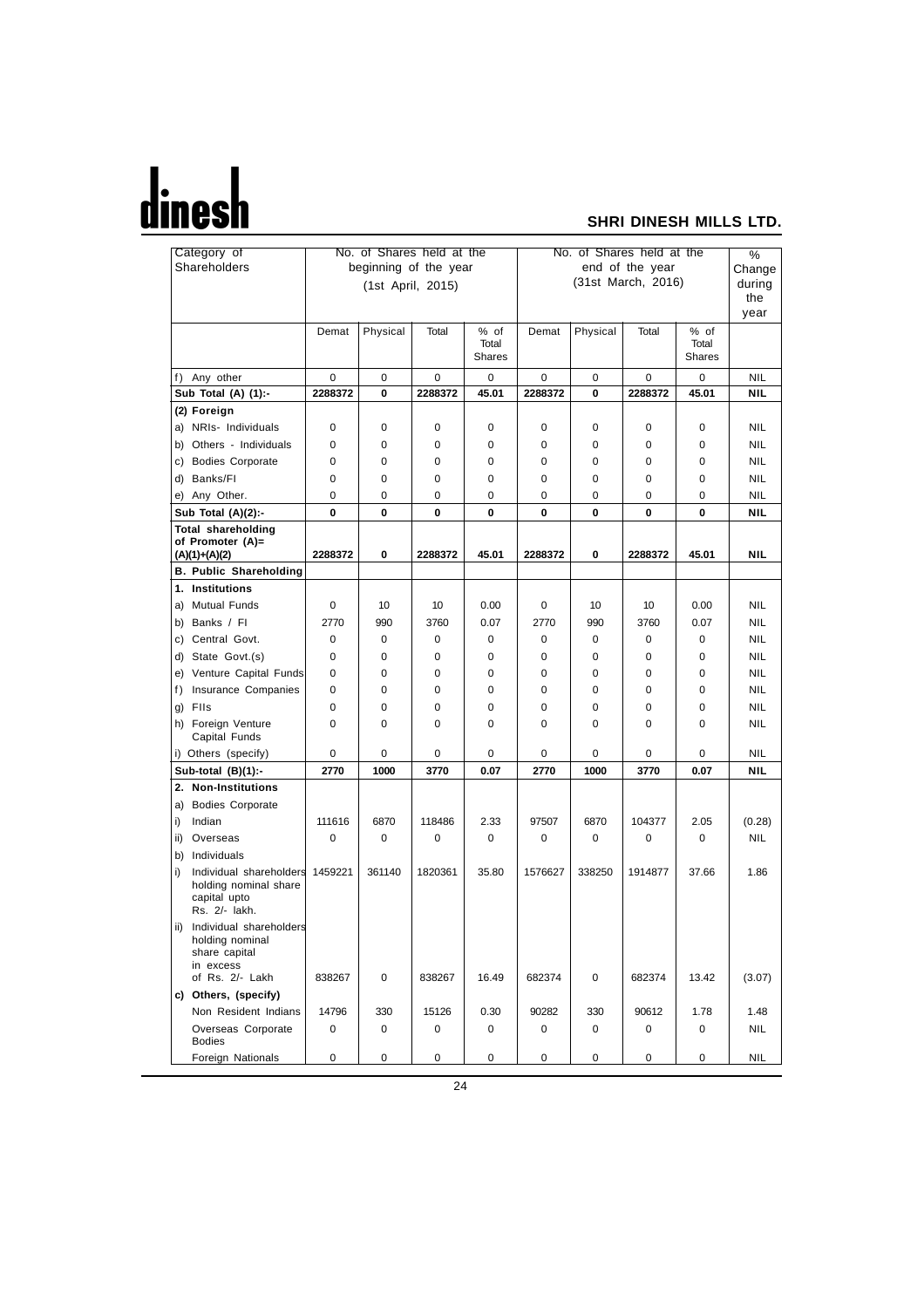

| Category of                                                  |             | No. of Shares held at the |                       |                                  | No. of Shares held at the |                 |                    |                                  | $\%$       |
|--------------------------------------------------------------|-------------|---------------------------|-----------------------|----------------------------------|---------------------------|-----------------|--------------------|----------------------------------|------------|
| Shareholders                                                 |             |                           | beginning of the year |                                  |                           | end of the year |                    |                                  |            |
|                                                              |             | (1st April, 2015)         |                       |                                  |                           |                 | (31st March, 2016) |                                  | during     |
|                                                              |             |                           |                       |                                  |                           |                 |                    |                                  | the        |
|                                                              |             |                           |                       |                                  |                           |                 |                    |                                  | year       |
|                                                              | Demat       | Physical                  | Total                 | $%$ of<br>Total<br><b>Shares</b> | Demat                     | Physical        | Total              | $%$ of<br>Total<br><b>Shares</b> |            |
| <b>Clearing Members</b>                                      | $\Omega$    | $\Omega$                  | $\Omega$              | $\Omega$                         | $\Omega$                  | $\Omega$        | $\Omega$           | $\Omega$                         | <b>NIL</b> |
| <b>Trusts</b>                                                | 0           | 0                         | $\Omega$              | $\Omega$                         | 0                         | $\Omega$        | 0                  | 0                                | <b>NIL</b> |
| Foreign Bodies - D R                                         | $\mathbf 0$ | 0                         | $\Omega$              | $\Omega$                         | $\Omega$                  | 0               | 0                  | 0                                | <b>NIL</b> |
| Sub-total $(B)(2)$ :-                                        | 2423900     | 368340                    | 2792240               | 54.92                            | 2446790                   | 345450          | 2792240            | 54.92                            | <b>NIL</b> |
| <b>Total Public</b><br>Shareholding (B)=<br>(B)(1)+ (B)(2)   | 2426670     | 369340                    | 2796010               | 54.99                            | 2449560                   | 346450          | 2796010            | 54.99                            | <b>NIL</b> |
| C. Shares held by<br>Custodian for<br><b>GDRs &amp; ADRs</b> | $\Omega$    | $\Omega$                  | $\Omega$              | $\Omega$                         | $\Omega$                  | $\Omega$        | $\Omega$           | $\Omega$                         | <b>NIL</b> |
| Grand Total (A+B+C)                                          | 4715042     | 369340                    | 5084382               | 100                              | 4737932                   | 346450          | 5084382            | 100                              | <b>NIL</b> |

**(ii) Shareholding of Promoters:**

| Sr.<br>No.     | Shareholder's<br>Name             | Shareholding at the beginning of<br>the year (i.e. 1st April, 2015) |                                           |                                                                          | Shareholding at the end of the<br>year (i.e. 31st March, 2016) |                                           |                                                                | % change<br>in share<br>holding |
|----------------|-----------------------------------|---------------------------------------------------------------------|-------------------------------------------|--------------------------------------------------------------------------|----------------------------------------------------------------|-------------------------------------------|----------------------------------------------------------------|---------------------------------|
|                |                                   |                                                                     |                                           |                                                                          |                                                                |                                           |                                                                | during the<br>year              |
|                |                                   | No. of<br><b>Shares</b>                                             | % of total<br>Shares of<br>the<br>company | $%$ of<br><b>Shares</b><br>Pledged /<br>encumbered<br>to total<br>shares | No. of<br><b>Shares</b>                                        | % of total<br>Shares of<br>the<br>company | %of<br>Shares<br>Pledged /<br>encumbered<br>to total<br>shares |                                 |
| $\mathbf{1}$   | Shri Upendrabhai Maganbhai Patel  | 531655                                                              | 10.46                                     | <b>NIL</b>                                                               | 531655                                                         | 10.46                                     | NIL                                                            | <b>NIL</b>                      |
| $\overline{c}$ | Shri Bharatbhai Upendrabhai Patel | 376300                                                              | 7.40                                      | NIL                                                                      | 376300                                                         | 7.40                                      | <b>NIL</b>                                                     | NIL                             |
| 3              | Shri Nimishbhai Upendrabhai Patel | 316360                                                              | 6.22                                      | <b>NIL</b>                                                               | 316360                                                         | 6.22                                      | <b>NIL</b>                                                     | <b>NIL</b>                      |
| 4              | Shri Nimishbhai Upendrabhai Patel | 257028                                                              | 5.06                                      | <b>NIL</b>                                                               | 257028                                                         | 5.06                                      | NIL                                                            | <b>NIL</b>                      |
| 5              | Shri Aditya B. Patel              | 209639                                                              | 4.12                                      | <b>NIL</b>                                                               | 209639                                                         | 4.12                                      | <b>NIL</b>                                                     | <b>NIL</b>                      |
| 6              | Smt. Miraben Upendrabhai Patel    | 181856                                                              | 3.58                                      | <b>NIL</b>                                                               | 181856                                                         | 3.58                                      | NIL                                                            | <b>NIL</b>                      |
| $\overline{1}$ | Shri Bharatbhai Upendrabhai Patel | 115410                                                              | 2.27                                      | <b>NIL</b>                                                               | 115410                                                         | 2.27                                      | <b>NIL</b>                                                     | <b>NIL</b>                      |
| 8              | Smt. Arushaben Nimishbhai Patel   | 58085                                                               | 1.14                                      | <b>NIL</b>                                                               | 58085                                                          | 1.14                                      | NIL                                                            | <b>NIL</b>                      |
| 9              | Shri Nishank Nimishbhai Patel     | 118199                                                              | 2.32                                      | <b>NIL</b>                                                               | 118199                                                         | 2.32                                      | <b>NIL</b>                                                     | NIL                             |
| 10             | Smt. Minal Shekhar Desai          | 34640                                                               | 0.68                                      | <b>NIL</b>                                                               | 34640                                                          | 0.68                                      | NIL                                                            | <b>NIL</b>                      |
| 11             | Smt. Ranak Kamlesh Lashkari       | 34060                                                               | 0.67                                      | <b>NIL</b>                                                               | 34060                                                          | 0.67                                      | <b>NIL</b>                                                     | <b>NIL</b>                      |
| 12             | Smt. Roopaben Bharatbhai Patel    | 29140                                                               | 0.57                                      | <b>NIL</b>                                                               | 29140                                                          | 0.57                                      | NIL                                                            | <b>NIL</b>                      |
| 13             | Ms. Jemika Bharatbhai Patel       | 20560                                                               | 0.40                                      | <b>NIL</b>                                                               | 20560                                                          | 0.40                                      | NIL                                                            | <b>NIL</b>                      |
| 14             | Shri Adityabhai Bharatbhai Patel  | 3960                                                                | 0.08                                      | <b>NIL</b>                                                               | 3960                                                           | 0.08                                      | NIL                                                            | <b>NIL</b>                      |
| 15             | Shri Aditya Bharatbhai Patel      | 880                                                                 | 0.02                                      | <b>NIL</b>                                                               | 880                                                            | 0.02                                      | <b>NIL</b>                                                     | <b>NIL</b>                      |
| 16             | Ms. Jemika Bharatbhai Patel       | 600                                                                 | 0.01                                      | <b>NIL</b>                                                               | 600                                                            | 0.01                                      | <b>NIL</b>                                                     | NIL                             |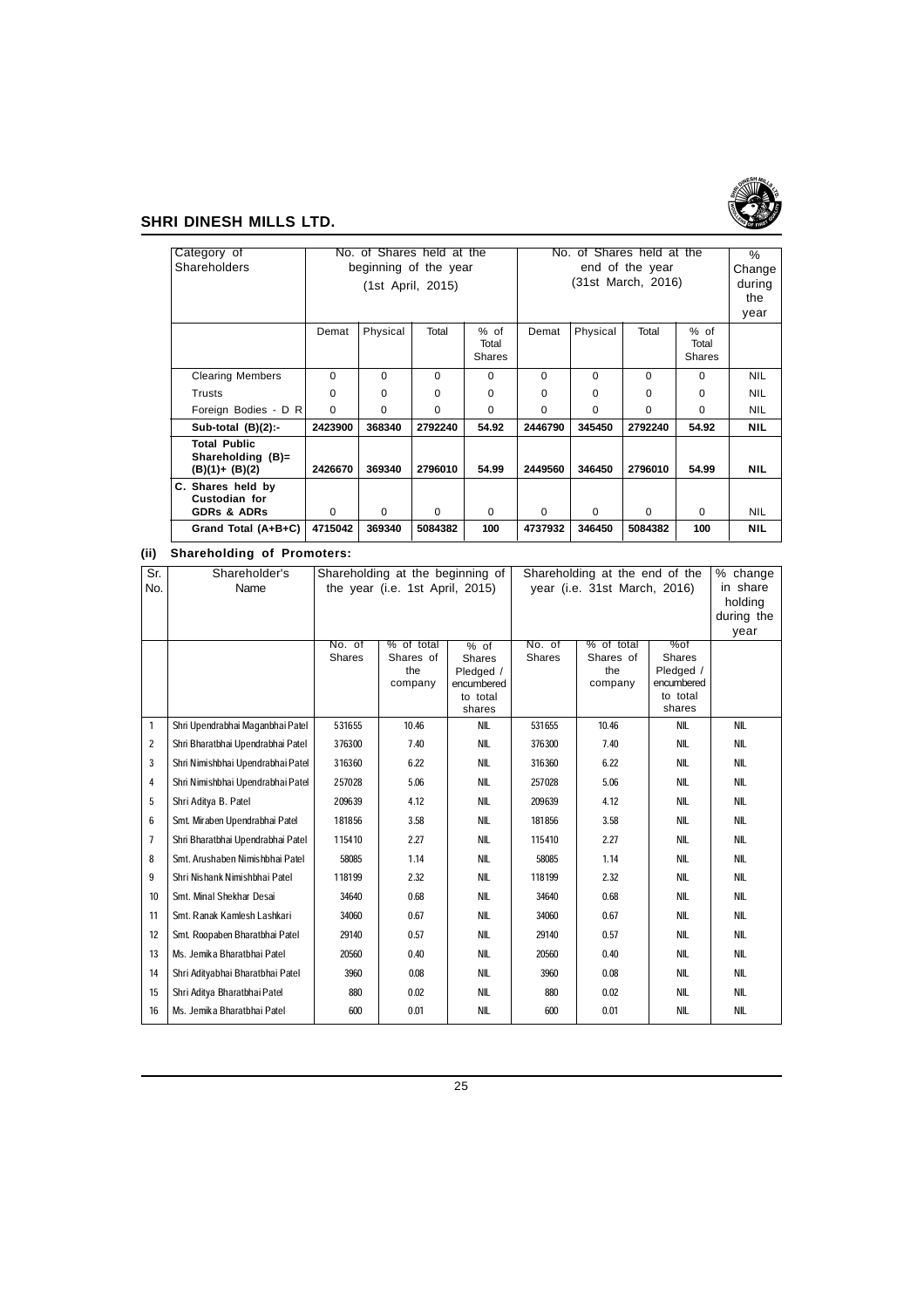## $\mathbf{d}$ ir nesh

#### **SHRI DINESH MILLS LTD.**

#### **(iii) Change in Promoters' Shareholding (please specify, if there is no change)**

| Sr.<br>No.     |                                                    | Shareholding at the<br>beginning of the year<br>(1st April, 2015) |                                        |                  | Cumulative<br>Shareholding during<br>the Year |
|----------------|----------------------------------------------------|-------------------------------------------------------------------|----------------------------------------|------------------|-----------------------------------------------|
|                |                                                    | No. of<br>shares                                                  | % of total<br>shares of<br>the company | No. of<br>shares | % of total                                    |
|                | At the beginning of the year (1st April, 2015)     | 2288372                                                           | 45.01%                                 | 2288372          | 45.01%                                        |
| $\overline{2}$ | Date wise Increase / Decrease in Promoters Share   | $\star$                                                           | $\star$                                | $\star$          | $\star$                                       |
|                | holding during the year specifying the reasons for |                                                                   |                                        |                  |                                               |
|                | increase / decrease (e.g. allotment / transfer /   |                                                                   |                                        |                  |                                               |
|                | bonus/ sweat equity etc.)                          |                                                                   |                                        |                  |                                               |
| 3              | At the end of the year (31st March, 2016)          | 2288372                                                           | 45.01%                                 | 2288372          | 45.01%                                        |

#### **(iv) Shareholding Pattern of top 10 shareholders (other than Directors, Promoters and Holders of GDRs and ADRs))**

| Sr.<br>No.      | For each of Top 10 Shareholders | Shareholding at the<br>beginning of the year<br>(i.e. 01.04.2015) |                                        |                  | Shareholding at the<br>Ending of the year |
|-----------------|---------------------------------|-------------------------------------------------------------------|----------------------------------------|------------------|-------------------------------------------|
|                 |                                 |                                                                   |                                        |                  | (i.e. 31.03.2016)                         |
|                 |                                 | No. of<br>shares                                                  | % of total<br>shares of<br>the company | No. of<br>shares | % of total<br>shares of<br>the company    |
| 1               | Sharad Kanayalal shah           |                                                                   |                                        |                  |                                           |
|                 | Varsha Sharad Shah              |                                                                   |                                        |                  |                                           |
|                 | Dipak Kanayalal Shah            | 79710                                                             | 1.57                                   | 104963           | 2.06                                      |
| $\overline{2}$  | Vinodchandra Mansukhlal Parekh  |                                                                   |                                        |                  |                                           |
|                 | Sanjeev Vinodchandra Parekh     | 90721                                                             | 1.78                                   | 90721            | 1.78                                      |
| 3               | Pranav Kumarpal Parekh          |                                                                   |                                        |                  |                                           |
|                 | Sanjeev Vinodchandra Parekh     | 86220                                                             | 1.70                                   | 86220            | 1.70                                      |
| 4               | Chandrika Madanmohan Desai      | 76750                                                             | 1.51                                   | $\Omega$         | $\Omega$                                  |
| 5               | Preeti Anand Patel              | $\Omega$                                                          | $\Omega$                               | 76750            | 1.51                                      |
| 6               | Varsha Sharad Shah              |                                                                   |                                        |                  |                                           |
|                 | Sudhaben Kanayalal Shah         |                                                                   |                                        |                  |                                           |
|                 | Mita Dipak Shah                 | 63866                                                             | 1.25                                   | 64466            | 1.27                                      |
| 7               | Vinodchandra Mansukhlal Parekh  | 46328                                                             | 0.91                                   | 46328            | 0.91                                      |
| 8               | Jigna Kanayalal Shah            |                                                                   |                                        |                  |                                           |
|                 | Sharad Kanayalal Shah           |                                                                   |                                        |                  |                                           |
|                 | Dipak Kanayalal Shah            | 43050                                                             | 0.85                                   | 44150            | 0.87                                      |
| 9               | Ashok Kumar Jain                | 0                                                                 | 0                                      | 43816            | 0.86                                      |
| 10 <sup>1</sup> | Sangita Kumarpal Parekh         |                                                                   |                                        |                  |                                           |
|                 | Kumarpal Mansukhlal Parekh      | 41584                                                             | 0.82                                   | 41584            | 0.82                                      |
| 11              | Jitendra Mansukhlal Parekh      |                                                                   |                                        |                  |                                           |
|                 | Sanjeev Vinodchandra Parekh     | 37530                                                             | 0.74                                   | 37530            | 0.74                                      |
| 12 <sup>2</sup> | Muktilal Ganulal Paldiwal       |                                                                   |                                        |                  |                                           |
|                 | Taradevi Muktilal Paldiwal      | 32867                                                             | 0.65                                   | 37102            | 0.73                                      |
|                 | Total                           | 598626                                                            | 11.77%                                 | 673630           | 13.25%                                    |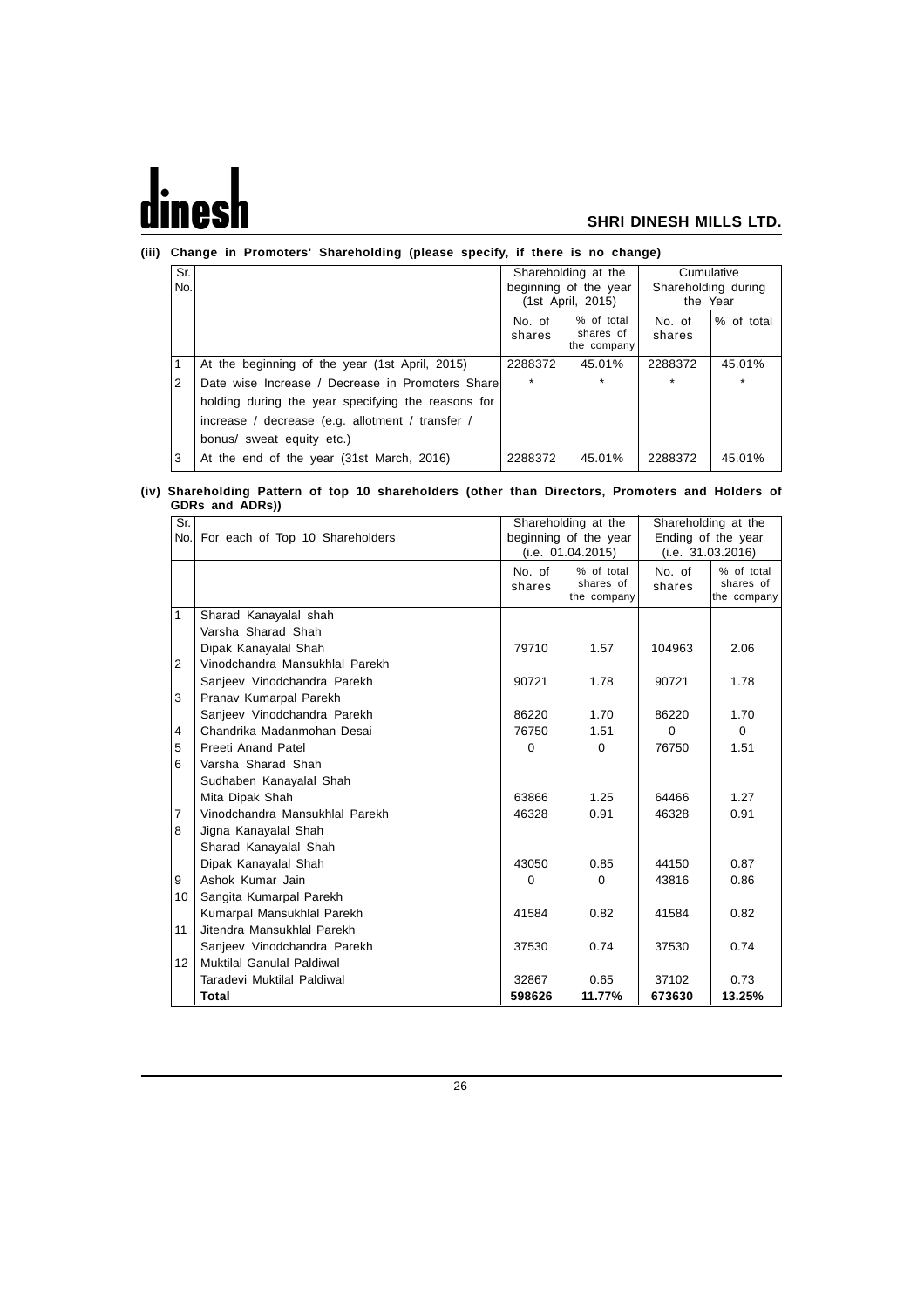

| Sr.  |                                                                                              |           | Shareholding at the     | Cumulative              |                         |  |
|------|----------------------------------------------------------------------------------------------|-----------|-------------------------|-------------------------|-------------------------|--|
| No.  | Shareholding of each Directors and each Key<br><b>Managerial Personnel</b>                   |           | beginning of            | Shareholding during the |                         |  |
|      |                                                                                              |           | the year                | year                    |                         |  |
|      |                                                                                              | No. of    | % of total<br>shares of | No. of                  | % of total<br>shares of |  |
|      |                                                                                              | shares    | the company             | shares                  | the company             |  |
|      | At the beginning of the year (01/04/2015)                                                    |           |                         |                         |                         |  |
| 1)   | Shri U M Patel = $531655$ shares                                                             |           |                         |                         |                         |  |
| (2)  | Shri B U Patel (CMD-KMP) = 491710 shares                                                     | 15,98,233 | 31.43%                  |                         |                         |  |
| (3)  | Shri N U Patel = $573388$ shares                                                             |           |                         |                         |                         |  |
| (4)  | Shri H. N. Elavia = $410$ shares                                                             |           |                         |                         |                         |  |
| (5)  | Shri Jal Patel = NIL                                                                         |           |                         |                         |                         |  |
| (6)  | Shri A. T. Patel = $50$ shares                                                               |           |                         |                         |                         |  |
| (7)  | Shri J. B. Sojitra = NIL                                                                     |           |                         |                         |                         |  |
| (8)  | Shri T. M. Patel = $1020$ shares                                                             |           |                         |                         |                         |  |
| (9)  | Shri Rakesh Agrawal = NIL                                                                    |           |                         |                         |                         |  |
| (10) | Mrs. Gorsi Parekh = NIL                                                                      |           |                         |                         |                         |  |
| (11) | Shri J B Sojitra = NIL (CS-KMP)                                                              |           |                         |                         |                         |  |
| (12) | Shri B. B. Patel = NIL (CFO-KMP)                                                             |           |                         |                         |                         |  |
|      | Date wise Increase / Decrease in Share holding<br>during the year specifying the reasons for | 11        | 0.00%                   |                         |                         |  |
|      | increase / decrease (e.g. allotment / transfer /                                             |           |                         |                         |                         |  |
|      | bonus/ sweat equity etc.)                                                                    |           |                         |                         |                         |  |
| (1)  | Shri J B Sojitra = 11 shares purchased by him<br>on 5th May, 2015.                           |           |                         |                         |                         |  |
|      | At the end of the year $(31/03/2016)$                                                        |           |                         |                         |                         |  |
| (1)  | Shri U M Patel = $531655$ shares                                                             |           |                         |                         |                         |  |
| (2)  | Shri B U Patel (CMD-KMP) = 491710 shares                                                     |           |                         |                         |                         |  |
| (3)  | Shri N U Patel = $573388$ shares                                                             |           |                         |                         |                         |  |
| (4)  | Shri A. T. Patel $=$ 50 shares                                                               | 15,97,834 | 31.43%                  |                         |                         |  |
| (5)  | Shri J. B. Sojitra = 11 shares                                                               |           |                         |                         |                         |  |
| (6)  | Shri T. M. Patel = $1020$ shares                                                             |           |                         |                         |                         |  |
| (7)  | Shri Rakesh Agrawal = NIL                                                                    |           |                         |                         |                         |  |
| (8)  | Mrs. Tarunaben Patel = NIL                                                                   |           |                         |                         |                         |  |
| (9)  | Shri Sanjiv Shah = NIL                                                                       |           |                         |                         |                         |  |
| (10) | Shri J B Sojitra = 11 shares (CS-KMP)                                                        |           |                         |                         |                         |  |

#### **(v) Shareholding of Directors and Key Managerial Personnel:**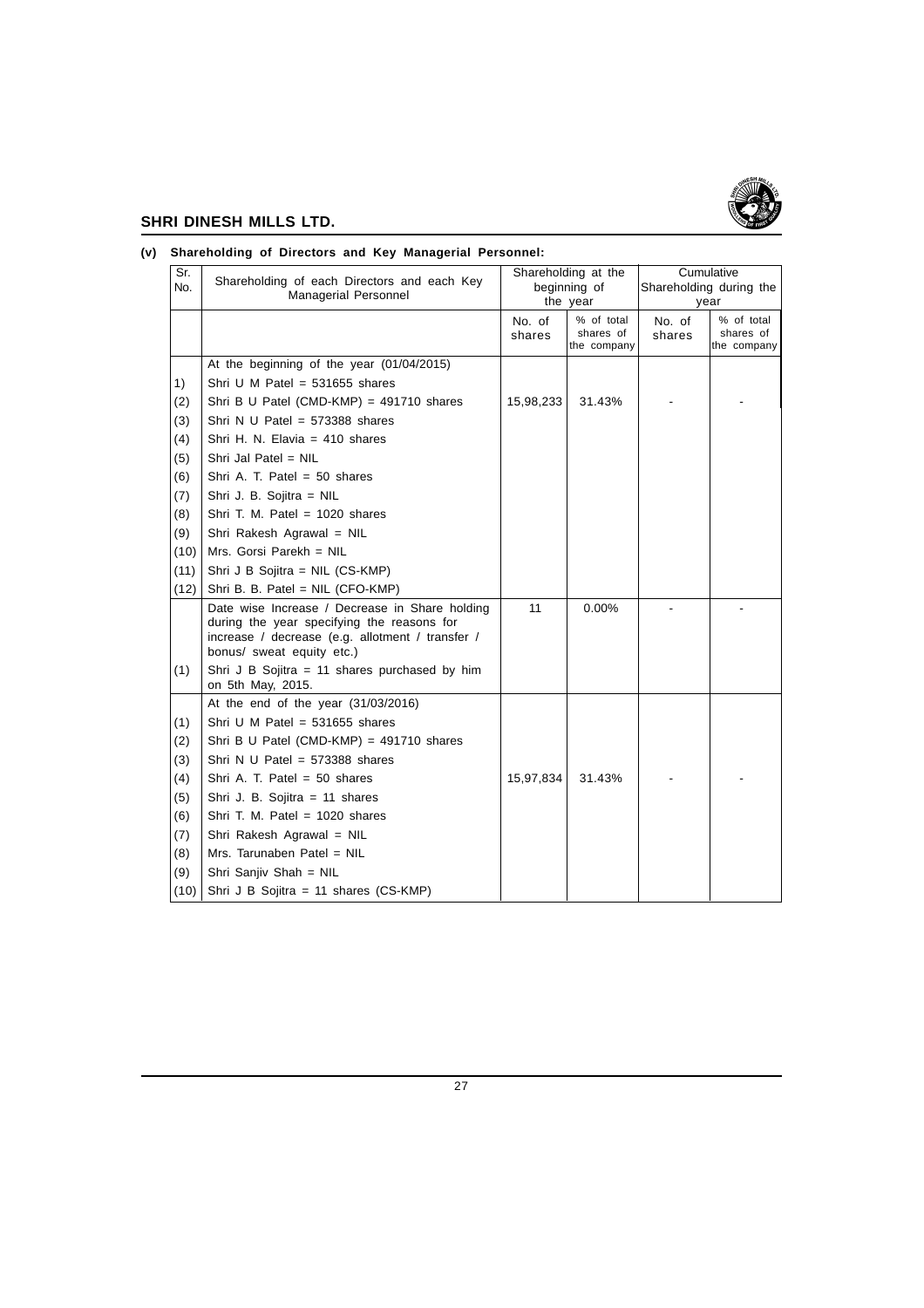# nesl

#### **SHRI DINESH MILLS LTD.**

| que foi payment.                                                         |                       |                    |          | (RS. IN LACS)         |
|--------------------------------------------------------------------------|-----------------------|--------------------|----------|-----------------------|
|                                                                          | Secured<br>Loans      | Unsecured<br>Loans | Deposits | Total<br>Indebtedness |
|                                                                          | excluding<br>deposits |                    |          |                       |
| Indebtedness at the beginning of the<br>financial year (i.e. 01/04/2015) |                       |                    |          |                       |
| Principal Amount<br>i)                                                   | 141876020             | $\Omega$           | 239000   | 142115020             |
| ii)<br>Interest due but not paid                                         | 0                     | $\Omega$           | O        |                       |
| iii)<br>Interest accrued but not due                                     | $\Omega$              | $\Omega$           | 0        | 0                     |
| Total $(i + ii + iii)$                                                   | 141876020             | $\bf{0}$           | 239000   | 142115020             |
| Change in Indebtedness during the<br>financial year (2015 - 2016)        |                       |                    |          |                       |
| * Addition                                                               | 41678997              | $\Omega$           | $\Omega$ | 41678997              |
| * Reduction                                                              | 53484955              | $\Omega$           | 194000   | 53678955              |
| Net Change                                                               | (11805958)            | $\bf{0}$           | (194000) | (11999958)            |
| Indebtedness at the end of the<br>financial year (i.e. 31/03/2016)       |                       |                    |          |                       |
| i)<br><b>Principal Amount</b>                                            | 130070062             | $\Omega$           | 45000    | 130115062             |
| ii)<br>Interest due but not paid                                         | 0                     | $\Omega$           | O        | 0                     |
| iii)<br>Interest accrued but not due                                     | $\Omega$              | $\Omega$           | $\Omega$ | <sup>0</sup>          |
| Total $(i + ii + iii)$                                                   | 130070062             | 0                  | 45000    | 130115062             |

#### **V. INDEBTEDNESS -Indebtedness of the Company including interest outstanding/accrued but not due for payment.** (Rs. in Lacs)

#### **VI. REMUNERATION OF DIRECTORS AND KEY MANAGERIAL PERSONNEL**

A. Remuneration to Managing Director, Whole-time Directors and/or Manager:

| Sr.            |                                                                      | Name of MD/WTD/Manager/KMP |            |              |  |  |
|----------------|----------------------------------------------------------------------|----------------------------|------------|--------------|--|--|
| No.            | Particulars of Remuneration                                          | Shri B U Patell            | Shri N U   | Total Amount |  |  |
|                |                                                                      | (CMD)                      | Patel (MD) | (Rs.)        |  |  |
| $\mathbf{1}$   | Gross salary                                                         |                            |            |              |  |  |
|                | Salary as per provisions contained in<br>(a)                         |                            |            |              |  |  |
|                | section 17(1) of the Income-tax Act, 1961                            | 8998766                    | 8998766    | 17997532     |  |  |
|                | (b)<br>Value of perquisites u/s 17(2) of Income-tax Act, 1961        | 420000                     | 420000     | 840000       |  |  |
|                | Profits in lieu of salary under section 17(3) of<br>(c) =            |                            |            |              |  |  |
|                | the Income- tax Act, 1961                                            | <b>NIL</b>                 | <b>NIL</b> | <b>NIL</b>   |  |  |
| 2              | <b>Stock Option</b>                                                  | <b>NIL</b>                 | <b>NIL</b> | <b>NIL</b>   |  |  |
| 3              | Sweat Equity                                                         | <b>NIL</b>                 | <b>NIL</b> | <b>NIL</b>   |  |  |
| $\overline{4}$ | Commission                                                           | <b>NIL</b>                 | <b>NIL</b> | <b>NIL</b>   |  |  |
|                | - as % of profit                                                     |                            |            |              |  |  |
|                | - others, specify                                                    |                            |            |              |  |  |
| 5              | Others, please specify                                               | NIL                        | <b>NIL</b> | <b>NIL</b>   |  |  |
|                | Total (A)                                                            | 9418766                    | 9418766    | 18837532     |  |  |
|                | Ceiling as per the Act: As per Schedule V to the Compnies Act, 2013. |                            |            |              |  |  |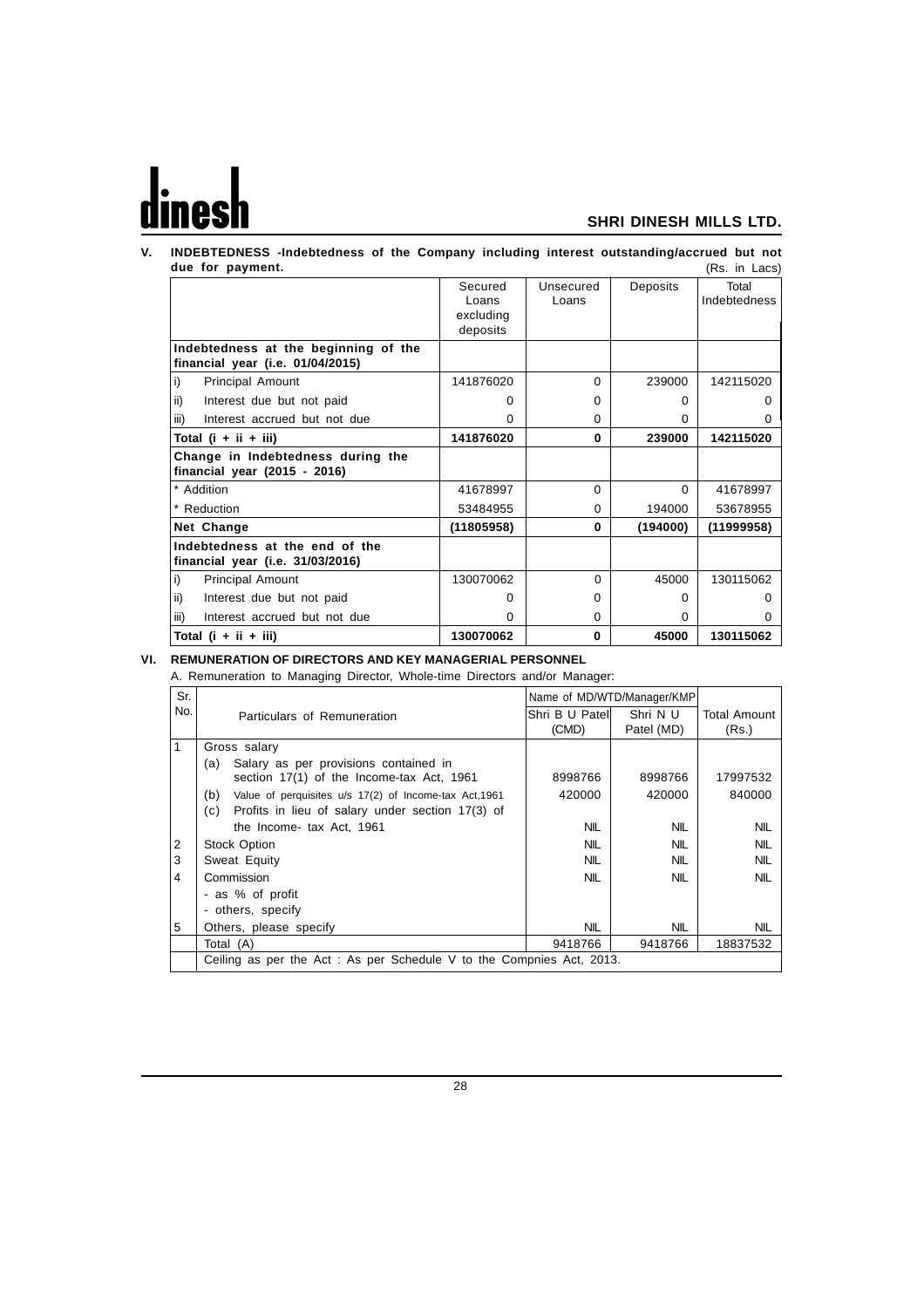

#### **B. Remuneration to other directors**

| Sr.<br>No. | Particulars of<br>Remuneration                                         |                   | Name of Directors                                    |            |            |            |            | Total<br>Amount<br>(Rs.) |            |            |
|------------|------------------------------------------------------------------------|-------------------|------------------------------------------------------|------------|------------|------------|------------|--------------------------|------------|------------|
|            |                                                                        | <b>HNE</b>        | <b>JRP</b>                                           | <b>ATP</b> | <b>TMP</b> | <b>RA</b>  | <b>TPP</b> | <b>UMP</b>               | <b>JBS</b> |            |
| 1          | Independent Directors<br>Fee for attending board<br>committee meetings | 86000             | 67000                                                | 150000     | 94000      | 58000      | 10000      | $\Omega$                 | $\Omega$   | 465000     |
|            | Commission                                                             | <b>NIL</b>        | <b>NIL</b>                                           | <b>NIL</b> | <b>NIL</b> | <b>NIL</b> | <b>NIL</b> | <b>NIL</b>               | <b>NIL</b> | <b>NIL</b> |
|            | Others, please specify                                                 | <b>NIL</b>        | <b>NIL</b>                                           | <b>NIL</b> | <b>NIL</b> | <b>NIL</b> | <b>NIL</b> | <b>NIL</b>               | <b>NIL</b> | <b>NIL</b> |
|            | Total (1)                                                              | 86000             | 67000                                                | 150000     | 94000      | 58000      | 10000      | 0                        | 0          | 465000     |
| 2          | Other Non-Executive<br><b>Directors</b>                                |                   |                                                      |            |            |            |            |                          |            |            |
|            | Fee for attending board<br>committee meetings                          | <b>NIL</b>        | <b>NIL</b>                                           | <b>NIL</b> | <b>NIL</b> | <b>NIL</b> | <b>NIL</b> | <b>NIL</b>               | 60000      | 60000      |
|            | Commission                                                             | <b>NIL</b>        | <b>NIL</b>                                           | <b>NIL</b> | <b>NIL</b> | <b>NIL</b> | <b>NIL</b> | <b>NIL</b>               | <b>NIL</b> | <b>NIL</b> |
|            | Others, please specify                                                 | <b>NIL</b>        | <b>NIL</b>                                           | <b>NIL</b> | <b>NIL</b> | <b>NIL</b> | <b>NIL</b> | <b>NIL</b>               | NIL        | <b>NIL</b> |
|            | Total (2)                                                              | <b>NIL</b>        | <b>NIL</b>                                           | <b>NIL</b> | <b>NIL</b> | <b>NIL</b> | <b>NIL</b> | <b>NIL</b>               | 60000      | 60000      |
|            | Total $(B)=(1+2)$                                                      | 86000             | 67000                                                | 150000     | 94000      | 58000      | 10000      | 0                        | 60000      | 525000     |
|            | Total Managerial Remuneration (A+B)                                    | Rs. 1,93,62,532/- |                                                      |            |            |            |            |                          |            |            |
|            | Overall Ceiling<br>as per the Act                                      |                   | As per Schedule V to the Compnies Act, 2013 & Rules. |            |            |            |            |                          |            |            |

HNE: Shri H. N. Elavia, JRP: Shri Jal R. Patel, ATP: Shri A. T. Patel, TMP: Shri T. M. Patel, RA: Shri Rakesh Agrawal, TPP: Mrs. Taruna P. Patel, UMP: Shri Upendra M. Patel and JBS: Shri J B Sojitra.

#### **C. Remuneration to Key Managerial Personnel other than MD /Manager / WTD during the financial year 2015 - 2016**

| Sr.<br>No. | Particulars of Remuneration<br>Key Managerial Personnel            |            |            | Key Managerial Personnel |         |
|------------|--------------------------------------------------------------------|------------|------------|--------------------------|---------|
|            |                                                                    | <b>CEO</b> | CS.        | <b>CFO</b>               | Total   |
| 1          | Gross salary                                                       |            |            |                          |         |
|            | Salary as per provisions contained<br>(a)                          |            |            |                          |         |
|            | in section 17(1) of the Income-tax                                 |            |            |                          |         |
|            | Act, 1961                                                          | NIL        | 1647930    | 1443310                  | 3091240 |
|            | (b) Value of perquisites u/s 17(2) of                              | <b>NIL</b> |            |                          | 26400   |
|            | Income-tax Act, 1961                                               |            | 14400      | 12000                    |         |
|            | (c) Profits in lieu of salary under<br>section 17(3) of Income-tax |            |            |                          |         |
|            | Act. 1961                                                          | <b>NIL</b> | <b>NIL</b> | <b>NIL</b>               | NIL     |
| 2          | Stock Option                                                       | NIL        | NIL        | <b>NIL</b>               | NIL     |
|            |                                                                    |            |            |                          |         |
| 3          | Sweat Equity                                                       | <b>NIL</b> | <b>NIL</b> | <b>NIL</b>               | NIL     |
| 4          | Commission                                                         |            |            |                          |         |
|            | - as % of profit                                                   | NIL        | NIL        | NIL                      | NIL     |
|            | others, specify                                                    | NIL        | NIL        | <b>NIL</b>               | NIL     |
| 5          | Others, please specify                                             | NIL        | NIL        | <b>NIL</b>               | NIL     |
|            | Total                                                              | <b>NIL</b> | 1662330    | 1455310                  | 3117640 |

CEO: Chief Executive Officer, CS: Company Secretary, CFO: Chief Financial Officer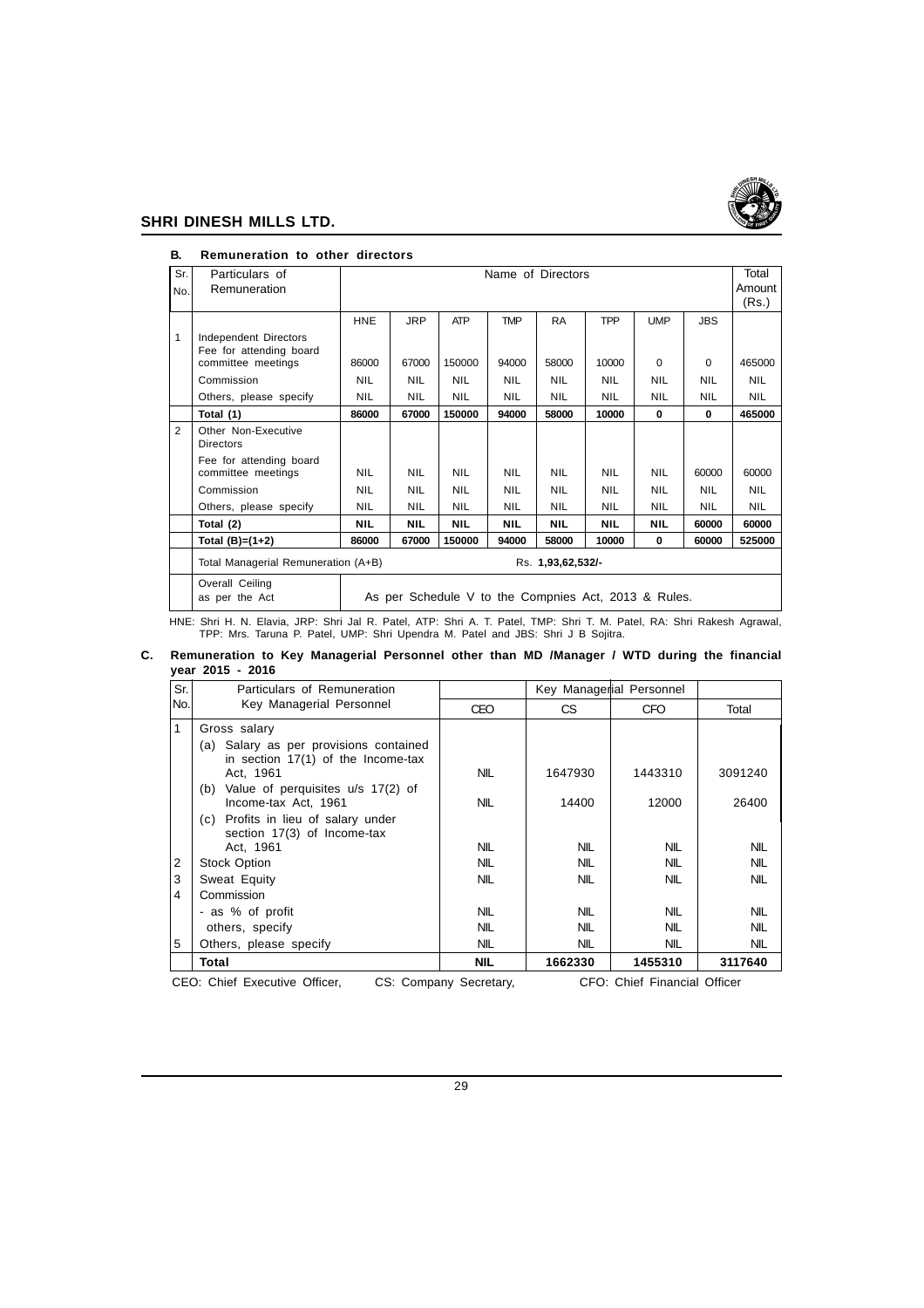## $\overline{\mathbf{d}}$ ies h

### **SHRI DINESH MILLS LTD.**

#### **VII. PENALTIES / PUNISHMENT/ COMPOUNDING OF OFFENCES:**

| <b>Type</b>         | Section of the<br>Companies Act | <b>Brief</b><br>Description | Details of Penalty<br>/ Punishment/<br>Compounding<br>fees imposed | Authority [RD /<br>NCLT/COURT] | Appeal made,<br>if any (give<br>Details) |
|---------------------|---------------------------------|-----------------------------|--------------------------------------------------------------------|--------------------------------|------------------------------------------|
| A. COMPANY          |                                 |                             |                                                                    |                                |                                          |
| Penalty             | N.A.                            | None                        | None                                                               | None                           | None                                     |
| Punishment          | N.A.                            | None                        | None                                                               | None                           | None                                     |
| Compounding         | N.A.                            | None                        | None                                                               | None                           | None                                     |
| <b>B. DIRECTORS</b> |                                 | None                        | None                                                               | None                           | None                                     |
| Penalty             | N.A.                            | None                        | None                                                               | None                           | None                                     |
| Punishment          | N.A.                            | None                        | None                                                               | None                           | None                                     |
| Compounding         | N.A.                            | None                        | None                                                               | None                           | None                                     |
| C. OTHER            |                                 |                             |                                                                    |                                |                                          |
| <b>OFFICERS</b>     |                                 |                             |                                                                    |                                |                                          |
| <b>IN DEFAULT</b>   |                                 |                             |                                                                    |                                |                                          |
| Penalty             | N.A.                            | None                        | None                                                               | None                           | None                                     |
| Punishment          | N.A.                            | None                        | None                                                               | None                           | None                                     |
| Compounding         | N.A.                            | None                        | None                                                               | None                           | None                                     |

Place : Vadodara<br>Date : 30th May, 2016

For and on behalf of the Board<br>**BHARAT PATEL** CHAIRMAN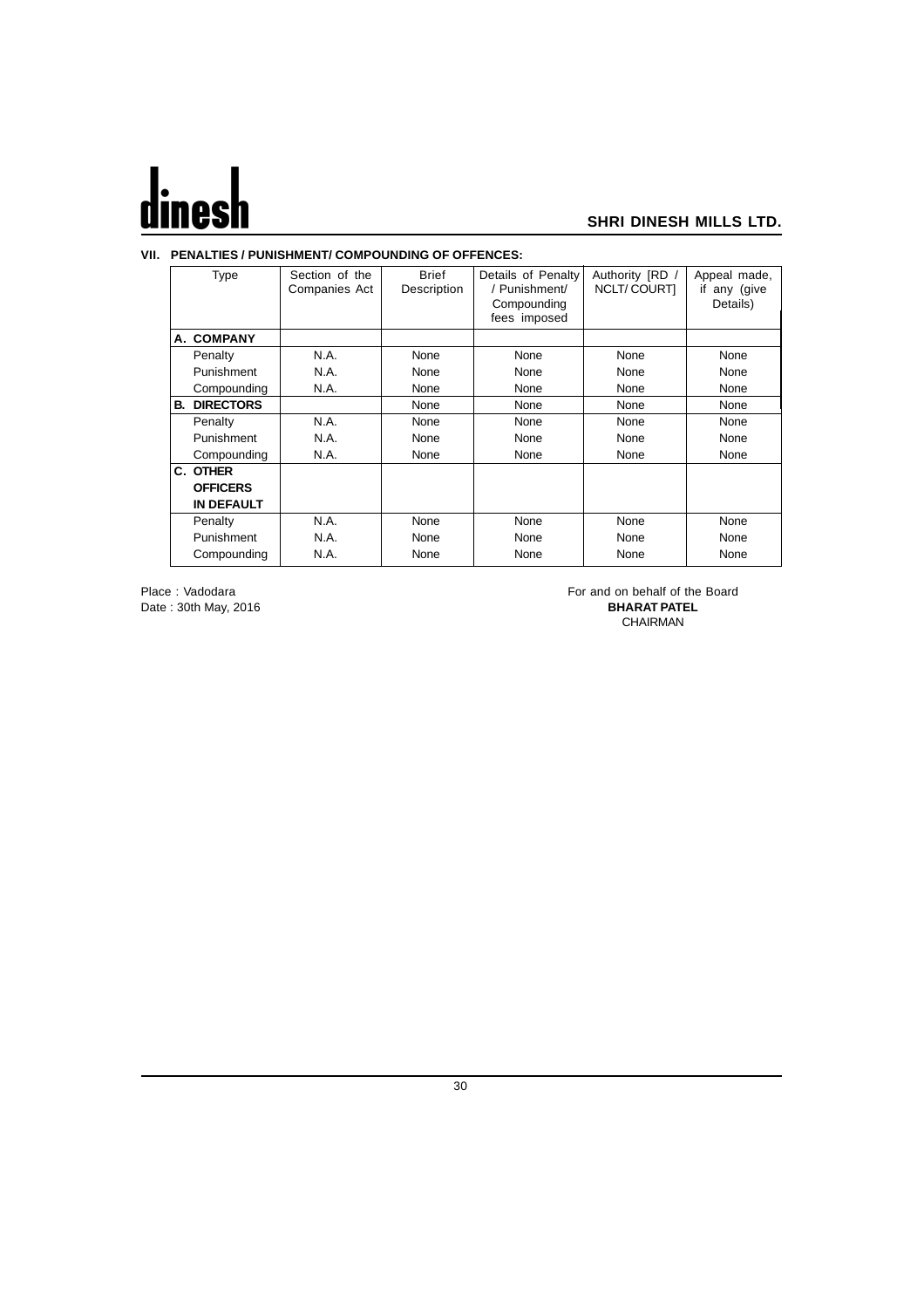

#### **ANNEXURE - "D" REPORT ON CORPORATE GOVERNANCE**

The Directors present the Company's Report on Corporate Governance for the financial year 2015-2016. **COMPANY'S PHILOSOPHY**

The code on Corporate Governance introduced by the Securities and Exchange Board of India (SEBI) has been implemented in terms of the Listing Agreement with the BSE Ltd. from the year 2001-2002.

Corporate Governance refers to a combination of voluntary practices adopted by a Company inter woven with laws, regulations, procedure and disclosures. It is aimed in the long run to maximize employees and shareholders value and fosters long-term partnership between the investors, employees and other stakeholders with the Company.

The Company believes in good Corporate Governance. Given below is the Report of Board of Directors of the Company on the Corporate Governance practices being followed by the Company.

#### **BOARD OF DIRECTORS AND COMMITEES OF DIRECTORS:**

#### **(A) BOARD OF DIRECTORS:**

- (i) Composition: As on 31st March, 2016, the Board of Directors of the Company consisted of 9 members as per the details given hereunder. The members of the Board are from diverse field and having experience in business, finance, techno-commercial and management. The Company has Executive Chairman and the composition of the Board is in conformity with the Regulation 17(1) of SEBI (Listing Obligations & Disclosure Requirements), Regulations, 2015 and the provisions of the Companies Act, 2013 and Rules made thereunder.
- (ii) Other Directorship: Other Directorships/Committee memberships held by the Directors are as under:

| Name of Director     | Category of<br><b>Director</b> | Directorship held in<br>other Companies |                  |                | Committee membership<br>held on other Companies |
|----------------------|--------------------------------|-----------------------------------------|------------------|----------------|-------------------------------------------------|
|                      |                                | As a<br><b>Director</b>                 | As a<br>Chairman | As a<br>Member | As a<br>Chairman                                |
| Shri B. U. Patel     | C.M.D.                         | 2                                       | NIL              | <b>NIL</b>     | NIL                                             |
| Shri N. U. Patel     | M.D.                           | 3                                       |                  | 4              |                                                 |
| Shri U. M. Patel     | Chairman-Emeritus              |                                         | NIL              | <b>NIL</b>     | NIL                                             |
| Shri H. N.Elavia #   | I.D.                           |                                         | NIL              |                | NIL                                             |
| Shri Jal Patel # #   | I.D.                           | 5                                       | NIL              | $\mathcal{P}$  | 4                                               |
| Shri A. T. Patel     | I.D.                           | NIL                                     | NIL              | <b>NIL</b>     | NIL                                             |
| Shri T. M. Patel     | I.D.                           |                                         | NIL              | 3              | NIL                                             |
| Shri Rakesh Agrawal  | I.D.                           | 3                                       |                  | 5              |                                                 |
| Shri Sanjiv M. Shah* | I.D.                           |                                         | NIL              | 2              | NIL                                             |
| Mrs. Taruna Patel *  | I.D.                           |                                         | NIL              | <b>NIL</b>     | NIL                                             |
| Mrs. Gorsi Parekh**  | I.D.                           |                                         | NIL              | <b>NIL</b>     | <b>NIL</b>                                      |
| Shri J.B. Sojitra    | Professional<br>Director       | <b>NIL</b>                              | <b>NIL</b>       | <b>NIL</b>     | NIL                                             |

Appointed in the Board Meeting held on 29th March, 2016.

\*\* Vacation of office pursuant to Section 167(1)(b) of the Companies Act, 2013.

# Resigned w.e.f. 4th March, 2016.

# # Resigned w.e.f. 3rd March, 2016.

C.M.D. - Chairman & Managing Director, M.D. - Managing Director, I.D. - Independent Director

- Notes: (1) Excludes Directorships held in Private Limited Companies, Foreign Companies, Companies u/s. 8 of the Companies Act, 2013 and Memberships of Managing Committees of various Chambers/ Institutions/Boards.
	- (2) Only Memberships/Chairmanships of Audit Committee, Stakeholders Relationship Committee, Nomination & Remuneration Committee, Risk Management Committee and Corporate Social Responsibility Committee have been considered.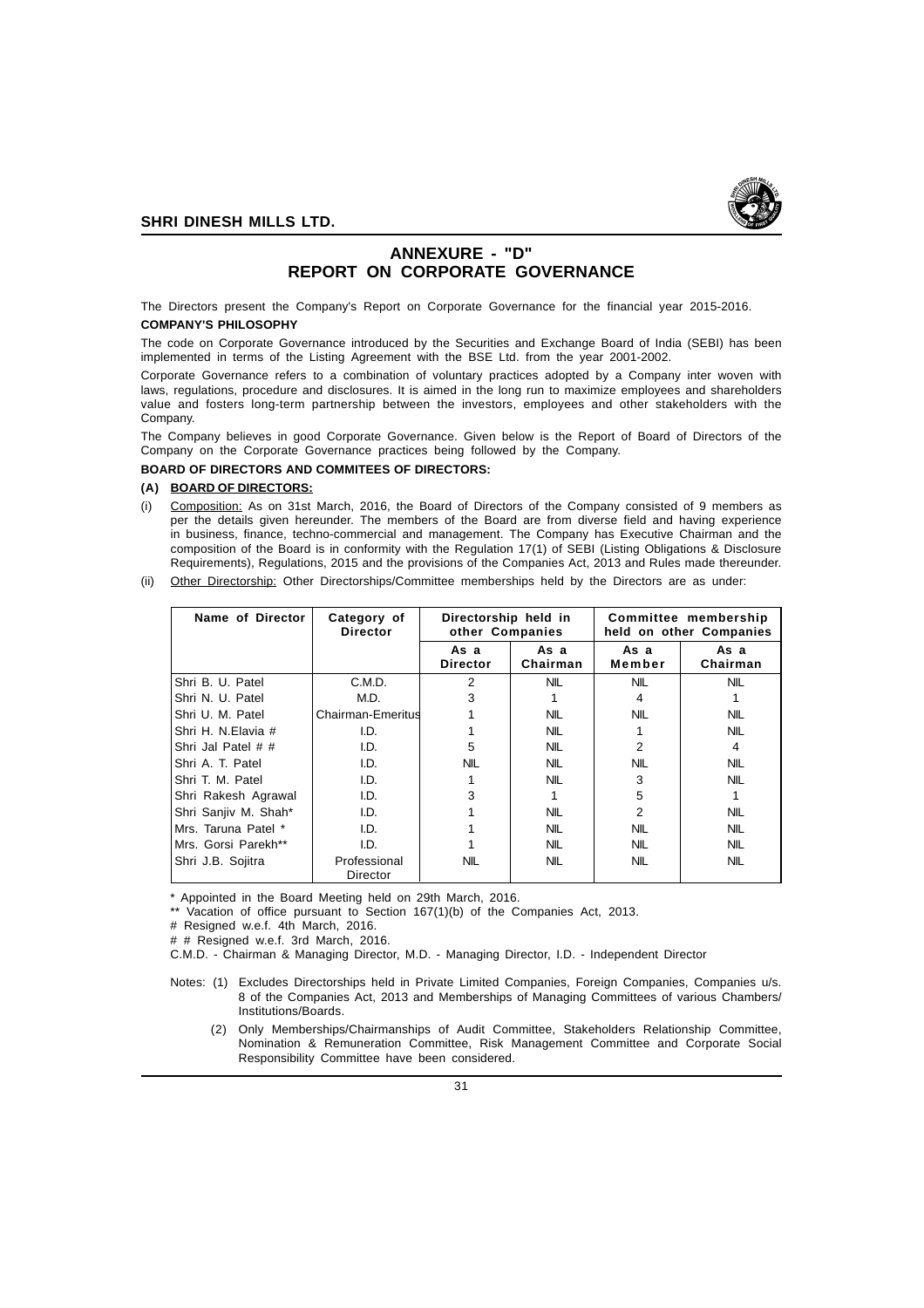(iii) Board Meetings held during the year & attendance of Directors: During the financial year ended 31st March 2016, Six Board Meetings were held on 30/05/2015, 12/08/2015, 30/09/2015, 05/11/2015, 05/02/2016 and 29/03/2016 and the attendance of Directors are as under:

| Name of Director     | No. of Board Meetings attended | Attendance at the last AGM held<br>on 30/09/2015. |
|----------------------|--------------------------------|---------------------------------------------------|
| Shri B. U. Patel     | 6                              | <b>YES</b>                                        |
| Shri N. U. Patel     |                                | <b>YES</b>                                        |
| Shri U. M. Patel     | 6                              | <b>YES</b>                                        |
| Shri H. N. Elavia #  |                                | <b>YES</b>                                        |
| Shri Jal Patel # #   |                                | <b>YES</b>                                        |
| Shri A. T. Patel     | 6                              | <b>YES</b>                                        |
| Shri T. M. Patel     |                                | <b>YES</b>                                        |
| Shri Rakesh Agrawal  |                                | NO.                                               |
| Shri Sanjiv M. Shah* |                                | NO.                                               |
| Mrs. Gorsi Parekh**  |                                | NO.                                               |
| Mrs. Taruna Patel*   |                                | NO.                                               |
| Shri J. B. Sojitra   |                                | <b>YES</b>                                        |

\* Appointed in the Board Meeting held on 29th March, 2016.

\*\* Vacation of office pursuant to Section 167(1)(b) of the Companies Act, 2013.

# Resigned w.e.f. 4th March, 2016.

# # Resigned w.e.f. 3rd March, 2016.

(iv) Particulars of Director retiring by rotation and seeking re-appointment have been given in the Notice convening the 81st Annual General Meeting and Explanatory Statement, attached thereto.

#### **(B) COMMITTEES OF DIRECTORS:**

#### **AUDIT COMMITTEE:**

(a) Composition, Name of Members and Chairperson:

The Audit Committee of the Company comprises of three Independent Directors. All the members of the Audit Committee are qualified and having insight to interpret & understand financial statements. The Audit Committee comprises of the following members:

|              | Sr. Name of member     | Category |
|--------------|------------------------|----------|
|              | Shri H. N. Elavia *    | Chairman |
| $\mathbf{2}$ | Shri A. T. Patel       | Member   |
| 3            | Shri T. M. Patel       | Member   |
|              | Shri Sanjiv M. Shah ** | Member   |

Resigned w.e.f. 4th March, 2016, \*\* Appointed w.e.f. 29th March, 2016.

The Company Secretary has been designated as the 'Secretary' to the Audit Committee.

(b) Terms of Reference:

The Audit Committee shall have powers, roles, review of information etc. pursuant to Section 177 of the Companies Act, 2013 read with Rules made thereunder and Regulation 18 of SEBI (Listing Obligations & Disclosure Requirements), Regulations, 2015 including the amendment(s), if any, as may be made from time to time.

(c) Meetings and Attendance during the year:

During the financial year ended 31st March, 2016, four meetings of the Audit Committee were held on 30/05/2015, 12/08/2015, 05/11/2015 and 05/02/2016 and the attendances of the Members are as follows:

| Sr. Name of member       | No. of Meetings attended |
|--------------------------|--------------------------|
| 1   Shri H. N. Elavia *  |                          |
| 2 Shri A. T. Patel       |                          |
| 3 Shri T. M. Patel       |                          |
| 4 Shri Sanjiv M. Shah ** |                          |

\* Resigned w.e.f. 4th March, 2016, \*\*Appointed w.e.f. 29th March, 2016.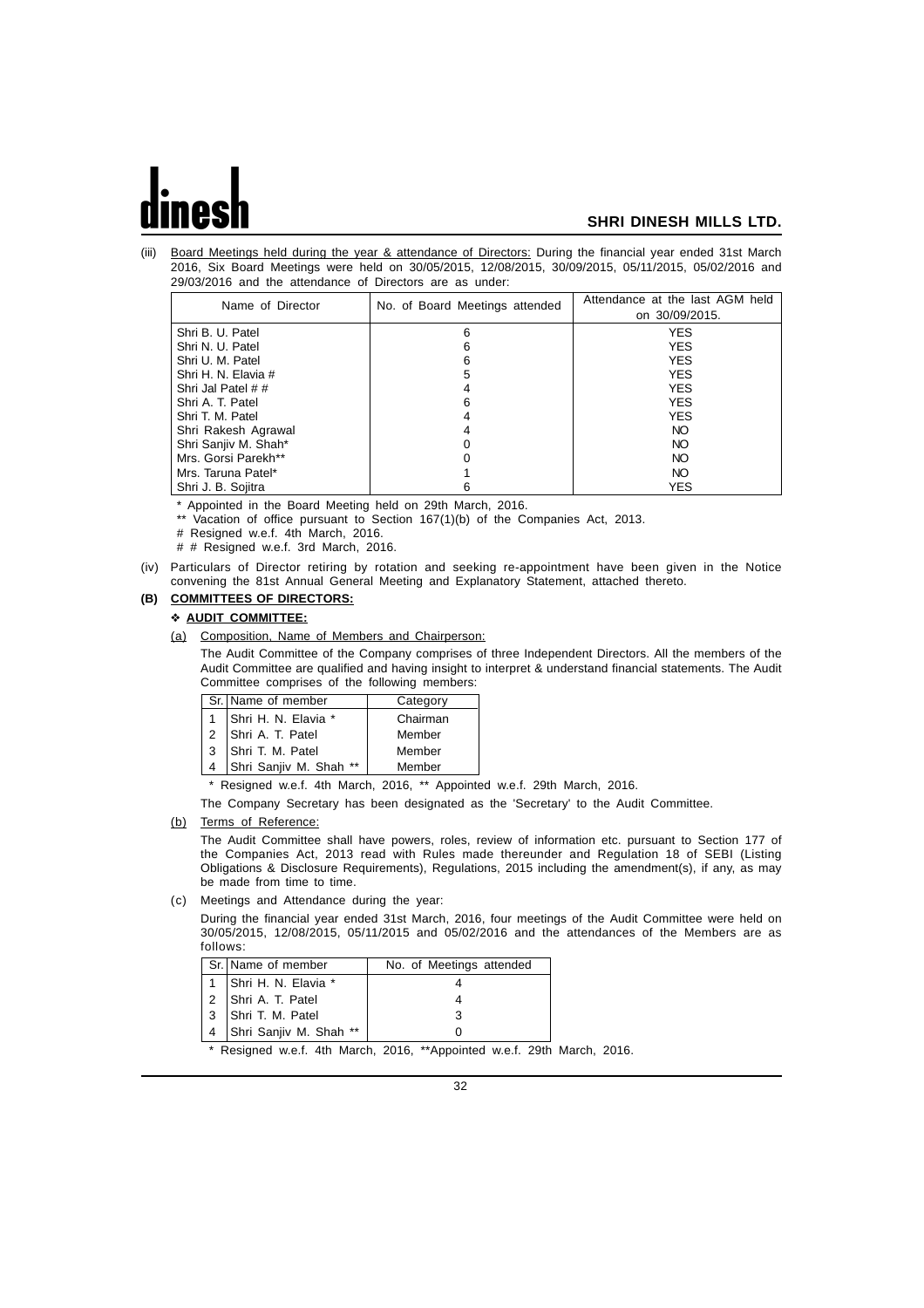

M/s. Dhirubhai Shah & Doshi, Statutory Auditors and the Internal Auditor of the Company are invited to attend the Audit Committee meetings. The minutes of the meetings of the Audit Committee are also circulated to all the members of the Board.

The Chairman of the Audit Committee remains present at the Annual General Meetings to answer the shareholders queries, if any.

#### **NOMINATION, REMUNERATION & COMPENSATION COMMITTEE:**

(a) Composition, Name of Members and Chairperson:

The Nomination, Remuneration & Compensation Committee of the Company comprises three Independent Directors. The names & category of the Committee members are as follows:

| Sr. Name of member    | Category |  |
|-----------------------|----------|--|
| 1   Shri T. M. Patel  | Chairman |  |
| 2 Shri A. T. Patel    | Member   |  |
| 3 Shri Rakesh Agrawal | Member   |  |

(b) Terms of Reference:

The Nomination, Remuneration & Compensation Committee shall have powers, roles etc. pursuant to Section 178 of the Companies Act, 2013 read with Rules made thereunder and Regulation 19 of SEBI (Listing Obligations & Disclosure Requirements), Regulations, 2015 including the amendment(s), if any, as may be made from time to time.

(c) Meetings and Attendance during the year:

During the year ended 31st March, 2016, one meeting of the Nomination, Remuneration & Compensation Committee was held on 29th March, 2016 and attended by all the members except Shri T. M. Patel.

(d) The Remuneration Policy:

The Nomination & Remuneration Committee had recommended the Remuneration Policy of the Company to the Board of Directors which was adopted by the Board at their meeting held on 6th February, 2015 and the said Policy can be viewed on the Company's website www.dineshmills.com in the "Investors" Section.

(Amount in Rs.)

| Name of Director     | Salary      | Allowance &  | <b>Sitting</b> | 1711110 1111 1111 1110.1<br>Total |
|----------------------|-------------|--------------|----------------|-----------------------------------|
|                      |             | <b>Perks</b> | <b>Fees</b>    |                                   |
| Shri B. U. Patel     | 89,98,766/- | $4,20,000/-$ | <b>NIL</b>     | 94, 18, 766/-                     |
| Shri N. U. Patel     | 89,98,766/- | $4,20,000/-$ | <b>NIL</b>     | 94, 18, 766/-                     |
| Shri U. M. Patel     | <b>NIL</b>  | <b>NIL</b>   | <b>NIL</b>     | <b>NIL</b>                        |
| Shri H. N. Elavia #  | <b>NIL</b>  | <b>NIL</b>   | 86,000/-       | 86,000/-                          |
| Shri Jal Patel # #   | <b>NIL</b>  | <b>NIL</b>   | 67,000/-       | 67,000/-                          |
| Shri A. T. Patel     | <b>NIL</b>  | <b>NIL</b>   | $1,50,000/-$   | $1.50.000/-$                      |
| Shri T. M. Patel     | <b>NIL</b>  | <b>NIL</b>   | 94,000/-       | 94,000/-                          |
| Shri Rakesh Agrawal  | <b>NIL</b>  | <b>NIL</b>   | 58,000/-       | 58,000/-                          |
| Shri Sanjiv M. Shah* | NIL.        | <b>NIL</b>   | <b>NIL</b>     | <b>NIL</b>                        |
| Mrs. Taruna Patel*   | <b>NIL</b>  | <b>NIL</b>   | $10,000/-$     | $10,000/-$                        |
| Mrs. Gorsi Parekh ** | <b>NIL</b>  | <b>NIL</b>   | <b>NIL</b>     | <b>NIL</b>                        |
| Shri J.B. Sojitra    | <b>NIL</b>  | <b>NIL</b>   | 60,000/-       | 60,000/-                          |

#### (e) Remuneration paid to the Directors for the financial year ended 31st March, 2016:

\* Appointed in the Board Meeting held on 29th March, 2016.

Vacation of office pursuant to Section 167(1)(b) of the Companies Act, 2013.

# Resigned w.e.f. 4th March, 2016.

# # Resigned w.e.f. 3rd March, 2016.

Except Independent Directors, all the members of the Board are liable to retire by rotation. The terms of appointment of the Managing Directors are approved by the Board, as per recommendations of the Nomination & Remuneration Committee, considering the provisions of the Companies Act, 2013 read with Rules made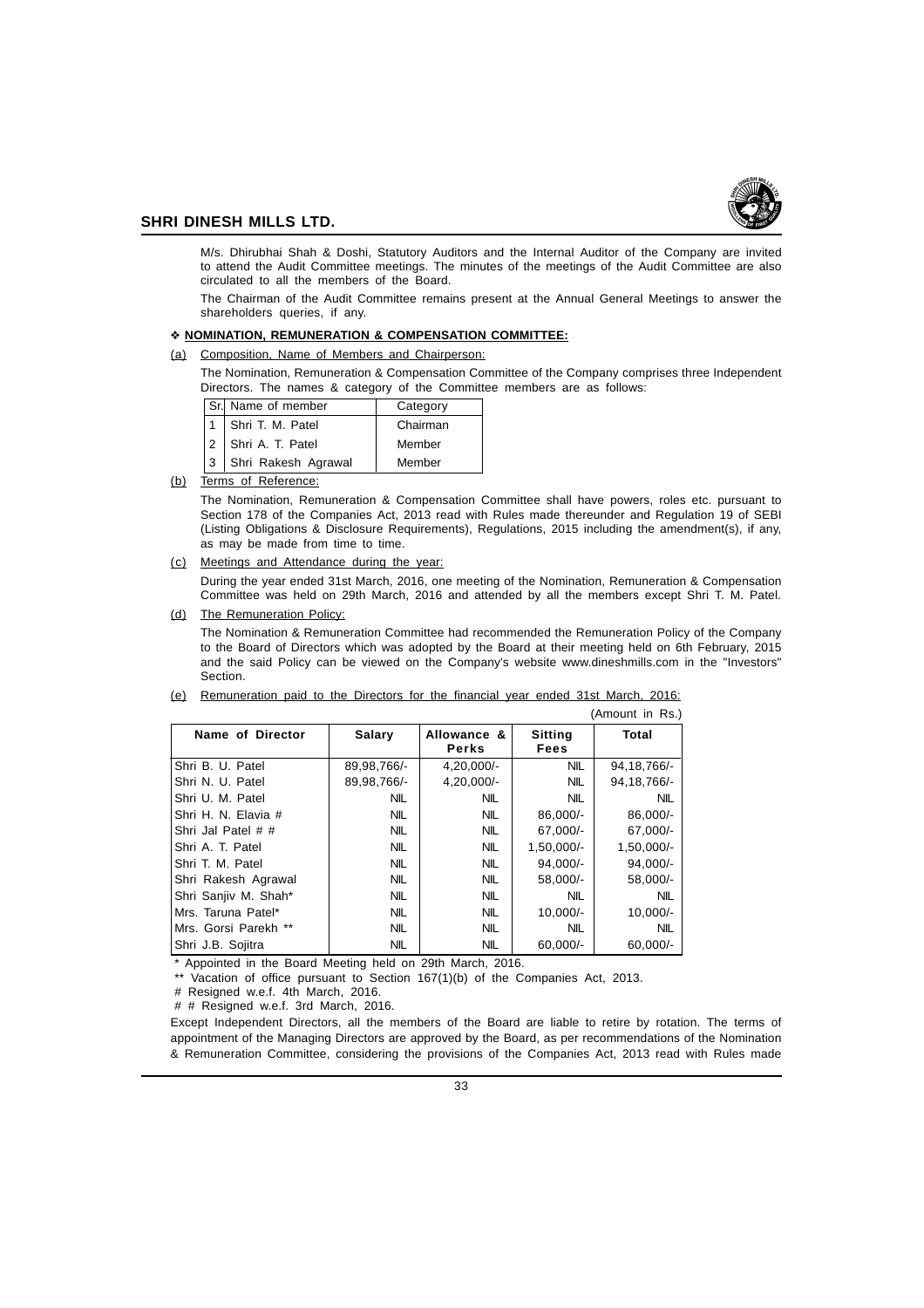thereunder which is presently based on Schedule V to the Companies Act, 2013 and also considering the Remuneration Policy of the Company, subject to approval of shareholders. The Shareholding of Directors of the Company as on 31st March, 2016 is as follows:

| Name of Director     | <b>Designation</b>                 | No. of Equity<br><b>Shares</b> | $%$ of<br>shareholding |
|----------------------|------------------------------------|--------------------------------|------------------------|
| Shri B. U. Patel     | Chairman & Managing Director       | 4,91,710                       | 9.67                   |
| Shri N. U. Patel     | <b>Managing Director</b>           | 5,73,388                       | 11.28                  |
| Shri U. M. Patel     | Chairman - Emeritus                | 5,31,655                       | 10.46                  |
| Shri H. N. Elavia #  | Non Executive Independent Director | 410                            | 0.01                   |
| Shri Jal Patel # #   | Non Executive Independent Director | NIL.                           | <b>NIL</b>             |
| Shri A. T. Patel     | Non Executive Independent Director | 50                             | 0.00                   |
| Shri T. M. Patel     | Non Executive Independent Director | 1.020                          | 0.02                   |
| Shri Rakesh Agrawal  | Non Executive Independent Director | NIL.                           | NIL.                   |
| Shri Sanjiv M. Shah* | Non Executive Independent Director | <b>NIL</b>                     | <b>NIL</b>             |
| Mrs. Taruna Patel*   | Non Executive Independent Director | NIL.                           | <b>NIL</b>             |
| Mrs. Gorsi Parekh**  | Non Executive Independent Director | NIL.                           | NIL.                   |
| Shri J.B. Soiitra    | Professional Director              | 11                             | 0.00                   |

\* Appointed in the Board Meeting held on 29th March, 2016.

\*\* Vacation of Office pursuant to Section 167(1)(b) of the Companies Act, 2013.

# Resigned w.e.f. 4th March, 2016.

# # Resigned w.e.f. 3rd March, 2016.

At present, sitting fees of Rs.10,000/- is paid to all the members of the Board except Shri B. U. Patel, Shri N. U. Patel & Shri U. M. Patel and Rs.9,000/- to all the members of the Committees of Directors.

#### **STAKEHOLDERS RELATIONSHIP COMMITTEE:**

#### (a) Composition:

As on 31st March, 2016, the Stakeholders Relationship Committee comprises the following three Independent Directors:

|                | Sr. Name of member     | Category |  |
|----------------|------------------------|----------|--|
|                | Shri Jal R. Patel *    | Chairman |  |
|                | 2   Shri A. T. Patel   | Member   |  |
| 3 <sup>1</sup> | Shri T. M. Patel       | Member   |  |
|                | Shri Rakesh Agrawal ** | Member   |  |

\* Resigned w.e.f. 3rd March, 2016.

\*\* Appointed in the Board Meeting held on 29th March, 2016.

The Company Secretary has been designated as the "Secretary" to the Stakeholders Relationship Committee.

(b) Terms of Reference:

The Stakeholders Relationship Committee shall have powers, roles etc. pursuant to Section 178(5) of the Companies Act, 2013 read with Rules made thereunder and Regulation 20 of SEBI (Listing Obligations & Disclosure Requirements), Regulations, 2015 including the amendment(s), if any, as may be made from time to time.

(c) Meetings and Attendance during the year:

During the year ended 31st March, 2016, four meetings of the Stakeholders Relationship Committee were held on 30/05/2015, 12/08/2015, 05/11/2015 and 05/02/2016 and the attendances of the Members are as follows:

| Sr. Name of member       | No. of Meetings attended |
|--------------------------|--------------------------|
| 1   Shri Jal R. Patel *  |                          |
| 2 Shri A. T. Patel       |                          |
| 3   Shri T. M. Patel     |                          |
| 4 Shri Rakesh Agrawal ** |                          |

\* Resigned w.e.f. 3rd March, 2016.

\*\* Appointed in the Board Meeting held on 29th March, 2016.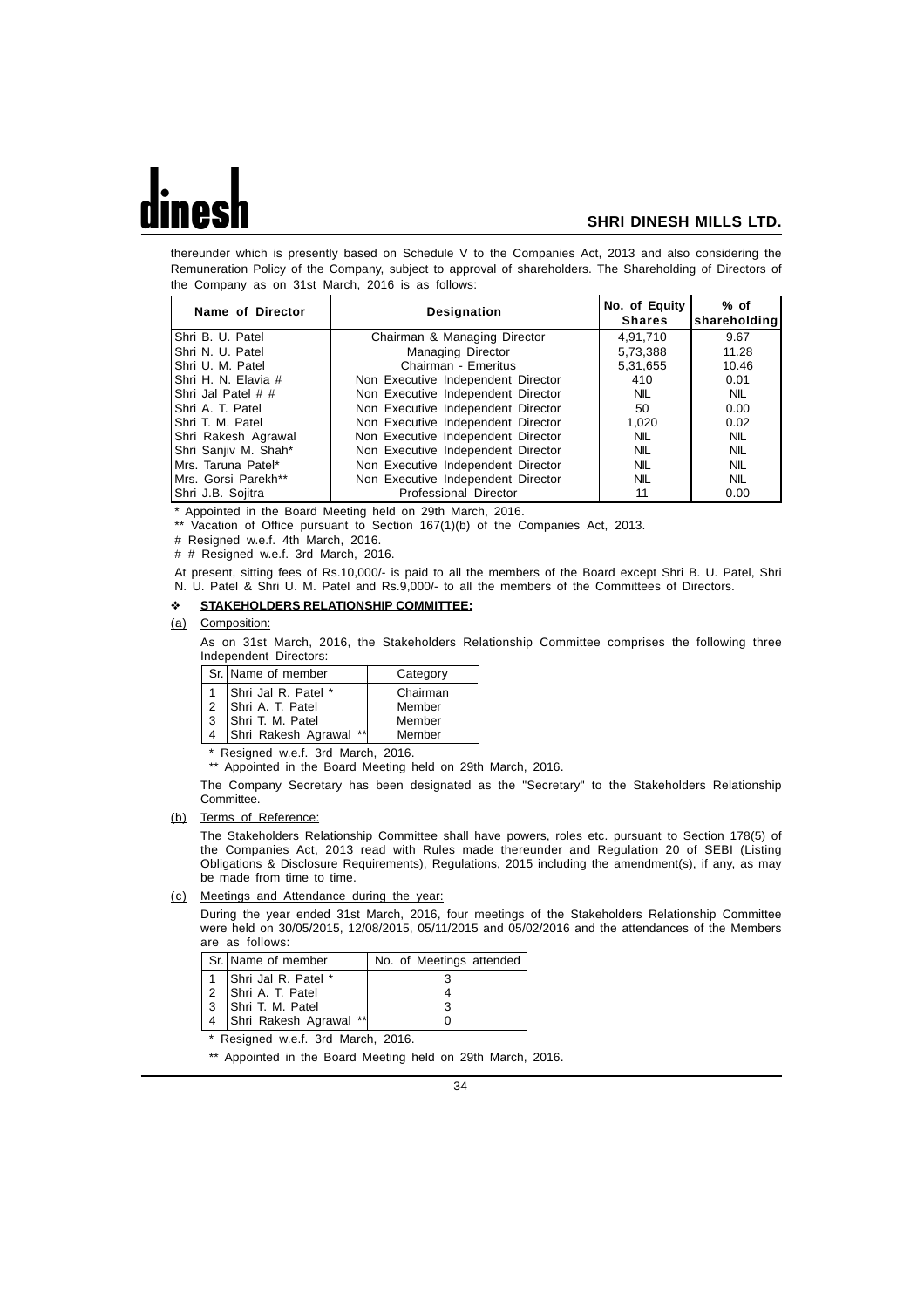

- (d) Status of Transfers: During the year ended 31st March, 2016, 12,360 equity shares in physical form were transferred and as on 31st March, 2016, no share transfer was pending.
- (e) Complaints: During the year ended 31st March, 2016, the Company had not received any complaint and therefore, no compliant was pending for redressal.

#### **(C) MEETING OF THE INDEPENDENT DIRECTORS:**

As per provisions of the Companies Act, 2013 read with Rules made thereunder and the Regulation 25 of SEBI (Listing Obligations & Disclosure Requirements), Regulations, 2015, a separate meeting of the Independent Directors was held on 29th March, 2016 to consider the following agenda:

- a) Review the performance of Non-Independent directors and the Board as a whole.
- b) Review the performance of the Chairperson of the Company.
- c) Asses the efficacy and adequacy of flow of information.

The Independent Directors viz. Shri Rakesh Agrawal and Shri A. T. Patel were present in the meeting held on 29th March, 2016 and they considered the above referred agenda.

The performance evaluation of all the Directors including Independent Directors and the Board as a whole which includes the Committees thereof was done on 29th March, 2016 as per the Performance Evaluation Policy of the Company.

#### **(D) SUBSIDIARY COMPANY:**

The Company has one subsidiary company viz. Dinesh Remedies Ltd. (DRL). The Company holds 1,30,98,095 (i.e. 55.52%) equity shares in the share capital of DRL as on 31st March, 2016. DRL is engaged in manufacturing of Empty Hard Gelatin Capsules shells at its factory situated at Village Mahuvad, Taluka Padra, District Vadodara. The requirements relating to subsidiary company pursuant to Regulation 24 of SEBI (Listing Obligations & Disclosure Requirements), Regulations, 2015 are complied with during the financial year 2015- 2016.

**(E) GENERAL BODY MEETINGS:** The details of the last three Annual General Meetings of the Company held and number of Special Resolution passed thereat are as follows:

| <b>AGM</b><br><b>Number</b> | Year Ended | Venue                | Day, Date & Time     | No. of Special<br><b>Resolution Passed</b> |
|-----------------------------|------------|----------------------|----------------------|--------------------------------------------|
| 78th                        | 31/03/2013 | Registered Office at | Saturday,            | 01                                         |
|                             |            | Padra Road, Vadodara | 31st August, 2013    |                                            |
|                             |            |                      | At 11.00 A.M.        |                                            |
| 79th                        | 31/03/2014 | Registered Office at | Tuesday,             | 03                                         |
|                             |            | Padra Road, Vadodara | 30th September, 2014 |                                            |
|                             |            |                      | At 11.00 A.M.        |                                            |
| 80th                        | 31/03/2015 | Registered Office at | Wednesday,           | 01                                         |
|                             |            | Padra Road, Vadodara | 30thSeptember,2015   |                                            |
|                             |            |                      | At 11.00 A.M.        |                                            |

During the financial year 2015-2016, there was no need to hold an Extra-Ordinary General Meeting of shareholders of the Company and also no Resolution was required to be passed through postal ballot.

#### **(F) DISCLOSURES:**

- a. The Remuneration Policy, the Policy on Related Party Transactions and Risk Management Policy These Policies have been placed on the Website of the Company and the same can be viewed at www.dineshmills.com in "Investors" Section.
- b. During the year, there were no transactions of material nature with related parties that had potential conflict with the interests of the Company and the transactions entered with Related Parties were in the ordinary course of business and on Arms' length basis. The Policy for determining "material subsidiaries" can be viewed at www.dineshmills.com in "Investors" Section.
- c. During preparation of financial statements during the period under review, no accounting treatment which was different from that prescribed in the Accounting Standards was followed.
- d. The Company has complied with the requirements of Regulatory Authorities on capital markets and no penalties/strictures have been imposed against it in the last three years.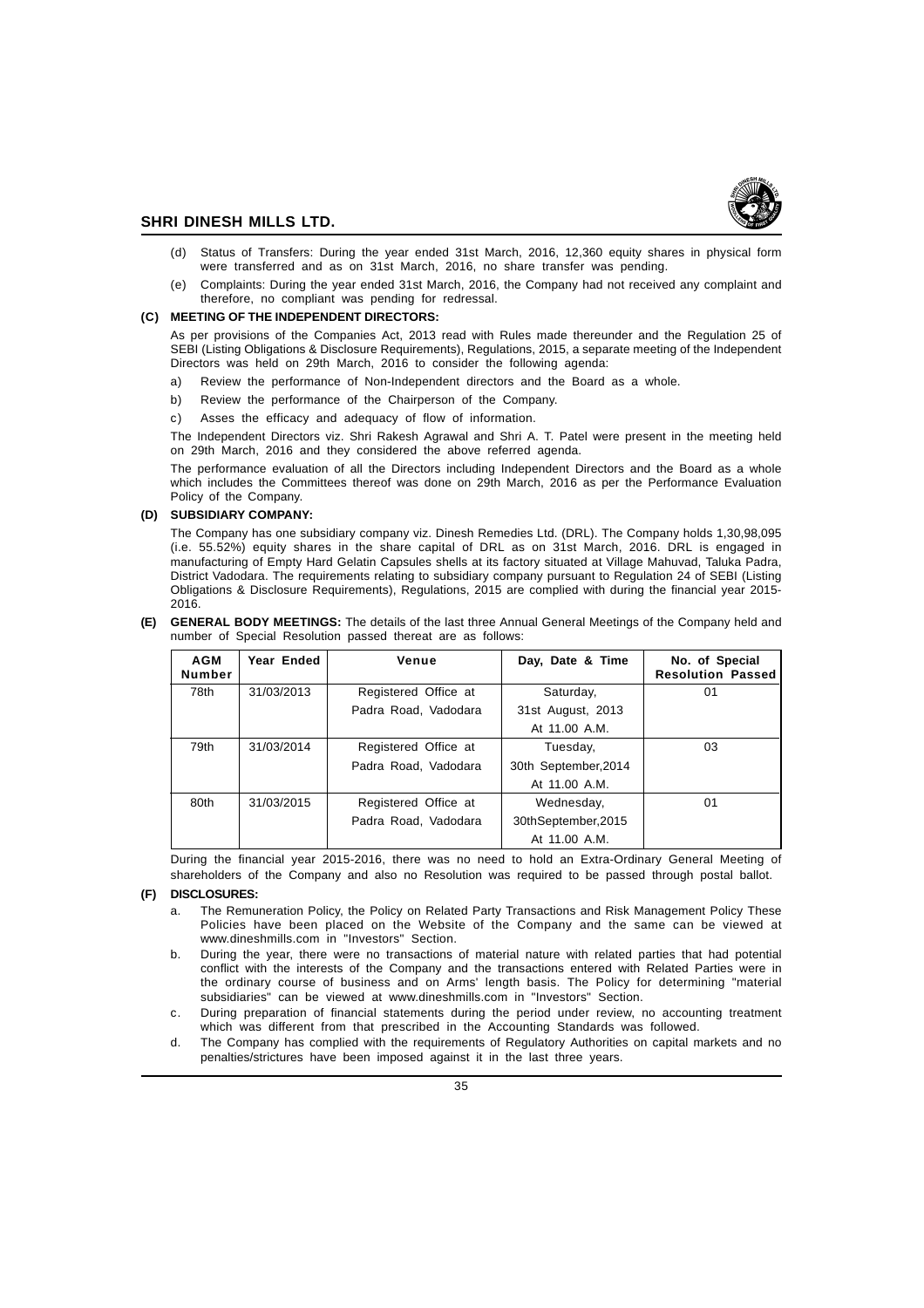- e. There were no material financial and commercial transactions where senior management of the Company who had personal interest that may have a potential conflict with the interest of the Company at large.
- f. The Whistle Blower Policy for Directors and employees which have been placed in the website of the Company and the same can be viewed at www.dineshmills.com in "Investors" Section. No personnel have been denied access to the Audit Committee.
- g. The Company had formed the Committee to deal with the complaints, if any regarding sexual harassment of woman employees and no complaint was received by the Committee during the financial year 2015- 2016.
- h. The declaration by the Chairman & Managing Director (CMD) for compliance of Code of Conduct by all Board members and Senior Management personnel of the Company during the year 2015-2016 pursuant to Regulation 17(5) read with Regulation 26(3) of SEBI (Listing Obligations and Disclosure Requirements) Regulations, 2015 is attached as Annexure-"I".

#### **(G) MEANS OF COMMUNICATION:**

The quarterly, half-yearly and yearly financial results of the Company are sent to the BSE Ltd. immediately after the same are approved by the Board and the said results are published in financial and non-financial newspapers and the same also placed on the website of the Company and same can be viewed at www.dineshmills.com in "Investors" Section.

#### **(H) CODE OF CONDUCT:**

The revised Code of Conduct for Directors and Senior Management Employees of the Company is available on the Company's website and the same can be viewed on www.dineshmills.com in "Investors" Section.

#### **(I) CMD /CFO CERTIFICATION:**

The Certificate duly signed by the Chairman & Managing Director (CMD) and the Chief Finance Officer for the financial year ended 31st March, 2016 pursuant to Regulation 17(8) of SEBI (Listing Obligations and Disclosure Requirements) Regulations, 2015 is attached as Annexure -

#### **(J) FAMILIARISATION PROGRAMME FOR INDEPENDENT DIRECTORS:**

The Chairman and Secretary of the Company used to familiarize the Independent Directors of the Company, their roles, rights, responsibilities, nature of the industry in which the Company operates, etc. from time to time.

#### **(K) THE NON-MANDATORY REQUIREMENTS:**

- a. Office of the Chairman of the Board and re-imbursement of expenses by the Company: The Company has Executive Chairman and therefore, the reimbursement of expenses to the Non Executive Chairman is not applicable.
- b. Shareholders' Rights: The Company's financial results are published in the newspapers and also posted on its own website. (www.dineshmills.com). However, the Company furnishes the same, if the request is made by the shareholders.
- c. Audit Qualification: The Company, at present, does not have any audit qualification pertaining to the financial statements.
- d. Separate posts of Chairman and CEO: Shri Bharat Patel is a Chairman & Managing Director of the Company pursuant to Articles of Association of the Company and therefore, no separate posts for Chairman & CEO is required.
- e. Reporting of the Internal Auditor: The Internal Auditor reports to the Chairman & Managing Director of the Company. However, Internal Audit Reports are considered by the Audit Committee of the Company on quarterly basis.

#### **(L) SHAREHOLDER INFORMATION:**

- 1. Annual General Meetings: The 81st Annual General Meeting will be held at 11.00 A.M. on 27th September, 2016, at Registered Office of the Company situated at Padra Road, Vadodara - 390 020.
- 2. Financial Calendar for the financial year 2016-2017:

| First quarterly results | By 14th August, 2016   |
|-------------------------|------------------------|
| Half Yearly results     | By 14th November, 2016 |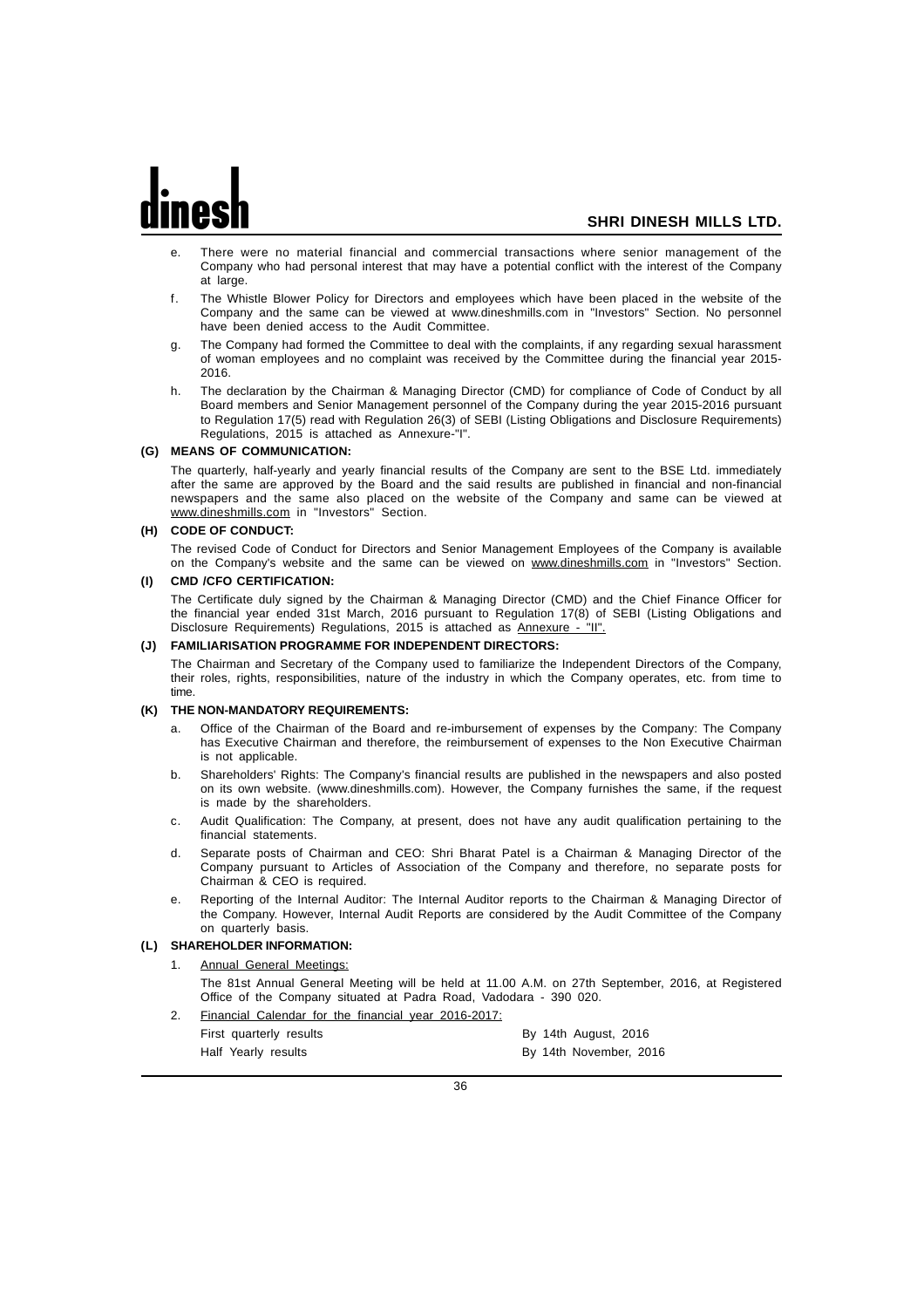

|    | Dividend payment, if any                                                                            | By 26th October, 2016   |
|----|-----------------------------------------------------------------------------------------------------|-------------------------|
|    | Third quarterly results                                                                             | By 14th February, 2017  |
|    | Fourth quarterly results alongwith Audited                                                          | By 30th May, 2017       |
|    | Annual Results for the year 2016-2017                                                               |                         |
|    | Annual General Meeting for the year 2016-17                                                         | By 30th September, 2017 |
| 3. | Book Closure Dates:                                                                                 |                         |
|    | The period for Book Closure is from 27th August, 2016 to 3rd September, 2016 (both days inclusive). |                         |
|    |                                                                                                     |                         |

- 4. Dividend Payment Date:
- Dividend, if any will be paid on or before 26th October, 2016.
- 5. Listing on Stock Exchange & payment of Listing Fees:

The equity shares of the Company is listed on BSE Limited (BSE), P. J. Towers, Dalal Street, Mumbai - 400 001 having Stock Code 503804 and the Company has paid the Annual Listing Fees for the year 2016-2017 to BSE Ltd.

# 6. Annual Custody Fees to Depositories

The Annual Custody Fees for the year 2016-2017 to both the Depositories viz. National Securities Depository Limited (NSDL) and Central Depository Services (India) Limited (CDSL) have been paid.

7. International Securities Identification Number (ISIN) of the Company The International Securities Identification Number (ISIN) of the Company's shares in the dematerialized mode, as allotted by NSDL and CDSL is INE204C01024.

#### 8. Market Price Data

As the equity shares of the Company are listed on BSE Ltd., monthly high & low price of Company's equity shares, traded quantity and monthly High & Low of BSE Sensex for the period from April, 2015 to March, 2016 are given hereunder.

| Month<br>&<br>Year | (Rs.)<br><b>Price</b> |        | Traded   | <b>Sensex</b> |          |
|--------------------|-----------------------|--------|----------|---------------|----------|
|                    | High                  | Low    | Quantity | High          | Low      |
| April, 2015        | 105.50                | 83.50  | 19600    | 29094.61      | 26897.54 |
| May, 2015          | 94.90                 | 78.95  | 16960    | 28071.16      | 26423.99 |
| June, 2015         | 88.95                 | 82.25  | 23922    | 27968.75      | 26307.07 |
| July, 2015         | 124.00                | 83.75  | 78448    | 28578.33      | 27416.39 |
| August, 2015       | 132.00                | 92.50  | 109507   | 28417.59      | 25298.42 |
| September, 2015    | 104.00                | 85.20  | 30762    | 26471.82      | 24833.54 |
| October, 2015      | 108.00                | 92.50  | 23411    | 27618.14      | 26168.71 |
| November, 2015     | 107.40                | 93.20  | 26220    | 26824.30      | 25451.42 |
| December, 2015     | 144.00                | 104.50 | 182375   | 26256.42      | 24867.73 |
| January, 2016      | 136.90                | 104.10 | 32596    | 26197.27      | 23839.76 |
| February, 2016     | 124.00                | 97.00  | 81625    | 25002.32      | 22494.61 |
| March, 2016        | 115.00                | 102.00 | 25919    | 25479.62      | 23133.18 |

9. Registrar & Share Transfer Agent:

The Company has appointed MCS Share Transfer Agent Limited as its R & T Agent and the contact details are as under:

#### **MCS SHARE TRANSFER AGENT LIMITED**

Administrative Office: 10, Aaram Apartments, 12, Sampatrao Colony, Behind Laxmi Hall,

Alkapuri, Vadodara - 390 007

Email: mcsstalbaroda@gmail.com | Phone No.: (0265) 2350490, 2314757, 2339397

Fax No. (0265) 2341639 | Website: www.mcsregistrars.com

#### 10. Investor Grievances:

The Company has designated an exclusive E-mail ID viz. complianceofficer@dineshmills.com to enable the investors to send their grievances, if any.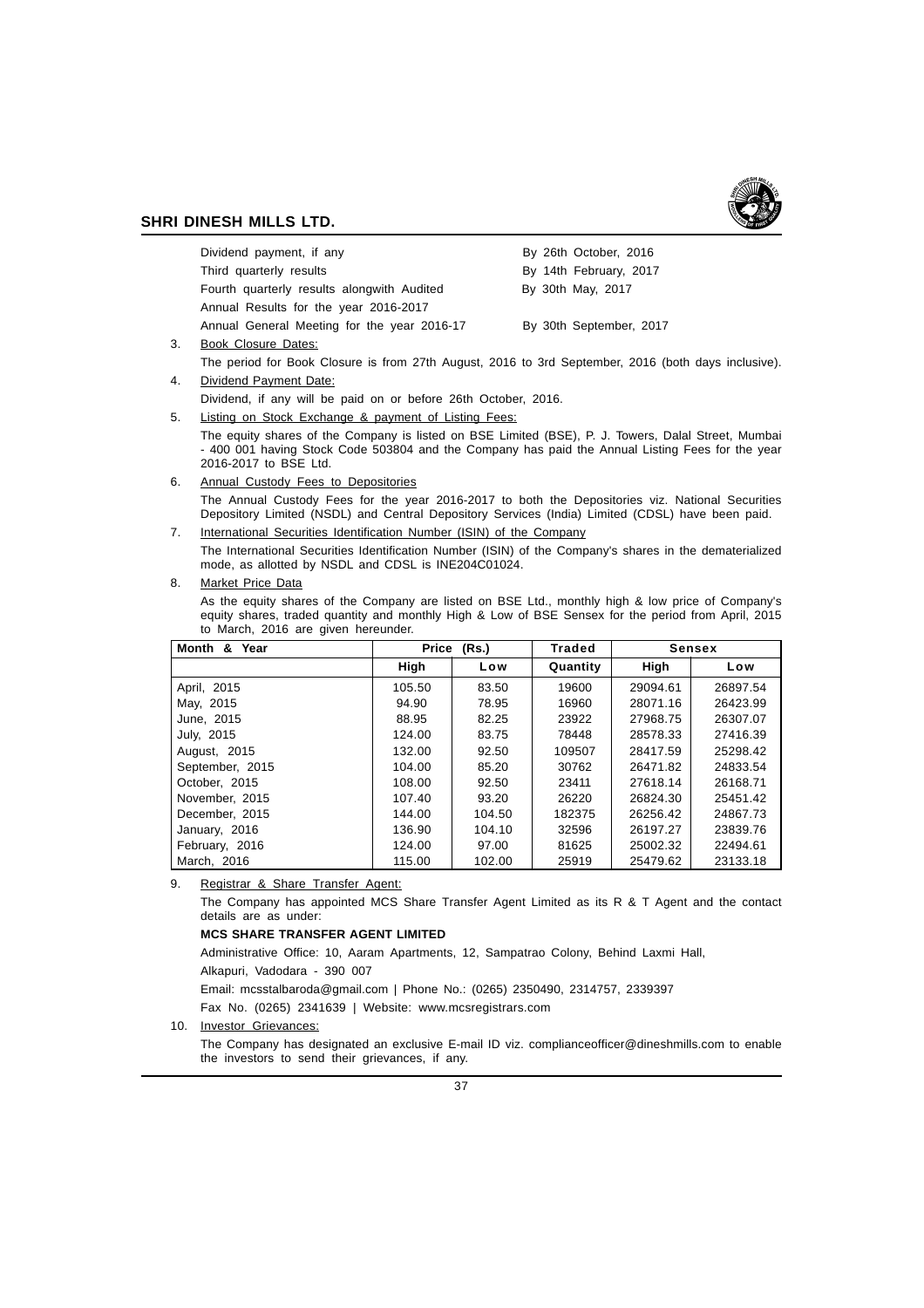#### 11. Share Transfer System:

For expeditious transfer of shares, the Company Secretary approves share transfers on fortnight basis and the same is reported to the Board of Directors from time to time.

#### 12. Shareholding Pattern:

Shareholding Pattern as on 31st March, 2016 is as under:

| Category                                | No. of Equity Shares<br>As at 31/03/2016 | $\%$       |
|-----------------------------------------|------------------------------------------|------------|
| Directors & Relatives (Promoters Group) | 2288372                                  | 45.01      |
| Mutual Funds (UTI)                      | 10                                       | 0.00       |
| <b>Banks</b>                            | 3760                                     | 0.07       |
| <b>Financial Institutions</b>           | <b>NIL</b>                               | <b>NIL</b> |
| Foreign Institutional Investors         | <b>NIL</b>                               | <b>NIL</b> |
| Non-resident Indians                    | 90612                                    | 1.78       |
| Bodies Corporate                        | 104377                                   | 2.05       |
| Others (Public)                         | 2597251                                  | 51.09      |
| Total                                   | 5084382                                  | 100.00     |

#### 13. Distribution of Shareholding:

Distribution of shareholding as on 31st March, 2016 is as under:

| Sr.<br>No.     | Nominal value of<br>equity shares<br>(Rs.) | No. of<br><b>Shareholders</b> | $%$ of<br>Total | Nominal value of<br>shares<br>(Rs.) | $%$ of<br>Total |
|----------------|--------------------------------------------|-------------------------------|-----------------|-------------------------------------|-----------------|
|                | Upto 5000                                  | 10810                         | 94.53           | 89, 38, 230/-                       | 17.58           |
| 2              | 5001-10.000                                | 296                           | 2.59            | 23,60,040/-                         | 4.64            |
| 3              | 10.001-20.000                              | 168                           | 1.47            | 24,08,250/-                         | 4.74            |
| $\overline{4}$ | 20.001-30.000                              | 47                            | 0.41            | 11,83,660/-                         | 2.33            |
| 5              | 30,001-40,000                              | 35                            | 0.31            | 12.43.650/-                         | 2.45            |
| 6              | 40.001-50.000                              | 14                            | 0.12            | $6.21.740/-$                        | 1.22            |
| $\overline{7}$ | 50,001-1,00,000                            | 26                            | 0.23            | 18,30,100/-                         | 3.60            |
| 8              | 1,00,001-500000                            | 25                            | 0.22            | 63,81,630/-                         | 12.55           |
| 9              | 500001-1000000                             | 5                             | 0.04            | 37,62,420/-                         | 7.40            |
| 10             | 1000001 & Above                            | 9                             | 0.08            | 2,21,14,100/-                       | 43.49           |
|                | Total                                      | 11,435                        | 100             | 5,08,43,820/-                       | 100             |

14. Reconciliation of Share Capital Audit:

As stipulated by SEBI, a qualified Practising Company Secretary carries out an Audit to reconcile the total admitted capital with National Securities Depository Limited (NSDL) and Central Depository Services (India) Limited (CDSL) and the total issued and listed capital. This audit is carried out every quarter and the report thereon is submitted to the BSE Ltd. and to the Board of Directors from time to time.

#### 15. Dematerialization of Shares and Liquidity:

As per notification issued by SEBI, with effect from 26th June 2000, it has become mandatory to trade in the Company's shares in the electronic form. The Company's shares are available for trading in the depository systems of both the National Securities Depository Limited (NSDL) and the Central Depository Services (India) Limited (CDSL). The shareholding of Promoters Group is 100% in Demat form.

The Physical and Dematerialization position of the Company's equity shares as on 31st March, 2016 and 31st March, 2015 are as under:

| <b>Particulars</b>     |               | As at 31st March, 2016 | As at 31st March, 2015 |       |
|------------------------|---------------|------------------------|------------------------|-------|
|                        | No. of Shares | %                      | No. of Shares          | %     |
| No. of Demat Shares    |               |                        |                        |       |
| - NSDL                 | 2168316       | 42.65                  | 2121439                | 41.73 |
| - CDSL                 | 2569616       | 50.84                  | 2593603                | 51.01 |
| No. of Physical Shares | 346450        | 6.81                   | 369340                 | 7.26  |
| Total                  | 5084382       | 100                    | 5084382                | 100   |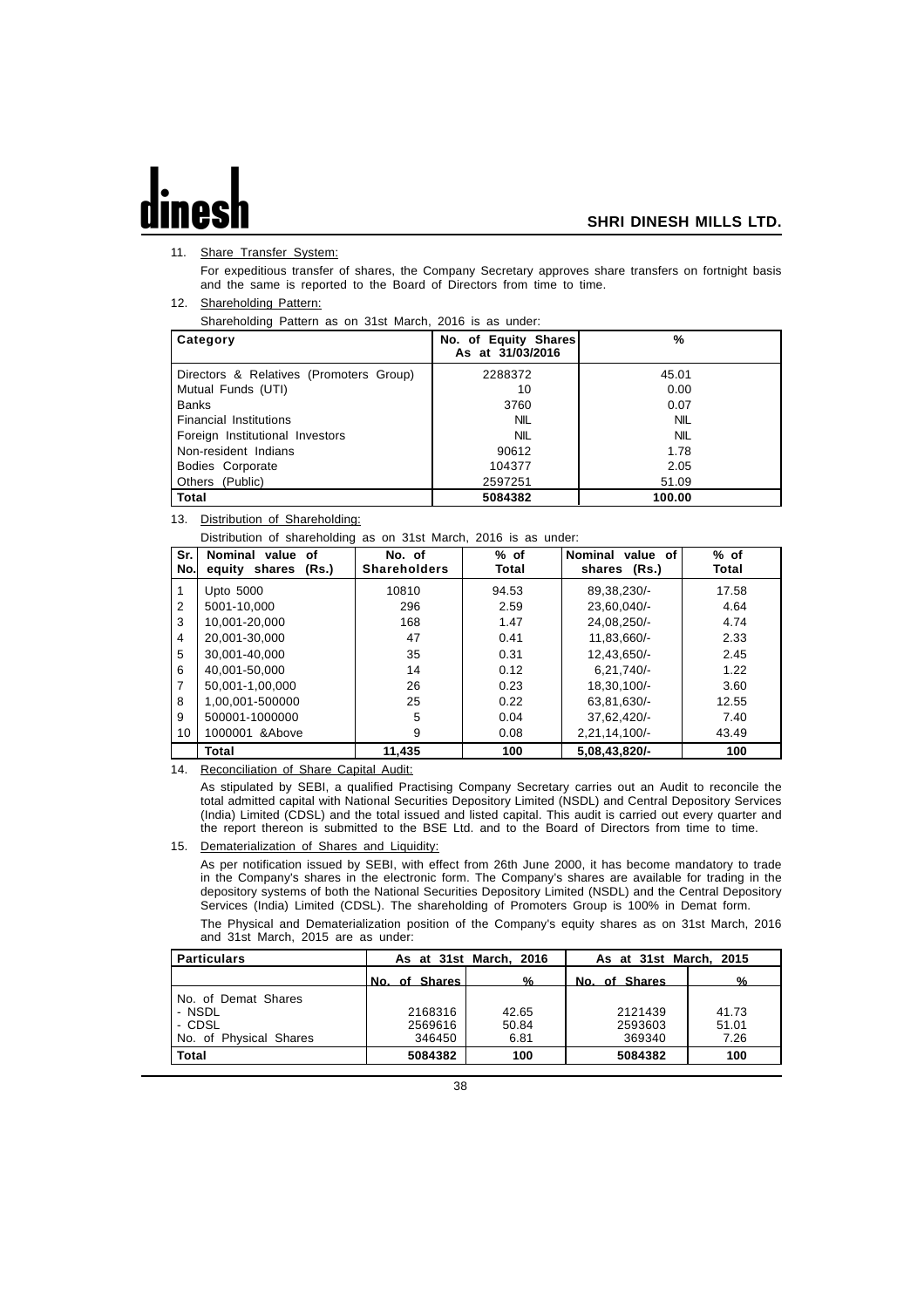

#### 16. Address for correspondence with Depositories are as under:

| Central Depository Services (India) Ltd.<br>P. J. Towers, 17th Floor,<br>Dalal Street, Mumbai - 400001 |
|--------------------------------------------------------------------------------------------------------|
|                                                                                                        |
| Telephone No.: 022 - 22723333                                                                          |
| Facsimile No: 022 - 22723199/2072                                                                      |
| Email: investors@cdslindia.com                                                                         |
| Website: www.cdslindia.com                                                                             |
|                                                                                                        |

- 17. Outstanding GDR/Warrants and Convertible Bonds, Conversion Dates and likely impact on Equity: As the Company has not issued GDRS/ADRS/Warrants or any convertible instruments, the details relating to outstanding position etc. are not applicable to the Company.
- 18. Plant Locations are as under:

| Location / Unit | <b>Address</b>                               |
|-----------------|----------------------------------------------|
| Vadodara Unit   | P. B. No.2501, Padra Road, Vadodara - 390020 |
| Ankleshwar Unit | Plot No. 43, 44, Village Bhadkodra,          |
|                 | Kapodra Road, Near N.H. No.8                 |
|                 | Ankleshwar, District - Bharuch               |

19. Address for correspondence with the Compliance Officer of the Company:

Mr. J. B. Sojitra Astt. Vice President & Company Secretary **SHRI DINESH MILLS LIMITED (CIN - L17110GJ1935PLC000494)** P. B. No. 2501, Padra Road, Vadodara - 390 020 Phone: (0265) 2330060/61/62/63/64/65 (6 lines), Fax No.: (0265) 2336195 Emails: complianceofficer@dineshmills.com, sojitra@dineshmills.com Website: www.dineshmills.com

20. Auditors Certificate: The Certificate dated 30th May, 2016 issued by M/s. Dhirubhai Shah & Doshi, Statutory Auditors of the Company regarding compliance of the conditions of the Corporate Governance by the Company during the year 2015 - 2016 is attached as Annexure - "C".

Date: 30th May, 2016

Place : Vadodara **For and on behalf of the Board**<br> **Place : Vadodara For and on behalf of the Board**<br> **For and on behalf of the Board** CHAIRMAN & MANAGING DIRECTOR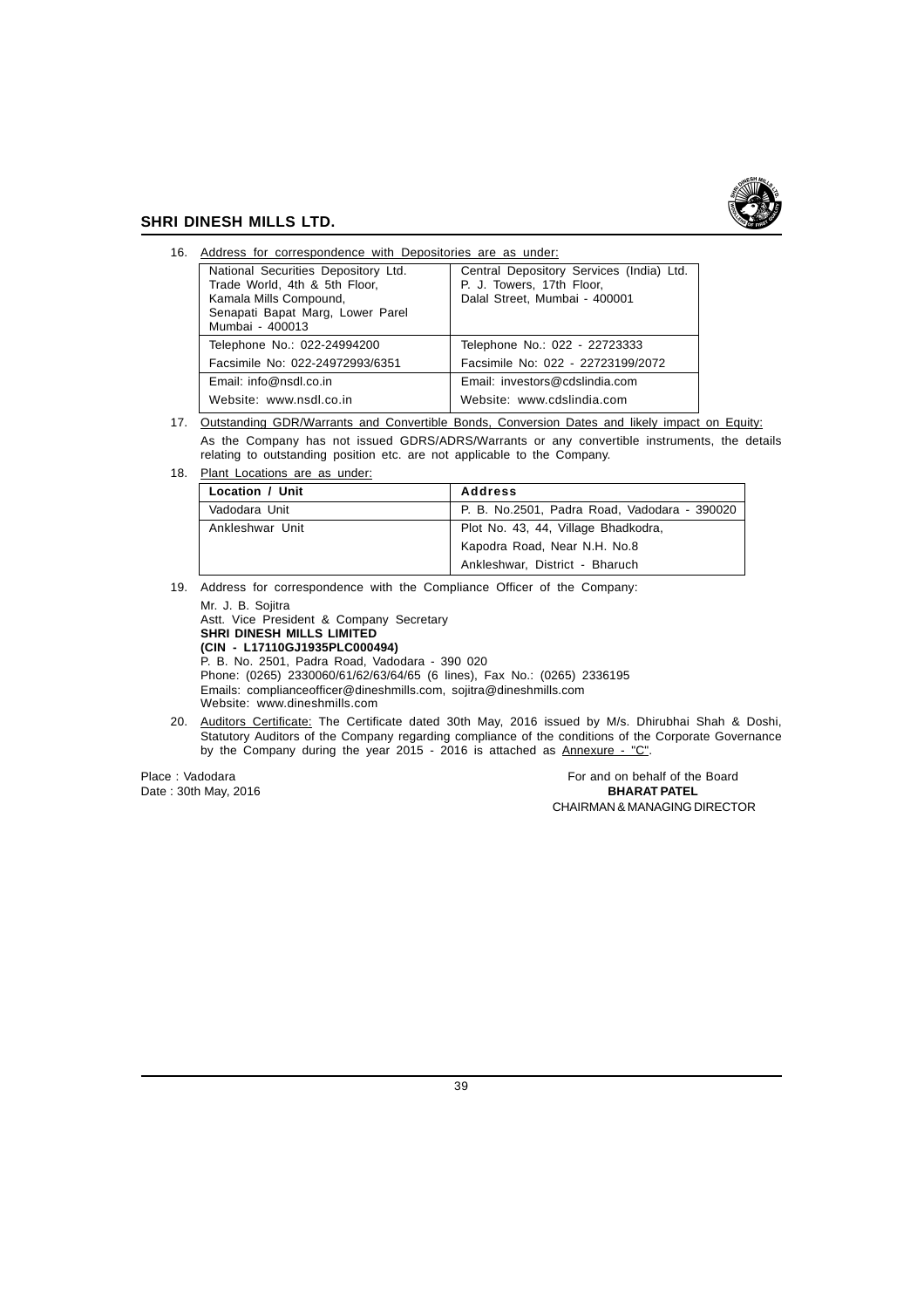#### **ANNEXURE - "I"**

**To, The Board of Directors, Shri Dinesh Mills Limited Padra Road, Vadodara - 390 020**

Dear Sirs,

#### **Sub: DECLARATION BY CMD FOR THE COMPLIANCE WITH THE CODE OF CONDUCT OF THE COMPANY**

This is to state that, the Company had adopted a revised Code of Conduct in the meeting of the Board of Directors held on 6th February, 2015. After adoption of the revised Code of Conduct, the same was circulated to all the Board Members and Senior Management Personnel for compliance. The revised Code of Conduct has also been posted on the website of the Company. The Company has received declaration from all the Board Members and Senior Management Personnel affirming compliance of the Code of Conduct of the Company in respect of the financial year ended 31st March, 2016.

This declaration is given pursuant to Regulation 17(5) read with Regulation 26(3) of SEBI (Listing Obligations and Disclosure Requirements) Regulations, 2015.

Place: Vadodara **For Shri Dinesh Mills Limited,** Date: 20th May, 2016 **Bharat Patel Chairman & Managing Director**

#### **ANNEXURE - "II"**

**To, The Board of Directors, Shri Dinesh Mills Limited Padra Road, Vadodara - 390 020**

Dear Sirs,

**Sub:** CEO and CFO Certification as per Regulation 17(8) of SEBI (Listing Obligations and Disclosure Requirements), Regulations, 2015 with BSE Limited

We certify that:

- A. We have reviewed financial statements and the cash flow statement for the year 31st March, 2016 and that, to the best of our knowledge and belief :
	- 1. these statements do not contain any materially untrue statement or omit any material fact or contain statements that might be misleading;
	- 2. these statements together present a true and fair view of the Company's affairs and are in compliance with existing Accounting Standards, applicable Laws and Regulations.

B. There are, to the best of our knowledge and belief, no transactions entered into by the company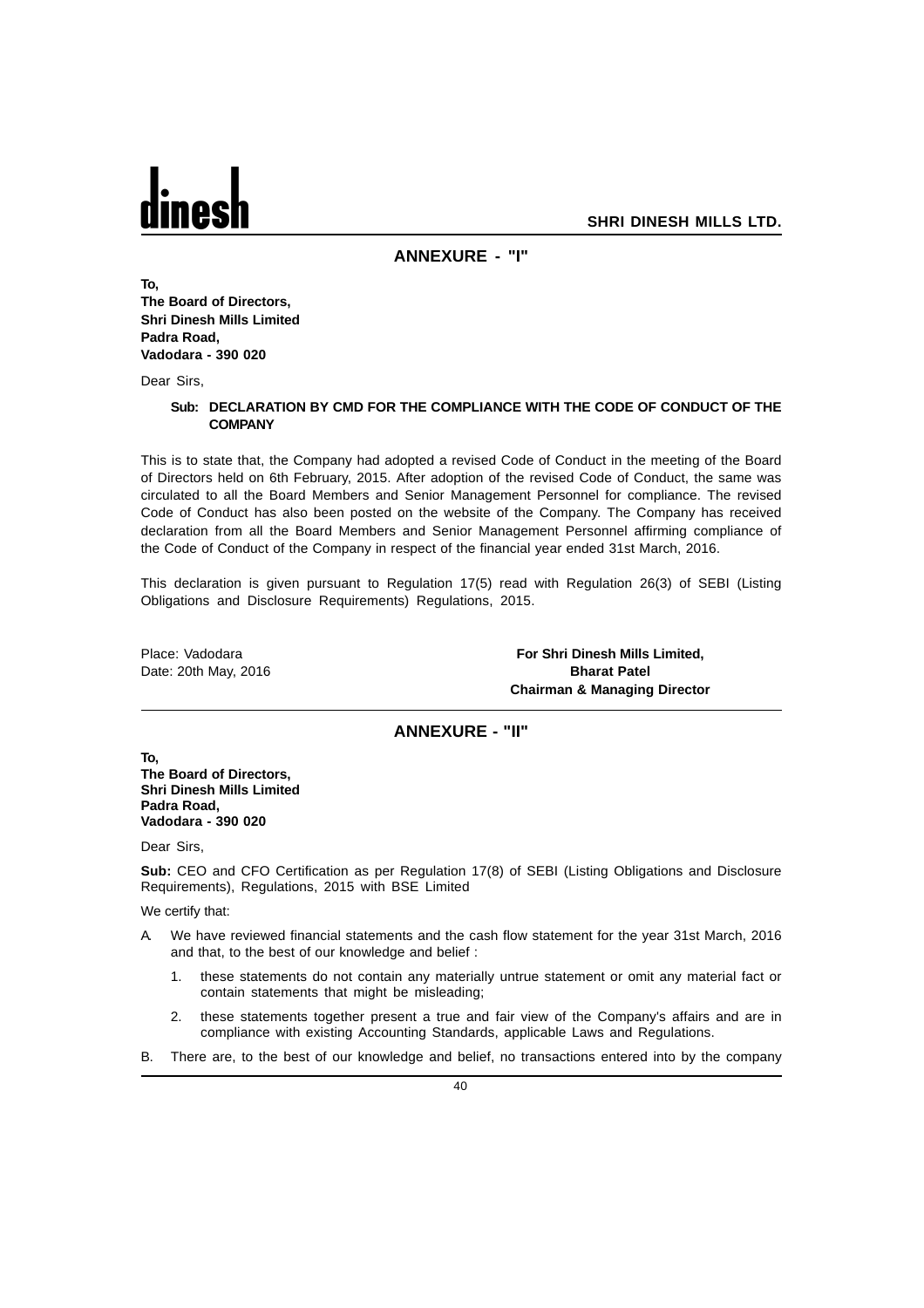

during the year which are fraudulent, illegal or violative of the Company's code of conduct.

- C. We accept the responsibility for establishing and maintaining internal controls for financial reporting and that, we have evaluated the effectiveness of internal control systems of the Company pertaining to financial reporting and we have disclosed to the Auditors and the Audit Committee, deficiencies in the design or operation of such internal controls, if any, of which we are aware and the steps we have taken or proposed to be taken to rectify these deficiencies.
- D. We have indicated to the Auditors and the Audit committee:
	- 1. significant changes in internal control over financial reporting during the year;
	- 2. that no significant changes in accounting policies during the year has taken place; and
	- 3. that neither instances of significant fraud of which we have become aware nor the involvement therein, if any, of the management or an employee having a significant role in the Company's internal control system over financial reporting.

#### **For Shri Dinesh Mills Limited For Shri Dinesh Mills Limited**

**Bharat Patel M. B. Thummar Chairman & Managing Director (CMD)** 

Place: Vadodara Date: May 30, 2016

#### **ANNEXURE - "E"**

### **AUDITORS' CERTIFICATE REGARDING COMPLIANCE OF CONDITIONS OF CORPORATE GOVERNANCE**

#### To the Members of, **Shri Dinesh Mills Limited,**

We have examined the compliance of conditions of Corporate Governance by Shri Dinesh Mills Limited, for the year ended 31st March, 2016, as per the Regulations 17 to 27 of SEBI (Listing Obligations & Disclosure Requirements), Regulations, 2015.

The compliance of conditions of Corporate Governance is the responsibility of the Company's Management. Our examination was carried out in accordance with the Guidance Note on Certification of Corporate Governance issued by the Institute of Chartered Accountants of India and was limited to procedures and implementation thereof, adopted by the Company for ensuring the compliance of the conditions of Corporate Governance. It is neither an audit nor an expression of opinion on the financial statements of the Company.

In our opinion and to the best of our information and according to the explanations given to us, we certify that the Company has complied with the conditions of Corporate Governance as stipulated in the SEBI (Listing Obligations & Disclosure Requirements), Regulations, 2015 read with Uniform Listing Agreement executed by the Company with BSE Limited.

We state that, such compliance is neither an assurance as to the future viability of the Company nor the efficiency or effectiveness with which the Management has conducted the affairs of the Company.

> For and behalf of **Dhirubhai Shah & Doshi** Chartered Accountants Firm Registration Number: 102511W

Place : Vadodara<br>Date : 30.05.2016

**Kaushik D. Shah** Membership No.016502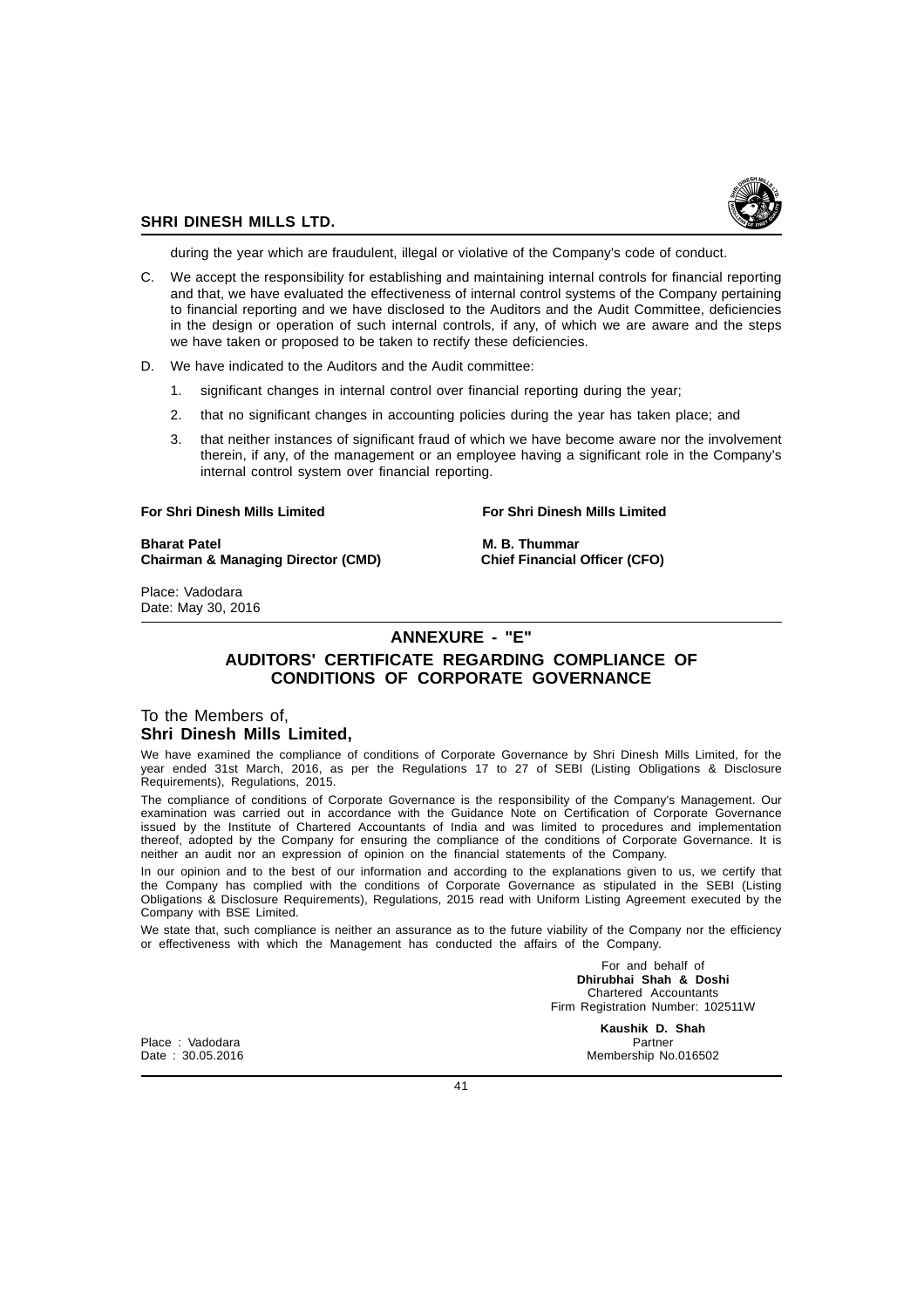# l.<br>linesh

#### **SHRI DINESH MILLS LTD.**

## **ANNEXURE - "F" EMPLOYEES' REMUNERATION:**

The details of the remuneration paid to the employees pursuant to Rule 5(2) of the Companies (Appointment & Remuneration of Managerial Personnel) Rules, 2014 for the year ended 31st March, 2016 are as under:

| Sr.<br>No. | Name                        | Agel | Designation                               | Remuneration<br>(Rs.) | Qualification &<br>experience                  | Date of<br>Icommencement<br>of employment | Last employment<br>Before joining<br>the Company<br>with designation |
|------------|-----------------------------|------|-------------------------------------------|-----------------------|------------------------------------------------|-------------------------------------------|----------------------------------------------------------------------|
|            | Shri Bharatbhai<br>U. Patel | 62   | Chairman<br>& Managing<br><b>Director</b> | 94, 18, 766/-         | B.Text, M.B.A.<br>$(USA)$ $(43)$               | 12-05-1973                                | First<br>Employment                                                  |
| 2.         | Shri Nimishbhai<br>U. Patel | 50   | Managing<br><b>Director</b>               | 94, 18, 766/-         | B.B.A., M.B.A.<br>(Finance)<br>(U.S.A)<br>(25) | 01-12-1990                                | - Do -                                                               |

#### **Notes:**

- 1. Remuneration includes Salary, Allowances, Perquisites, Employer's contribution to Provident Fund, Superannuation Fund etc. are as per the terms of the appointment pursuant to Schedule V to the Companies Act, 2013 & Rules made thereunder.
- 2. Managing Directors at Sr. No.1 & 2 above are related to each other.
- 3. Nature of employment: Appointments of Managing Directors are contractual in nature. Other terms and conditions as per the Company's Rules.
- 4. No employee of the Company was in receipt of Remuneration during the financial year 2015-2016 at a rate which in the aggregate is in excess of that drawn by the Managing Directors of the Company and no employee except Managing Directors hold Equity Shares by himself or alongwith his spouse and dependent children in excess of 2% of equity shares of the Company.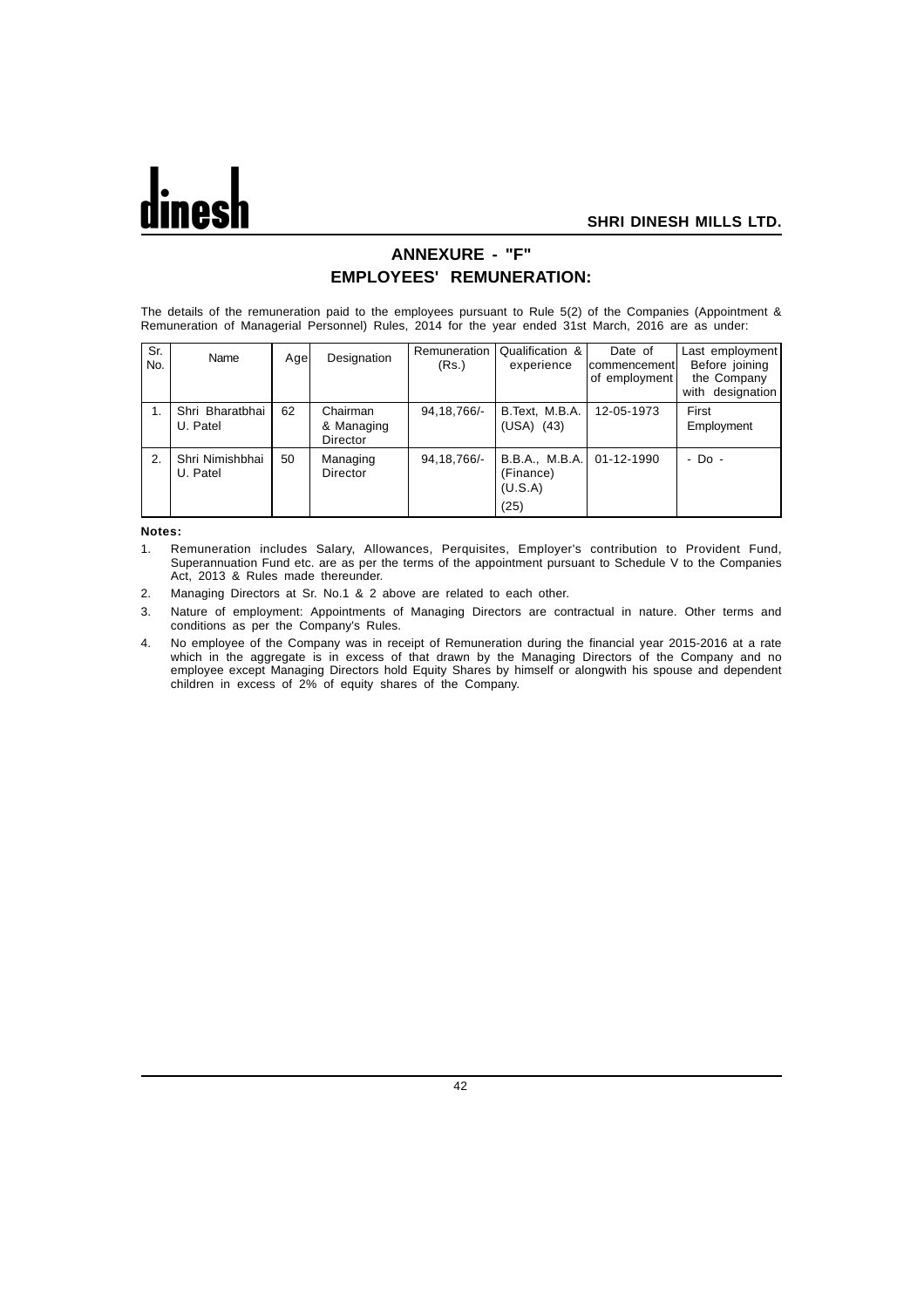

#### **Independent Auditor's Report**

#### **To the Members of Shri Dinesh Mills Limited**

#### **Report on the Standalone Financial Statements**

We have audited the accompanying standalone financial statements of Shri Dinesh Mills Limited ('the Company') which comprise the Balance Sheet as at 31st March 2016, the Statement of Profit and Loss, the Cash Flow Statement for the year then ended and a summary of significant accounting policies and other explanatory information.

#### **Management's Responsibility for the Standalone Financial Statements**

The Company's Board of Directors is responsible for the matters stated in Section 134(5) of the Companies Act, 2013 ("the Act") with respect to the preparation and presentation of these standalone financial statements that give a true and fair view of the financial position, financial performance and cash flows of the Company in accordance with the accounting principles generally accepted in India, including the Accounting Standards specified under Section 133 of the Act, read with Rule 7 of the Companies (Accounts) Rules, 2014. This responsibility also includes maintenance of adequate accounting records in accordance with the provisions of the Act for safeguarding the assets of the Company and for preventing and detecting frauds and other irregularities; selection and application of appropriate accounting policies; making judgments and estimates that are reasonable and prudent; and design, implementation and maintenance of adequate internal financial controls, that were operating effectively for ensuring the accuracy and completeness of the accounting records, relevant to the preparation and presentation of the financial statements that give a true and fair view and are free from material misstatement, whether due to fraud or error.

#### **Auditor's Responsibility**

Our responsibility is to express an opinion on these standalone financial statements based on our audit.

We have taken into account the provisions of the Act, the accounting and auditing standards and matters which are required to be included in the audit report under the provisions of the Act and the Rules made there under.

We conducted our audit in accordance with the Standards on Auditing specified under Section 143(10) of the Act. Those Standards require that we comply with ethical requirements and plan and perform the audit to obtain reasonable assurance about whether the financial statements are free from material misstatement.

An audit involves performing procedures to obtain audit evidence about the amounts and the disclosures in the financial statements. The procedures selected depend on the auditor's judgment, including the assessment of the risks of material misstatement of the financial statements, whether due to fraud or error. In making those risk assessments, the auditor considers internal financial control relevant to the Company's preparation of the financial statements that give a true and fair view in order to design audit procedures that are appropriate in the circumstances, but not for the purpose of expressing an opinion on whether the Company has in place an adequate internal financial controls system over financial reporting and the operating effectiveness of such controls. An audit also includes evaluating the appropriateness of the accounting policies used and the reasonableness of the accounting estimates made by the Company's Directors, as well as evaluating the overall presentation of the financial statements.

We believe that the audit evidence we have obtained is sufficient and appropriate to provide a basis for our audit opinion on the standalone financial statements.

#### **Opinion**

In our opinion and to the best of our information and according to the explanations given to us, the aforesaid standalone financial statements give the information required by the Act in the manner so required and give a true and fair view in conformity with the accounting principles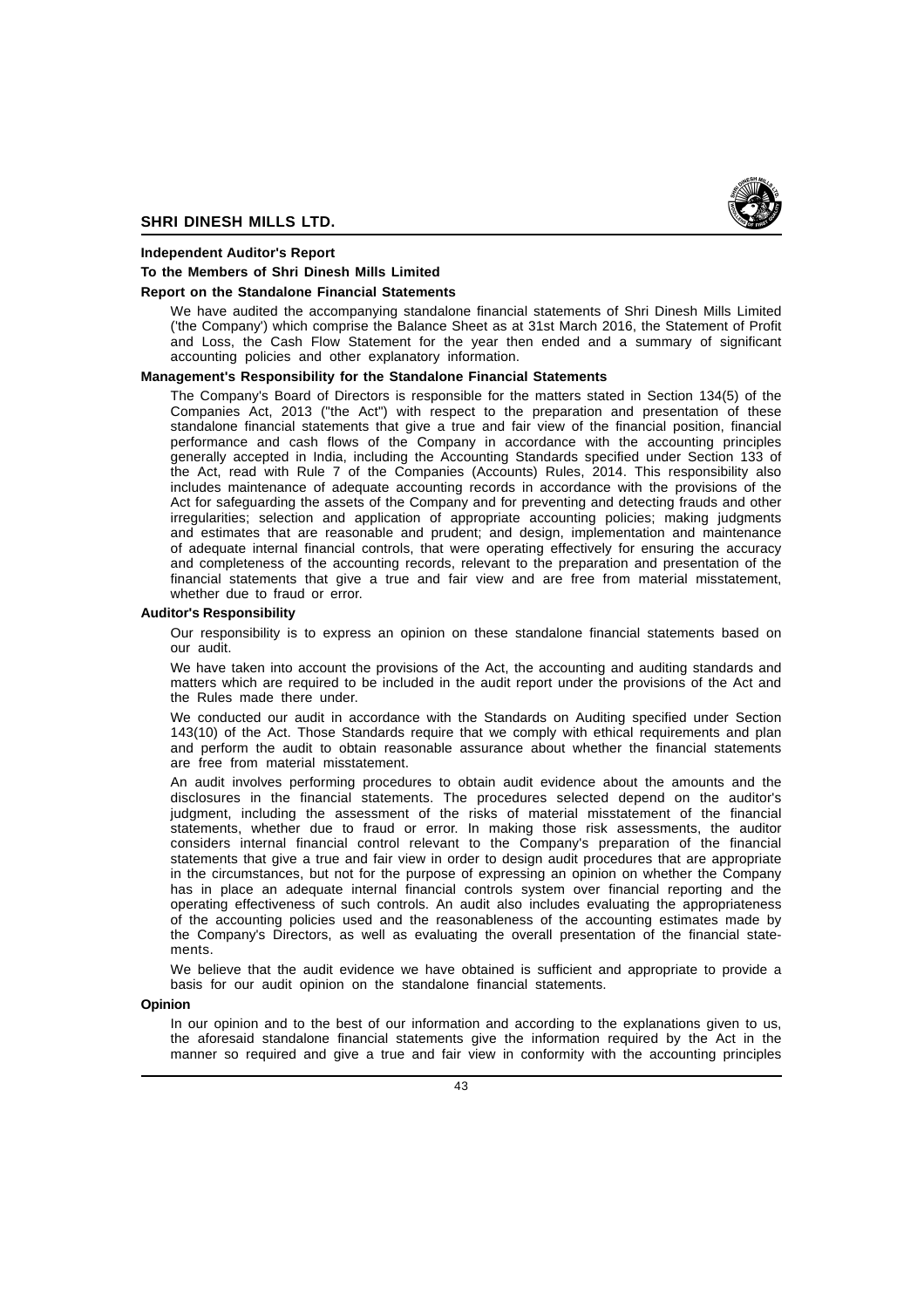generally accepted in India, of the state of affairs of the Company as at 31st March, 2016, its profit and its cash flows for the year ended on that date.

#### **Report on Other Legal and Regulatory Requirements**

- 1. As required by the Companies (Auditor's Report) Order, 2016 ("the Order"), issued by the Central Government of India in terms of sub-section (11) of Section 143 of the Act, we give in the Annexure A, a statement on the matters specified in paragraphs 3 and 4 of the Order.
- 2. As required by Section 143(3) of the Act, we report that:
	- a. we have sought and obtained all the information and explanations which to the best of our knowledge and belief were necessary for the purpose of our audit.
	- b. in our opinion, proper books of account as required by law have been kept by the Company so far as it appears from our examination of those books.
	- c. the Balance Sheet, the Statement of Profit and Loss and the Cash Flow Statement dealt with by this Report are in agreement with the books of account.
	- d. in our opinion, the aforesaid standalone financial statements comply with the Accounting Standards specified under Section 133 of the Act, read with Rule 7 of the Companies (Accounts) Rules, 2014.
	- e. On the basis of written representations received from the directors as on 31st March 2016, and taken on record by the Board of Directors, none of the directors is disqualified as on 31st March 2016, from being appointed as a director in terms of Section 164(2) of the Act.
	- f. with respect to the adequacy of the internal financial controls over financial reporting of the Company and the operating effectiveness of such controls, refer to our separate report in "Annexure B"; and
	- g. With respect to the other matters to be included in the Auditor's Report in accordance with Rule 11 of the Companies (Audit and Auditors) Rules, 2014, in our opinion and to the best of our information and according to the explanations given to us:
		- i. The company has disclosed the impact of pending litigations on its financial position in its financial statements - Refer Note 28 to the financial statements.
		- ii. The company did not have any long-term contracts including derivatives contracts for which there were any material foreseeable losses.
		- iii. There has been no delay in transferring amounts, required to be transferred to the Investor Education and Protection Fund by the Company.

For,

**Dhirubhai Shah & Doshi** Chartered Accountants Firm's Registration Number: 102511W

**Kaushik D Shah**

Date: May 30th, 2016 Membership Number: 016502

Place : Vadodara Partner Partner Partner Partner Partner Partner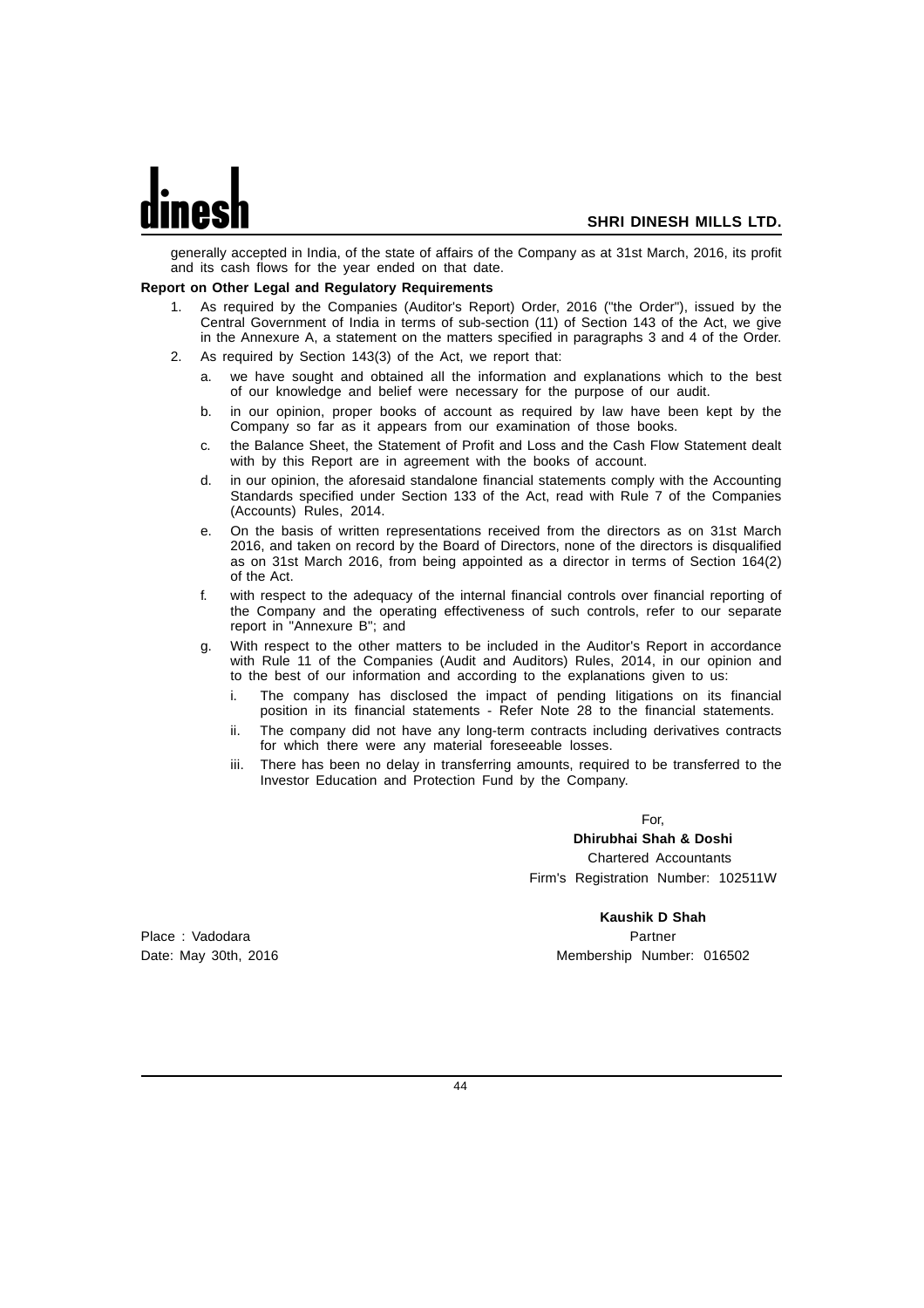

#### **ANNEXURE - A TO INDEPENDENT AUDITOR'S REPORT**

The Annexure referred to in Independent Auditors' Report to the members of the company on the standalone financial statements for the year ended 31 March 2016, we report that:

- (i) (a) The company has maintained proper records showing full particulars including quantitative details and situation of fixed assets.
	- (b) The Company has a regular program of physical verification of its fixed assets. In accordance with this program,<br>certain fixed assets were verified during the year and no material discrepancies were noticed on such ver the nature of its assets.
	- (c) According to the information and explanations given to us and on the basis of our examination of the records of the Company, the title deeds of immovable properties are held in the name of the Company.
- (ii) As explained to us, the inventories have been physically verified during the year by the management. In our opinion, the frequency of verification is reasonable. Discrepancies noticed on physical verification of inventory as compared to book records were not material.
- (iii) The Company has not granted any loans secured or unsecured to companies, firms or other parties covered in the register maintained under section 189 of the Companies Act, and therefore, the provisions of clauses (iii)(a) & (iii)(b) of the Order are not applicable to the Company.
- (iv) In our opinion and according to the information and explanations given to us, the Company has complied with the provisions of section 185 and 186 of the Act, with respect to the loans and investments made.
- (v) The Company has not accepted any deposits from the public.
- (vi) In our opinion and according to the information and explanations given to us and based on books of account, maintenance cost records under section 148(1) of the Companies Act, 2013 is not applicable to the company and hence paragraph 3(vi) of the Order is not applicable.
- (vii) (a) The Company is regular in depositing undisputed statutory dues including provident fund, employees' state insurance,<br>income tax, sales tax, service tax, duty of customs, duty of excise, value added tax, cess and dues with the appropriate authorities. According to the information and explanations given to us, no undisputed amounts payable in respect of provident
- fund, income tax, sales tax, value added tax, duty of customs, service tax, cess and other material statutory dues were in arrears as at 31 March 2016 for a period of more than six months from the date they became payable. (b) According to the information and explanations given to us and records of the company examined by us, the following dues of income tax and duty of excise as at March 31, 2016 which have not been deposited by the Company

| 111Y UISPULES.                          |                              |                                                       |                                                                       |                         |
|-----------------------------------------|------------------------------|-------------------------------------------------------|-----------------------------------------------------------------------|-------------------------|
| Financial period to<br>which it relates | Act                          | Nature of Dues                                        | Forum where<br>dispute is pending                                     | Amount<br>(Rs. In Lacs) |
| A.Y 2002-2003                           | Income Tax Act. 1961         | Disallowance under<br>Business Income                 | High Court, Gujarat                                                   | 8.92                    |
| A.Y 2007-2008                           | Income Tax Act, 1961         | Disallowance under<br>Business Income                 | High Court, Gujarat                                                   | 30.00                   |
| A.Y 2008-2009                           | Income Tax Act. 1961         | Disallowance under<br>Business Income                 | Income Tax Appellate<br>Tribunal, Ahmedabad                           | 199.85                  |
| A.Y 2009-2010                           | Income Tax Act. 1961         | Disallowance under<br>Business Income                 | Income Tax Appellate<br>Tribunal, Ahmedabad                           | 191.51                  |
| A.Y 2010-2011                           | Income Tax Act, 1961         | Disallowance under<br>Business Income                 | Income Tax Appellate<br>Tribunal, Ahmedabad                           | 28.37                   |
| A.Y 2011-2012                           | Income Tax Act, 1961         | Disallowance under<br>Business Income                 | Income Tax Appellate<br>Tribunal, Ahmedabad                           | 275.95                  |
| A.Y 2012-2013                           | Income Tax Act. 1961         | Disallowance under<br>Business Income                 | Income Tax Appellate<br>Tribunal, Ahmedabad                           | 107.43                  |
| A.Y 2013-2014                           | Income Tax Act, 1961         | Disallowance under<br>Business Income                 | Commissioner of Income<br>Tax (Appeals), Vadodara                     | 5.48                    |
| A.Y 1998-1999                           | The Central Excise Act, 1944 | Disallowed MODVAT<br>credit taken on<br>capital goods | Joint Commissioner of<br>Central Excise, Surat-II                     | 4.94                    |
| A.Y 1998-1999                           | The Central Excise Act, 1944 | Excise duty on<br>blended yarn                        | Dy. Commissioner of<br>Central Excise and<br>Custom, Ankleshwar       | 2.73                    |
| A.Y 2004-2008                           | The Central Excise Act, 1944 | Excise duty on<br>Polyester Tops                      | Central Excise and<br><b>Customs Appellant</b><br>Tribunal, Ahmedabad | 200.64                  |
| A.Y 2008-2009                           | The Central Excise Act, 1944 | Excise duty on<br>Polyester Tops                      | Central Excise and<br><b>Customs Appellant</b><br>Tribunal, Ahmedabad | 2.47                    |
| A.Y 2009-2010                           | The Central Excise Act, 1944 | Excise duty on<br>Polyester Tops                      | Central Excise and<br><b>Customs Appellant</b><br>Tribunal, Ahmedabad | 3.31                    |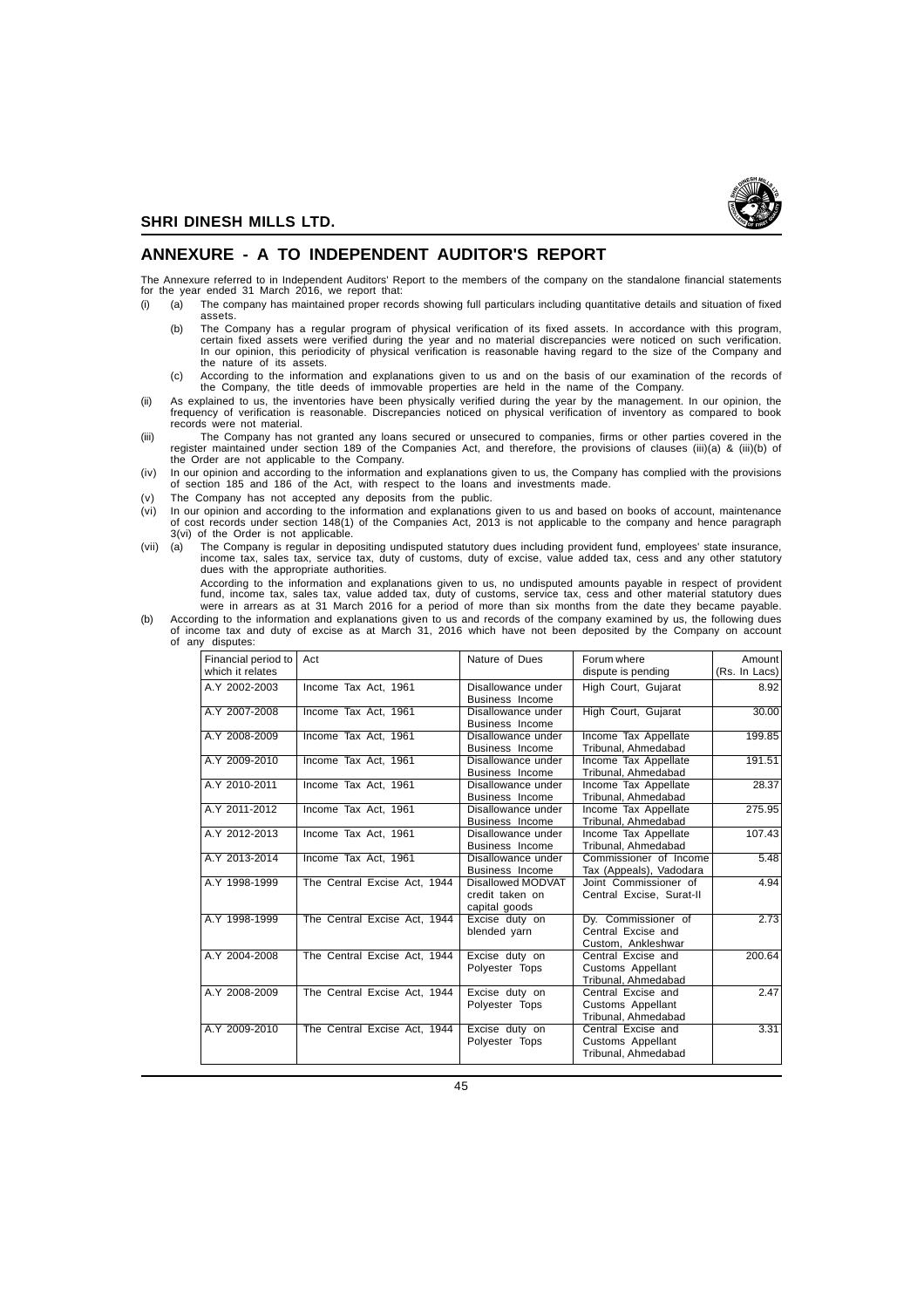- (viii) In our opinion and according to the information and explanation given to us, the Company has not defaulted in repayment of dues to a financial institution, banks, Government or debenture holders during the year.
- (ix) In our opinion, and according to the information and explanations given to us, the term loans have been applied for the purposes for which they were obtained.
- (x) According to the information and explanations given to us, no material fraud by the Company or on the Company by its officers or employees has been noticed or reported during the course of our audit.
- (xi) According to the information and explanations given to us and based on our examination of the records of the Company, the Company has paid/provided for managerial remuneration in accordance with the requisite approvals mandated by the provisions of section 197 read with Schedule V to the Act.
- (xii) In our opinion and according to the information and explanations given to us, the Company is not a nidhi company. Accordingly, paragraph 3(xii) of the Order is not applicable.
- (xiii) According to the information and explanations given to us and based on our examination of the records of the Company, transactions with the related parties are in compliance with sections 177 and 188 of the Act where applicable and details<br>of such transactions have been disclosed in the financial statements as required by the applicable a
- (xiv) According to the information and explanations give to us and based on our examination of the records of the Company,<br>the Company has not made any preferential allotment or private placement of shares or fully or part debentures during the year.
- (xv) According to the information and explanations given to us and based on our examination of the records of the Company, the Company has not entered into non-cash transactions with directors or persons connected with him. Accordingly, paragraph 3(xv) of the Order is not applicable.
- (xvi) The Company is not required to be registered under section 45-IA of the Reserve Bank of India Act 1934.

For **Dhirubhai Shah & Doshi** Chartered Accountants

Firm's Registration Number: 102511W

Place : Vadodara<br>Date : 30th May, 2016

**Kaushik D. Shah** Membership No. 016502

#### **ANNEXURE - B to the Auditor's Report**

#### **Report on the Internal Financial Controls under Clause (i) of Sub-section 3 of Section 143 of the Companies Act, 2013 ("the Act")**

We have audited the internal financial controls over financial reporting of Shri Dinesh Mills Limited ("the Company") as of 31 March 2016 in conjunction with our audit of the standalone financial statements of the Company for the year ended on that date.

#### **Management's Responsibility for Internal Financial Controls**

The Company's management is responsible for establishing and maintaining internal financial controls based on the internal control over financial reporting criteria established by the Company considering the essential components of internal control stated in the Guidance Note on Audit of Internal Financial Controls over Financial Reporting issued by the Institute of Chartered Accountants of India ('ICAI'). These responsibilities include the design, implementation and maintenance of adequate internal financial controls that were operating effectively for ensuring the orderly and efficient conduct of its business, including adherence to company's policies, the safeguarding of its assets, the prevention and detection of frauds and errors, the accuracy and completeness of the accounting records, and the timely preparation of reliable financial information, as required under the Companies Act, 2013.

#### **Auditors' Responsibility**

Our responsibility is to express an opinion on the Company's internal financial controls over financial reporting based on our audit. We conducted our audit in accordance with the Guidance Note on Audit of Internal Financial Controls over Financial Reporting (the "Guidance Note") and the Standards on Auditing, issued by ICAI and deemed to be prescribed under section 143(10) of the Companies Act, 2013, to the extent applicable to an audit of internal financial controls, both applicable to an audit of Internal Financial Controls and, both issued by the Institute of Chartered Accountants of India. Those Standards and the Guidance Note require that we comply with ethical requirements and plan and perform the audit to obtain reasonable assurance about whether adequate internal financial controls over financial reporting was established and maintained and if such controls operated effectively in all material respects.

Our audit involves performing procedures to obtain audit evidence about the adequacy of the internal financial controls system over financial reporting and their operating effectiveness. Our audit of internal financial controls over financial reporting included obtaining an understanding of internal financial controls over financial reporting, assessing the risk that a material weakness exists, and testing and evaluating the design and operating effectiveness of internal control based on the assessed risk. The procedures selected depend on the auditor's judgment, including the assessment of the risks of material misstatement of the financial statements, whether due to fraud or error.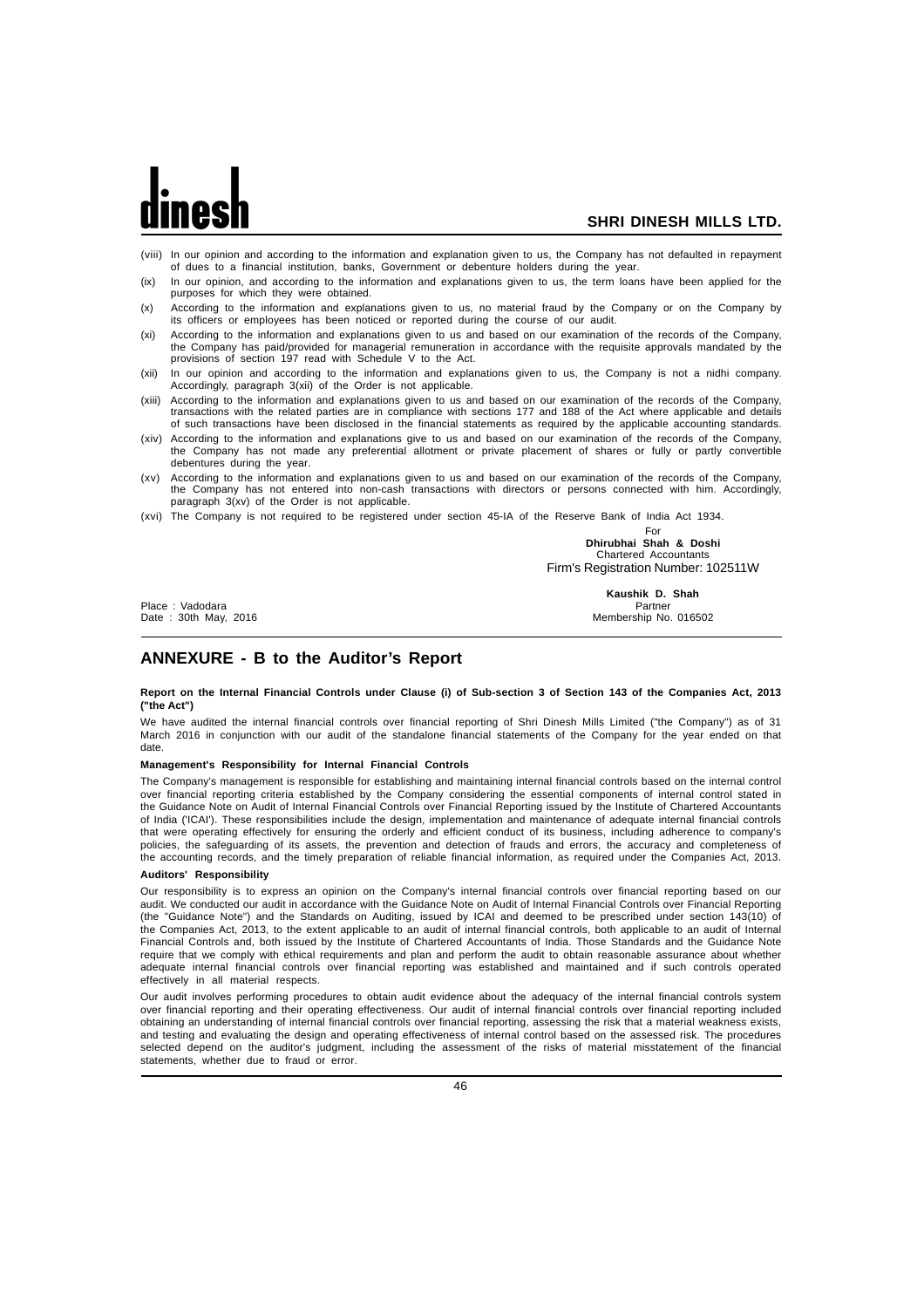

We believe that the audit evidence we have obtained is sufficient and appropriate to provide a basis for our audit opinion on the Company's internal financial controls system over financial reporting.

#### **Meaning of Internal Financial Controls over Financial Reporting**

A company's internal financial control over financial reporting is a process designed to provide reasonable assurance regarding the reliability of financial reporting and the preparation of financial statements for external purposes in accordance with generally accepted accounting principles. A company's internal financial control over financial reporting includes those policies and procedures that (1) pertain to the maintenance of records that, in reasonable detail, accurately and fairly reflect the transactions and dispositions of the assets of the company; (2) provide reasonable assurance that transactions are recorded as necessary to permit preparation of financial statements in accordance with generally accepted accounting principles, and that receipts and expenditures of the company are being made only in accordance with authorisations of management and directors of the company; and (3) provide reasonable assurance regarding prevention or timely detection of unauthorised acquisition, use, or disposition of the company's assets that could have a material effect on the financial statements.

#### **Inherent Limitations of Internal Financial Controls Over Financial Reporting**

Because of the inherent limitations of internal financial controls over financial reporting, including the possibility of collusion or improper management override of controls, material misstatements due to error or fraud may occur and not be detected. Also, projections of any evaluation of the internal financial controls over financial reporting to future periods are subject to the risk that the internal financial control over financial reporting may become inadequate because of changes in conditions, or that the degree of compliance with the policies or procedures may deteriorate.

#### **Opinion**

In our opinion, the Company has, in all material respects, an adequate internal financial controls system over financial reporting and such internal financial controls over financial reporting were operating effectively as at 31 March 2016, based on the internal control over financial reporting criteria established by the Company considering the essential components of internal control stated in the Guidance Note on Audit of Internal Financial Controls Over Financial Reporting issued by the Institute of Chartered Accountants of India.

> For, **Dhirubhai Shah & Doshi** Chartered Accountants Firm's Registration Number: 102511W

Place : Vadodara Partner<br>Date : 30th May, 2016 **Partner**<br>Membership No

**Kaushik D. Shah** Membership No. 016502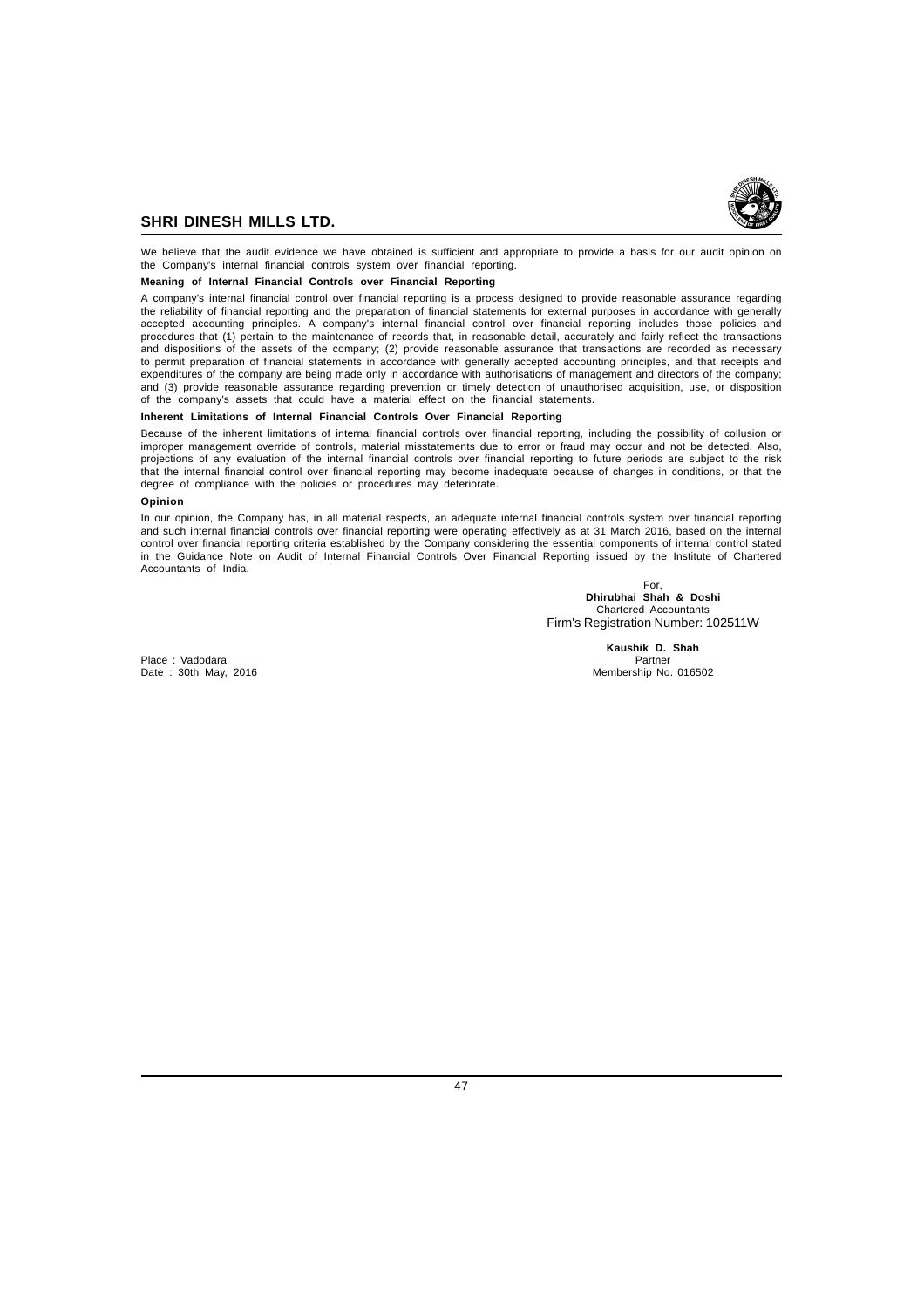# **SHRI DINESH MILLS LTD.**

|                                                              | <b>BALANCE SHEET AS AT 31ST MARCH, 2016</b><br><b>Particulars</b>   | Note No.                 | As at 31st<br>March, 2016                   | (Rs. In lacs)<br>As at<br>31st<br>March, 2015 |
|--------------------------------------------------------------|---------------------------------------------------------------------|--------------------------|---------------------------------------------|-----------------------------------------------|
| Т.                                                           | <b>EQUITY AND LIABILITIES</b>                                       |                          |                                             |                                               |
| 1                                                            | Shareholders' funds                                                 |                          |                                             |                                               |
|                                                              | Share Capital                                                       | 1                        | 508.44                                      | 508.44                                        |
|                                                              | Reserves and Surplus                                                | $\overline{2}$           | 9,659.62                                    | 9,460.98                                      |
| $\mathbf{2}$                                                 | <b>Non-Current Liabilities</b>                                      |                          |                                             |                                               |
|                                                              | Long- term borrowings                                               | 3                        | 1,018.40                                    | 958.94                                        |
|                                                              | Deferred tax Liabilities (Net)                                      | $\overline{4}$           | 427.69                                      | 482.90                                        |
|                                                              | Other Long Term Liabilities                                         | 5                        | 511.57                                      | 502.70                                        |
|                                                              | Long Term Provisions                                                | 6                        | 245.60                                      | 274.96                                        |
| 3                                                            | <b>Current Liabilities</b>                                          |                          |                                             |                                               |
|                                                              | Short term borrowings                                               | $\overline{7}$           | (25.51)                                     | (40.14)                                       |
|                                                              | <b>Trade Payables</b>                                               | 8                        | 181.87                                      | 137.14                                        |
|                                                              | <b>Other Current Liabilities</b>                                    | 9                        | 1,636.08                                    | 1,584.74                                      |
|                                                              | Short Term Provisions                                               | 10                       | 190.29                                      | 257.99                                        |
|                                                              | <b>TOTAL</b>                                                        |                          | 14,354.05                                   | 14,128.65                                     |
| Ш.                                                           | <b>ASSETS</b>                                                       |                          |                                             |                                               |
| 1                                                            | <b>Non-Current Assets</b>                                           |                          |                                             |                                               |
|                                                              | Fixed assets                                                        | 11                       |                                             |                                               |
|                                                              | (i)<br>Tangible assets                                              |                          | 4,914.60                                    | 4,934.89                                      |
|                                                              | (ii)<br>Capital work-in-progress                                    |                          |                                             | 32.04                                         |
|                                                              | Non-current investments                                             | $12 \overline{ }$        | 1,347.25                                    | 1,403.25                                      |
|                                                              | Long term loans and advances                                        | 13                       | 105.33                                      | 104.48                                        |
| $\mathbf{2}$                                                 | <b>Current assets</b>                                               |                          |                                             |                                               |
|                                                              | Inventories                                                         | 14                       | 3,238.79                                    | 3,015.79                                      |
|                                                              | Trade Receivables                                                   | 15                       | 1,126.19                                    | 1,215.46                                      |
|                                                              | Cash and Bank Balance                                               | 16                       | 3,245.03                                    | 3,122.57                                      |
|                                                              | Short Term Loans and Advances                                       | 17                       | 239.14                                      | 162.12                                        |
|                                                              | <b>Other Current Assets</b>                                         | 18                       | 137.72                                      | 138.05                                        |
|                                                              | <b>TOTAL</b>                                                        |                          | 14,354.05                                   | 14,128.65                                     |
|                                                              | The Notes form an integral part of<br>these financial statements    | 1 to 33                  |                                             |                                               |
|                                                              |                                                                     |                          |                                             |                                               |
| As per our Report of even date<br>For Dhirubhai Shah & Doshi |                                                                     |                          | For and on behalf of the Board of Directors |                                               |
|                                                              |                                                                     | N. U. Patel              | <b>B. U. Patel</b>                          |                                               |
|                                                              | <b>Chartered Accountants</b><br>Firm's Registration Number: 102511W | <b>Managing Director</b> | Chairman & Managing Director (CEO)          |                                               |
|                                                              | Kaushik D. Shah                                                     | J. B. Sojitra            | <b>M.B. Thummar</b>                         |                                               |
|                                                              | Partner                                                             | Company Secretary        | <b>Chief Financial Officer</b>              |                                               |
|                                                              | Membership No.: 016502                                              |                          |                                             |                                               |
|                                                              | Vadodara, May 30th, 2016                                            | Vadodara, May 30th, 2016 |                                             |                                               |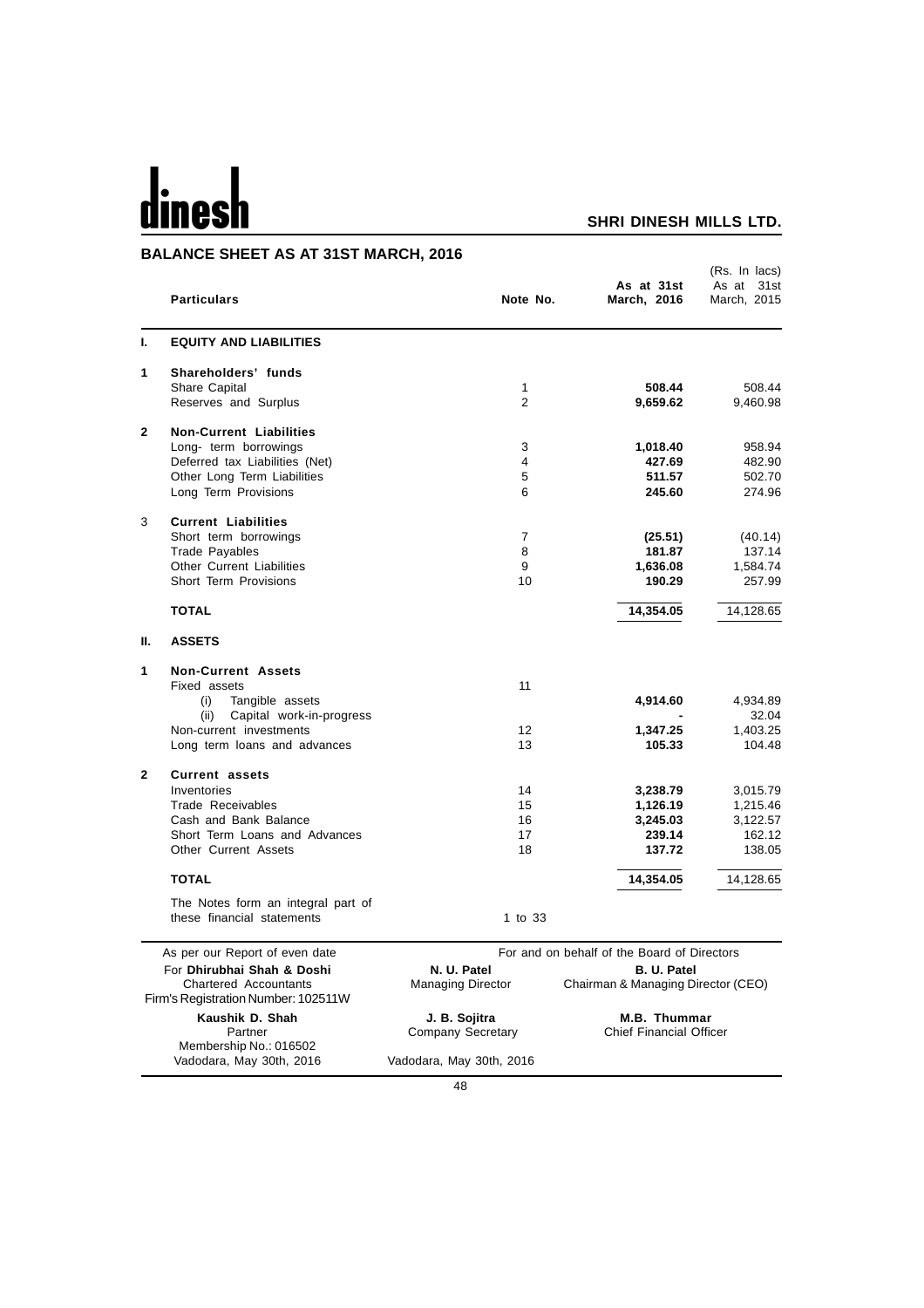

|     |                                                                     |                          |                                             | (Rs. In lacs) |
|-----|---------------------------------------------------------------------|--------------------------|---------------------------------------------|---------------|
|     | <b>Particulars</b>                                                  | Note No.                 | 2015-16                                     | 2014-15       |
| ı.  | <b>Revenue from Operations</b>                                      | 19                       | 7,808.67                                    | 8,049.08      |
| Ш.  | Other Income                                                        | 20                       | 314.12                                      | 333.71        |
| Ш.  | Total Revenue (I + II)                                              |                          | 8,122.79                                    | 8,382.79      |
| IV. | Expenses:                                                           |                          |                                             |               |
|     | Cost of Materials Consumed                                          | 21                       | 2,275.15                                    | 2,213.76      |
|     | Purchases of Stock-in-Trade                                         | 21                       | 105.00                                      | 32.50         |
|     | Changes in Inventories of finished goods,                           |                          |                                             |               |
|     | work-in-progress and Stock-in-Trade                                 | 22                       | (62.36)                                     | 123.99        |
|     | Employee Benefits Expense                                           | 23                       | 2,687.52                                    | 2,566.39      |
|     | <b>Finance Costs</b>                                                | 24                       | 219.76                                      | 271.07        |
|     | Depreciation and Amortization Expense                               | 11                       | 745.26                                      | 787.62        |
|     | Other Expenses                                                      | 25                       | 1,903.20                                    | 1,982.48      |
|     | <b>Total Expenses</b>                                               |                          | 7,873.53                                    | 7,977.81      |
| ۷.  | Profit before exceptional items and tax (III-IV)                    |                          | 249.26                                      | 404.98        |
| VI. | <b>Exceptional items</b>                                            |                          |                                             |               |
|     | VII. Profit before tax $(V + VI)$                                   |                          | 249.26                                      | 404.98        |
|     | VIII. Tax expense:                                                  |                          |                                             |               |
|     | (1)<br>Current tax                                                  |                          | 14.04                                       | 45.72         |
|     | (2)<br>Deferred tax                                                 |                          | (55.21)                                     | (94.78)       |
| IX. | Profit for the year (VII-VIII))                                     |                          | 290.43                                      | 454.04        |
| Χ.  | Earnings per equity share of Rs. 10 each                            | 27                       |                                             |               |
|     | <b>Basic</b><br>(1)                                                 |                          | 5.71                                        | 8.93          |
|     | (2)<br><b>Diluted</b>                                               |                          | 5.71                                        | 8.93          |
|     | The Notes form an integral part of                                  |                          |                                             |               |
|     | these financial statements                                          | 1 to 33                  |                                             |               |
|     | As per our Report of even date                                      |                          | For and on behalf of the Board of Directors |               |
|     | For Dhirubhai Shah & Doshi                                          | N. U. Patel              | <b>B. U. Patel</b>                          |               |
|     | <b>Chartered Accountants</b><br>Firm's Registration Number: 102511W | <b>Managing Director</b> | Chairman & Managing Director (CEO)          |               |
|     | Kaushik D. Shah                                                     | J. B. Sojitra            | M.B. Thummar                                |               |
|     | Partner                                                             | Company Secretary        | <b>Chief Financial Officer</b>              |               |
|     | Membership No.: 016502<br>Vadodara, May 30th, 2016                  | Vadodara, May 30th, 2016 |                                             |               |

### **STATEMENT OF PROFIT AND LOSS FOR THE YEAR ENDED 31ST MARCH, 2016**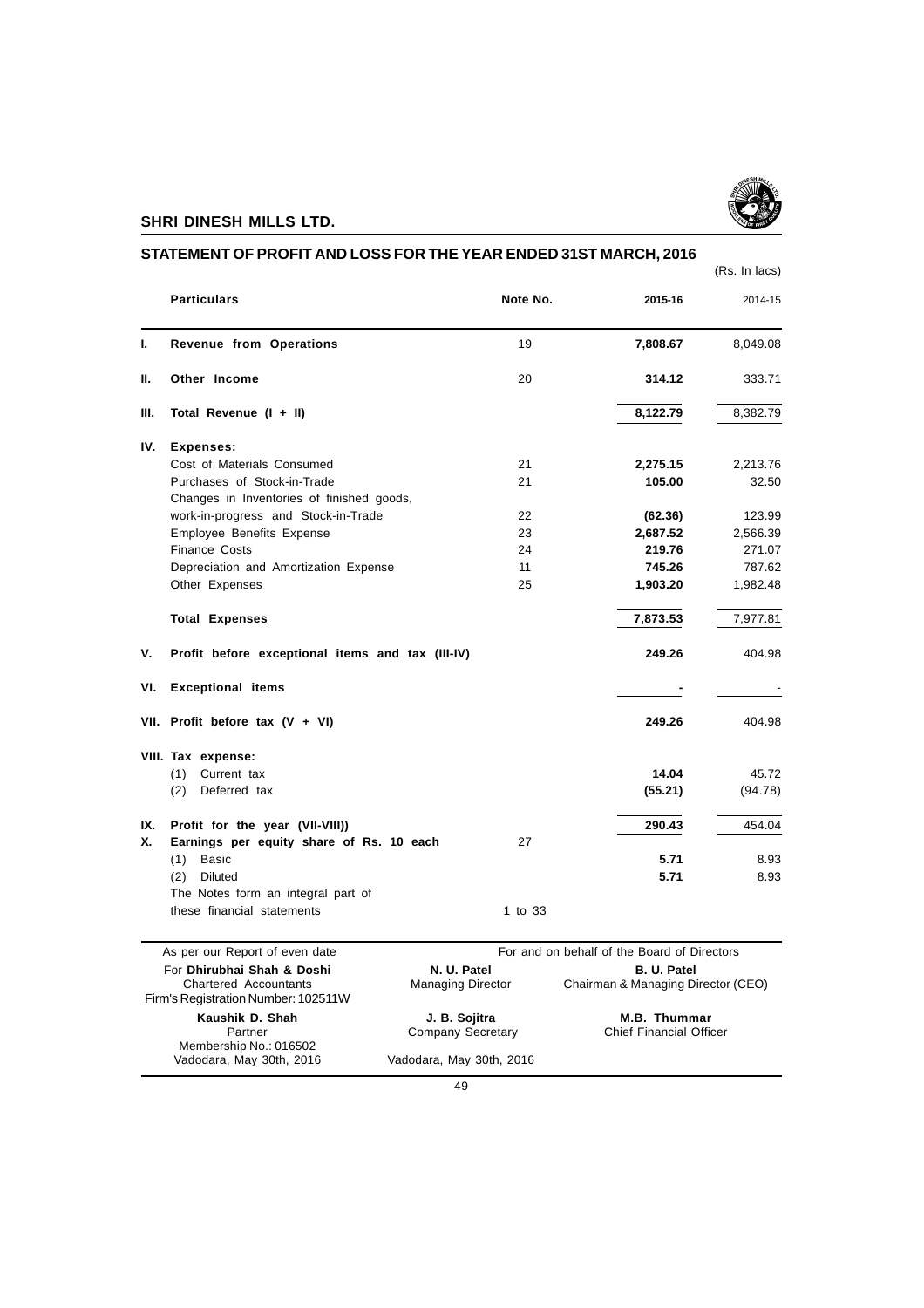## **SHRI DINESH MILLS LTD.**

### **CASH FLOW STATEMENT FOR THE YEAR ENDED 31ST MARCH, 2016**

|             | <b>Particulars</b>                                                                                                                                                        | 2015-16                            | (Rs. In lacs)<br>2014-15 |
|-------------|---------------------------------------------------------------------------------------------------------------------------------------------------------------------------|------------------------------------|--------------------------|
|             |                                                                                                                                                                           |                                    |                          |
| Α.          | Cash flow from operating Activity<br>Net Profit Before Tax                                                                                                                | 249.26                             | 404.98                   |
|             | Adjustments For:                                                                                                                                                          |                                    |                          |
|             | Depreciation                                                                                                                                                              | 745.26                             | 787.62                   |
|             | Depreciation written back                                                                                                                                                 | (42.39)                            | (1.33)                   |
|             | Exchange fluctuation adjustment with asset                                                                                                                                | 0.00                               | 22.10                    |
|             | Interest & Financial Expenses                                                                                                                                             | 219.76                             | 271.07                   |
|             | Loss on sales of assets                                                                                                                                                   | 0.44                               | (0.09)                   |
|             | Profit on sales of assets<br>Dividend Income                                                                                                                              | (0.82)<br>(175.59)                 | 0.00                     |
|             | Interest received on deposits                                                                                                                                             | (47.32)                            | (180.36)<br>(52.21)      |
|             | Gain on redemption of Investment                                                                                                                                          | (8.58)                             | (22.63)                  |
|             |                                                                                                                                                                           | 690.75                             | 824.17                   |
|             | Operation profit before working capital changes                                                                                                                           | 940.01                             | 1229.15                  |
|             | Adjustment For:                                                                                                                                                           |                                    |                          |
|             | Inventories                                                                                                                                                               | (223.00)                           | 200.89                   |
|             | <b>Trade Receivables</b>                                                                                                                                                  | 89.27                              | 49.19                    |
|             | Loans & Advances and Other Assets                                                                                                                                         | (77.53)                            | 26.52                    |
|             | Trade Payables & Other liabilities and Provisions                                                                                                                         | (73.29)                            | (122.24)                 |
|             | Taxes paid                                                                                                                                                                | (24.67)                            | (39.00)                  |
|             |                                                                                                                                                                           | (309.22)                           | 115.36                   |
|             | Cash Generated from Operations                                                                                                                                            | 630.80                             | 1344.51                  |
| В.          | Cash Flow from Investment Activities<br>Purchase of Fixed Assets (Net of disposals)                                                                                       | (650.15)                           |                          |
|             | (Purchase)/ Redemption of Investment                                                                                                                                      | 56.00                              | (65.57)<br>619.59        |
|             | Gain on redemption of Investment                                                                                                                                          | 8.58                               | 22.63                    |
|             | Dividend Income                                                                                                                                                           | 175.59                             | 180.36                   |
|             | Interest received                                                                                                                                                         | 47.32                              | 52.21                    |
|             | Net Cash Flow from Investment Activity                                                                                                                                    | (362.66)                           | 809.22                   |
| C.          | Cash Flow from Financial Activities:                                                                                                                                      |                                    |                          |
|             | Proceeds/(Repayment) from Borrowings                                                                                                                                      | 74.09                              | (1010.07)                |
|             | Interest & Financial Expenses                                                                                                                                             | (219.76)                           | (271.07)                 |
|             |                                                                                                                                                                           |                                    |                          |
|             | Net Cash Flow from Financial Activities                                                                                                                                   | (145.67)                           | (1281.14)                |
|             | Total of Cash Flow (A+B+C)                                                                                                                                                | 122.46                             | 872.59                   |
|             | Opening Cash & Cash equivalent                                                                                                                                            | 3122.57                            | 2249.98                  |
|             | Closing Cash & Cash equivalent                                                                                                                                            | 3245.03                            | 3122.57                  |
| Note:<br>1. | The cashflow statement has been prepared in accordance with the requirement of AS -3 " Cash flow<br>statement" issued by the Institute of Chartered Accountants of India. |                                    |                          |
| 2.          | Previous year's figures have been regrouped wherever necessary to confirm this year's classification.                                                                     |                                    |                          |
|             | For and on behalf of the Board of Directors<br>As per our Report of even date                                                                                             |                                    |                          |
|             | For Dhirubhai Shah & Doshi<br>N. U. Patel                                                                                                                                 | <b>B. U. Patel</b>                 |                          |
|             | <b>Chartered Accountants</b><br><b>Managing Director</b><br>Figure Departmention Number 400544ML                                                                          | Chairman & Managing Director (CEO) |                          |

| Managing Director        | Chairman & Managing Director   |
|--------------------------|--------------------------------|
| J. B. Sojitra            | M.B. Thummar                   |
| Company Secretary        | <b>Chief Financial Officer</b> |
|                          |                                |
| Vadodara, May 30th, 2016 |                                |
|                          |                                |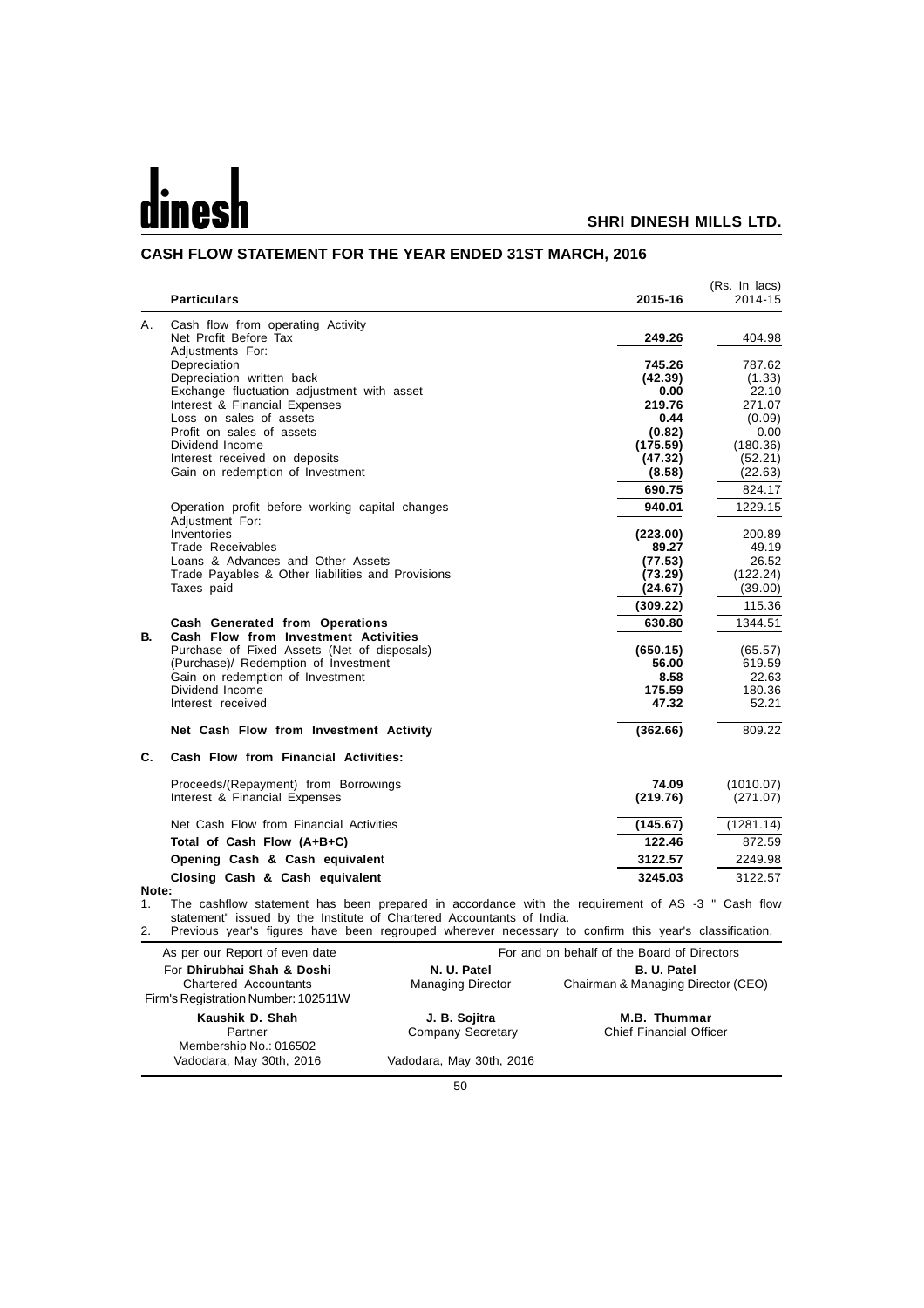

(Rs. In lacs)

**As at 31st** As at 31st<br>**Parch, 2016** March, 2015

**March, 2016** March, 2015

#### **SHRI DINESH MILLS LTD.**

**NOTES TO THE FINANCIAL STATEMENTS**

| <b>Particulars</b>          |  |
|-----------------------------|--|
| <b>NOTE:1 SHARE CAPITAL</b> |  |

#### **Authorised**

| 9,500,000 Equity Shares of Rs 10/- each<br>50,000 Unclassified Shares of Rs. 100/- | 950.00<br>50.00 | 950.00<br>50.00 |
|------------------------------------------------------------------------------------|-----------------|-----------------|
| Issued, Subscribed & Paid up                                                       | 1,000.00        | 1,000.00        |
| 5,084,382 (P.Y. 5,084,382) Equity Shares of Rs 10/- each fully paid                | 508.44          | 508.44          |
| Total                                                                              | 508.44          | 508.44          |

#### **1.1 The reconciliation of the number of shares outstanding at the beginning and at the end of the year:-** (Rs. In Lacs)

|                                             |               |             |           | (Rs. In Lacs) |
|---------------------------------------------|---------------|-------------|-----------|---------------|
|                                             | No. of        | As at 31st  | No. of    | As at 31st    |
|                                             | <b>Shares</b> | March. 2016 | Shares    | March, 2015   |
| Shares outstanding at beginning of the year | 5.084.382     | 508.44      | 5.084.382 | 508.44        |
| Shares outstaning at end of the year        | 5.084.382     | 508.44      | 5.084.382 | 508.44        |
| .                                           | .             |             |           |               |

\* During the F.Y. 2013-14, Company had bought back 193118 equity shares at a premium out of General Reserves and amount equal to nominal value of bought back shares i.e Rs.19.31 lacs has been transferred from General Reserve to Capital Redemtpion Reserve

#### **1.2 The details of Shareholders holding more than 5% shares:**

| Name of the Shareholder |                       | As at 31st March, 2016   |                       | As at 31st March, 2015 |
|-------------------------|-----------------------|--------------------------|-----------------------|------------------------|
|                         | No. of<br>Shares held | $%$ of<br><b>Holdina</b> | No. of<br>Shares held | % of<br>Holding        |
| Shri U.M.Patel          | 531.655               | 10.46                    | 531.655               | 10.46                  |
| Shri B.U.Patel          | 491.710               | 9.67                     | 491.710               | 9.67                   |
| Shri N.U.Patel          | 573.388               | 11.28                    | 573,388               | 11.28                  |

1.3 30,780 Equity shares allotted to Shareholders of Platewel Processes and Chemicals Limited as fully paid without payment being received in cash in terms of amalgamation scheme sanctioned by Gujarat High Court, as per order Dated 20th March, 1981.

1.4 The Company has only one class of equity shares having a par value of Rs.10 per share. Each shareholder is eligible for one vote per share. The dividend proposed by the Board of Directors is subject to the approval of shareholders, except in case of interim dividend. In the event of liquidation, the equity shareholders are eligible to receive the remaining assets of the Company, after distribution of all preferential amounts, in proportion of their shareholding.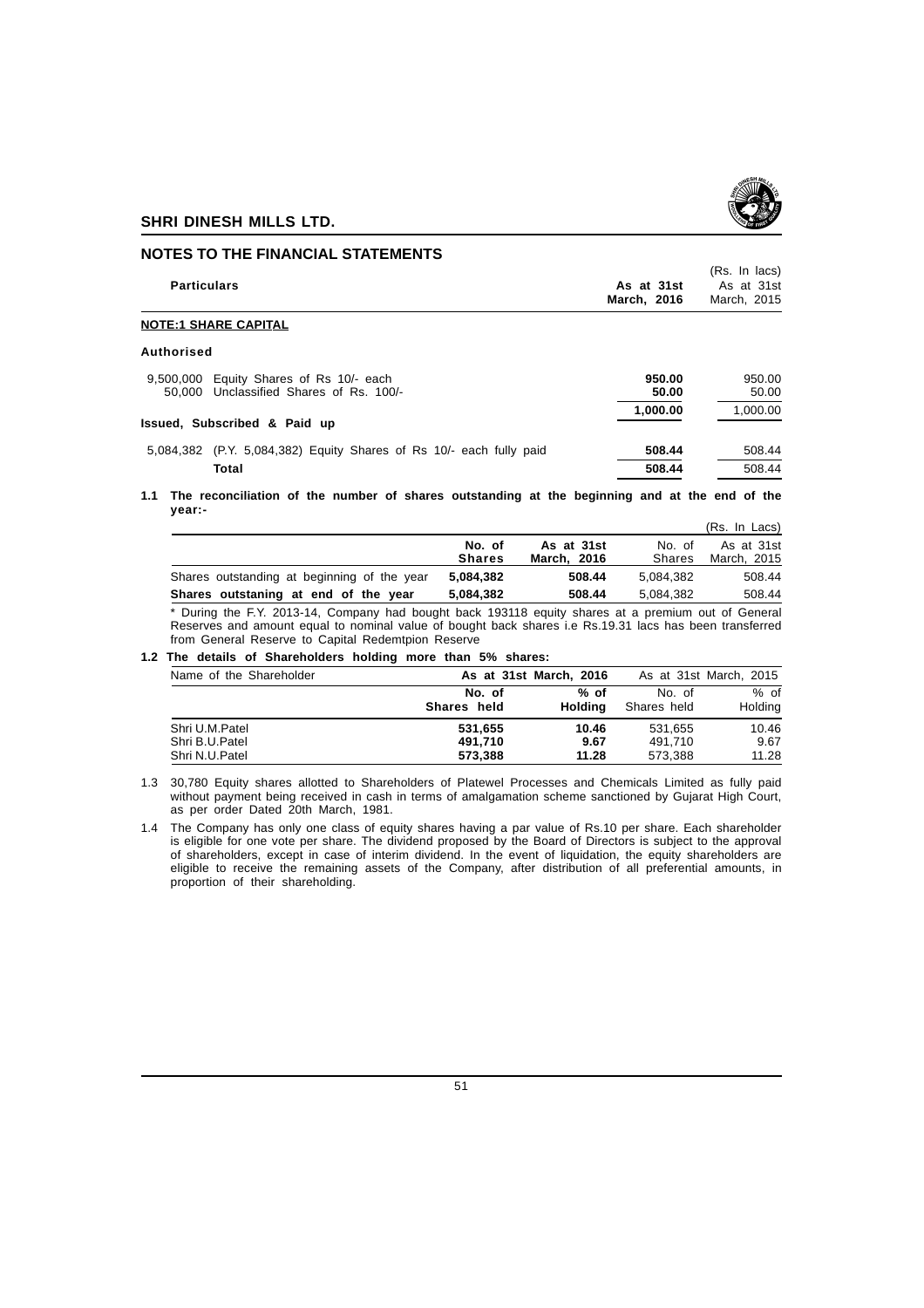# **SHRI DINESH MILLS LTD.**

|    | <b>NOTES TO THE FINANCIAL STATEMENTS</b>                                                                                                                                                                                                         |                           |                                            |
|----|--------------------------------------------------------------------------------------------------------------------------------------------------------------------------------------------------------------------------------------------------|---------------------------|--------------------------------------------|
|    | <b>Particulars</b>                                                                                                                                                                                                                               | As at 31st<br>March, 2016 | (Rs. In lacs)<br>As at 31st<br>March, 2015 |
|    | <b>NOTE: 2 RESERVES &amp; SURPLUS</b>                                                                                                                                                                                                            |                           |                                            |
| а. | <b>Capital Redemption Reserve</b><br>Opening Balance<br>(+) Current Year Transfer from General Reserve                                                                                                                                           | 19.31                     | 19.31                                      |
|    | Closing Balance                                                                                                                                                                                                                                  | 19.31                     | 19.31                                      |
| b. | <b>General Reserve</b><br>Opening Balance<br>(+) Current Year Transfer<br>(-) Amount transferred owing to change in useful lives of assets as<br>per the Companies Act, 2013 (Net of deferred tax)<br>(-) Transfer to Capital Redemption Reserve | 9,258.56                  | 9,249.13<br>350.00<br>340.57               |
|    | Closing Balance                                                                                                                                                                                                                                  | 9,258.56                  | 9,258.56                                   |
|    | c. Surplus                                                                                                                                                                                                                                       |                           |                                            |
|    | Opening balance                                                                                                                                                                                                                                  | 183.11                    | 189.22                                     |
|    | (+) Net Profit For the current year                                                                                                                                                                                                              | 290.43                    | 454.04                                     |
|    | (-) Proposed Dividends                                                                                                                                                                                                                           | 91.79                     | 110.15                                     |
|    | (-) Transfer to Reserves                                                                                                                                                                                                                         |                           | 350.00                                     |
|    | Closing Balance                                                                                                                                                                                                                                  | 381.75                    | 183.11                                     |
|    | <b>Total</b>                                                                                                                                                                                                                                     | 9,659.62                  | 9,460.98                                   |
|    | <b>NOTE: 3 LONG TERM BORROWINGS</b>                                                                                                                                                                                                              |                           |                                            |
|    | Term loans from Banks<br>(Term loan under Technology Upgradtion Fund Scheme is<br>secured by way of hypothecation of machineries purchased therefrom.)                                                                                           | 1,018.40                  | 958.94                                     |
|    | Total                                                                                                                                                                                                                                            | 1,018.40                  | 958.94                                     |
|    | <b>3.1 TERMS OF REPAYMENT OF TERM LOANS</b>                                                                                                                                                                                                      |                           |                                            |

|                         |             | Repayment schedule |                           |                       |                           |                          |  |  |
|-------------------------|-------------|--------------------|---------------------------|-----------------------|---------------------------|--------------------------|--|--|
| Name of Institutions    | Instruments | Frequency          | Number of<br>Installments | Rate of I<br>Interest | First<br>linstallment due | Amount of<br>Installment |  |  |
| South Indian Bank - II  | Term Loan   | Quarterly          | 24                        | 10.50%                | Apr-13                    | 27.50                    |  |  |
| South Indian Bank - III | Term Loan   | Quarterly          | 24                        | 10.50%                | $Mav-14$                  | 66.60                    |  |  |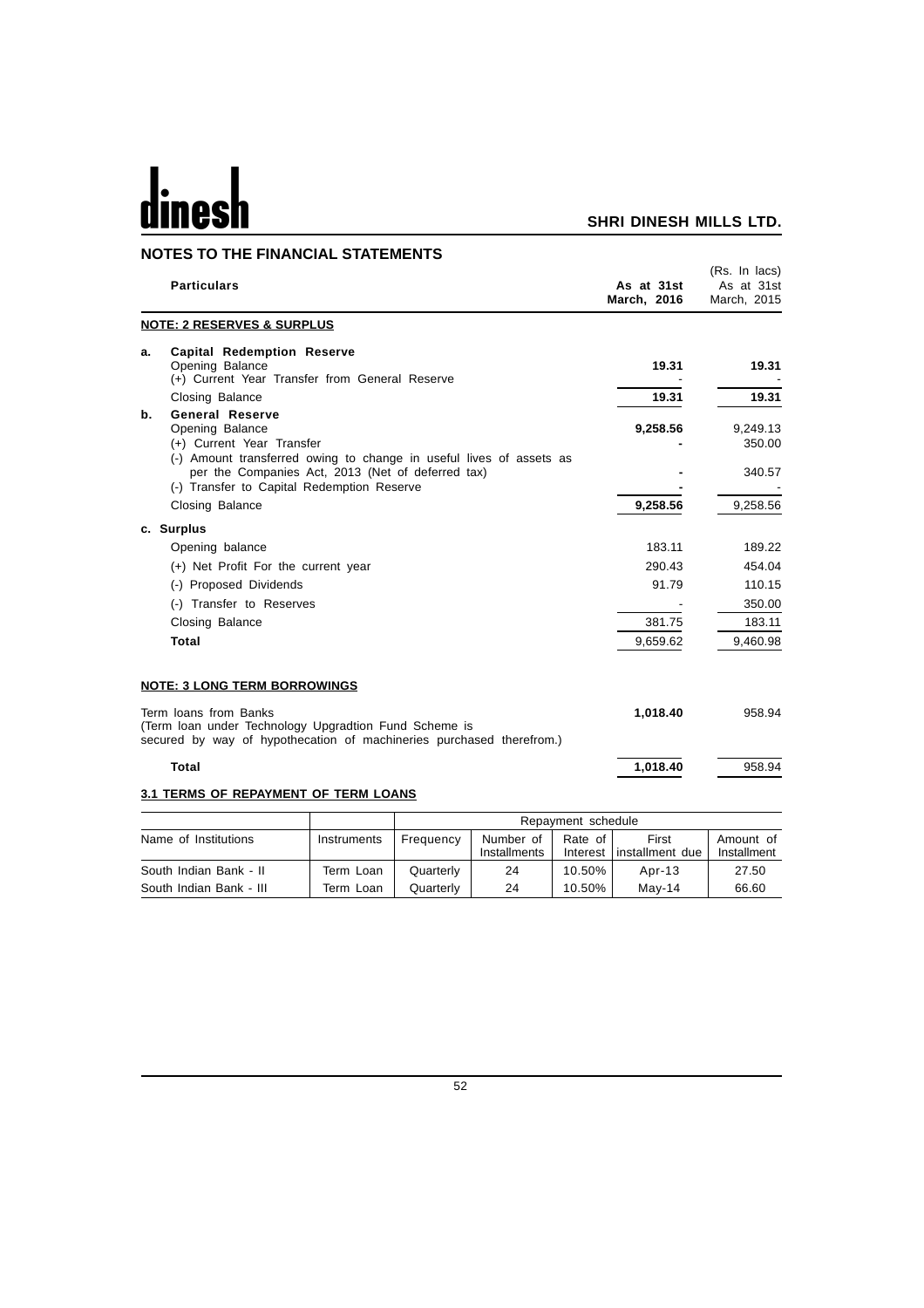

(Rs. In lacs)

## **NOTES TO THE FINANCIAL STATEMENTS**

**Particulars**

#### **NOTE: 4 DEFERRED TAX LIABILITY**

|        |                                                                          | As on<br>31.03.2015 | Charge / (Credit)<br>during the year | As on<br>31.03.2016 |
|--------|--------------------------------------------------------------------------|---------------------|--------------------------------------|---------------------|
|        | Deferred Tax Liablity on account of :                                    |                     |                                      |                     |
| (1)    | Depreciation                                                             | 559.31              | (55.67)                              | 503.64              |
|        |                                                                          | 559.31              | (55.67)                              | 503.64              |
|        | Deferred Tax Assets on account of :                                      |                     |                                      |                     |
| (1)    | Expenses allowable for tax purpose when paid (Octroi)                    | 15.31               | 0.29                                 | 15.60               |
| (II)   | Unencashed leave (Employees & Director)                                  | 50.76               | (2.11)                               | 48.65               |
| (III)  | Gratuity                                                                 | 10.34               | 1.36                                 | 11.70               |
|        |                                                                          | 76.41               | (0.46)                               | 75.95               |
|        | Net Deferred tax Liabilities / (Assets)                                  | 482.90              | (55.21)                              | 427.69              |
|        |                                                                          |                     |                                      | (Rs. In lacs)       |
|        |                                                                          |                     | As at 31st                           | As at 31st          |
|        |                                                                          |                     | March, 2016                          | March, 2015         |
|        | <b>NOTE: 5 OTHER LONG TERM LIABILITIES</b>                               |                     |                                      |                     |
| Others |                                                                          |                     |                                      |                     |
|        | Unsecured Trade Deposits                                                 |                     | 242.69                               | 231.39              |
|        | Octroi Liability                                                         |                     | 63.49                                | 63.49               |
|        | <b>Oustanding Expenses</b>                                               |                     | 205.39                               | 207.82              |
|        | Total                                                                    |                     | 511.57                               | 502.70              |
|        | <b>NOTE: 6 LONG TERM PROVISIONS</b>                                      |                     |                                      |                     |
|        | Provision for employee benefits:                                         |                     |                                      |                     |
|        | Gratuity                                                                 |                     | 35.38                                | 31.88               |
|        | Leave Encashment                                                         |                     | 114.87                               | 134.52              |
|        | Provisions for Medical/LTA/allowances, etc.                              |                     | 52.88                                | 55.46               |
|        | Provision for Tax (net of advance tax, TDS, self asst. tax)              |                     | 42.47                                | 53.10               |
|        | Total                                                                    |                     | 245.60                               | 274.96              |
|        | <b>NOTE: 7 SHORT TERM BORROWINGS</b>                                     |                     |                                      |                     |
|        | Secured                                                                  |                     |                                      |                     |
|        | Cash credit                                                              |                     | (25.51)                              | (40.14)             |
|        | Cash credits from Banks, against hypothecation of Raw materials,         |                     |                                      |                     |
|        | Stores, Spare parts, Finished goods and Work-in-porgress and Recievables |                     |                                      |                     |
|        | Total                                                                    |                     | (25.51)                              | (40.14)             |
|        |                                                                          |                     |                                      |                     |

53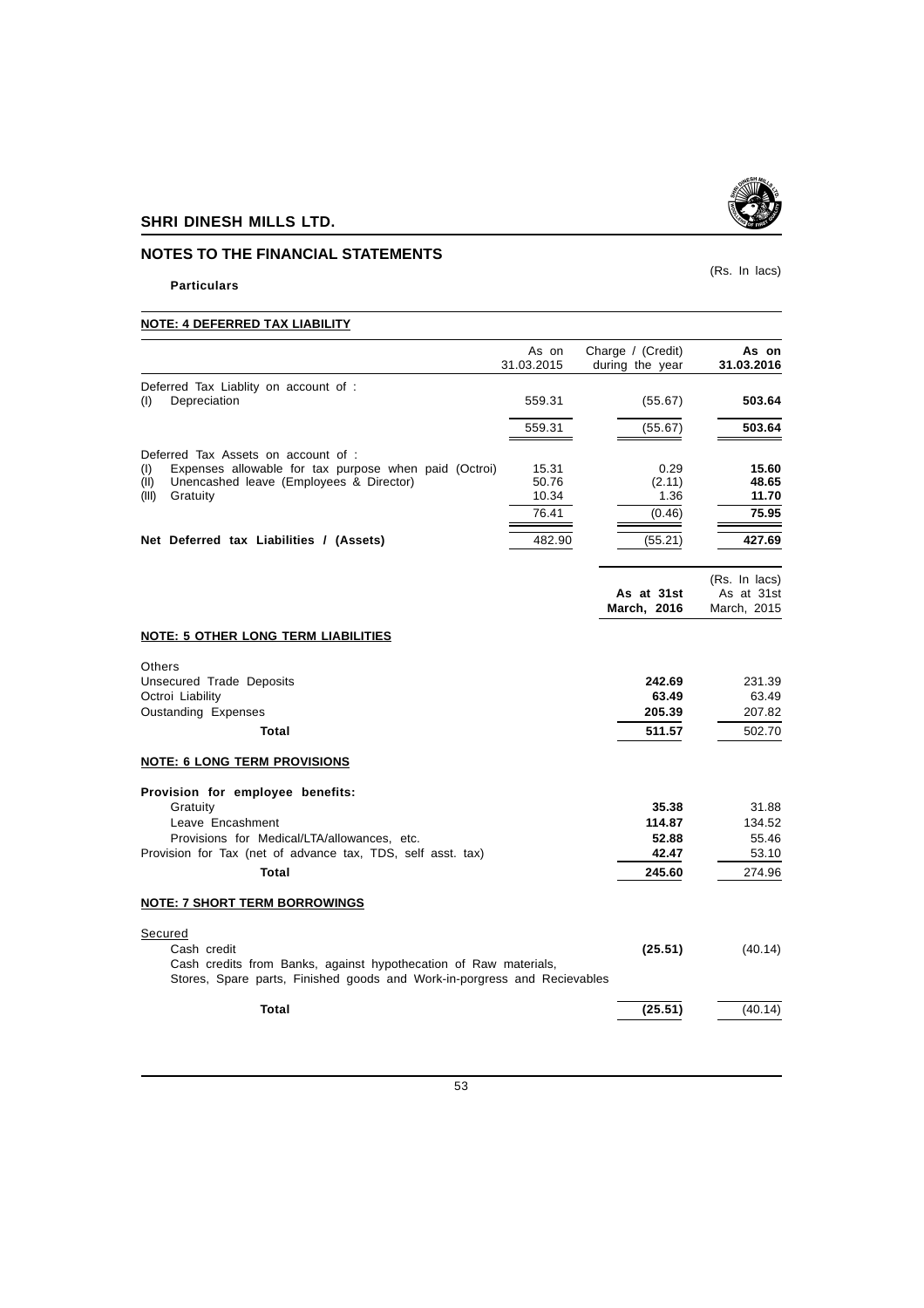### **SHRI DINESH MILLS LTD.**

| <b>NOTES TO THE FINANCIAL STATEMENTS</b>                                                                                                                                                                                                                                                                                                      |                                                                                    |                                                                                     |  |  |  |  |
|-----------------------------------------------------------------------------------------------------------------------------------------------------------------------------------------------------------------------------------------------------------------------------------------------------------------------------------------------|------------------------------------------------------------------------------------|-------------------------------------------------------------------------------------|--|--|--|--|
| <b>Particulars</b>                                                                                                                                                                                                                                                                                                                            | As at 31st<br>March, 2016                                                          | (Rs. In lacs)<br>As at 31st<br>March, 2015                                          |  |  |  |  |
| <b>NOTE: 8 TRADE PAYABLES</b>                                                                                                                                                                                                                                                                                                                 |                                                                                    |                                                                                     |  |  |  |  |
| Micro, Small and Medium Entreprises<br>Others                                                                                                                                                                                                                                                                                                 | 181.87                                                                             | 137.14                                                                              |  |  |  |  |
| <b>Total</b>                                                                                                                                                                                                                                                                                                                                  | 181.87                                                                             | 137.14                                                                              |  |  |  |  |
| The details of amounts outstanding to Micro, Small and Medium<br>8.1<br>Enterprises based on available information with the co. is as under:<br><b>Particulars</b>                                                                                                                                                                            |                                                                                    |                                                                                     |  |  |  |  |
| Principal amount due and remaining unpaid<br>Interest due on above and the unpaid interest<br>Interest paid<br>Payment made beyond the appointed day during the year<br>Interest due and payable for the period of delay<br>Interest accrued and remaining unpaid<br>Amount of further interest remaining due and payable in succeeding years |                                                                                    |                                                                                     |  |  |  |  |
| <b>NOTE: 9 OTHER CURRENT LIABILITIES</b>                                                                                                                                                                                                                                                                                                      |                                                                                    |                                                                                     |  |  |  |  |
| Current Maturities of Long Term Debts<br>Interest accrued and due on deposits<br>Unclaimed dividends<br>Unclaimed matured deposits and interest thereon<br>Other Payables :<br>Advances from Customers<br>Statutory dues<br>Other provision for expenses<br>Other current liabilities<br><b>Total</b>                                         | 282.30<br>78.21<br>19.52<br>1.18<br>559.05<br>151.09<br>540.73<br>4.00<br>1,636.08 | 459.82<br>71.16<br>21.07<br>15.99<br>512.57<br>101.80<br>397.35<br>4.98<br>1,584.74 |  |  |  |  |
| There is no amount due and outstanding to be credited to Investor<br>9.1<br>Education and Protection Fund as at 31st March, 2016.                                                                                                                                                                                                             |                                                                                    |                                                                                     |  |  |  |  |
| <b>NOTE: 10 SHORT TERM PROVISIONS</b>                                                                                                                                                                                                                                                                                                         |                                                                                    |                                                                                     |  |  |  |  |
| Dues to Directors<br>Provision for employee benefits:<br>Gratuity<br>Leave Encashment<br>Provisions for Dividend and Dividend Tax                                                                                                                                                                                                             | 15.71<br>50.50<br>32.29<br>91.79                                                   | 15.72<br>110.20<br>21.92<br>110.15                                                  |  |  |  |  |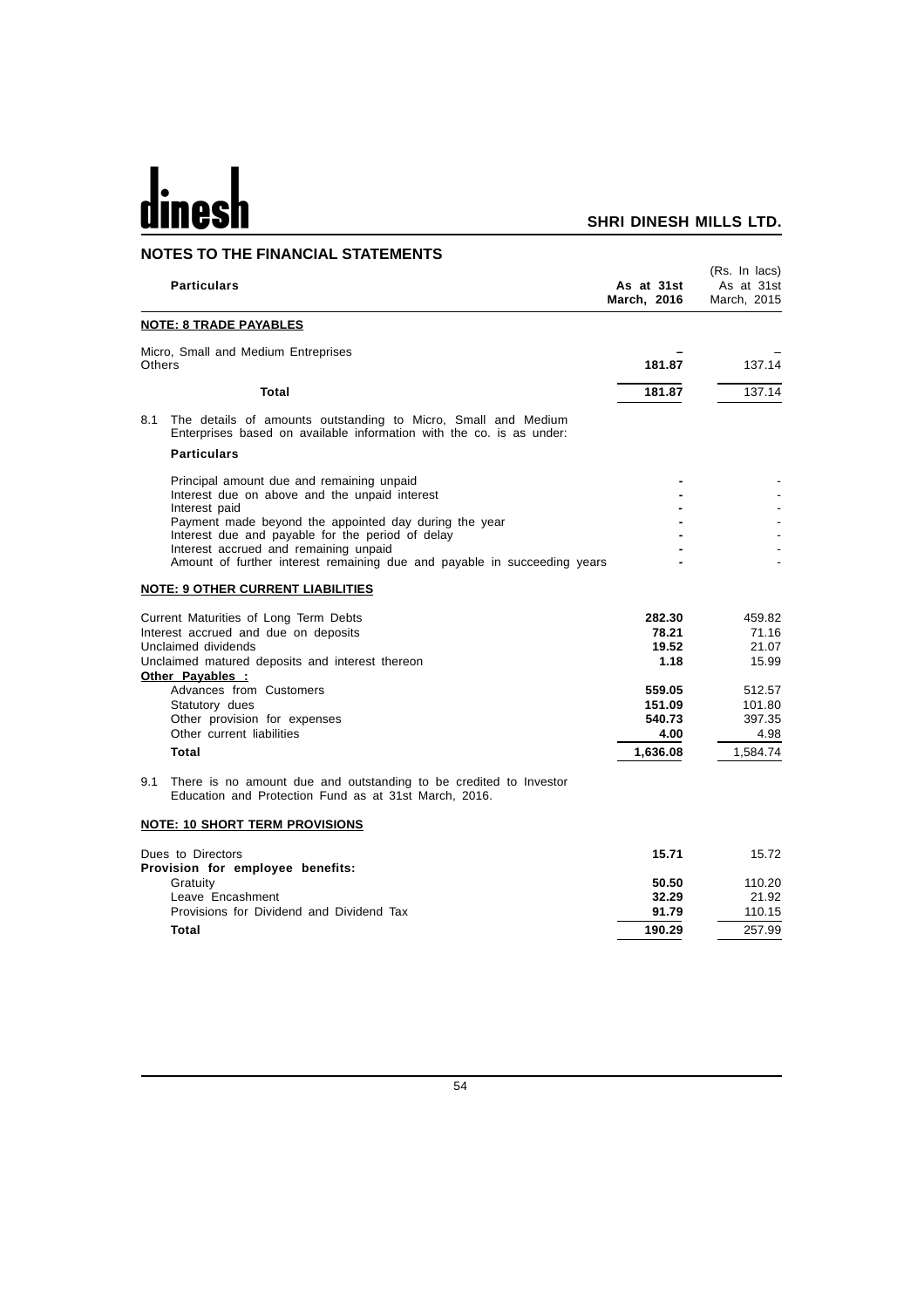#### **NOTES TO THE FINANCIAL STATEMENTS**

|                          |                                  | <b>GROSS BLOCK</b> |                          |                                                    |                                     | <b>ACCUMULATED DEPRECIATION</b> |                          |                                                                                                                               |                                               |                                 | <b>NET BLOCK</b>                |  |
|--------------------------|----------------------------------|--------------------|--------------------------|----------------------------------------------------|-------------------------------------|---------------------------------|--------------------------|-------------------------------------------------------------------------------------------------------------------------------|-----------------------------------------------|---------------------------------|---------------------------------|--|
| <b>Fixed Asset</b>       | Balance as at<br>1st April, 2015 | Additions          | Adjustment/<br>Deduction | <b>Balance</b><br>as at 31st<br><b>March. 2016</b> | Balance as<br>at 1st April,<br>2015 | Depreciation<br>for<br>the year | Adjustment/<br>Deduction | Amount adiusted<br>with retained<br>earni-nos on<br>account of<br>change in Assets<br>life as per The<br>Company Act.<br>2013 | <b>Balance</b> as<br>at31st<br>March.<br>2016 | As at<br>31st<br>March.<br>2016 | As at<br>31st<br>March.<br>2015 |  |
| Tangible Assets<br>(A)   |                                  |                    |                          |                                                    |                                     |                                 |                          |                                                                                                                               |                                               |                                 |                                 |  |
| Land                     | 321.25                           |                    |                          | 321.25                                             |                                     |                                 |                          |                                                                                                                               | $\blacksquare$                                | 321.25                          | 321.25                          |  |
| Assets under lease       | 5.82                             |                    | (0.09)                   | 5.73                                               |                                     |                                 | ۰                        |                                                                                                                               |                                               | 5.73                            | 5.82                            |  |
| <b>Buildings</b>         | 559.18                           | 21.04              |                          | 580.22                                             | 431.80                              | 16.00                           |                          |                                                                                                                               | 447.80                                        | 132.42                          | 127.38                          |  |
| Plant and Equipment      | 17.799.12                        | 620.94             | (20.32)                  | 18.399.74                                          | 13.433.21                           | 682.97                          | (20.44)                  | ٠                                                                                                                             | 14.095.74                                     | 4.304.00                        | 4.365.91                        |  |
| Furniture and Dead stock | 295.83                           | 8.82               | (1.43)                   | 303.22                                             | 267.72                              | 10.04                           | (1.43)                   | ٠                                                                                                                             | 276.33                                        | 26.89                           | 28.11                           |  |
| Vehicles                 | 326.84                           | 75.96              | (22.43)                  | 380.37                                             | 248.93                              | 34.72                           | (20.52)                  |                                                                                                                               | 263.13                                        | 117.24                          | 77.91                           |  |
| Electrical Installations | 97.92                            |                    |                          | 97.92                                              | 91.73                               | 0.43                            |                          |                                                                                                                               | 92.16                                         | 5.76                            | 6.19                            |  |
| Tubewell and waterworks  | 11.72                            |                    |                          | 11.72                                              | 9.40                                | 1.01                            | ۰                        |                                                                                                                               | 10.41                                         | 1.31                            | 2.32                            |  |
| Sub Total :              | 19.417.68                        | 726.76             | (44.27)                  | 20.100.17                                          | 14.482.79                           | 745.17                          | (42.39)                  |                                                                                                                               | 15.185.57                                     | 4.914.60                        | 4.934.89                        |  |
| Intangible Assets<br>(B) |                                  |                    |                          |                                                    |                                     |                                 |                          |                                                                                                                               |                                               |                                 |                                 |  |
| Computer Software        | 9.78                             |                    |                          | 9.78                                               | 9.78                                |                                 |                          |                                                                                                                               | 9.78                                          |                                 |                                 |  |
| Total :                  | 19.427.46                        | 726.76             | (44.27)                  | 20.109.95                                          | 14.492.57                           | 745.17                          | (42.39)                  |                                                                                                                               | 15.195.35                                     | 4.914.60                        | 4.934.89                        |  |
| Previous Year's Total    | 19.424.74                        | 34.72              | (32.00)                  | 19.427.46                                          | 13.210.94                           | 787.53                          | (10.03)                  | 504.13                                                                                                                        | 14.492.57                                     | 4.934.89                        |                                 |  |

Note: 11.2 Amount written off Rs. 0.09 Lacs of Leasehold Land has been debited to Profit and Loss Account under the head Depreciation and Amortization Expenses.<br>Note: 11.3 Buildings includes Rs. 750/- being the cost of shares in Co-operative Society (Previous year Rs. 750/-)<br>Note: 11.4 Capital work-in-progress includes spares for Spinning machine amounting to Rs. 32.04 L



SHRI DINESH MILLS LTD.

(Rs. In lacs)

# 9g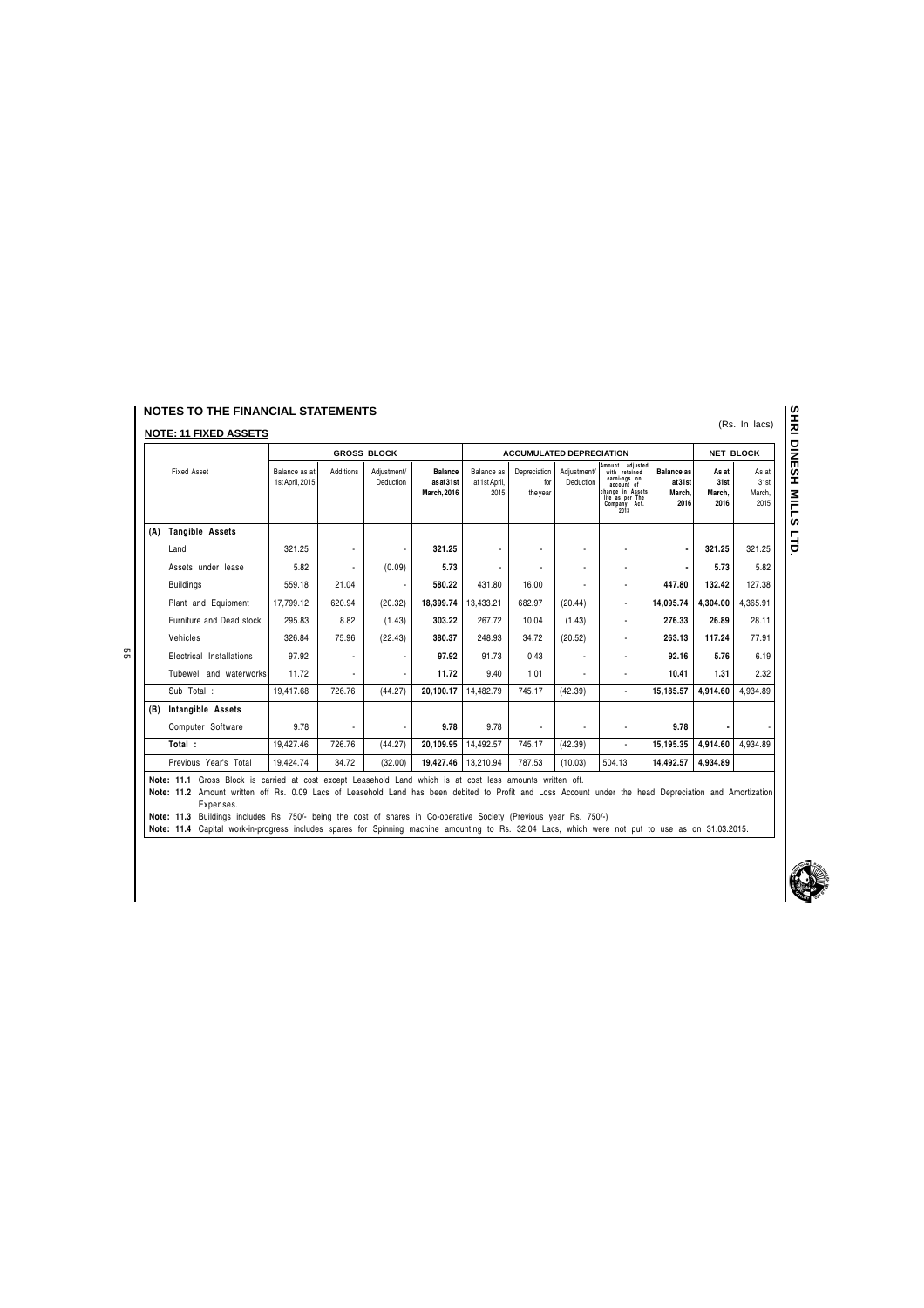### **SHRI DINESH MILLS LTD.**

| <b>NOTES TO THE FINANCIAL STATEMENTS</b>                                                                                                                                           |                           |                                            |
|------------------------------------------------------------------------------------------------------------------------------------------------------------------------------------|---------------------------|--------------------------------------------|
| <b>Particulars</b>                                                                                                                                                                 | As at 31st<br>March, 2016 | (Rs. In lacs)<br>As at 31st<br>March, 2015 |
| <b>NOTE: 12 NON CURRENT INVESTMENTS</b>                                                                                                                                            |                           |                                            |
| Investment in Equity instruments:<br>(In fully paid shares)                                                                                                                        |                           |                                            |
| Unquoted:                                                                                                                                                                          |                           |                                            |
| 50 Equity Shares of Rs. 100/- each in Gujarat Sheep & Wool<br>Development Corporation Limited<br>186265 (186265) Equity Shares of Rs. 10/- each in Narmada Cleantech Limited 18.63 | 0.05                      | 0.05<br>18.63                              |
| Others:                                                                                                                                                                            |                           |                                            |
| 400 Equity Shares of Rs. 25/- each in<br>Co-operative Bank of Baroda Limited<br>13098095 (13098095) Equity shares of Rs 10/- each in                                               |                           | 0.10                                       |
| Dinesh Remedies Limited - Subsidiary                                                                                                                                               | 1,309.81                  | 1,309.81                                   |
| Investments in Government or Trust securities:                                                                                                                                     |                           |                                            |
| 50.000 11.50% GOI Securities - 2015<br>20.000 6.90% GOI Securities - 2019                                                                                                          | 18.76                     | 55.90<br>18.76                             |
| Total                                                                                                                                                                              | 1,347.25                  | 1,403.25                                   |
| <b>NOTE: 13 LONG TERM LOANS &amp; ADVANCES</b>                                                                                                                                     |                           |                                            |
| (Unsecured, considered good)<br>Security Deposits                                                                                                                                  | 105.33                    | 104.48                                     |
| <b>Total</b>                                                                                                                                                                       | 105.33                    | 104.48                                     |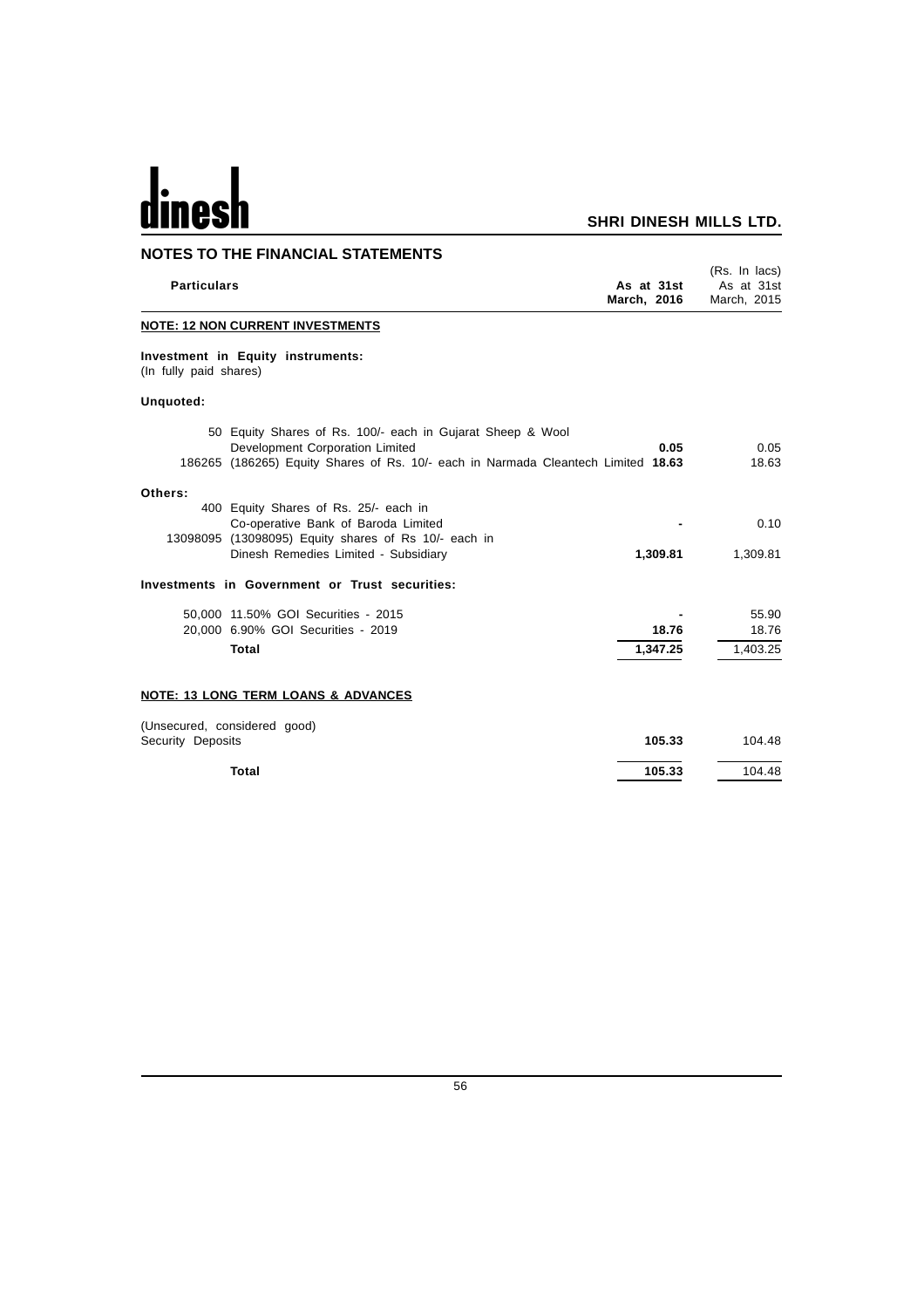

|                | <b>NOTES TO THE FINANCIAL STATEMENTS</b>                |                                |                                            |
|----------------|---------------------------------------------------------|--------------------------------|--------------------------------------------|
|                | <b>Particulars</b>                                      | As at 31st<br>March, 2016      | (Rs. In lacs)<br>As at 31st<br>March, 2015 |
|                | <b>NOTE: 14 INVENTORIES</b>                             |                                |                                            |
| a.             | Raw Materials<br>Goods-in transit                       | 684.81                         | 549.93<br>54.74                            |
|                |                                                         | 684.81                         | 604.67                                     |
| b.<br>c.<br>d. | Work-in-progress<br>Finished goods<br>Stores and spares | 1,051.12<br>1,046.76<br>456.10 | 1165.86<br>838.07<br>407.19                |
|                | <b>Total</b>                                            | 3,238.79                       | 3,015.79                                   |
|                | <b>14.1 DETAILS OF RAW MATERIALS</b>                    |                                |                                            |
| Imported:      | Wool                                                    | 123.91                         |                                            |
|                | Yarn                                                    | 197.80                         | 232.23                                     |
|                | Fibre                                                   | 205.50                         | 153.89                                     |
|                | Miscellaneous                                           | 0.21                           | 0.10                                       |
|                | Indigeneous:                                            |                                |                                            |
|                | Wool                                                    | 1.66                           | 0.89                                       |
|                | Yarn                                                    | 118.68                         | 126.74                                     |
|                | Fibre<br>Miscellaneous                                  | 36.87<br>0.18                  | 35.80<br>0.27                              |
|                | Total                                                   | 684.81                         | 549.93                                     |
|                | <b>14.2 DETAILS OF WORK-IN-PROGRESS</b>                 |                                |                                            |
|                |                                                         |                                |                                            |
| Felt           | Woollen worsted                                         | 627.54<br>423.58               | 692.39<br>473.48                           |
|                | Total                                                   | 1,051.12                       | 1,165.86                                   |
|                | <b>14.3 DETAILS OF FINISHED GOODS</b>                   |                                |                                            |
|                | Woolen/ Worsted Fabrics                                 | 473.54                         | 376.95                                     |
| Felt           |                                                         | 572.70                         | 458.46                                     |
|                | Readymade Garments                                      | 0.51                           | 2.66                                       |
|                | Total                                                   | 1,046.76                       | 838.07                                     |

#### **Note 14.4 :**

Valution of Inventory is carried out as per the Standard Accounting policy followed by the company. See Annexure I referred to in Note 32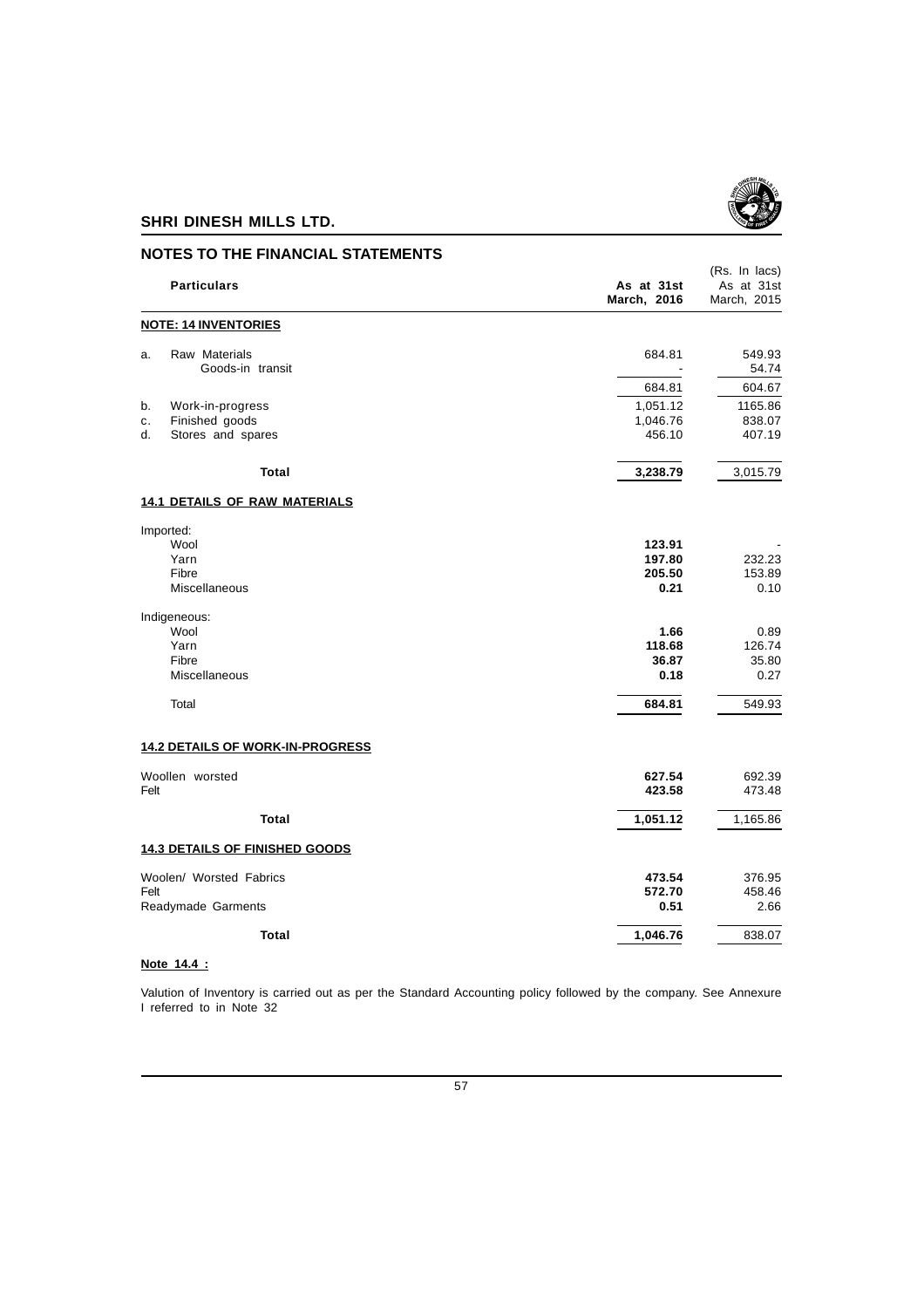### **SHRI DINESH MILLS LTD.**

| <b>Particulars</b>                                                                                                                            | As at 31st<br>March, 2016        | (Rs. In lacs)<br>As at 31st<br>March, 2015 |
|-----------------------------------------------------------------------------------------------------------------------------------------------|----------------------------------|--------------------------------------------|
|                                                                                                                                               |                                  |                                            |
| <b>NOTE: 15 TRADE RECEIVABLES</b>                                                                                                             |                                  |                                            |
| Trade receivables outstanding for a period exceeding<br>six months from the date they are due for payment                                     |                                  |                                            |
| Unsecured, considered good<br>Unsecured, considered doubtful<br>Less: Provision for doubtful debts                                            | 213.68                           | 145.30                                     |
| Sub total                                                                                                                                     | 213.68                           | 145.30                                     |
| Trade receivables outstanding for a period less than<br>six months from the date they are due for payment<br>Unsecured, considered good       | 912.51                           | 1,070.16                                   |
| Total                                                                                                                                         | 1,126.19                         | 1,215.46                                   |
| <b>NOTE: 16 CASH AND BANK BALANCES</b>                                                                                                        |                                  |                                            |
| <b>Bank Balances:</b><br>In Current Account                                                                                                   | 74.81                            | 55.83                                      |
| In Fixed Deposit Account (having maturity period less than 3 months)                                                                          | 3,127.65                         | 3,003.98                                   |
| Other Bank Balances:-<br>In Fixed Deposit Account (having maturity period more than 12 months)<br>Unclaimed dividend accounts                 | 18.25<br>20.76                   | 33.25<br>26.07                             |
| Cash on hand                                                                                                                                  | 3,241.47<br>3.56                 | 3,119.13<br>3.44                           |
| Total                                                                                                                                         | 3,245.03                         | 3,122.57                                   |
| <u>NOTE: 17 SHORT-TERM LOANS AND ADVANCES</u>                                                                                                 |                                  |                                            |
| (Unsecured, considered good)                                                                                                                  |                                  |                                            |
| Loans and advances to related parties<br>Other loans and advances<br>Statutory dues (net)<br>Advances to Suppliers<br><b>Prepaid Expenses</b> | 21.46<br>91.28<br>117.32<br>9.08 | 33.26<br>66.65<br>53.86<br>8.35            |
| Total                                                                                                                                         | 239.14                           | 162.12                                     |
| <b>NOTE: 18 OTHER CURRENT ASSETS</b>                                                                                                          |                                  |                                            |
| Interest and dividend receivables on investments<br>Interest subsidy receivables                                                              | 5.78<br>131.94                   | 2.35<br>135.70                             |
| <b>Total</b>                                                                                                                                  | 137.72                           | 138.05                                     |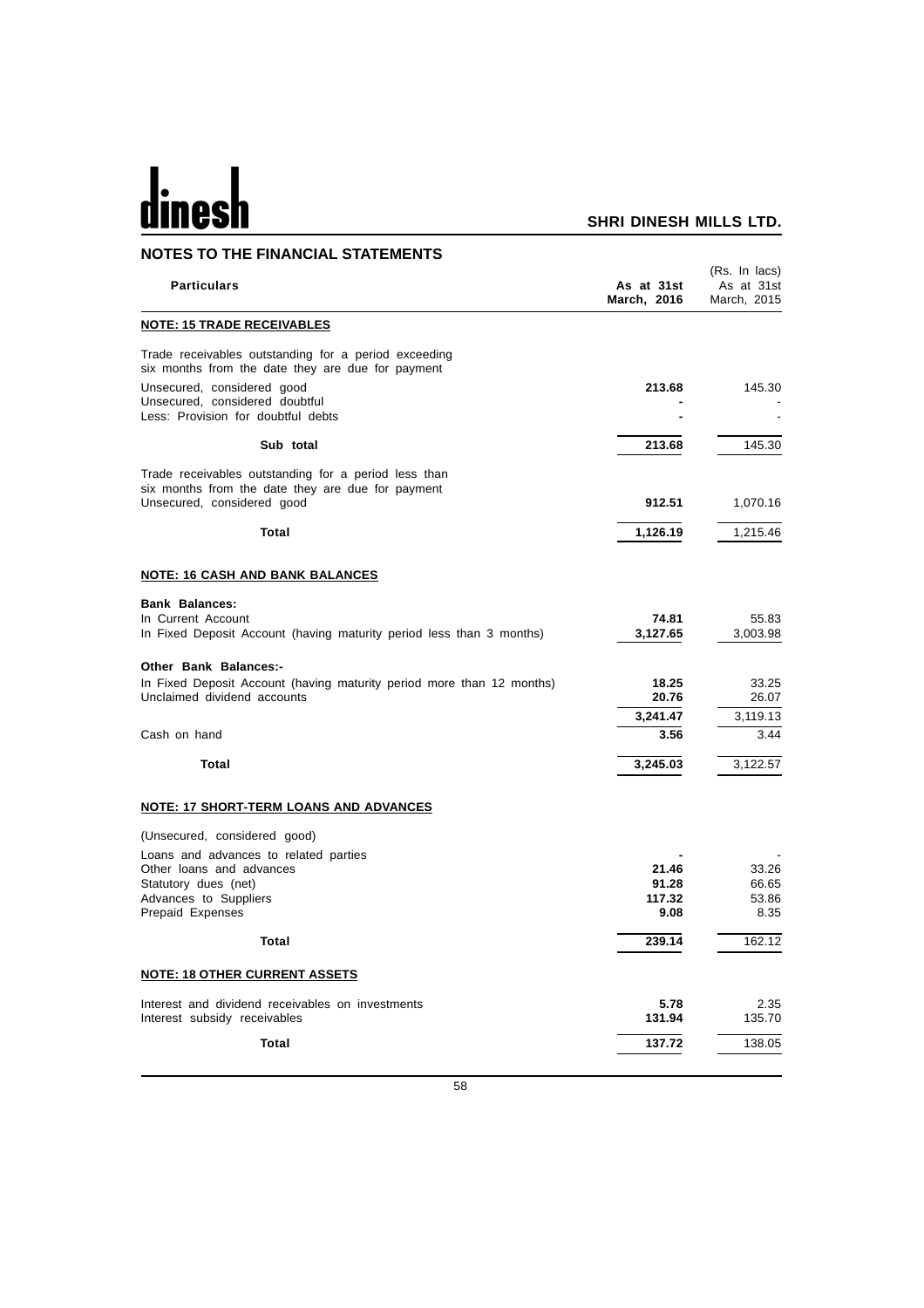

| NOTES TO THE FINANCIAL STATEMENTS                                                                       |                               |                  |                                     | (Rs. In lacs)                       |
|---------------------------------------------------------------------------------------------------------|-------------------------------|------------------|-------------------------------------|-------------------------------------|
| <b>Particulars</b>                                                                                      |                               |                  | 2015-16                             | 2014-15                             |
| <u>NOTE: 19 REVENUE FROM OPERATIONS</u>                                                                 |                               |                  |                                     |                                     |
| Sale of products<br>Less:                                                                               |                               |                  | 8,319.69                            | 8,609.36                            |
| Excise duty                                                                                             |                               |                  | 511.02                              | 560.28                              |
| Total                                                                                                   |                               |                  | 7,808.67                            | 8,049.08                            |
| <u>NOTE: 20 OTHER INCOME</u>                                                                            |                               |                  |                                     |                                     |
| Interest Income<br>Dividend Income<br>Miscellaneous Income                                              |                               |                  | 47.32<br>175.59<br>91.21            | 52.21<br>180.36<br>101.14           |
| <b>Total</b>                                                                                            |                               |                  | 314.12                              | 333.71                              |
| <u>NOTE: 21 COST OF MATERIALS CONSUMED</u>                                                              |                               |                  |                                     |                                     |
| Wool<br>Synthetic Fibre<br>Yarn<br>Others                                                               |                               |                  | 635.11<br>840.39<br>778.10<br>21.55 | 410.26<br>861.25<br>921.10<br>21.15 |
| Total                                                                                                   |                               |                  | 2,275.15                            | 2,213.76                            |
| <b>GOODS - TRADED - IN :</b>                                                                            |                               |                  |                                     |                                     |
| Ready Made Garments                                                                                     |                               |                  | 105.00                              | 32.50                               |
|                                                                                                         |                               | 2015-16          |                                     | 2014-15                             |
| 21.1 Imported & Indigenous<br>Raw material consumed                                                     | <b>VALUE</b><br>(Rs. In lacs) | %                | <b>VALUE</b><br>(Rs. In lacs)       | %                                   |
| Imported<br>Indigenous                                                                                  | 1,468.79<br>806.36            | 64.56%<br>35.44% | 1,389.99<br>823.77                  | 62.79%<br>37.21%                    |
| <b>Total</b>                                                                                            | 2,275.15                      | 100.00%          | 2,213.76                            | 100.00%                             |
| <u>NOTE: 22 CHANGES IN INVENTORIES OF FINISHED GOODS,</u><br><b>WORK-IN-PROGRESS AND STOCK-IN-TRADE</b> |                               |                  |                                     |                                     |
| Inventories (at close):<br>Work -in- Process<br><b>Finished Goods</b>                                   |                               |                  | 1,051.12<br>1,046.76                | 1,165.86<br>838.07                  |
|                                                                                                         |                               |                  | 2,097.88                            | 2,003.93                            |
| Inventories (at commencement):<br>Work -in- Process<br><b>Finished Goods</b>                            |                               |                  | 1,165.86<br>838.07<br>2,003.93      | 1,040.96<br>1,081.50<br>2,122.46    |
|                                                                                                         |                               |                  | (93.95)                             | 118.53                              |
| Excise duty variations on opening/closing stocks                                                        |                               |                  | 31.59                               | 5.46                                |
| Total                                                                                                   |                               |                  | (62.36)                             | 123.99                              |

# **NOTES TO THE FINANCIAL STATEMENTS**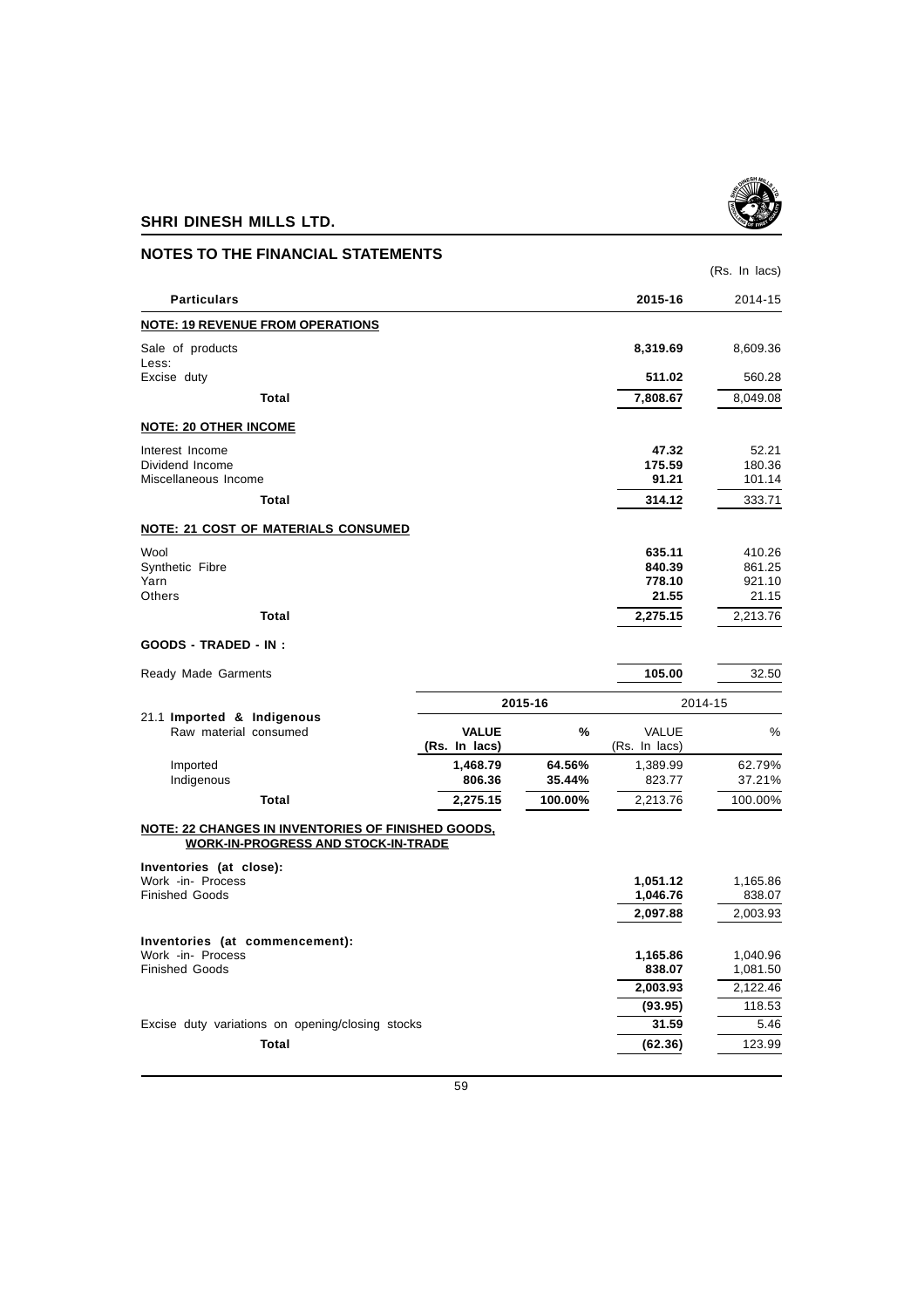#### **SHRI DINESH MILLS LTD.**

### **NOTES TO THE FINANCIAL STATEMENTS**

|      |                                                                                                                                   |                      | (Rs. In lacs)        |
|------|-----------------------------------------------------------------------------------------------------------------------------------|----------------------|----------------------|
|      | <b>Particulars</b>                                                                                                                | 2015-16              | 2014-15              |
|      | <b>NOTE: 23 EMPLOYEE BENEFIT EXPENSES</b>                                                                                         |                      |                      |
|      | Salaries and Wages<br>Contributions to -                                                                                          | 2,371.46             | 2,161.11             |
|      | Provident fund, Superannuation scheme & Other funds                                                                               | 268.03               | 356.54               |
|      | Employees' State Insurance Scheme<br>Staff welfare expenses                                                                       | 38.04<br>9.99        | 38.70<br>10.04       |
|      | Total                                                                                                                             | 2,687.52             | 2,566.39             |
|      | 23.1 As per Accounting Standard 15 "Employee Benefits",<br>the disclosures as defined in the Accounting Standard are given below: |                      |                      |
|      | Defined Benefit Gratuity Plan:                                                                                                    |                      |                      |
| (1)  | Changes in present value of obligations                                                                                           |                      |                      |
|      | Present value of Obligations as at the beginning of the year                                                                      | 936.43               | 813.33               |
|      | <b>Current Service Cost</b>                                                                                                       | 41.54                | 36.73                |
|      | Interest Cost                                                                                                                     | 74.16                | 76.04                |
|      | <b>Benefit Paid</b><br>Actuarial Losses / (Gains) on obligations                                                                  | (71.28)<br>12.32     | (60.53)<br>70.86     |
|      | Present value of Obligations as at the end of the year                                                                            | 993.17               | 936.43               |
| (II) | Changes in Fair Value of plan assets                                                                                              |                      |                      |
|      | Fair value of plan assets as at the beginning of the year                                                                         | 826.30               | 822.22               |
|      | Expected return on Plan Assets                                                                                                    | 65.44                | 71.53                |
|      | Contributions                                                                                                                     | 110.20               |                      |
|      | <b>Benefits Paid</b>                                                                                                              | (71.28)              | (60.53)              |
|      | Actuarial Losses / (Gains) on Plan Assets                                                                                         | 12.03                | (6.92)               |
|      | Fair value of plan assets as at the end of the year                                                                               | 942.69               | 826.30               |
|      | (III) Amounts to be recognised in the Balance Sheet and<br><b>Profit and Loss Account</b>                                         |                      |                      |
|      | Prsent value of obligation as at end of the year                                                                                  | 993.17               | 936.43               |
|      | Fair Value of Plan assets as at the end of the year                                                                               | 942.69               | 826.30               |
|      | <b>Funded Status</b>                                                                                                              | (50.48)              | (110.13)             |
|      | Net Asset / (Liability) recognised in the Balance Sheet                                                                           | (50.48)              | (110.13)             |
|      | (IV) Expenses recognized in the Profit and Loss Account                                                                           |                      |                      |
|      | Service Cost                                                                                                                      | 41.54<br>74.16       | 36.73                |
|      | Interest Cost<br>Expected return on Plan Assets                                                                                   | 65.44                | 76.04<br>71.53       |
|      | Net Actuarial Losses / (Gains) on Plan Assets for the period                                                                      | 0.29                 | 77.78                |
|      | Expenses recognised in Profit and Loss account                                                                                    | 50.55                | 119.02               |
| (V)  | Percentage of major category of plan assets to total plan<br>assets as at the end of the year                                     |                      |                      |
|      | Government of India Securities                                                                                                    | 8.56%                | 13.64%               |
|      | Debt Intruments                                                                                                                   | 81.98%               | 32.30%               |
|      | Cash and cash equivelant                                                                                                          | 9.45%                | 13.02%               |
|      | (VI) Assumptions:<br>Mortality                                                                                                    | LIC (2006-08)<br>Ult | LIC (2006-08)<br>Ult |
|      | Discount rate (per annum)                                                                                                         | 7.86%                | 7.92%                |
|      | Rate of increase in compensation                                                                                                  | 5.00%                | 5.00%                |
|      | Rate of return (expected) on plan assets                                                                                          | 7.86%                | 7.92%                |
|      | Present value of obligation                                                                                                       | 993.17               | 936.43               |
|      | Fair value of plan assets                                                                                                         | 942.69               | 826.30               |
|      | Surplus or (Deficit) in the plan                                                                                                  | (50.48)              | (110.13)             |
|      |                                                                                                                                   |                      |                      |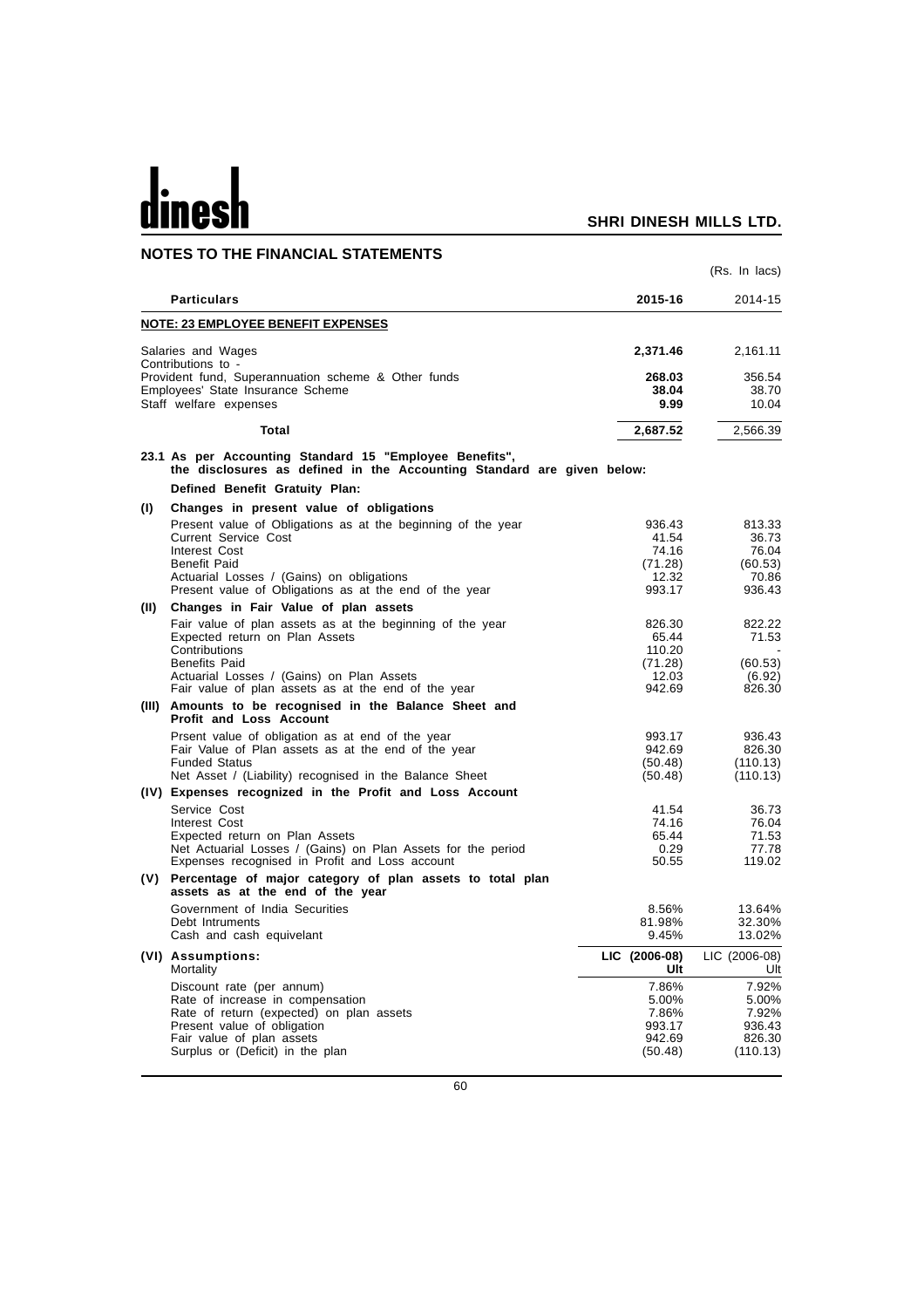

#### **NOTES TO THE FINANCIAL STATEMENTS** (Rs. In lacs) **Particulars 2015-16** 2014-15 **NOTE: 24 FINANCE COST** Interest expenses **207.81** 250.13 Other borrowing costs **Total 219.76** 271.07 **NOTE: 25 OTHER EXPENSES** Stores Consumed<br>
Electricity, Power and Fuel **327.96** 298.61<br>
274.96 274.96 Electricity, Power and Fuel<br>Rent 2.82 1.53 Rent **2.82** 1.53 Commission **116.05** 132.05 Cash Discount **167.91** 173.54<br>Repairs to Building **167.91** 173.54 Repairs to Building 127.60<br>Repairs to Machinery 1245.57 342.00 Repairs to Machinery<br>
Repairs to Machinery<br>
Repairs to Others
20.61
20.61
20.61
20.61
20.61
20.61
20.61
20.61
20.51
20.61
20.51
20.51
20.51
20.51
20.51
20.51
20.51
20.51
20.51
20.51
20.51
20.51
20.51
20.51
20.51
20.51
20.5 Repairs to Others **20.61** 18.16<br>
Insurance 18.86 18.06 Insurance **18.86** 18.06 Rates and Taxes<br>
Payments to Auditors **28.01** 29.58<br>
28.01 29.58<br>
29.27<br>
29.27 Payments to Auditors Advertisement and Publicity **14.44** 19.00 Legal & Professional Fees **116.73** 133.19 Travelling and Conveyance **196.70** 208.51 Miscellaneous Expenses **Total 1,903.20** 1,982.48 **25.1 DETAILS OF STORES CONSUMED** Imported **28.52** 12.38 Indigenous **299.44** 286.23 **Total 327.96** 298.61 **25.2 PAYMENT TO AUDITORS AS:** Statutory Auditors : i) Audit Fees **4.90** 4.81 ii) For Taxation matters **5.30** 4.46 iii) For expenses **Sub Total 10.20** 9.27 Cost Auditors : i) As auditors **-** - **Total 10.20** 9.27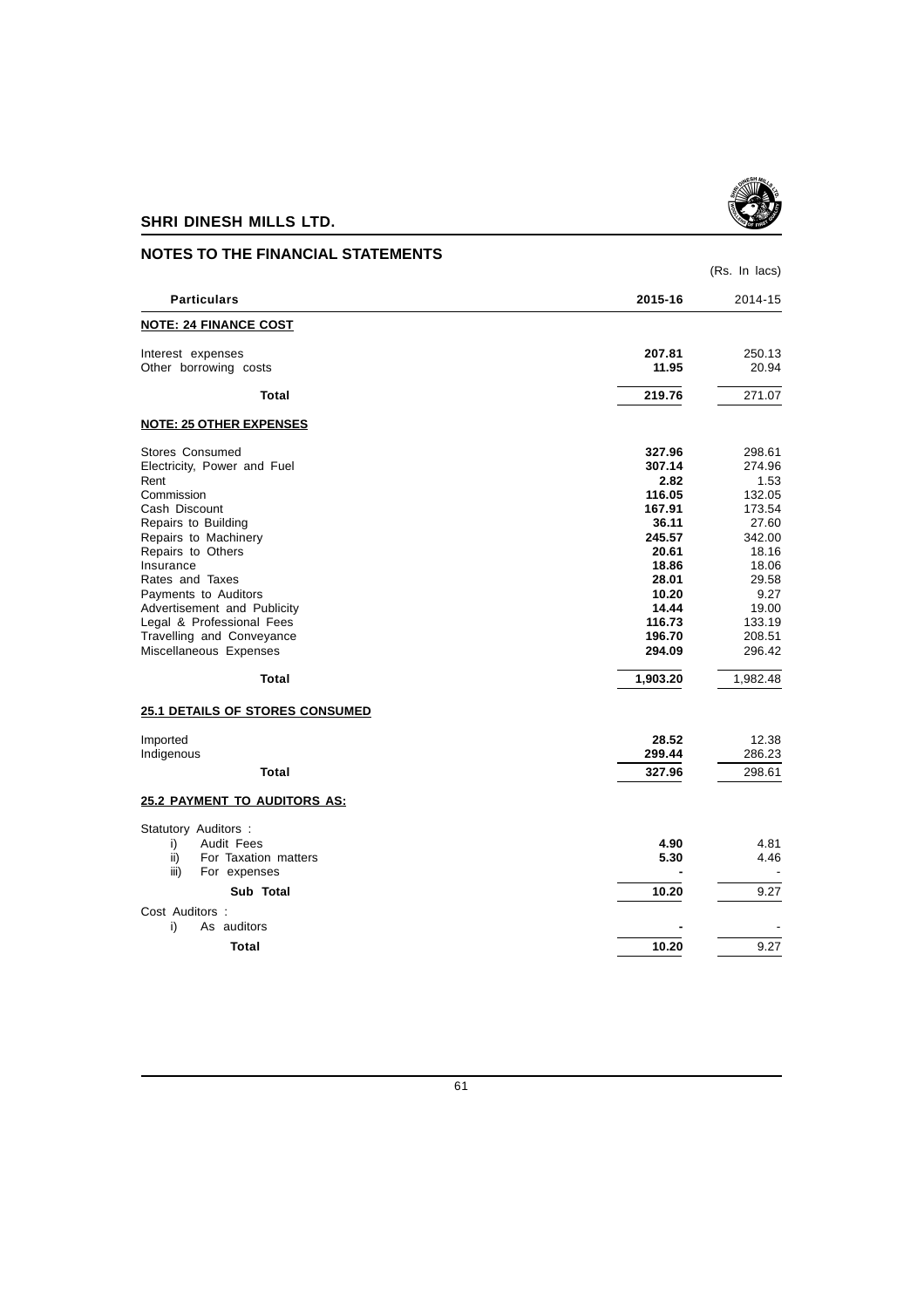## **SHRI DINESH MILLS LTD.**

|     | <b>NOTES TO THE FINANCIAL STATEMENTS</b>                        |                |                |
|-----|-----------------------------------------------------------------|----------------|----------------|
|     |                                                                 |                | (Rs. In lacs)  |
|     | <b>Particulars</b>                                              | 2015-16        | 2014-15        |
|     | NOTE: 26 C.I.F. VALUE OF IMPORTS, EXPENDITURE AND               |                |                |
|     | <b>EARNINGS IN FOREIGN CURRENCY</b>                             |                |                |
|     | (A) C.I.F. Value of imports:                                    |                |                |
|     | Raw Materials                                                   | 812.55         | 1,059.70       |
|     | Capital Goods                                                   | 514.31         |                |
|     | Stores & Spares                                                 | 90.25          | 231.37         |
| (B) | Expenditure in Foreign currencies:                              |                |                |
|     | Commission                                                      | 26.67          | 38.87          |
|     | Travelling expenses<br>Other matters                            | 57.62<br>23.36 | 72.88<br>29.42 |
|     |                                                                 |                |                |
|     | (C) Earnings in Foreign currencies:                             | 540.32         | 627.21         |
|     | F.O.B. value of Exports                                         |                |                |
|     | <b>NOTE: 27 EARNINGS PER SHARE (EPS)</b>                        |                |                |
|     | Net Profit after tax as per Statement of Profit and             |                |                |
|     | Loss attributable to Equity Shareholders (Rs. In Lacs)          | 290.43         | 454.04         |
|     | Total number of equity shares (P.Y : Weighted Average number of |                |                |
|     | equity shares used as denominator for calculating EPS)          | 5,084,382      | 5,084,382      |
|     | Basic Earnings per share (Rs.)                                  | 5.71           | 8.93           |
|     | Diluted Earnings per share (Rs.)                                | 5.71           | 8.93           |
|     | Face Value per equity share (Rs.)                               | 10.00          | 10.00          |
|     |                                                                 |                |                |
|     | NOTE: 28 CONTINGENT LIABILITIES NOT PROVIDED FOR IN RESPECT OF  |                |                |
|     |                                                                 | 140.11         |                |
|     | Workers' demand - matter under appeal                           |                | 35.96          |
|     | Bonus for the year 2014-15 under dispute<br>as debts            | 28.48          |                |
|     | Income tax Demands - matter under appeal                        | 847.51         | 714.78         |
|     | Excise matter under appeal                                      | 217.81         | 214.59         |
|     |                                                                 |                |                |
|     | <b>NOTE: 29</b>                                                 |                |                |

Estimated amount of contracts remaining to be excecuted on Capital Account (net of advance payment) Rs. Nil Lacs (previous year Rs.489.53)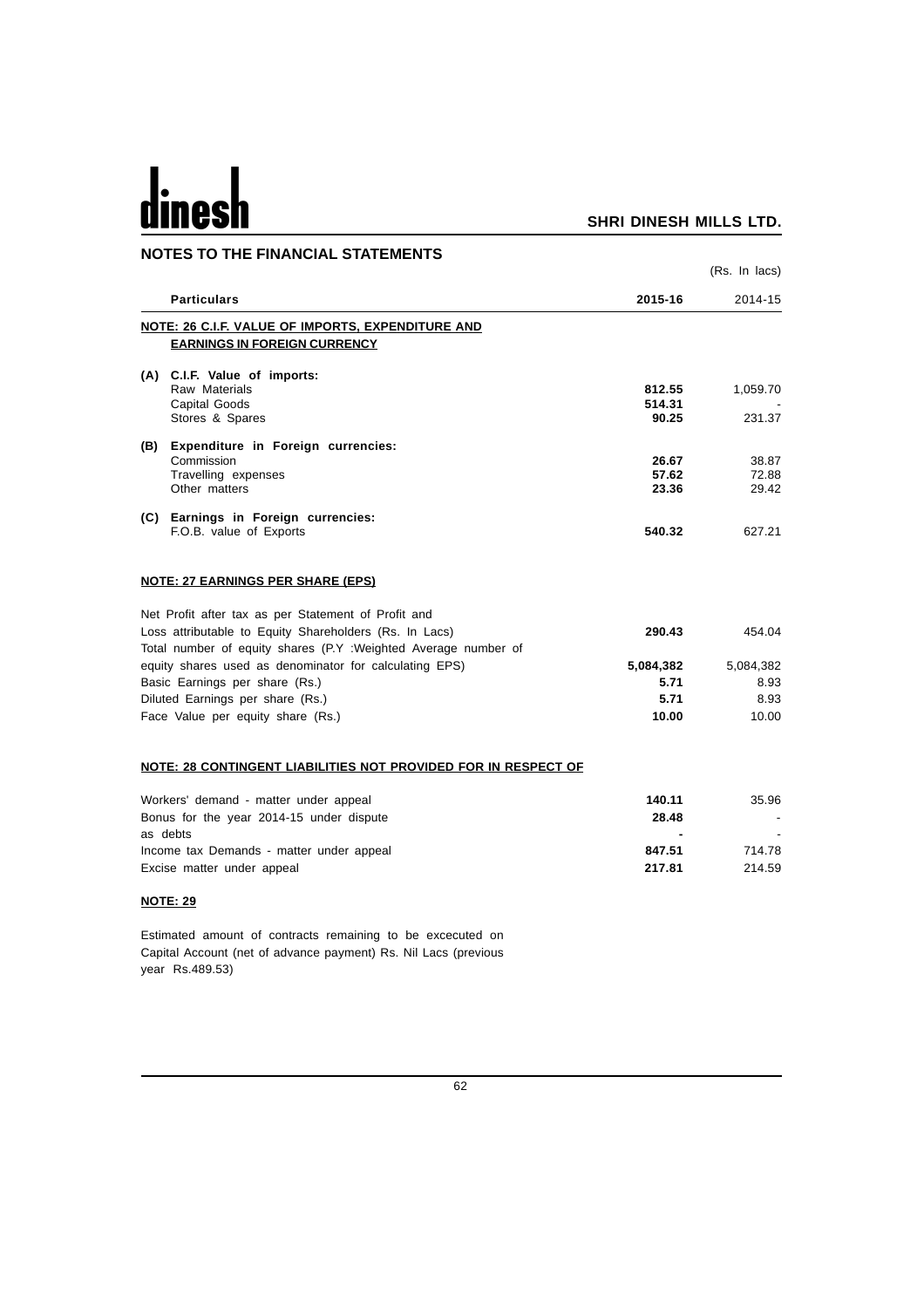

# **NOTES TO THE FINANCIAL STATEMENTS**

# **NOTE:30 RELATED PARTY INFORMATION**

**(A) Name of related party and nature of relationship**

|    | Name of related party                                             | Description of relationship                                                  |
|----|-------------------------------------------------------------------|------------------------------------------------------------------------------|
| 1. | Where signiicant influence exists:                                |                                                                              |
|    | <b>Dinesh Remedies Limited</b>                                    | Subsidiary                                                                   |
|    | Shri Dinesh Foundation<br>Shri Maganbhai B. Patel's Charity Trust | Key Management Personnel are Trustee<br>Key Management Personnel are Trustee |
| 2. | <b>Key Management Personnel:</b>                                  |                                                                              |
|    | Mr. U.M.Patel                                                     | Chairman Emeritus                                                            |
|    | Mr. B.U.Patel                                                     | Chairman & Managing Director                                                 |
|    | Mr. N.U.Patel                                                     | Managing Director                                                            |
| 3. | Relatives Of Key Management Personnel                             |                                                                              |
|    | Mrs. R.B.Patel                                                    | Wife of Mr. B.U.Patel                                                        |
|    | Mrs. A.N.Patel                                                    | Wife of Mr. N.U.Patel                                                        |
|    | Ms J.B.Patel                                                      | Daughter of Mr. B.U.Patel                                                    |
|    | Mr. A.B.Patel                                                     | Son of Mr. B.U.Patel                                                         |
|    | Mr. N.N.Patel                                                     | Son of Mr. N.U. Patel                                                        |
|    | Mrs. M.U.Patel                                                    | Wife of Mr. U.M.Patel                                                        |
|    |                                                                   |                                                                              |

|                                       | (B)<br>Transactions with related party<br>(Rs. in Lacs) |                  |                                  |         |                            |         |         |
|---------------------------------------|---------------------------------------------------------|------------------|----------------------------------|---------|----------------------------|---------|---------|
| Relationship<br>Name of Related Party |                                                         | Nature of        | Amount                           |         | <b>Outstanding Balance</b> |         |         |
|                                       |                                                         |                  | <b>Transaction</b>               | 2015-16 | 2014-15                    | 2015-16 | 2014-15 |
|                                       | Dinesh Remedies<br>Limted                               | Subsidiary       | Advance given during<br>the year |         |                            |         |         |
|                                       |                                                         |                  | Sales of Spares                  |         | 0.10                       |         |         |
| 2.                                    | <b>Chairman Emeritus</b>                                | Key Management   | Fixed Deposits received          |         |                            |         |         |
|                                       | Shri U.M.Patel                                          | Personnel:       | Interest Paid                    |         | 1.08                       |         |         |
| 3.                                    | Chairman and                                            |                  | <b>Remueration</b>               | 94.19   | 107.12                     | 7.71    | 7.72    |
|                                       | Managing Director                                       | -- do --         | Fixed Deposits received          |         |                            |         |         |
|                                       | Shri B.U.Patel                                          |                  | Interest Paid                    |         | 0.02                       |         |         |
| 4.                                    | <b>Managing Director</b>                                | $-$ do $-$       | <b>Remueration</b>               | 94.19   | 100.08                     | 8.00    | 8.00    |
|                                       | Shri N.U.Patel                                          |                  | <b>Fixed Deposits received</b>   |         |                            |         |         |
|                                       |                                                         |                  | Interest Paid                    |         | 0.19                       |         |         |
|                                       | 5. Relatives of Key                                     | Relatives of Key | Fixed Deposits received          |         |                            |         |         |
|                                       | Management                                              | Management       | Interest Paid                    |         | 8.21                       |         |         |
|                                       | Personnel                                               | Personnel        | Salary                           | 16.31   | 11.39                      |         |         |

(C) There are no provisions for doubtul debts or amounts written off or written back in respect of debts due to or due from related parties.

(D) Related party relationship is as identified by the Company on the basis of information available with them and relied upon by the Auditors.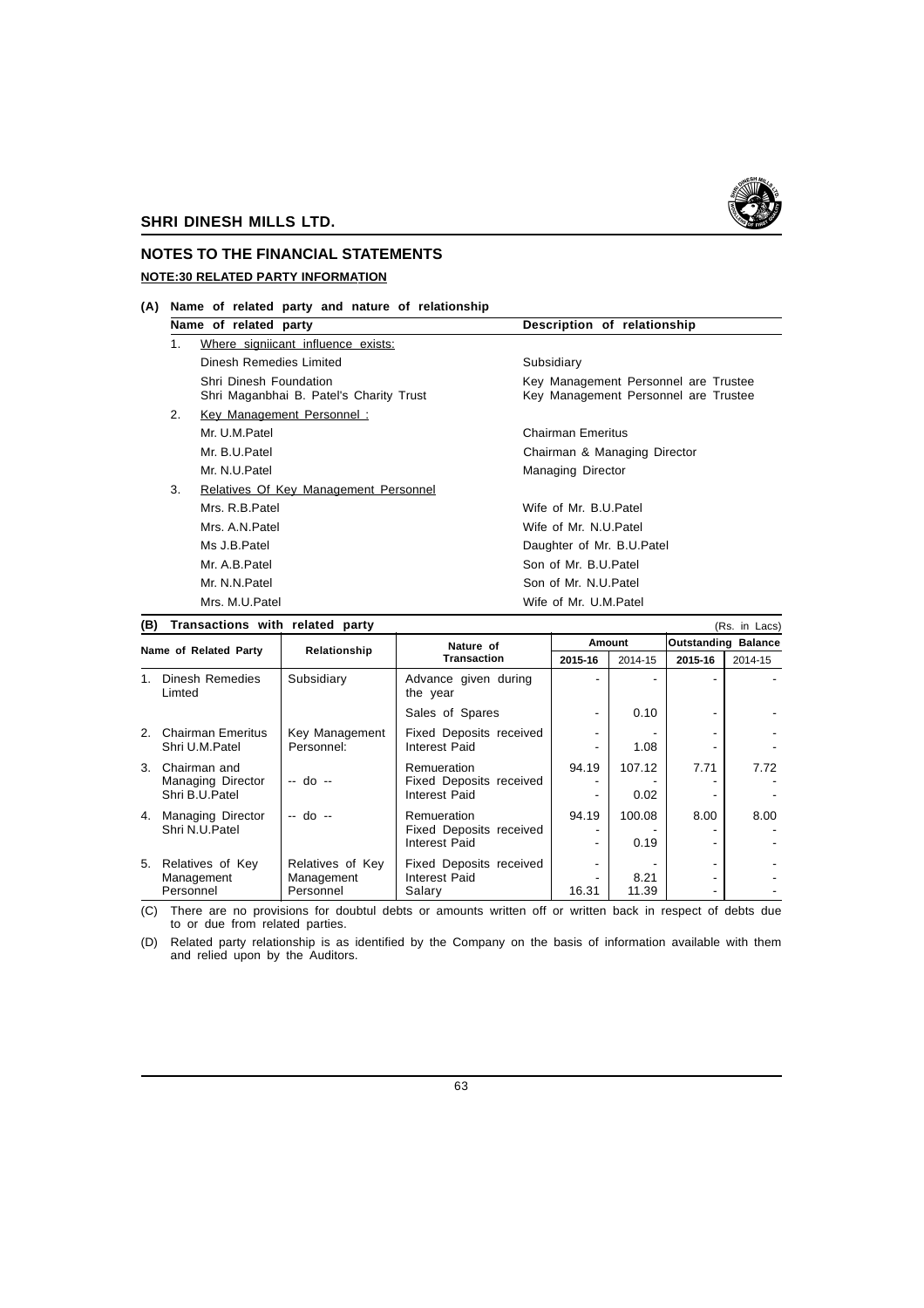# **nes**

#### **SHRI DINESH MILLS LTD.**

#### **NOTES TO THE FINANCIAL STATEMENTS**

#### **Note: 31 Segment Information**

### **(a) Primary segment : Business segment**

The Company has only one business segment Viz : "Textile".

#### **(b) Secondary segment – Geographical segment :**

| Information of geographical segment:          |         |           |                | (Rs. in Lacs) |
|-----------------------------------------------|---------|-----------|----------------|---------------|
| Particulars                                   | Year    | In India  | Outside India  | Total         |
| Segment Revenue                               | 2015-16 | 7.267.08  | 541.59         | 7,808.67      |
|                                               | 2014-15 | 7.362.30  | 686.78         | 8.049.08      |
| Carrying cost of Assets by location of Assets | 2015-16 | 14.354.05 | $\blacksquare$ | 14.354.05     |
|                                               | 2014-15 | 14.120.64 | ۰              | 14.120.64     |
| Additions to Assets and Intangible            | 2015-16 | 726.76    |                | 726.76        |
|                                               | 2014-15 | 34.72     | ۰              | 34.72         |
|                                               |         |           |                |               |

Note: 32 Significant Accounting Policies followed by the Company are as stated in the statement annexed to this schedule as Annexure I.

Note: 33 Previous year's figures have been regrouped whereever necessary.

| As per our Report of even date      |                          | For and on behalf of the Board of Directors |
|-------------------------------------|--------------------------|---------------------------------------------|
| For Dhirubhai Shah & Doshi          | N. U. Patel              | <b>B. U. Patel</b>                          |
| Chartered Accountants               | <b>Managing Director</b> | Chairman & Managing Director (CEO)          |
| Firm's Registration Number: 102511W |                          |                                             |
| Kaushik D. Shah                     | J. B. Sojitra            | <b>M.B. Thummar</b>                         |
| Partner                             | Company Secretary        | <b>Chief Financial Officer</b>              |
| Membership No.: 016502              |                          |                                             |
| Vadodara, May 30th, 2016            | Vadodara, May 30th, 2016 |                                             |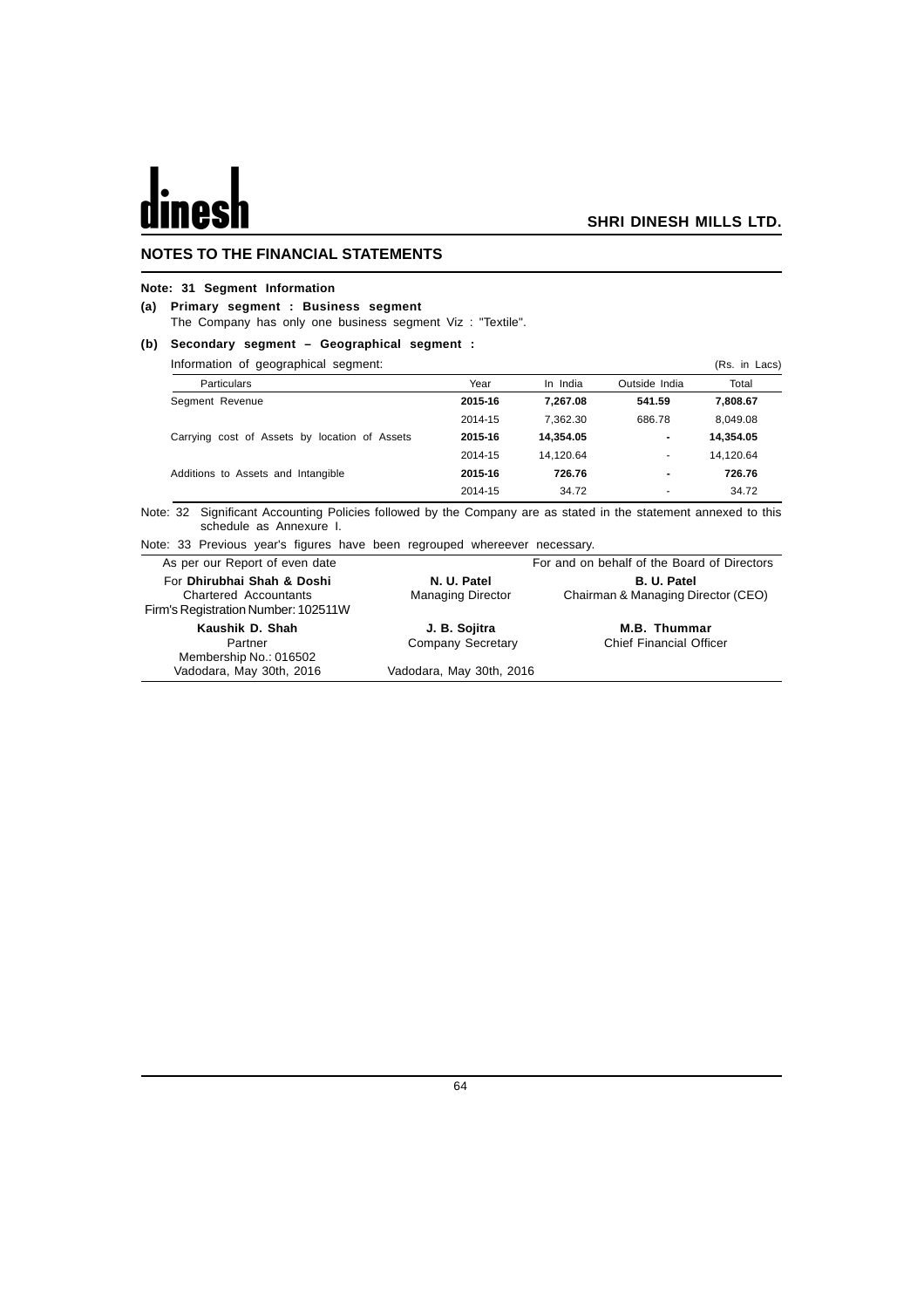

#### **Annexure I referred to in note 32 to the Account for the year ended 31st March, 2016, Statement on significant Accounting Policies**

#### **1. System of Accounting :**

These financial statements have been prepared on an accrual basis and under historical cost convention and in compliance, in all material aspects, with generally accepted principles in India and are in compliance with the accounting standard issued by the Institute of Chartered Accountants of India and the provisions of the Companies Act, 2013. The significant accounting policies adopted by the Company are detailed below:

#### **2. Fixed Assets and Depreciation :**

#### **A. Fixed Assets**

- I. Fixed Assets are carried at cost of acquisition including incidental cost relating to acquisition / installation. Fixed Assets are shown net of accumulated depreciation and amortized amount (except on free- hold land).
- II. Capital Work-in-progress is stated at amount expended up to the date of Balance Sheet.

#### **B Depreciation and Amortisation**

- a) Leasehold land
	- Premium on leasehold land is being amortized over the period of lease.
- b) Other Fixed Assets
	- i. Depreciation on all the assets is being provided on written down value method except for plant & machinery, wherein straight-line method is followed. Rate of depreciation is accordance with the provisions of section 123 of the Companies Act, 2013 considering the useful life provided in part "C" of the schedule II.
	- II. Depreciation on additions to the assets during the year is being provided on pro-rata basis with reference to the month of acquisition /installation.
	- III. Depreciation on assets sold, discarded, demolished or scrapped during the year is being provided up to the month in which such assets are sold, discarded, demolished or scrapped.

#### **3. Investments :**

Investments are classified into Current and Non-current investments. Current investments are stated at lower of cost and fair value. Non-current investments are stated at cost. A provision for diminution is made to recognize a decline, other than temporary, in the value of Non-current investments.

#### **4. Inventories :**

- i) Stores, Machinery Spares, Coal, etc. are valued at cost or net realizable value whichever is lower. Cost is arrived at on 'Moving Weighted Average Cost basis'.
- ii) Raw Materials are valued at cost or net realizable value whichever is lower. Cost is arrived at on 'Specific Identification cost basis'.
- iii) Materials in Process and Finished Goods are valued at cost or net realizable value, whichever is lower. Cost comprises all cost of purchase, cost of conversion and other costs incurred in bringing the inventories to their present location and condition.

The excise duty in respect of closing inventory of finished goods is included as part of finished goods.

iv) Materials in Customs Bonded Warehouse and in transit are stated at cost, up to the date of Balance Sheet.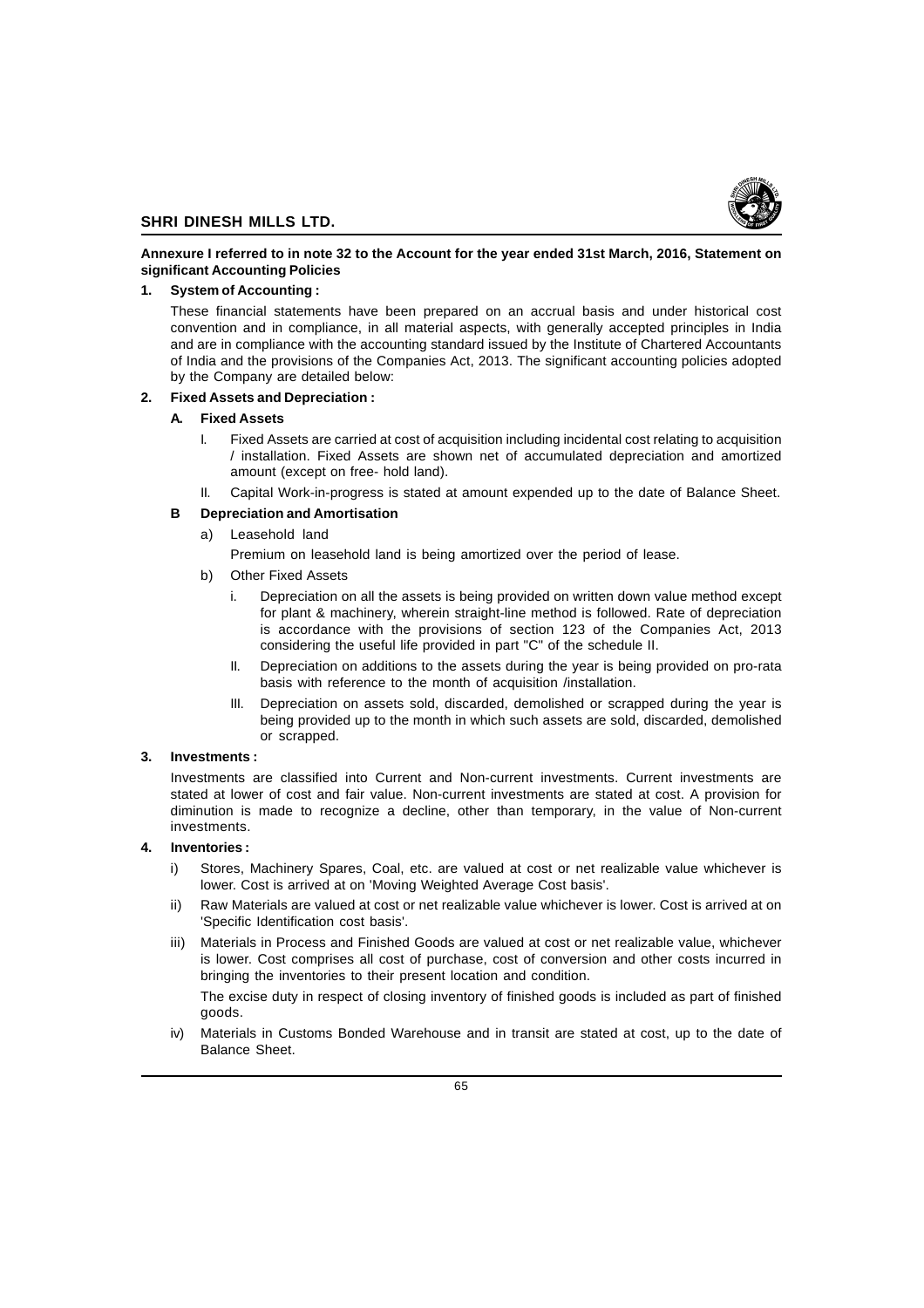v) Due allowance is estimated and provided for defective and obsolete items, wherever necessary, based on the past experience of the Company.

#### **5. Foreign Currency Transactions :**

i) Initial Recognition:

Transactions denominated in foreign currencies are recorded at the rate prevailing on the date of the transaction.

ii) Conversion:

At the year-end, monetary items denominated in foreign currencies remaining unsettled are converted into rupee equivalents at the year-end exchange rates. Non monetary items which are carried in terms of historical cost denominated in foreign currency are reported using the exchange rate at the date of the transaction.

iii) Exchange Differences:

All exchange differences arising on settlement and conversion of foreign currency transactions are included in the profit and loss account, except in cases where they relate to the acquision of fixed assets, acquired out of India in which case they are adjusted in the cost of the corresponding asset.

#### **6. Revenue Recognition :**

- i) Domestic Sales are recognized as revenue on transfer of significant risk and rewards of ownership which is generally on dispatch of products to the customers.
- ii) Export Sales are recognized as revenue on transfer of significant risk and rewards of ownership which is generally on the basis of the dates of Bill of Lading and / or Air Way Bill.
- iii) Export incentives benefits under "Duty Entitlement Pass Book under the Duty Exemption Scheme" and "Duty Draw back scheme" are accounted in the year of exports.
- iv) Dividend income is accounted for in the year in which the right to receive the same is established.
- v) Interest income is recognized on a time proportion basis taking into account the amount outstanding and the rate applicable.

#### **7. Employee Benefits :**

i) Defined Contribution Plan:

Company's contribution paid/payable during the period to Provident Fund, Employee Deposit Linked Insurance Plan, Super Annuation Fund, Employee State Insurance Plan and Labour Welfare Fund are recognized as an expense in the Profit and Loss Account.

ii) Defined Benefit Plan:

Provision for payments to the Employees Gratuity Fund after taking into account the funds available with the Trustees of the Gratuity Fund is based on actuarial valuation done at the close of each financial year.

At the reporting date Company's liabilities towards gratuity is determined by independent actuarial valuation using the projected unit credit method. Actuarial gain and losses are recognized immediately in the statement of Profit and Loss account as income or expenses.

iii) Other defined benefits

Provision for other defined benefits for long term leave encashment is made based on an independent actuarial valuation on projected unit credit method at the end of each financial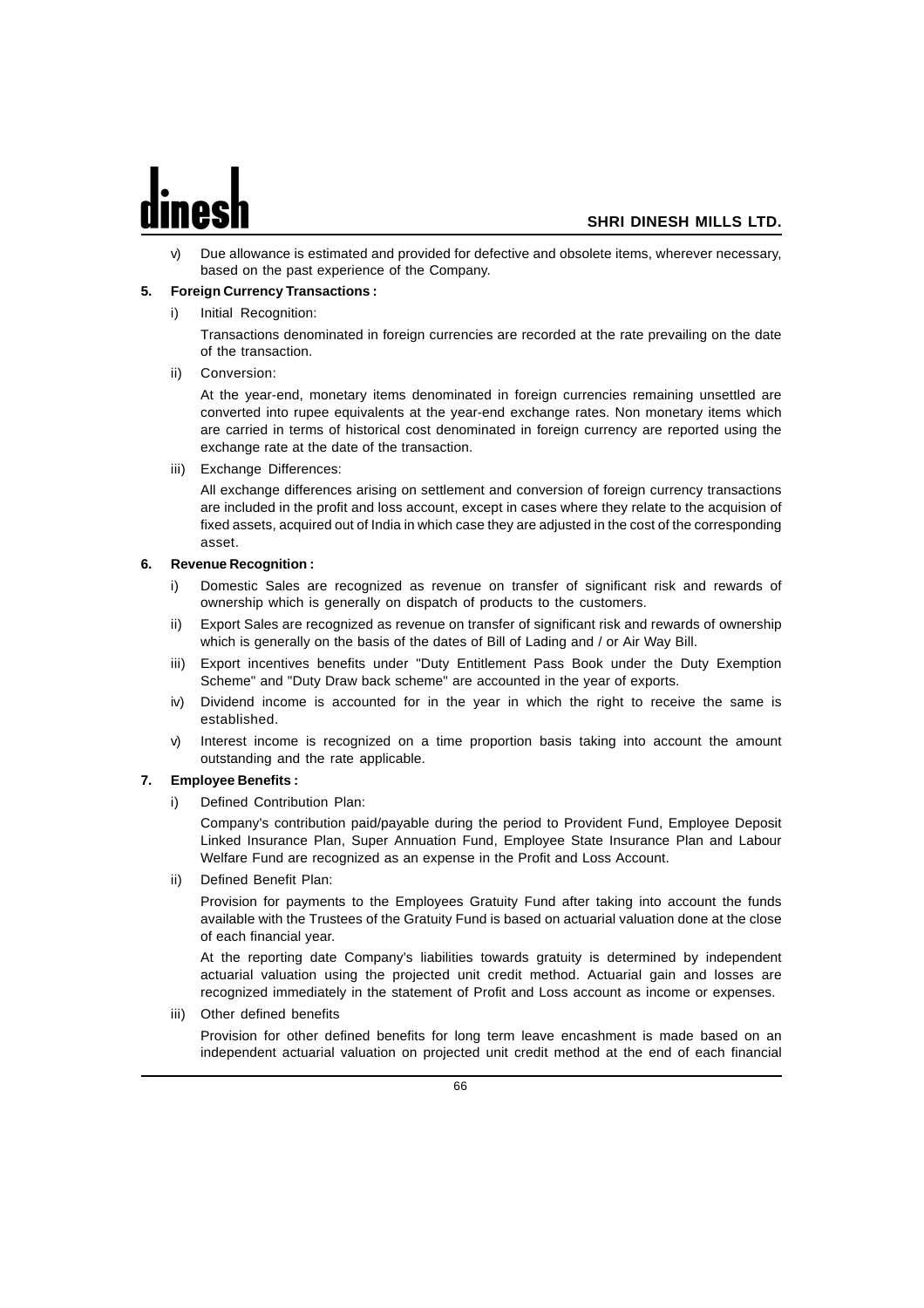

year. Actuarial gain and losses are recognized immediately in the statement of Profit and Loss Account as income or expenses.

iv) Company recognizes the undiscounted amount of short term employee benefits during the accounting period based on service rendered by employees.

#### **8. Taxation :**

Income tax expense comprises of Current tax and Deferred tax charge or credit. Provision for current tax is made on assessable income at the tax rate applicable to the relevant assessment year.

The Deferred tax Asset and Deferred tax liability are calculated by applying tax rate and tax laws that have been enacted or substantively enacted by the Balance Sheet date.

Deferred tax Assets arising mainly on account of brought forward losses and unabsorbed depreciation under tax laws, are recognized, only if there is virtual certainty of its realisation, supported by convincing evidence.

Deferred Tax Assets on account of other timing difference are recognized only to the extent there is a reasonable certainty of its realization.

The carrying amount of Deferred tax assets are reviewed to reassure realization at each Balance Sheet date.

#### **9. Government Subsidy :**

- i) Government subsidies are recognized when there is reasonable assurance that the same will be received.
- ii) Revenue subsidies for expenses incurred are reduced from the respective expenses.
- iii) Capital subsidies relating to specific fixed assets are reduced from the gross value of the respective fixed assets.

#### **10. Borrowing Costs :**

Interest and other borrowing costs attributable to qualifying assets are capitalized. Other interest and borrowing costs are charged to revenue.

#### **11. Provisions, Contingent Liabilities and Contingent Assets :**

A provision is recognized when an enterprise has a present obligation as a result of past event and it is probable that an outflow of resources will be required to settle the obligation, in respect of which a reliable estimate can be made. Provisions are not discounted to its present value and are determined based on management estimate required to settle the obligation at the Balance Sheet date and adjusted to reflect the current management estimates. A disclosure for a contingent liability is made when there is a possible obligation or a present obligation that may, but probably will not, requires an outflow of resources. Where there is a possible obligation or a present obligation in respect of which the likelihood of outflow of resources is remote, no provision or disclosure is made.

#### **12. Impairment of Assets :**

The carrying amounts of assets are reviewed at each Balance Sheet date if there is any indication of impairment based on internal / external factors. An impairment loss will be recognized wherever the carrying amount of an asset exceeds its recoverable amount. The recoverable amount is greater of the asset's net selling price and value in use. In assessing value in use, the estimated future cash flows are discounted to the present value by using weighted average cost of capital.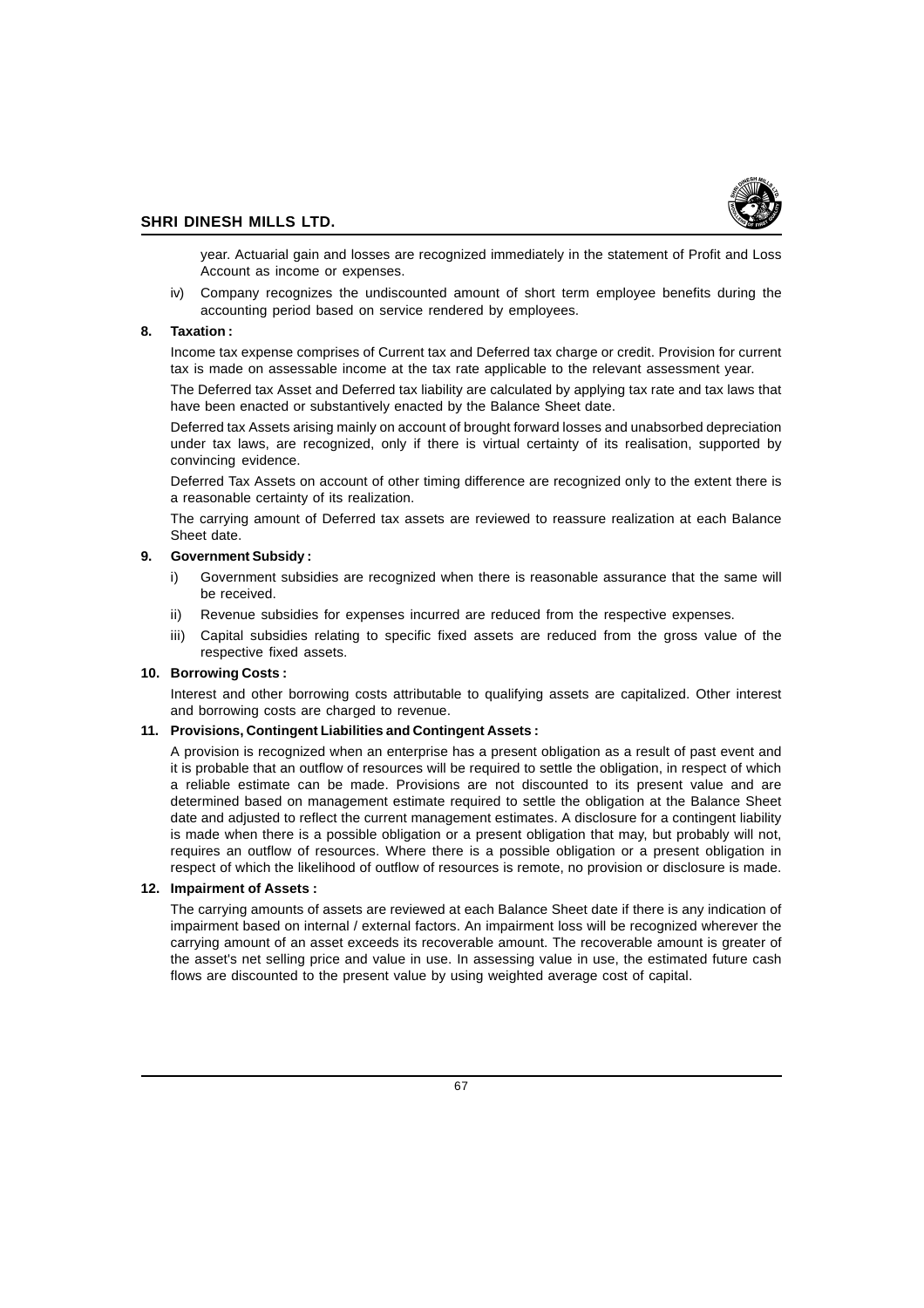#### **INDEPENDENT AUDITOR'S REPORT**

#### **TO THE MEMBERS OF SHRI DINESH MILLS LIMITED**

#### **Report on the Consolidated Financial Statements**

We have audited the accompanying consolidated financial statements of "SHRI DINESH MILLS LIMITED" (hereinafter referred to as "the Company") and "DINESH REMEDIES LIMITED", the Subsidiary (the Company and the Subsidiary collectively referred to as "the Group"), comprising of the Consolidated Balance Sheet as at 31st March, 2016, the Consolidated Statement of Profit and Loss, the Consolidated Cash Flow Statement for the year then ended, and a summary of the significant accounting policies and other explanatory information (hereinafter referred to as "the consolidated financial statements").

#### **Management's Responsibility for the Consolidated Financial Statements**

The Company's Board of Directors is responsible for the preparation of these consolidated financial statements in terms of the requirements of the Companies Act, 2013 (hereinafter referred to as "the Act") that give a true and fair view of the consolidated financial position, consolidated financial performance and consolidated cash flows of the Group in accordance with the accounting principles generally accepted in India, including the Accounting Standards specified under Section 133 of the Act, read with Rule 7 of the Companies (Accounts) Rules, 2014. The respective Board of Directors of the company/subsidiary included in the Group are responsible for maintenance of adequate accounting records in accordance with the provisions of the Act for safeguarding the assets of the Group and for preventing and detecting frauds and other irregularities; the selection and application of appropriate accounting policies; making judgments and estimates that are reasonable and prudent; and the design, implementation and maintenance of adequate internal financial controls, that were operating effectively for ensuring the accuracy and completeness of the accounting records, relevant to the preparation and presentation of the financial statements that give a true and fair view and are free from material misstatement, whether due to fraud or error, which have been used for the purpose of preparation of the consolidated financial statements by the Directors of the Holding Company, as aforesaid.

#### **Auditor's Responsibility**

Our responsibility is to express an opinion on these consolidated financial statements based on our audit. While conducting the audit, we have taken into account the provisions of the Act, the accounting and auditing standards and matters which are required to be included in the audit report under the provisions of the Act and the Rules made thereunder.

We conducted our audit in accordance with the Standards on Auditing specified under Section 143(10) of the Act. Those Standards require that we comply with ethical requirements and plan and perform the audit to obtain reasonable assurance about whether the consolidated financial statements are free from material misstatement.

An audit involves performing procedures to obtain audit evidence about the amounts and the disclosures in the consolidated financial statements. The procedures selected depend on the auditor's judgment, including the assessment of the risks of material misstatement of the consolidated financial statements, whether due to fraud or error. In making those risk assessments, the auditor considers internal financial control relevant to the Company's preparation of the consolidated financial statements that give a true and fair view in order to design audit procedures that are appropriate in the circumstances but not for the purpose of expressing an opinion on whether the Company has an adequate internal financial controls system over financial reporting in place and the operating effectiveness of such controls. An audit also includes evaluating the appropriateness of the accounting policies used and the reasonableness of the accounting estimates made by the Company's Board of Directors, as well as evaluating the overall presentation of the consolidated financial statements.

We believe that the audit evidence obtained is sufficient and appropriate to provide a basis for our audit opinion on the consolidated financial statements.

#### **Opinion**

In our opinion and to the best of our information and according to the explanations given to us, the aforesaid consolidated financial statements give the information required by the Act in the manner so required and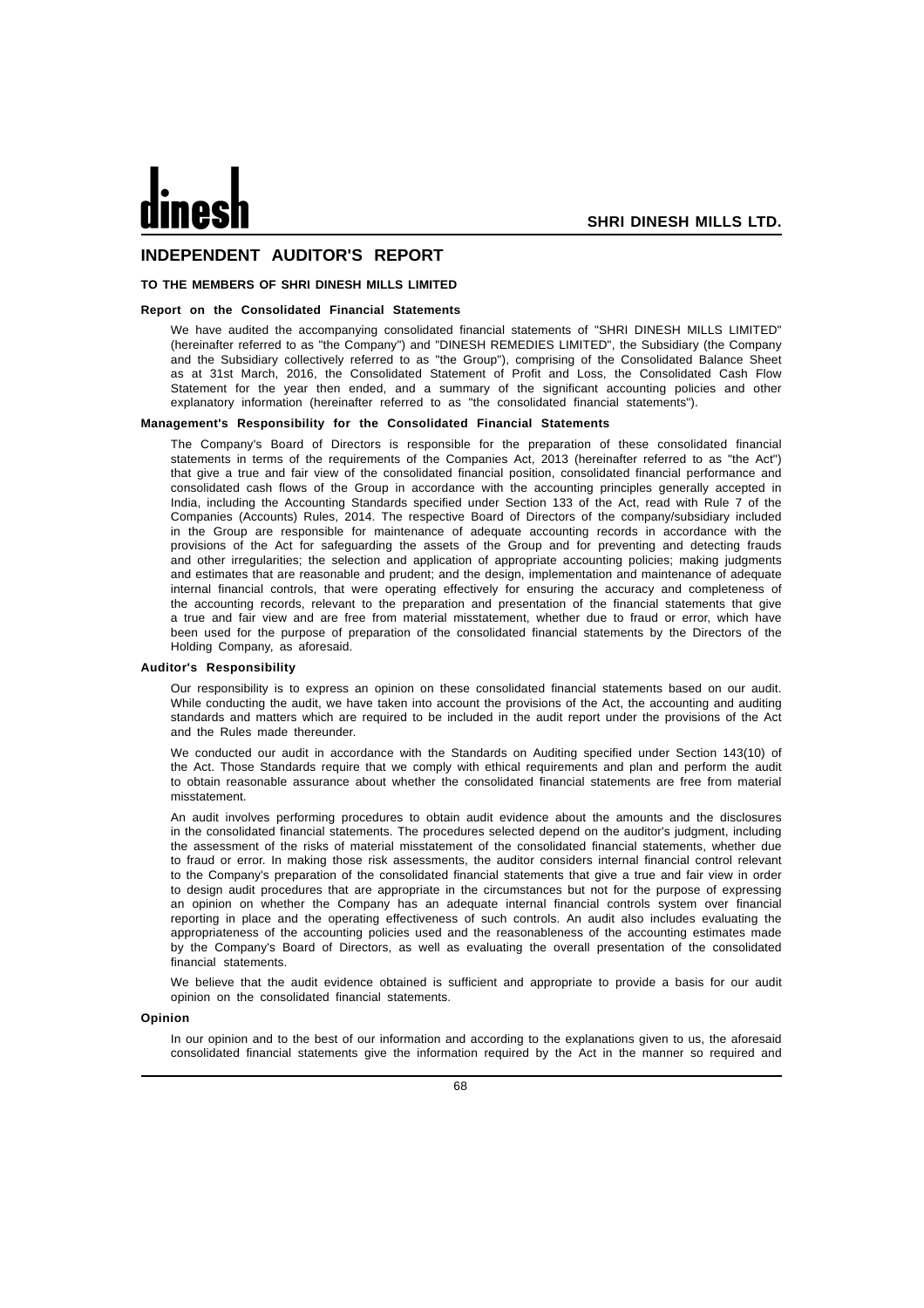

give a true and fair view in conformity with the accounting principles generally accepted in India, of the consolidated state of affairs of the Group as at 31st March, 2016, and their consolidated profit and their consolidated cash flows for the year ended on that date.

#### **Report on Other Legal and Regulatory Requirements**

- 1. As required by Section 143(3) of the Act, we report, to the extent applicable, that:
	- (a) We have sought and obtained all the information and explanations which to the best of our knowledge and belief were necessary for the purposes of our audit of the aforesaid consolidated financial statements.
	- (b) In our opinion, proper books of account as required by law relating to preparation of the aforesaid consolidated financial statements have been kept so far as it appears from our examination of those books and the reports of the other auditors.
	- (c) The Consolidated Balance Sheet, the Consolidated Statement of Profit and Loss, and the Consolidated Cash Flow Statement dealt with by this Report are in agreement with the relevant books of account maintained for the purpose of preparation of the consolidated financial statements.
	- (d) In our opinion, the aforesaid consolidated financial statements comply with the Accounting Standards specified under Section 133 of the Act, read with Rule 7 of the Companies (Accounts) Rules, 2014.
	- (e) On the basis of the written representations received from the directors of the Company and the Subsidiary as on 31st March, 2016, none of the directors are disqualified as on 31st March, 2016 from being appointed as a director in terms of Section 164 (2) of the Act.
	- (f) with respect to the adequacy of the internal financial controls over financial reporting of the Group and the operating effectiveness of such controls, refer to our separate report in "Annexure A"; and
	- (g) In respect to the other matters to be included in the Auditor's Report in accordance with Rule 11 of the Companies (Audit and Auditor's) Rules, 2014, in our opinion and to the best of our information and according to the explanations given to us:
		- i. The consolidated financial statements disclose the impact of pending litigations on the consolidated financial position of the Group- Refer Note 28 to the consolidated financial statements.
		- ii. The Group did not have any material foreseeable losses on long-term contracts including derivative contracts.
		- iii. There has been no delay in transferring amounts, required to be transferred, to the Investor Education and Protection Fund by the Group.

For **Dhirubhai Shah & Doshi** Chartered Accountants Firm's Registration Number: 102511W

**Kaushik D. Shah** Date : 30th, May 2016 Membership No. 016502

Place : Vadodara Partner et al. 2009 and 2009 and 2009 and 2009 and 2009 and 2009 and 2009 and 2009 and 2009 and 2009 and 2009 and 2009 and 2009 and 2009 and 2009 and 2009 and 2009 and 2009 and 2009 and 2009 and 2009 and 2

69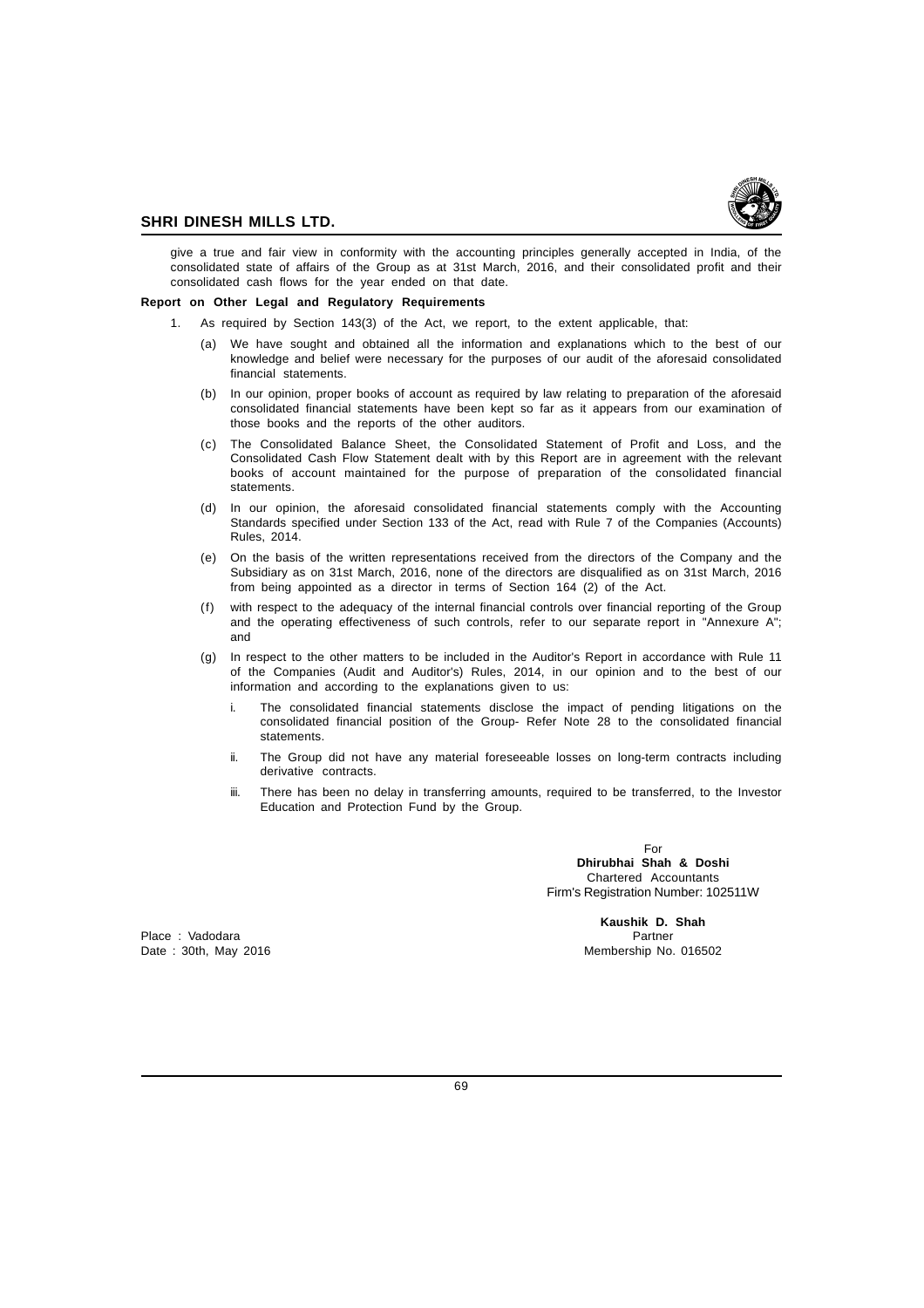### **ANNEXURE - A TO THE AUDITORS' REPORT**

**Report on the Internal Financial Controls under Clause (i) of Sub-section 3 of Section 143 of the Companies Act, 2013 ("the Act")**

In conjunction with our audit of the consolidated financial statements of the Company for the year ended March 31, 2016, We have audited the internal financial controls over financial reporting of Shri Dinesh Mills Limited ("the Holding Company") and its subsidiary company as of that date.

#### **Management's Responsibility for Internal Financial Controls**

The respective Board of Directors of the Holding Company and its Subsidiary company are responsible for establishing and maintaining internal financial controls based on the internal control over financial reporting criteria established by the Company considering the essential components of internal control stated in the Guidance Note on Audit of Internal Financial Controls over Financial Reporting issued by the Institute of Chartered Accountants of India ('ICAI'). These responsibilities include the design, implementation and maintenance of adequate internal financial controls that were operating effectively for ensuring the orderly and efficient conduct of its business, including adherence to company's policies, the safeguarding of its assets, the prevention and detection of frauds and errors, the accuracy and completeness of the accounting records, and the timely preparation of reliable financial information, as required under the Companies Act, 2013.

#### **Auditors' Responsibility**

Our responsibility is to express an opinion on the Company's internal financial controls over financial reporting based on our audit. We conducted our audit in accordance with the Guidance Note on Audit of Internal Financial Controls over Financial Reporting (the "Guidance Note") and the Standards on Auditing, issued by ICAI and deemed to be prescribed under section 143(10) of the Companies Act, 2013, to the extent applicable to an audit of internal financial controls, both applicable to an audit of Internal Financial Controls and, both issued by the Institute of Chartered Accountants of India. Those Standards and the Guidance Note require that we comply with ethical requirements and plan and perform the audit to obtain reasonable assurance about whether adequate internal financial controls over financial reporting was established and maintained and if such controls operated effectively in all material respects.

Our audit involves performing procedures to obtain audit evidence about the adequacy of the internal financial controls system over financial reporting and their operating effectiveness. Our audit of internal financial controls over financial reporting included obtaining an understanding of internal financial controls over financial reporting, assessing the risk that a material weakness exists, and testing and evaluating the design and operating effectiveness of internal control based on the assessed risk. The procedures selected depend on the auditor's judgment, including the assessment of the risks of material misstatement of the financial statements, whether due to fraud or error.

We believe that the audit evidence we have obtained is sufficient and appropriate to provide a basis for our audit opinion on the Company's internal financial controls system over financial reporting.

#### **Meaning of Internal Financial Controls over Financial Reporting**

A company's internal financial control over financial reporting is a process designed to provide reasonable assurance regarding the reliability of financial reporting and the preparation of financial statements for external purposes in accordance with generally accepted accounting principles. A company's internal financial control over financial reporting includes those policies and procedures that (1) pertain to the maintenance of records that, in reasonable detail, accurately and fairly reflect the transactions and dispositions of the assets of the company; (2) provide reasonable assurance that transactions are recorded as necessary to permit preparation of financial statements in accordance with generally accepted accounting principles, and that receipts and expenditures of the company are being made only in accordance with authorisations of management and directors of the company; and (3) provide reasonable assurance regarding prevention or timely detection of unauthorised acquisition, use, or disposition of the company's assets that could have a material effect on the financial statements.

#### **Inherent Limitations of Internal Financial Controls Over Financial Reporting**

Because of the inherent limitations of internal financial controls over financial reporting, including the possibility of collusion or improper management override of controls, material misstatements due to error or fraud may occur and not be detected. Also, projections of any evaluation of the internal financial controls over financial reporting to future periods are subject to the risk that the internal financial control over financial reporting may become inadequate because of changes in conditions, or that the degree of compliance with the policies or procedures may deteriorate. **Opinion**

In our opinion, the Holding Company and its Subsidiary Company have, in all material respects, an adequate internal financial controls system over financial reporting and such internal financial controls over financial reporting were operating effectively as at 31 March 2016, based on the internal control over financial reporting criteria established by the Company considering the essential components of internal control stated in the Guidance Note on Audit of Internal Financial Controls Over Financial Reporting issued by the Institute of Chartered Accountants of India.

> For<br>**Dhirubhai Shah & Doshi**<br>Chartered Accountants<br>Firm's Registration Number: 102511W **Kaushik D. Shah** Membership No. 016502

Place : Vadodara<br>Date : 30th, May 2016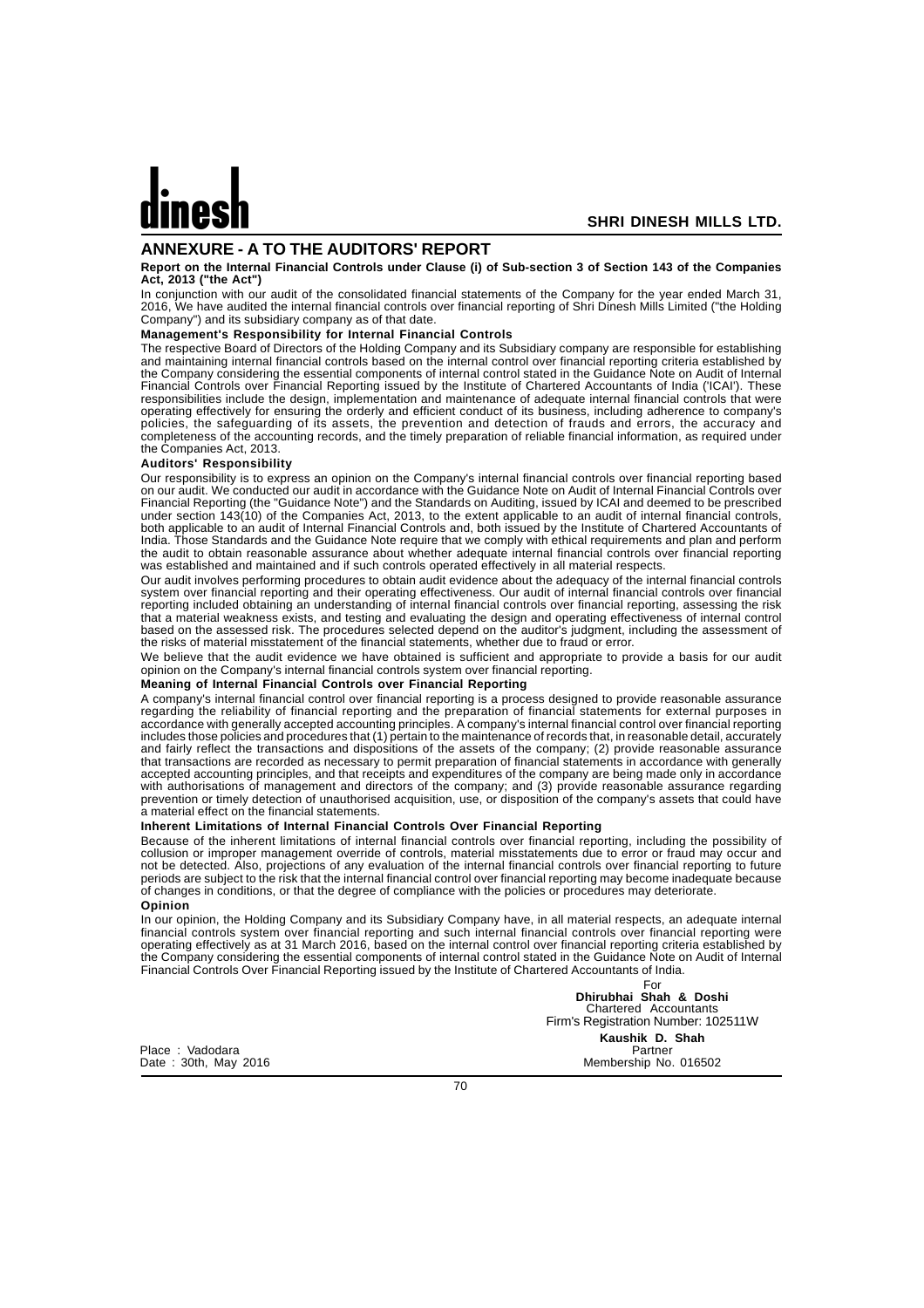

|              | <b>Particulars</b>                                                                                                                                           | Note No.                                                       | As at 31st<br>March, 2016                                | (Rs. In lacs)<br>As at 31st<br>March, 2015           |
|--------------|--------------------------------------------------------------------------------------------------------------------------------------------------------------|----------------------------------------------------------------|----------------------------------------------------------|------------------------------------------------------|
| I.           | <b>EQUITY AND LIABILITIES</b>                                                                                                                                |                                                                |                                                          |                                                      |
| 1            | Shareholders' funds<br>Share Capital<br>Reserves and Surplus                                                                                                 | 1<br>$\overline{2}$                                            | 508.44<br>9,477.17                                       | 508.44<br>9,265.26                                   |
|              | <b>Minority Interest</b>                                                                                                                                     |                                                                | 908.04                                                   | 897.40                                               |
| $\mathbf{2}$ | <b>Non-Current Liabilities</b><br>Long- term borrowings<br>Deferred tax Liabilities (Net)<br>Other Long Term Liabilities<br>Long Term Provisions             | 3<br>4<br>5<br>6                                               | 1,592.41<br>427.69<br>511.57<br>259.66                   | 1,614.47<br>482.90<br>502.70<br>286.91               |
| 3            | <b>Current Liabilities</b><br>Short term borrowings<br><b>Trade Payables</b><br><b>Other Current Liabilities</b><br>Short Term Provisions                    | $\overline{7}$<br>8<br>9<br>10                                 | 152.87<br>513.89<br>1,884.08<br>195.30                   | 119.64<br>496.47<br>1,782.41<br>262.00               |
|              | <b>TOTAL</b>                                                                                                                                                 |                                                                | 16,431.13                                                | 16,218.60                                            |
| Ш.           | <b>ASSETS</b>                                                                                                                                                |                                                                |                                                          |                                                      |
| 1            | <b>Non-Current Assets</b><br>Fixed assets<br>(i) Tangible assets<br>(ii) Capital work-in-progress<br>Non-current investments<br>Long term loans and advances | 11<br>12<br>13                                                 | 7,376.78<br>37.44<br>145.99                              | 6,973.02<br>420.76<br>93.44<br>151.43                |
| $\mathbf{2}$ | <b>Current assets</b><br>Inventories<br><b>Trade Receivables</b><br>Cash and Bank balances<br>Short Term Loans and Advances<br><b>Other Current Assets</b>   | 14<br>15<br>16<br>17<br>18                                     | 3,407.66<br>1,807.25<br>3,257.63<br>260.66<br>137.72     | 3,155.00<br>1,856.56<br>3,132.92<br>297.42<br>138.05 |
|              | <b>TOTAL</b>                                                                                                                                                 |                                                                | 16,431.13                                                | 16,218.60                                            |
|              | The Notes form an integral part of these<br>financial statements                                                                                             |                                                                | 1 to 33                                                  |                                                      |
|              | As per our Report of even date                                                                                                                               |                                                                | For and on behalf of the Board of Directors              |                                                      |
|              | For Dhirubhai Shah & Doshi<br><b>Chartered Accountants</b><br>Firm's Registration Number: 102511W                                                            | N. U. Patel<br><b>Managing Director</b>                        | <b>B. U. Patel</b><br>Chairman & Managing Director (CEO) |                                                      |
|              | Kaushik D. Shah<br>Partner<br>Membership No.: 016502<br>Vadodara, May 30th, 2016                                                                             | J. B. Sojitra<br>Company Secretary<br>Vadodara, May 30th, 2016 | <b>M.B. Thummar</b><br><b>Chief Financial Officer</b>    |                                                      |

## **CONSOLIDATED BALANCE SHEET AS AT 31ST MARCH, 2016**

71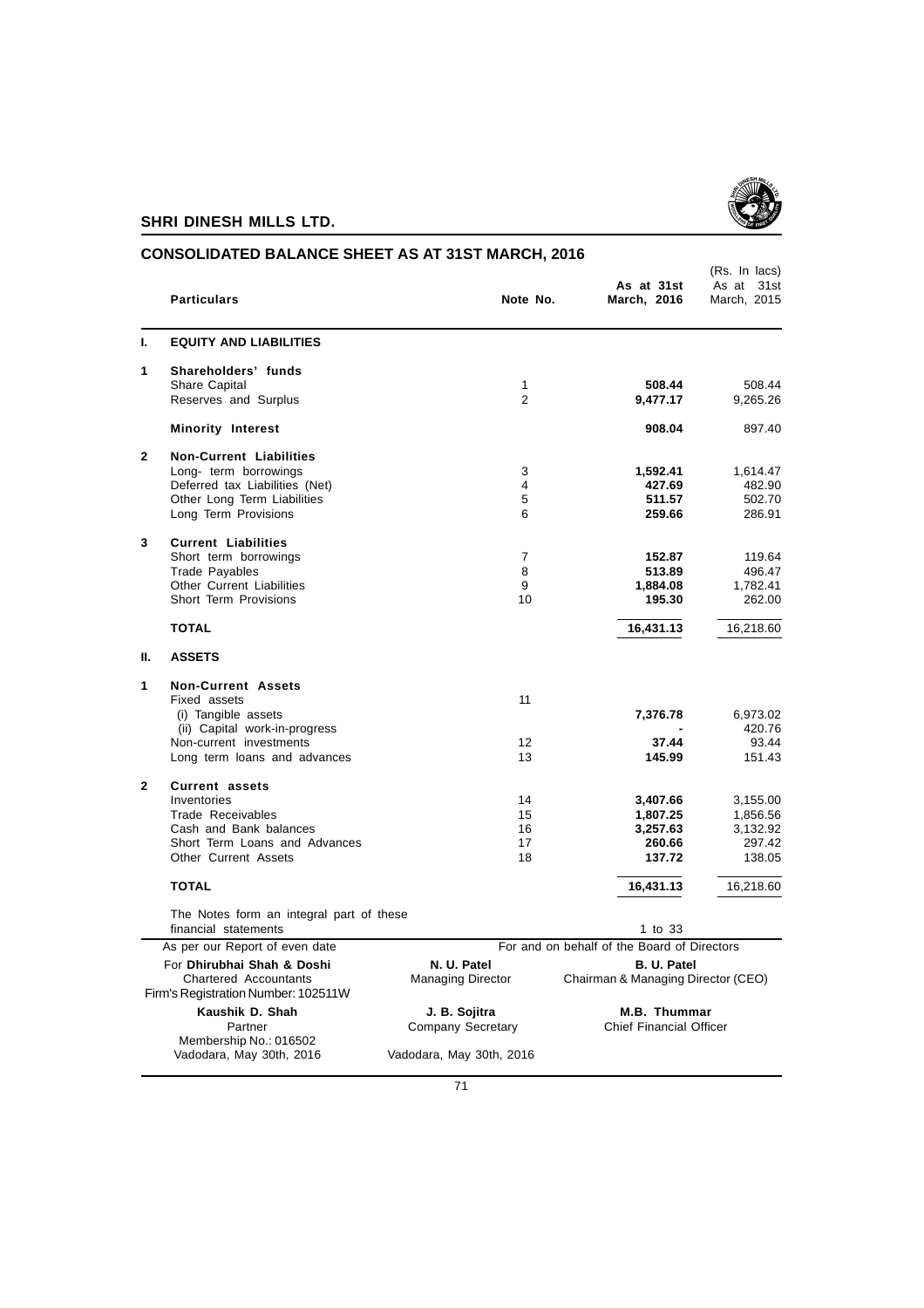# dinesh

# **SHRI DINESH MILLS LTD.**

# **CONSOLIDATED PROFIT & LOSS ACCOUNT FOR THE YEAR ENDED 31ST MARCH, 2016**

|       |                                                                                                   |                                         |                                                          | (Rs. In lacs) |
|-------|---------------------------------------------------------------------------------------------------|-----------------------------------------|----------------------------------------------------------|---------------|
|       | <b>Particulars</b>                                                                                | Note No.                                | 2015-16                                                  | 2014-15       |
| I.    | Revenue from Operations                                                                           | 19                                      | 9,881.12                                                 | 10,009.48     |
| II.   | Other Income                                                                                      | 20                                      | 324.12                                                   | 344.58        |
| III.  | Total Revenue $(I + II)$                                                                          |                                         | 10,205.24                                                | 10,354.06     |
| IV.   | Expenses:                                                                                         |                                         |                                                          |               |
|       | Cost of Materials Consumed                                                                        | 21                                      | 3,231.19                                                 | 3,148.34      |
|       | Purchases of Stock-in-Trade                                                                       | 21                                      | 105.00                                                   | 32.50         |
|       | Changes in Inventories of finished goods,                                                         |                                         |                                                          |               |
|       | work-in-progress and Stock-in-Trade                                                               | 22                                      | (89.28)                                                  | 99.32         |
|       | <b>Employee Benefits Expense</b>                                                                  | 23                                      | 2,971.61                                                 | 2,821.31      |
|       | <b>Finance Costs</b>                                                                              | 24                                      | 328.49                                                   | 359.59        |
|       | Depreciation and Amortization Expense                                                             | 11                                      | 901.22                                                   | 917.84        |
|       | Other Expenses                                                                                    | 25                                      | 2,477.74                                                 | 2,526.36      |
|       | <b>Total Expenses</b>                                                                             |                                         | 9,925.97                                                 | 9,905.26      |
| VII.  | Profit before tax $(V + VI)$                                                                      |                                         | 279.27                                                   | 448.80        |
| VIII. | Tax expense:                                                                                      |                                         |                                                          |               |
|       | (1)<br>Current tax                                                                                |                                         | 19.76                                                    | 54.32         |
|       | Deferred tax<br>(2)                                                                               |                                         | (55.21)                                                  | (94.78)       |
| IX.   | Profit (Loss) for the year (VII-VIII))                                                            |                                         | 314.71                                                   | 489.26        |
|       | Less: Profit transferred to Minority Interest                                                     |                                         | 10.80                                                    | 15.67         |
|       |                                                                                                   |                                         | 303.91                                                   | 473.59        |
| Х.    | Earnings per equity share of Rs. 10 each                                                          | 27                                      |                                                          |               |
|       | $(1)$ Basic                                                                                       |                                         | 5.98                                                     | 9.31          |
|       | (2) Diluted                                                                                       |                                         | 5.98                                                     | 9.31          |
|       | The notes form an integral part of these                                                          |                                         |                                                          |               |
|       | financial statements                                                                              | 1 to 33                                 |                                                          |               |
|       | As per our Report of even date                                                                    |                                         | For and on behalf of the Board of Directors              |               |
|       | For Dhirubhai Shah & Doshi<br><b>Chartered Accountants</b><br>Firm's Registration Number: 102511W | N. U. Patel<br><b>Managing Director</b> | <b>B. U. Patel</b><br>Chairman & Managing Director (CEO) |               |
|       | Kaushik D. Shah<br>Partner                                                                        | J. B. Sojitra<br>Company Secretary      | <b>M.B. Thummar</b><br><b>Chief Financial Officer</b>    |               |
|       | Membership No.: 016502<br>Vadodara, May 30th, 2016                                                | Vadodara, May 30th, 2016                |                                                          |               |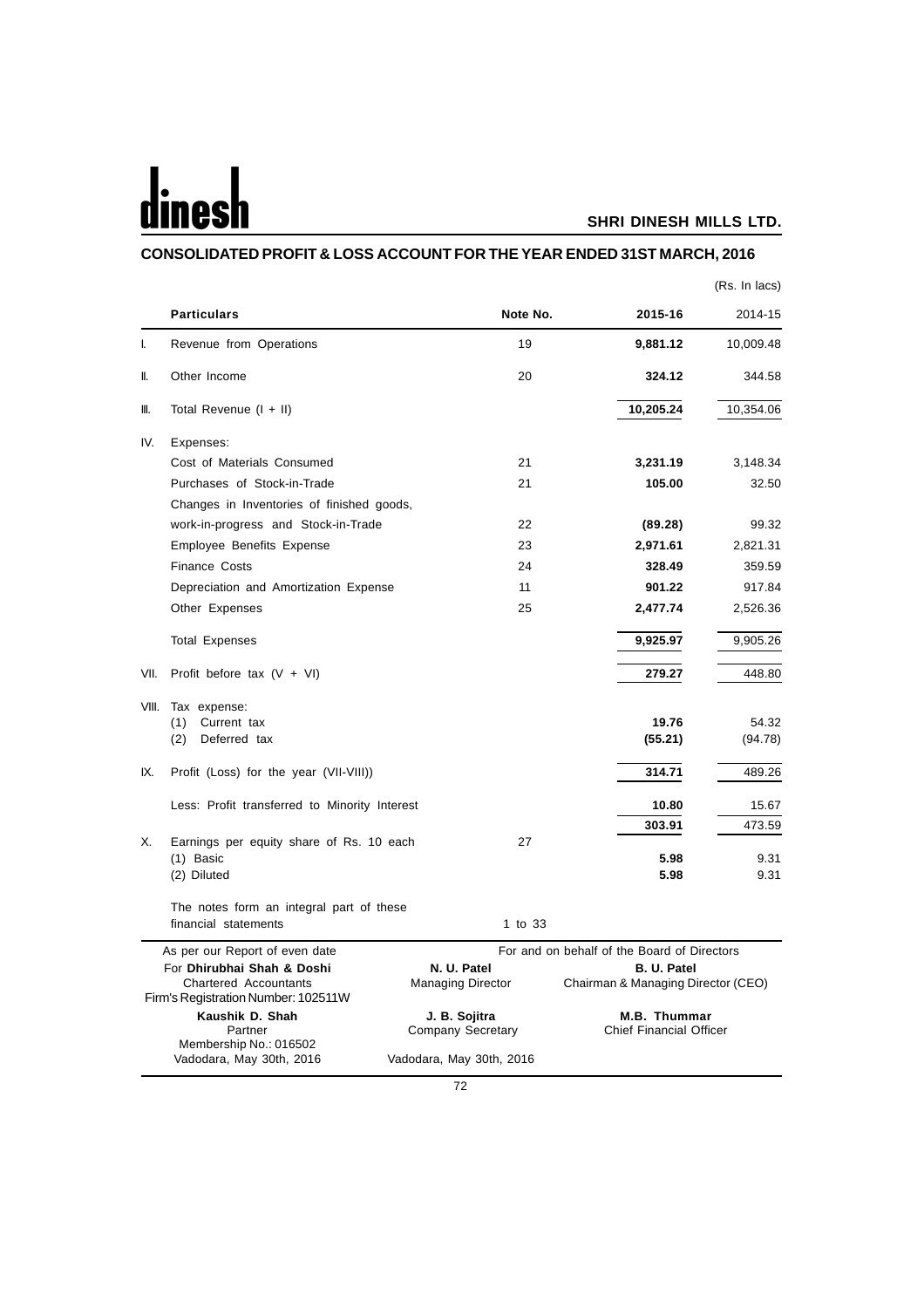

## **CONSOLIDATED CASH FLOW STATEMENT FOR THE YEAR ENDED 31ST MARCH, 2016**

|    | <b>Particulars</b>                                          | 2015-16          | (Rs. In lacs)<br>2014-15 |
|----|-------------------------------------------------------------|------------------|--------------------------|
| А. | Cash flow from operating Activity                           |                  |                          |
|    | Net Profit/ (Loss) Before Tax                               | 279.27           | 448.80                   |
|    | Adjustments For:                                            |                  |                          |
|    | Depreciation                                                | 901.22           | 917.84                   |
|    | Interest & Financial Expenses                               | 328.49           | 359.59                   |
|    | Loss on sales of assets                                     | 1.21             | (0.09)                   |
|    | Profit on sale of assets                                    | (0.82)           | 0.00                     |
|    | Dividend Income                                             | (175.59)         | (180.36)                 |
|    | Interest received on deposits                               | (49.96)          | (54.70)                  |
|    | Capital Gain on redemption of Investment                    | (8.58)           | (22.63)                  |
|    |                                                             | 995.97           | 1,019.65                 |
|    | Operation profit before working capital changes             | 1,275.24         | 1,468.45                 |
|    | Adjustment For:                                             |                  |                          |
|    | Inventories                                                 | (252.66)         | 162.96                   |
|    | Trade Receivables                                           | 49.31            | 38.14                    |
|    | Loans & Advances and Other Assets                           | 42.53            | (57.05)                  |
|    | Trade Payables                                              | 17.42            | 132.67                   |
|    | Other Liabilities & Provisions                              | (64.57)          | (11.24)                  |
|    | Minority Interest<br>Taxes Paid                             | 10.64<br>(30.39) | 4.75<br>(54.32)          |
|    | Profit charged to Minority Interest                         | (10.80)          | (15.67)                  |
|    |                                                             | (238.52)         | 200.24                   |
|    |                                                             |                  |                          |
|    | <b>Cash Generated from Operations</b>                       | 1,036.72         | 1,668.69                 |
| в  | <b>Cash Flow from Investment Activities</b>                 |                  |                          |
|    | Purchase of Fixed Assets (Net of sales)                     | (884.82)         | (467.10)                 |
|    | (Purchase)/ Redemption of Investment                        | 56.00            | 619.59                   |
|    | Capital Gain on redemption of Investment<br>Dividend Income | 8.58<br>175.59   | 180.36                   |
|    | Interest received                                           | 49.96            | 54.70                    |
|    | Net Cash Flow from Investment Activity                      |                  | 387.55                   |
| C  |                                                             | (594.69)         |                          |
|    | <b>Cash Flow from Financial Activities:</b>                 |                  |                          |
|    | <b>Buy Back of Shares</b>                                   |                  |                          |
|    | Proceeds/(Repayment) from Borrowings                        | 11.17            | (816.37)                 |
|    | Interest & Financial Expenses                               | (328.49)         | (359.59)                 |
|    | Net Cash Flow from Financial Activities                     | (317.32)         | (1, 175.96)              |
|    | Total of Cash Flow                                          | 124.71           | 880.28                   |
|    | Opening Cash & Cash equivalent                              | 3,132.92         | 2,252.64                 |
|    | Closing Cash & Cash equivalent                              | 3,257.63         | 3,132.92                 |
|    |                                                             |                  |                          |

Note:

1. The cashflow statement has been prepared in accordance with the requirement of AS -3 " Cash flow statement" issued by the Institute of Chartered Accountants of India.

2. Previous year's figures have been regrouped wherever necessary to confirm this year's classification.

| As per our Report of even date                                                                    |                                         | For and on behalf of the Board of Directors       |
|---------------------------------------------------------------------------------------------------|-----------------------------------------|---------------------------------------------------|
| For Dhirubhai Shah & Doshi<br><b>Chartered Accountants</b><br>Firm's Registration Number: 102511W | N. U. Patel<br><b>Managing Director</b> | B. U. Patel<br>Chairman & Managing Director (CEO) |
| Kaushik D. Shah<br>Partner<br>Membership No.: 016502                                              | J. B. Sojitra<br>Company Secretary      | <b>M.B. Thummar</b><br>Chief Financial Officer    |
| Vadodara, May 30th, 2016                                                                          | Vadodara, May 30th, 2016                |                                                   |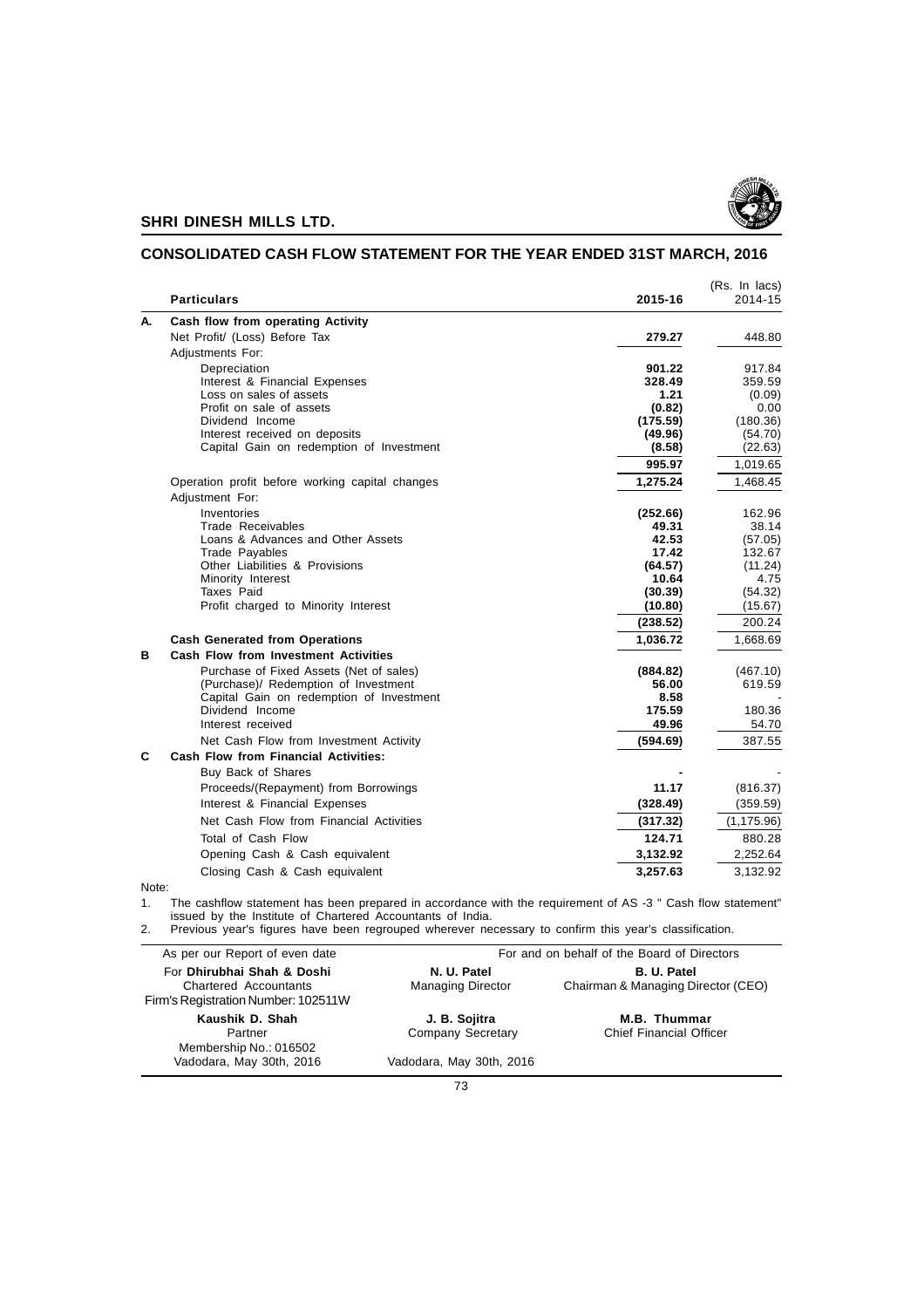| <b>NOTE TO THE CONSOLIDATED FINANCIAL STATEMENTS (F.Y. 2015-16)</b>                |                           |                                            |
|------------------------------------------------------------------------------------|---------------------------|--------------------------------------------|
| <b>Particulars</b>                                                                 | As at 31st<br>March, 2016 | (Rs. In lacs)<br>As at 31st<br>March. 2015 |
| <b>NOTE:1 SHARE CAPITAL</b>                                                        |                           |                                            |
| Authorised                                                                         |                           |                                            |
| 9,500,000 Equity Shares of Rs 10/- each<br>50,000 Unclassified Shares of Rs. 100/- | 950.00<br>50.00           | 950.00<br>50.00                            |
| Issued, Subscribed & Paid up                                                       | 1,000.00                  | 1.000.00                                   |
| 5084382 (P.Y. 5084382) Equity Shares of Rs 10/- each fully paid                    | 508.44                    | 508.44                                     |
| Total                                                                              | 508.44                    | 508.44                                     |

#### **1.1 The reconciliation of the number of shares outstanding at the beginning and at the end of the year:-** (Rs. In Lacs)

|                                                                                                                                                                                                                                                                           |                         |                           |                  | (TS, III, LAGS)           |
|---------------------------------------------------------------------------------------------------------------------------------------------------------------------------------------------------------------------------------------------------------------------------|-------------------------|---------------------------|------------------|---------------------------|
|                                                                                                                                                                                                                                                                           | No. of<br><b>Shares</b> | As at 31st<br>March. 2016 | No. of<br>Shares | As at 31st<br>March, 2015 |
| Shares outstaning at beginning of the year                                                                                                                                                                                                                                | 5,084,382               | 508.44                    | 5.084.382        | 508.44                    |
| Shares outstaning at end of the year                                                                                                                                                                                                                                      | 5.084.382               | 508.44                    | 5.084.382        | 508.44                    |
| Note: During the F.Y. 2013-14, Company had bought back 193118 equity shares at a premium out of General<br>Reserves and amount equal to nominal value of bought back shares i.e Rs.19.31 lacs has been transferred<br>from General Reserve to Capital Redemtpion Reserve. |                         |                           |                  |                           |

#### **1.2 The details of Shareholders holding more than 5% shares:**

| Name of the Shareholder |                       | As at 31st March, 2016 | As at 31st March, 2015 |                 |  |
|-------------------------|-----------------------|------------------------|------------------------|-----------------|--|
|                         | No. of<br>Shares held | % of<br>Holdina        | No. of<br>Shares held  | % of<br>Holding |  |
| Shri U.M.Patel          | 531,655               | 10.46                  | 531.655                | 10.46           |  |
| Shri B.U.Patel          | 491.710               | 9.67                   | 491.710                | 9.67            |  |
| Shri N.U.Patel          | 573,388               | 11.28                  | 573.388                | 11.28           |  |

1.3 30,780 Equity shares allotted to Shareholders of Platewel Processes and Chemicals Limited as fully paid without payment being received in cash in terms of amalgamation scheme sanctioned by Gujarat High Court, as per order Dated 20th March, 1981.

1.4 The Company has only one class of equity shares having a par value of Rs.10 per share. Each shareholder is eligible for one vote per share. The dividend proposed by the Board of Directors is subject to the approval of shareholders, except in case of interim dividend. In the event of liquidation, the equity shareholders are eligible to receive the remaining assets of the Company, after distribution of all preferential amounts, in proportion of their shareholding.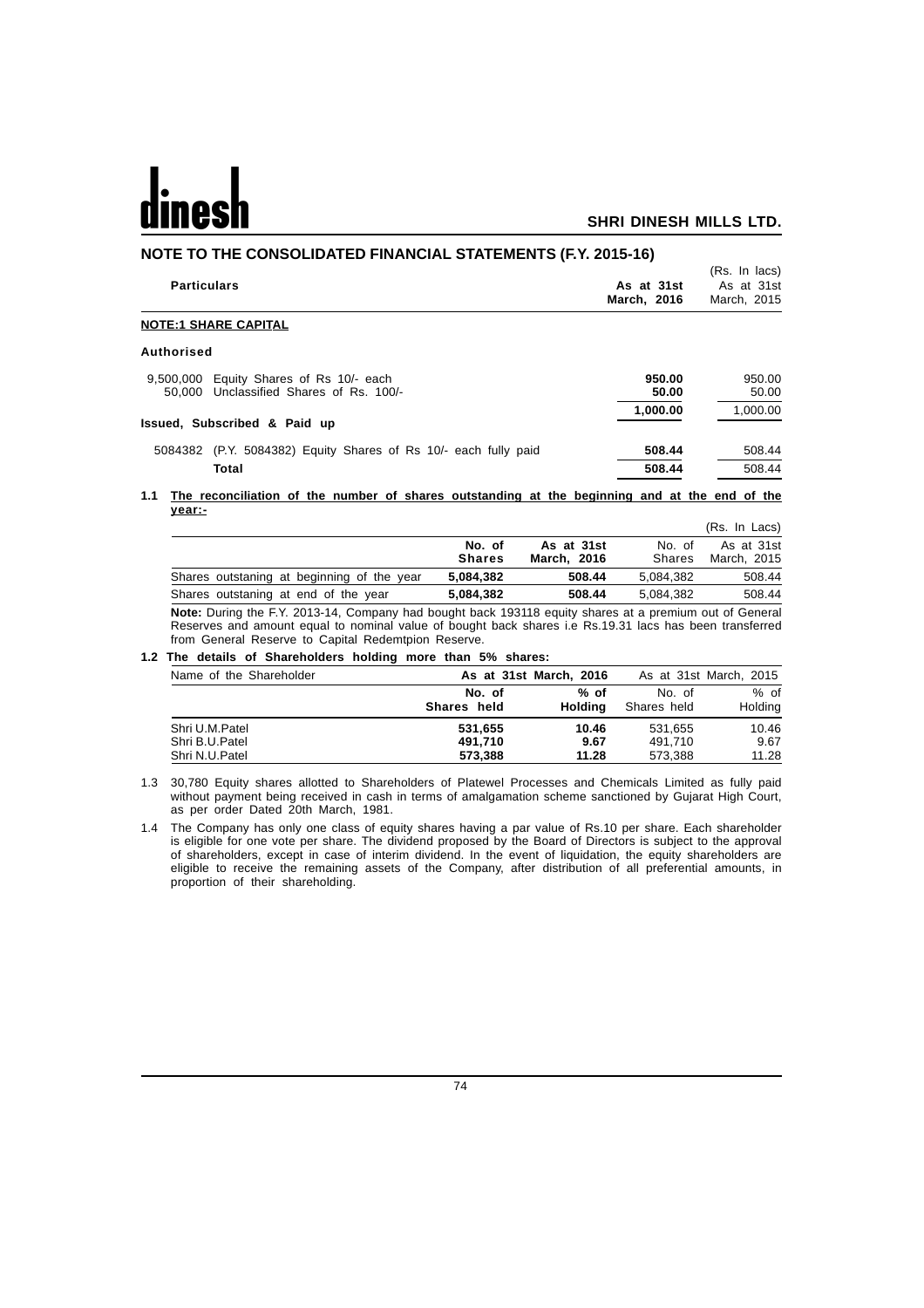

| NOTE TO THE CONSOLIDATED FINANCIAL STATEMENTS (F.Y. 2015-16) |                                                                                                                                                           |                           |                                            |  |  |  |
|--------------------------------------------------------------|-----------------------------------------------------------------------------------------------------------------------------------------------------------|---------------------------|--------------------------------------------|--|--|--|
|                                                              | <b>Particulars</b>                                                                                                                                        | As at 31st<br>March, 2016 | (Rs. In lacs)<br>As at 31st<br>March, 2015 |  |  |  |
|                                                              | <b>NOTE: 2 RESERVES &amp; SURPLUS</b>                                                                                                                     |                           |                                            |  |  |  |
| a.                                                           | <b>Capital Redemption Reserve</b>                                                                                                                         |                           |                                            |  |  |  |
|                                                              | Opening Balance<br>(+) Current Year Transfer from General Reserve                                                                                         | 19.31                     | 19.31                                      |  |  |  |
|                                                              | Closing Balance                                                                                                                                           | 19.31                     | 19.31                                      |  |  |  |
| b.                                                           | <b>General Reserve</b>                                                                                                                                    |                           |                                            |  |  |  |
|                                                              | Opening Balance<br>(+) Current Year Transfer<br>(-) Utilization for Buy Back of Share<br>(-) Amount transferred owing to change in useful lives of assets | 9,244.92                  | 9,249.13<br>350.00                         |  |  |  |
|                                                              | as per the Companies Act, 2013 (Net of deferred tax)<br>(-) Transfer to Capital Redemption Reserve                                                        | 0.21                      | 354.21                                     |  |  |  |
|                                                              | Closing Balance                                                                                                                                           | 9,244.71                  | 9,244.92                                   |  |  |  |
| c.                                                           | <b>Surplus</b>                                                                                                                                            |                           |                                            |  |  |  |
|                                                              | Opening balance                                                                                                                                           | 1.03                      | (12.41)                                    |  |  |  |
|                                                              | (+) Net Profit/(Net Loss) for the current year                                                                                                            | 303.91                    | 473.59                                     |  |  |  |
|                                                              | (-) Proposed Dividends                                                                                                                                    | 91.79                     | 110.15                                     |  |  |  |
|                                                              | (-) Transfer to Reserves<br>Surplus as per annexed accounts                                                                                               | 213.15                    | 350.00<br>1.03                             |  |  |  |
|                                                              | <b>Total</b>                                                                                                                                              | 9,477.17                  | 9.265.26                                   |  |  |  |
|                                                              |                                                                                                                                                           |                           |                                            |  |  |  |
|                                                              | <b>NOTE: 3 LONG TERM BORROWINGS</b>                                                                                                                       |                           |                                            |  |  |  |
|                                                              | Term loans<br>(Term loan under Technology Upgradtion Fund Scheme is secured<br>by way of hypothecation of machineries purchased therefrom.)               | 1,592.41                  | 1.614.47                                   |  |  |  |
|                                                              | Total                                                                                                                                                     | 1,592.41                  | 1,614.47                                   |  |  |  |
|                                                              |                                                                                                                                                           |                           |                                            |  |  |  |

# **3.1 TERMS OF REPAYMENT OF TERM LOANS**

|                          |             | Repayment schedule |                             |         |                                    |                          |  |  |  |
|--------------------------|-------------|--------------------|-----------------------------|---------|------------------------------------|--------------------------|--|--|--|
| Name of Institutions     | Instruments | Frequency          | Number of<br>Installments I | Rate of | First<br>Interest linstallment due | Amount of<br>Installment |  |  |  |
| Shri Dinesh Mills Limted |             |                    |                             |         |                                    |                          |  |  |  |
| South Indian Bank - II   | Term Loan   | Quarterly          | 24                          | 10.50%  | Apr-13                             | 27.50                    |  |  |  |
| South Indian Bank - III  | Term Loan   | Quarterly          | 24                          | 10.50%  | $May-14$                           | 66.60                    |  |  |  |
| Dinesh Remedies Limited  |             |                    |                             |         |                                    |                          |  |  |  |
| South Indian Bank Ltd    | Term Loan   | Quarterly          | 24                          | 10.75%  | Mar-14                             | 51.60                    |  |  |  |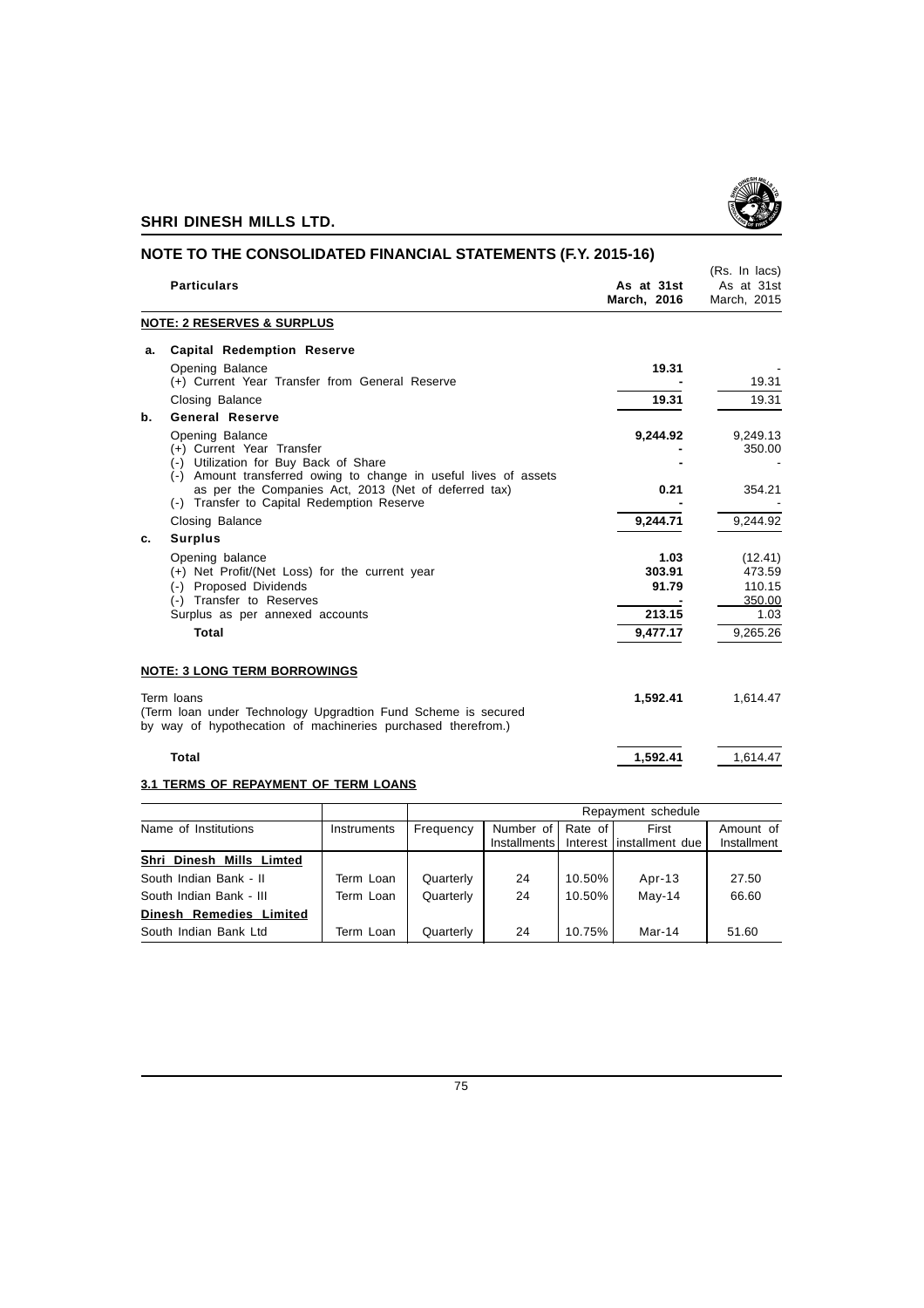# dinesh

# **SHRI DINESH MILLS LTD.**

# **NOTE TO THE CONSOLIDATED FINANCIAL STATEMENTS (F.Y. 2015-16)**

**Particulars**

(Rs. In lacs)

| <b>NOTE: 4 DEFERRED TAX LIABILITY</b>                                                                      |                     |                                      |                     |
|------------------------------------------------------------------------------------------------------------|---------------------|--------------------------------------|---------------------|
|                                                                                                            | As at<br>31.03.2015 | Charge / (Credit)<br>during the year | As at<br>31.03.2016 |
| Deferred Tax Liablity on account of :                                                                      |                     |                                      |                     |
| Depreciation<br>(1)                                                                                        | 559.31              | (55.67)                              | 503.64              |
| Deferred Tax Assets on account of :                                                                        |                     |                                      |                     |
| Expenses allowable for tax purpose when. . paid (Octroi)<br>(1)                                            | 15.31               | 0.29                                 | 15.60               |
| Unencashed leave (Leave + Director Leave)<br>(II)<br>(III)<br>Gratuity                                     | 50.76<br>10.34      | (2.11)<br>1.36                       | 48.65<br>11.70      |
|                                                                                                            | 76.41               | (0.46)                               | 75.95               |
|                                                                                                            |                     |                                      |                     |
| Net Deferred tax Liabilities / Assets                                                                      | 482.90              | (55.21)                              | 427.69              |
|                                                                                                            |                     | As at 31st                           | As at 31st          |
|                                                                                                            |                     | March, 2016                          | March, 2015         |
| NOTE: 5 OTHER LONG TERM LIABILITIES                                                                        |                     |                                      |                     |
| <b>Trade Deposits</b>                                                                                      |                     | 242.69                               | 231.39              |
| Octroi Liability                                                                                           |                     | 63.49                                | 63.49               |
| Oustanding expenses                                                                                        |                     | 205.39                               | 207.82              |
| <b>Total</b>                                                                                               |                     | 511.57                               | 502.70              |
| <b>NOTE: 6 LONG TERM PROVISIONS</b>                                                                        |                     |                                      |                     |
| Provision for employee benefits:                                                                           |                     |                                      |                     |
| Gratuity                                                                                                   |                     | 44.37                                | 38.08               |
| Leave Encashment                                                                                           |                     | 119.94<br>52.88                      | 139.17              |
| Provisions for Medical/LTA/allowances, etc.<br>Provision for Tax (net of advance tax, TDS, self asst. tax) |                     | 42.47                                | 55.46<br>54.20      |
| Total                                                                                                      |                     | 259.66                               | 286.91              |
|                                                                                                            |                     |                                      |                     |
| <b>NOTE: 7 SHORT TERM BORROWINGS</b>                                                                       |                     |                                      |                     |
| Secured<br>Cash credit                                                                                     |                     | 152.87                               | 119.64              |
| (Cash credits from Banks secured against hypothecation of Raw materials,                                   |                     |                                      |                     |
| Stores, Spare parts, Finished goods and Work-in-progress)                                                  |                     |                                      |                     |
| <b>Total</b>                                                                                               |                     | 152.87                               | 119.64              |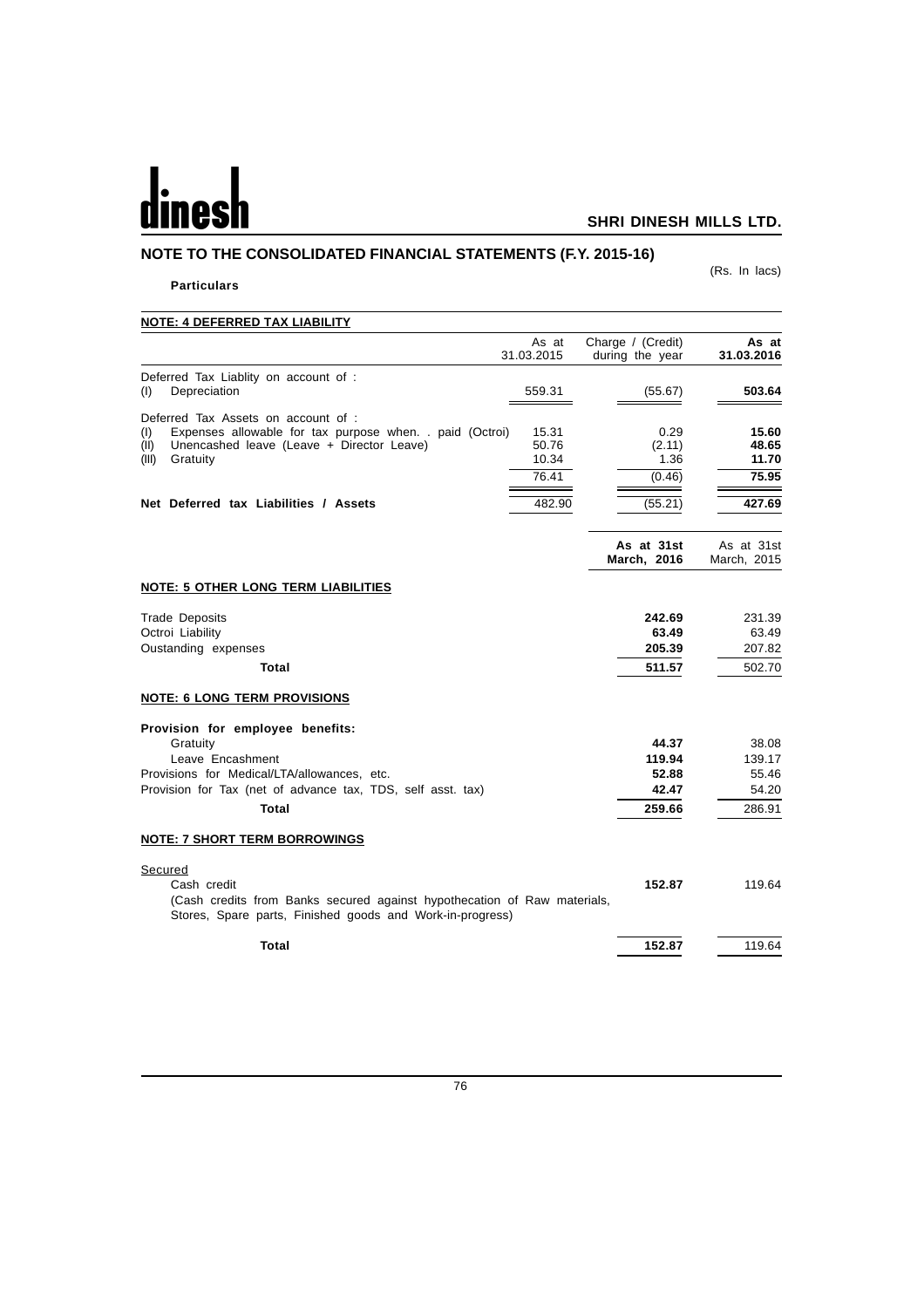

| NOTE TO THE CONSOLIDATED FINANCIAL STATEMENTS (F.Y. 2015-16) |                                                                                                                                                    |                           |                                            |  |  |  |  |
|--------------------------------------------------------------|----------------------------------------------------------------------------------------------------------------------------------------------------|---------------------------|--------------------------------------------|--|--|--|--|
|                                                              | <b>Particulars</b>                                                                                                                                 | As at 31st<br>March, 2016 | (Rs. In lacs)<br>As at 31st<br>March, 2015 |  |  |  |  |
|                                                              | <b>NOTE: 8 TRADE PAYABLES</b>                                                                                                                      |                           |                                            |  |  |  |  |
| Others                                                       | Micro, Small and Medium Entreprises                                                                                                                | 513.89                    | 496.47                                     |  |  |  |  |
|                                                              | <b>Total</b>                                                                                                                                       | 513.89                    | 496.47                                     |  |  |  |  |
| 8.1                                                          | The details of amounts outstanding to Micro, Small and Medium Enterprises<br>based on available information with the company is as under:          |                           |                                            |  |  |  |  |
|                                                              | Principal amount due and remaining unpaid<br>Interest due on above and the unpaid interest<br>Interest paid                                        |                           |                                            |  |  |  |  |
|                                                              | Payment made beyond the appointed day during the year<br>Interest due and payable for the period of delay<br>Interest accrued and remaining unpaid |                           |                                            |  |  |  |  |
|                                                              | Amount of further interest remaining due and payable in succeeding years                                                                           |                           |                                            |  |  |  |  |
|                                                              | <b>NOTE: 9 OTHER CURRENT LIABILITIES</b>                                                                                                           |                           |                                            |  |  |  |  |
|                                                              | Interest accrued but not due<br>Unclaimed dividends                                                                                                | 78.21<br>19.52            | 71.16<br>21.07                             |  |  |  |  |
|                                                              | Unclaimed matured deposits and interest accrued thereon<br>Current Maturities of Long Term Debt<br>Other Payables :                                | 1.18<br>488.70            | 15.99<br>618.95                            |  |  |  |  |
|                                                              | Advance from Customers<br>Statutory dues                                                                                                           | 560.74<br>162.55          | 513.17<br>111.02                           |  |  |  |  |
|                                                              | Other provision for expenses<br>Other current liabilities                                                                                          | 569.18<br>4.00            | 426.07<br>4.98                             |  |  |  |  |
|                                                              |                                                                                                                                                    |                           |                                            |  |  |  |  |
|                                                              | <b>Total</b>                                                                                                                                       | 1,884.08                  | 1,782.41                                   |  |  |  |  |
| 9.1                                                          | There is no amount due and outstanding to be credited to Investor<br>Education and Protection Fund as at 31st March, 2016                          |                           |                                            |  |  |  |  |
|                                                              | <b>NOTE: 10 SHORT TERM PROVISIONS</b>                                                                                                              |                           |                                            |  |  |  |  |
|                                                              | Dues to Directors<br>Provision for employee benefits                                                                                               | 15.71                     | 15.72                                      |  |  |  |  |
|                                                              | Gratuity<br>Leave Encashment                                                                                                                       | 54.45<br>33.35            | 113.50<br>22.63                            |  |  |  |  |
|                                                              | Provisions for Dividend and Dividend Tax                                                                                                           | 91.79                     | 110.15                                     |  |  |  |  |
|                                                              | <b>Total</b>                                                                                                                                       | 195.30                    | 262.00                                     |  |  |  |  |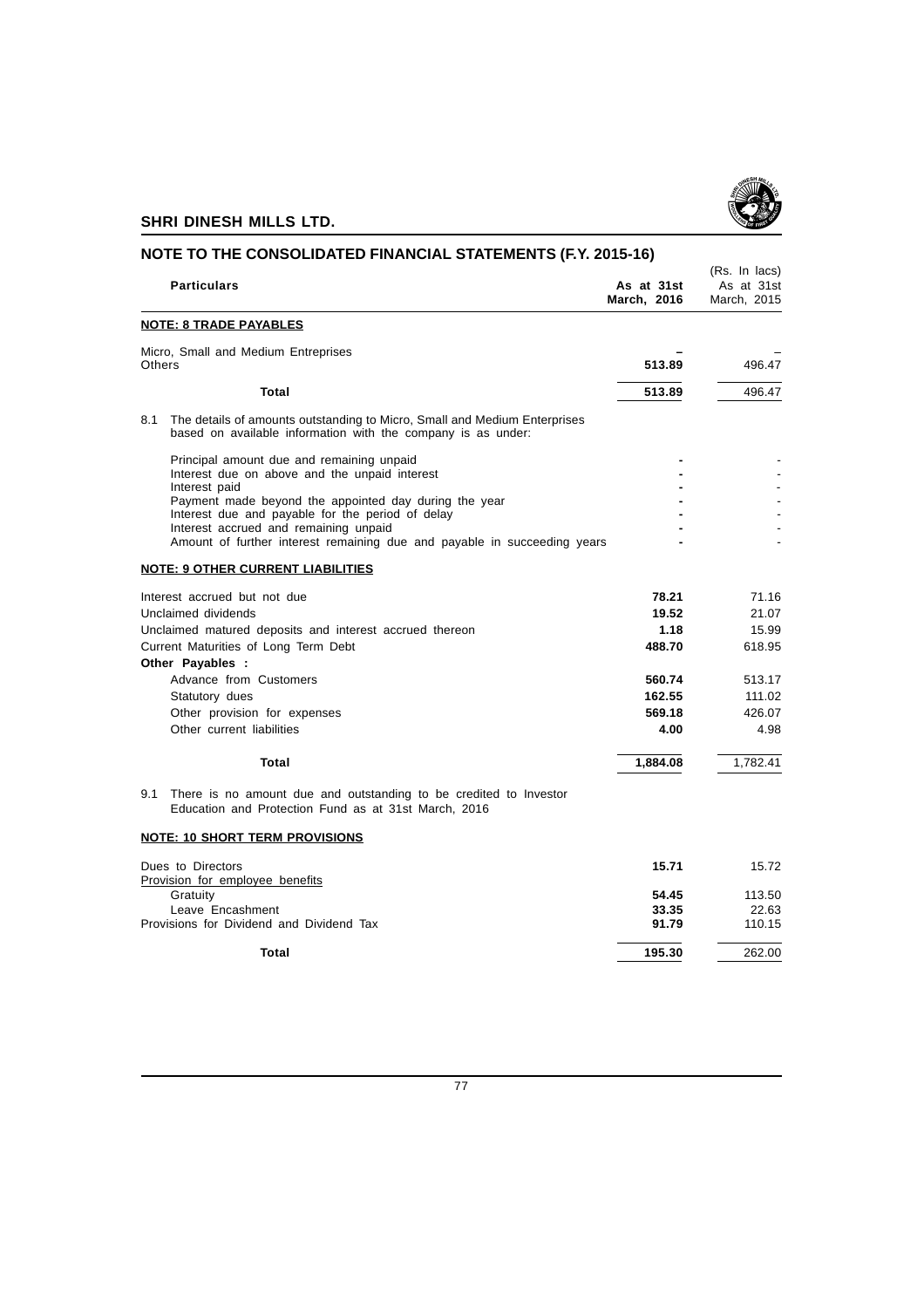# **NOTE TO THE CONSOLIDATED FINANCIAL STATEMENTS (F.Y. 2015-16)**

78

|                          |                                  | <b>GROSS BLOCK</b>       |                          |                                                 |                                     | <b>ACCUMULATED DEPRECIATION</b> |                          |                                                                                                                               |                                                | <b>NET BLOCK</b>                |                                 |
|--------------------------|----------------------------------|--------------------------|--------------------------|-------------------------------------------------|-------------------------------------|---------------------------------|--------------------------|-------------------------------------------------------------------------------------------------------------------------------|------------------------------------------------|---------------------------------|---------------------------------|
| <b>Fixed Asset</b>       | Balance as at<br>1st April, 2015 | Additions                | Adjustment/<br>Deduction | <b>Balance</b><br>asat31st<br><b>March.2016</b> | Balance as<br>at 1st April.<br>2015 | Depreciation<br>for<br>the year | Adjustment/<br>Deduction | Amount adjusted<br>with retained<br>earni-ngs on<br>account of<br>change in Asset:<br>life as per The<br>Company Act.<br>2013 | <b>Balance as</b><br>at 31st<br>March.<br>2016 | As at<br>31st<br>March.<br>2016 | As at<br>31st<br>March.<br>2015 |
| <b>Tangible Assets</b>   |                                  |                          |                          |                                                 |                                     |                                 |                          |                                                                                                                               |                                                |                                 |                                 |
| Land                     | 381.15                           | ٠                        |                          | 381.15                                          |                                     |                                 |                          |                                                                                                                               | ٠                                              | 381.15                          | 381.15                          |
| Assets under lease       | 5.82                             | ٠                        | (0.09)                   | 5.73                                            |                                     |                                 |                          |                                                                                                                               | ٠                                              | 5.73                            | 5.82                            |
| <b>Buildings</b>         | 1.053.92                         | 70.45                    |                          | 1.124.37                                        | 552.99                              | 32.64                           |                          | 0.37                                                                                                                          | 586.00                                         | 538.37                          | 500.93                          |
| Plant and Equipment      | 20.126.61                        | 1.138.83                 | (20.32)                  | 21,245.12                                       | 14.228.28                           | 810.06                          | (20.44)                  | ٠                                                                                                                             | 15.017.90                                      | 6,227.22                        | 5,898.32                        |
| Furniture and Dead stock | 341.72                           | 9.25                     | (1.43)                   | 349.54                                          | 292.30                              | 16.41                           | (1.43)                   | $\overline{\phantom{a}}$                                                                                                      | 307.28                                         | 42.26                           | 49.42                           |
| Vehicles                 | 339.87                           | 75.96                    | (28.56)                  | 387.27                                          | 255.04                              | 36.20                           | (24.83)                  |                                                                                                                               | 266.41                                         | 120.86                          | 84.83                           |
| Electrical Installations | 176.09                           | 14.46                    |                          | 190.55                                          | 127.56                              | 4.73                            |                          | ٠                                                                                                                             | 132.29                                         | 58.26                           | 48.53                           |
| Tubewell and waterworks  | 13.80                            | $\blacksquare$           | $\overline{a}$           | 13.80                                           | 9.78                                | 1.09                            |                          |                                                                                                                               | 10.87                                          | 2.93                            | 4.02                            |
| Sub Total:               | 22.438.98                        | 1.308.95                 | (50.40)                  | 23.697.53                                       | 15.465.95                           | 901.13                          | (46.70)                  | 0.37                                                                                                                          | 16.320.75                                      | 7.376.78                        | 6.973.02                        |
| Intangible Assets<br>(B) |                                  |                          |                          |                                                 |                                     |                                 |                          |                                                                                                                               |                                                |                                 |                                 |
| Computer Software        | 9.78                             | $\overline{\phantom{a}}$ |                          | 9.78                                            | 9.78                                |                                 |                          |                                                                                                                               | 9.78                                           |                                 |                                 |
| Total:                   | 22.448.76                        | 1.308.95                 | (50.40)                  | 23.707.31                                       | 15.475.73                           | 901.13                          | (46.70)                  | 0.37                                                                                                                          | 16.330.53                                      | 7,376.78                        | 6.973.02                        |
| Previous Year's Total    | 22.433.22                        | 47.54                    | (32.00)                  | 22.448.76                                       | 14.039.32                           | 787.53                          | 34.59                    | 130.22                                                                                                                        | 14.991.66                                      | 6.973.02                        |                                 |

(Rs. In lacs)

**SHRI DINESH MILLS LTD.** ESH MILLS LTD.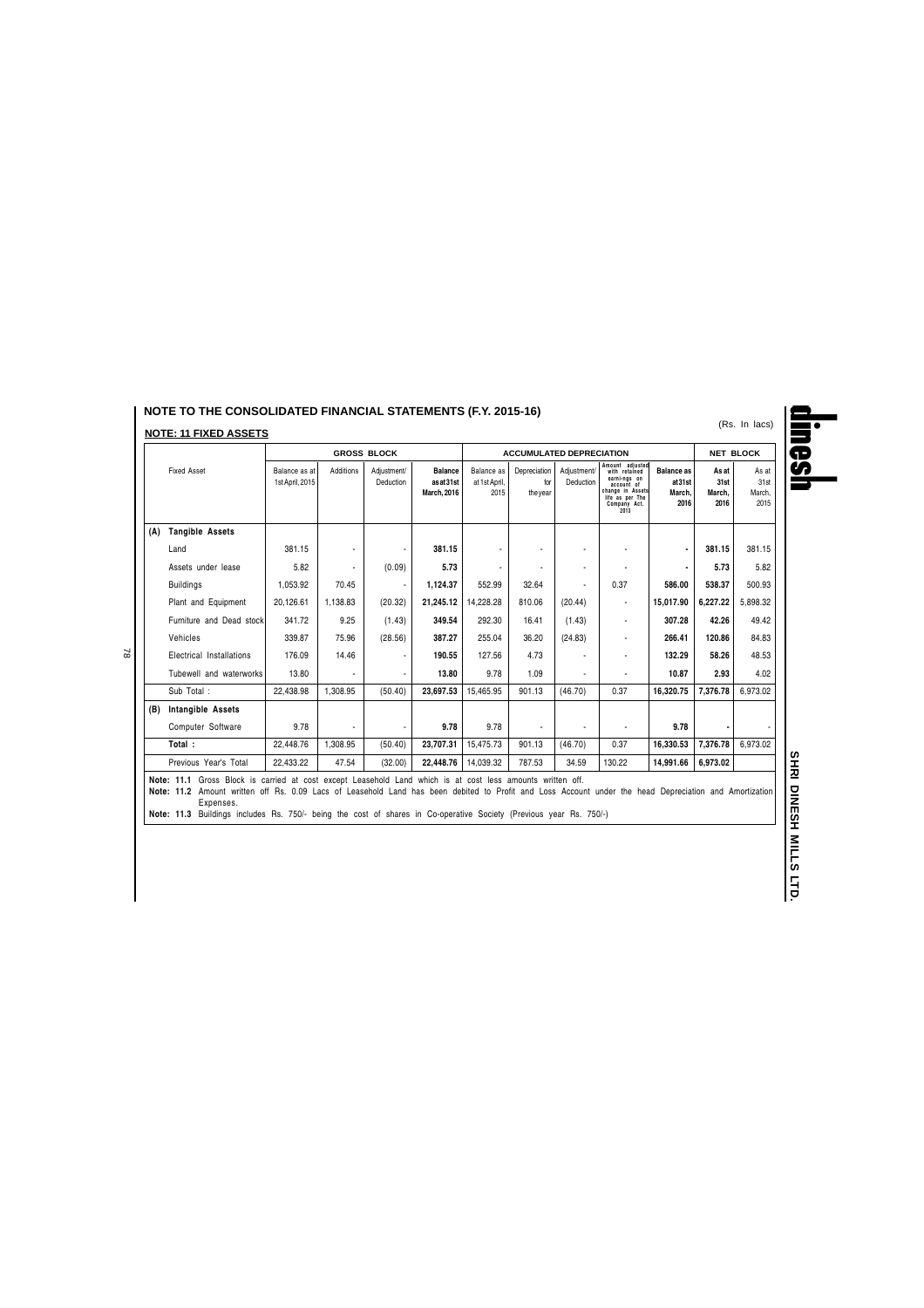

| NOTE TO THE CONSOLIDATED FINANCIAL STATEMENTS (F.Y. 2015-16)                                                                                                                       |                                 |                |                                           |  |  |  |  |
|------------------------------------------------------------------------------------------------------------------------------------------------------------------------------------|---------------------------------|----------------|-------------------------------------------|--|--|--|--|
| <b>Particulars</b>                                                                                                                                                                 | As at 31st<br><b>March 2016</b> |                | (Rs. In lacs)<br>As at 31st<br>March 2015 |  |  |  |  |
| <b>NOTE: 12 NON CURRENT INVESTMENTS</b>                                                                                                                                            |                                 |                |                                           |  |  |  |  |
| Investment in Equity instruments:<br>In fully paid shares                                                                                                                          |                                 |                |                                           |  |  |  |  |
| Unquoted:                                                                                                                                                                          |                                 |                |                                           |  |  |  |  |
| 50 Equity Shares of Rs. 100/- each in Gujarat Sheep & Wool<br>Development Corporation Limited<br>186265 (186265) Equity Shares of Rs. 10/- each in Narmada Cleantech Limited 18.63 |                                 | 0.05           | 0.05<br>18.63                             |  |  |  |  |
| Others:<br>400 Equity Shares of Rs. 25/- each in<br>Co-operative Bank of Baroda Limited                                                                                            |                                 |                | 0.10                                      |  |  |  |  |
| Investments in Government or Trust securities:                                                                                                                                     |                                 |                |                                           |  |  |  |  |
| 50,000 11.50% GOI Securities - 2015<br>20,000 6.90% GOI Securities - 2019                                                                                                          |                                 | 18.76          | 55.90<br>18.76                            |  |  |  |  |
| <b>Total</b>                                                                                                                                                                       |                                 | 37.44          | 93.44                                     |  |  |  |  |
| <b>NOTE: 13 LONG TERM LOANS &amp; ADVANCES</b>                                                                                                                                     |                                 |                |                                           |  |  |  |  |
| (Unsecured, considered good)<br>Security Deposits<br>Balance with Statutory authorities                                                                                            |                                 | 136.96<br>9.03 | 136.11<br>15.32                           |  |  |  |  |
| <b>Total</b>                                                                                                                                                                       |                                 | 145.99         | 151.43                                    |  |  |  |  |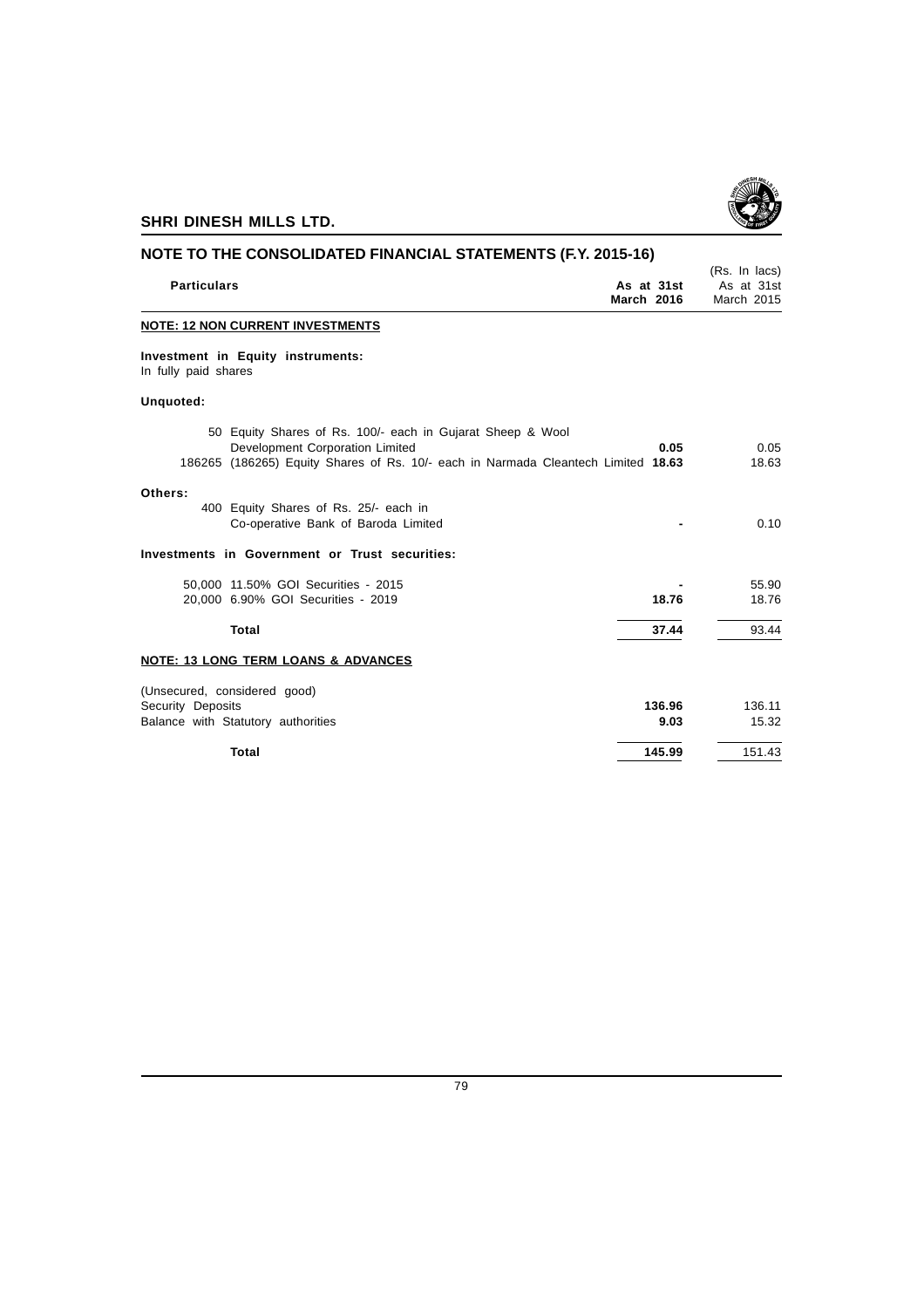# dinesh

| <b>NOTE TO THE CONSOLIDATED FINANCIAL STATEMENTS (F.Y. 2015-16)</b>                                                                                   |                                    |                                            |
|-------------------------------------------------------------------------------------------------------------------------------------------------------|------------------------------------|--------------------------------------------|
| <b>Particulars</b>                                                                                                                                    | As at 31st<br>March, 2016          | (Rs. In lacs)<br>As at 31st<br>March, 2015 |
| <b>NOTE: 14 INVENTORIES</b>                                                                                                                           |                                    |                                            |
| Raw Materials<br>a.<br>Goods-in transit<br>b.<br>Work-in-progress<br>С.<br>Finished goods<br>d.                                                       | 727.41<br>1,097.39<br>1,087.08     | 597.10<br>54.74<br>1,194.62<br>867.61      |
| Stores and spares<br>е.                                                                                                                               | 495.78                             | 440.93                                     |
| <b>Total</b>                                                                                                                                          | 3407.66                            | 3,155.00                                   |
| <b>NOTE: 15 TRADE RECEIVABLES</b>                                                                                                                     |                                    |                                            |
| Trade receivables outstanding for a period exceeding six months<br>from the date they are due for payment                                             |                                    |                                            |
| Unsecured, considered good<br>Unsecured, considered doubtful<br>Less: Provision for doubtful debts                                                    | 236.27                             | 172.05                                     |
| Sub total                                                                                                                                             | 236.27                             | 172.05                                     |
| Trade receivables outstanding for a period less than<br>six months from the date they are due for payment<br>Unsecured, considered good               | 1,570.98                           | 1,684.51                                   |
| Total                                                                                                                                                 | 1,807.25                           | 1,856.56                                   |
| <b>NOTE: 16 CASH AND BANK BALANCES</b>                                                                                                                |                                    |                                            |
| <b>Bank Balances:</b>                                                                                                                                 |                                    |                                            |
| In Current Account<br>In Fixed Deposit Account (having maturity period less than 3 months)                                                            | 87.15<br>3,127.65                  | 65.62<br>3,003.98                          |
| Other Bank Balances:-<br>In Fixed Deposit Account (having maturity period more than 12 months)<br>Unclaimed dividend accounts                         | 18.25<br>20.76                     | 33.25<br>26.07                             |
|                                                                                                                                                       | 3,253.81                           | 3,128.92                                   |
| Cash on hand                                                                                                                                          | 3.82                               | 4.00                                       |
| Total                                                                                                                                                 | 3,257.63                           | 3,132.92                                   |
| <b>NOTE: 17 SHORT-TERM LOANS AND ADVANCES</b>                                                                                                         |                                    |                                            |
| (Unsecured, considered good)<br>Statutory dues (net of tax provisions)<br>Advance to Suppliers<br>Other loans and advances<br><b>Prepaid Expenses</b> | 106.62<br>118.54<br>22.77<br>12.73 | 112.90<br>139.03<br>33.73<br>11.76         |
| Total                                                                                                                                                 | 260.66                             | 297.42                                     |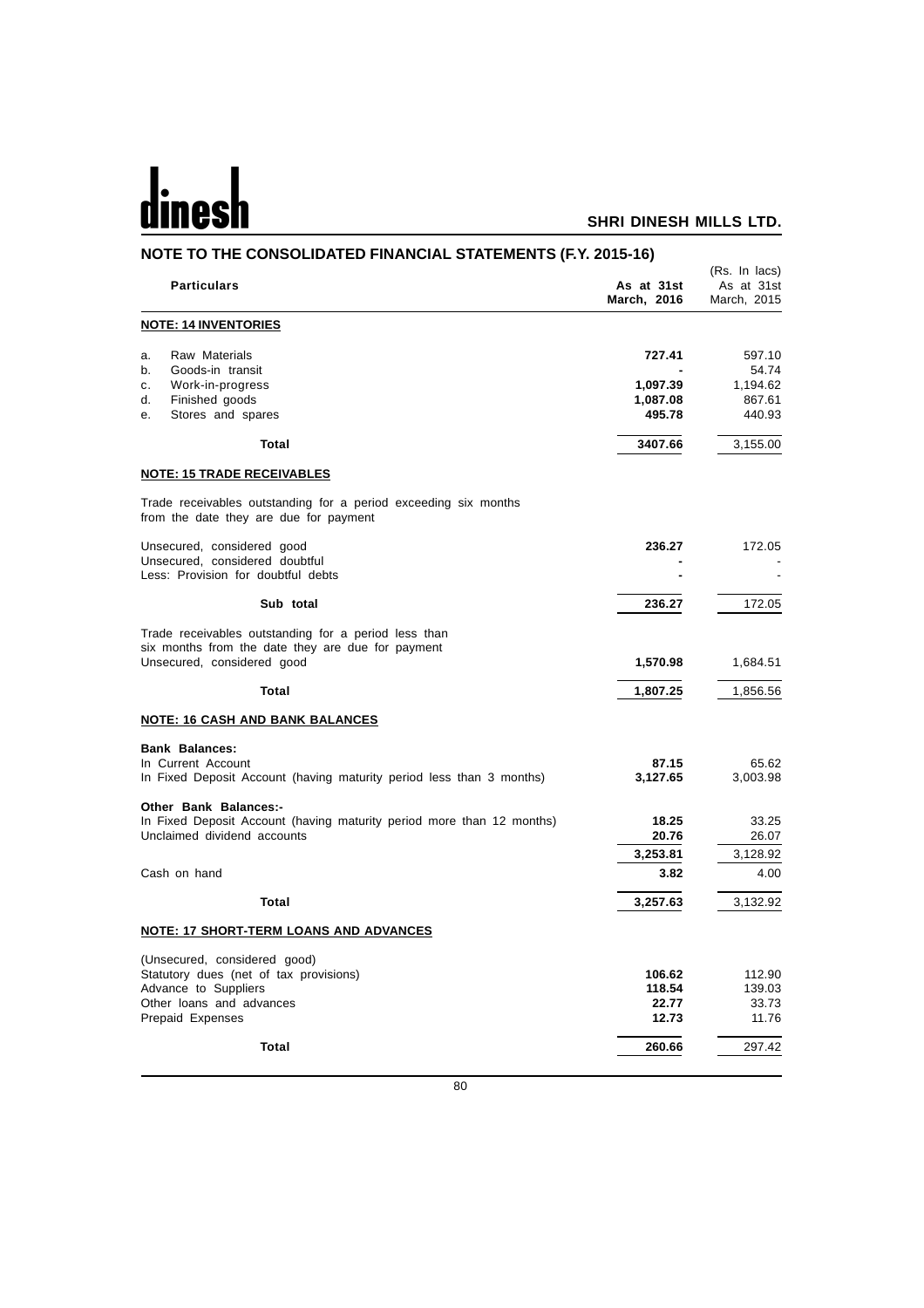

|                                                                                                              | <b>NOTE TO THE CONSOLIDATED FINANCIAL STATEMENTS (F.Y. 2015-16)</b> |                               |                  |                                               |                                               |
|--------------------------------------------------------------------------------------------------------------|---------------------------------------------------------------------|-------------------------------|------------------|-----------------------------------------------|-----------------------------------------------|
| <b>Particulars</b>                                                                                           |                                                                     |                               |                  | As at 31st<br>March, 2016                     | (Rs. In lacs)<br>As at 31st<br>March, 2015    |
| <b>NOTE: 18 OTHER CURRENT ASSETS</b>                                                                         |                                                                     |                               |                  |                                               |                                               |
| Interest Subsidy receivables                                                                                 | Interest and Dividend Receivables on investments                    |                               |                  | 5.78<br>131.94                                | 2.35<br>135.70                                |
|                                                                                                              | Total                                                               |                               |                  | 137.72                                        | 138.05                                        |
|                                                                                                              | <b>NOTE: 19 REVENUE FROM OPERATIONS</b>                             |                               |                  |                                               |                                               |
| Sale of products<br>Less:                                                                                    |                                                                     |                               |                  | 10,570.61                                     | 10,712.44                                     |
| Excise duty                                                                                                  |                                                                     |                               |                  | 689.49                                        | 702.96                                        |
|                                                                                                              | Total                                                               |                               |                  | 9,881.12                                      | 10,009.48                                     |
| <b>NOTE: 20 OTHER INCOME</b>                                                                                 |                                                                     |                               |                  |                                               |                                               |
| Interest Income<br>Dividend Income<br>Miscellanous Income                                                    |                                                                     |                               |                  | 49.96<br>175.59<br>98.57                      | 54.70<br>180.36<br>109.52                     |
|                                                                                                              | Total                                                               |                               |                  | 324.12                                        | 344.58                                        |
|                                                                                                              | <b>NOTE: 21 COST OF MATERIALS CONSUMED</b>                          |                               |                  |                                               |                                               |
| Shri Dinesh Mills Limited<br>Wool<br>Synthetic Fibre<br>Yarn<br>Others<br>Dinesh Remedies Limited<br>Gelatin |                                                                     |                               |                  | 635.11<br>840.39<br>778.10<br>21.55<br>934.67 | 410.26<br>861.25<br>921.10<br>21.15<br>911.11 |
| <b>Others</b>                                                                                                |                                                                     |                               |                  | 21.37                                         | 23.47                                         |
|                                                                                                              | Total                                                               |                               |                  | 3,231.19                                      | 3,148.34                                      |
| <b>GOODS - TRADED - IN:</b>                                                                                  |                                                                     |                               |                  |                                               |                                               |
| Ready Made Garments                                                                                          |                                                                     |                               |                  | 105.00                                        | 32.50                                         |
| 21.1 Imported & Indigenous                                                                                   |                                                                     |                               | 2015-16          |                                               | 2014-15                                       |
|                                                                                                              |                                                                     | <b>VALUE</b><br>(Rs. In lacs) | %                | <b>VALUE</b><br>(Rs. In lacs)                 | %                                             |
| Shri Dinesh Mills Limited<br>Imported & Indigenous:<br>Raw material consumed:<br>Imported<br>Indigenous      |                                                                     | 1,468.79<br>806.36            | 45.46%<br>24.96% | 1389.99                                       | 44.15%                                        |
| Dinesh Remedies Limited                                                                                      |                                                                     |                               |                  | 823.77                                        | 26.17%                                        |
| Gelatin<br>Others                                                                                            |                                                                     | 934.67<br>21.37               | 28.93%<br>0.66%  | 911.11<br>23.47                               | 28.94%<br>0.75%                               |
|                                                                                                              | <b>Total</b>                                                        | 3231.19                       | 100.00%          | 3148.34                                       | 100.00%                                       |
|                                                                                                              |                                                                     |                               |                  |                                               |                                               |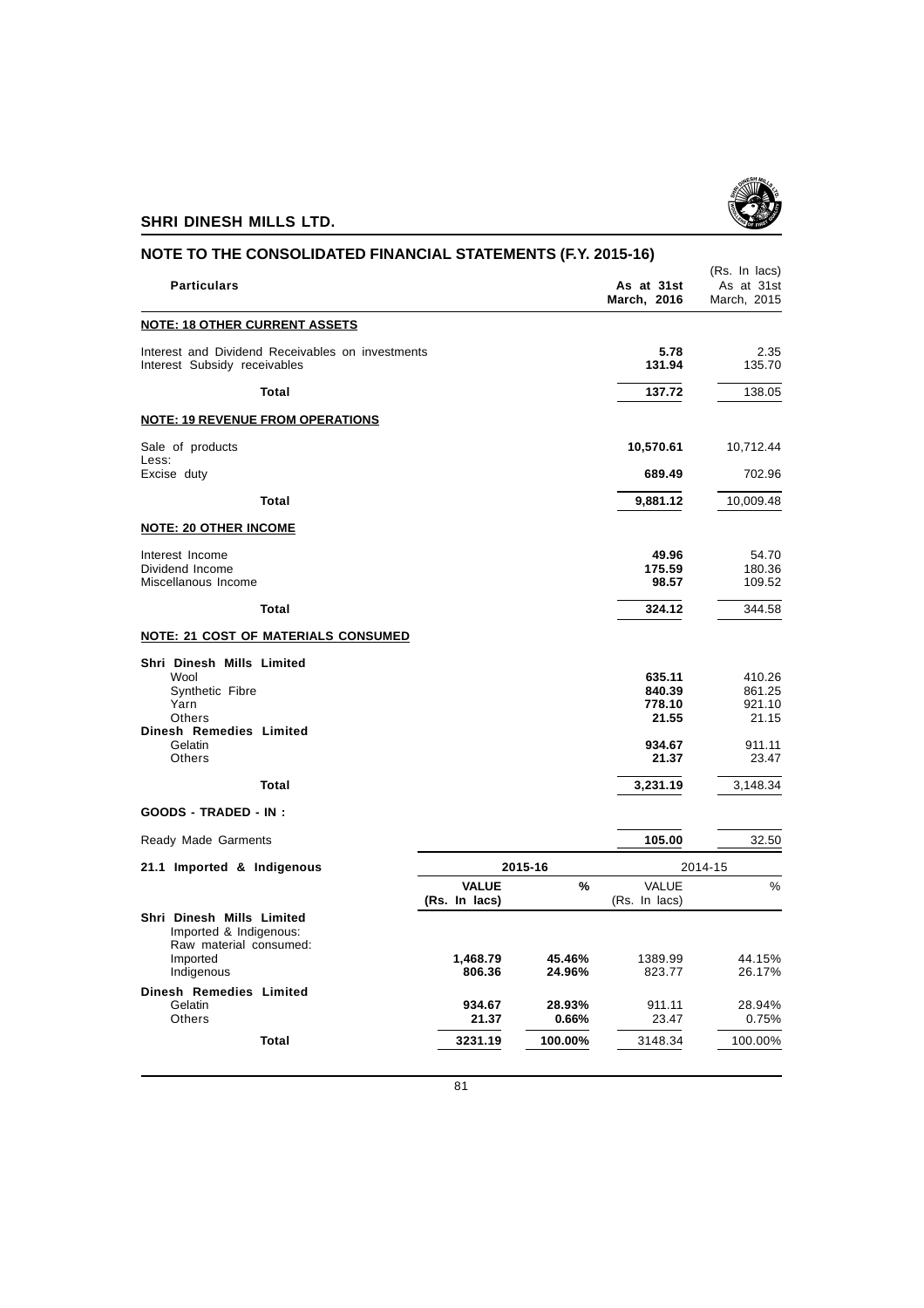# dinesh

| <b>NOTE TO THE CONSOLIDATED FINANCIAL STATEMENTS (F.Y. 2015-16)</b>                                     |                           | (Rs. In lacs)             |
|---------------------------------------------------------------------------------------------------------|---------------------------|---------------------------|
| <b>Particulars</b>                                                                                      | As at 31st<br>March, 2016 | As at 31st<br>March, 2015 |
| <u>NOTE: 22 CHANGES IN INVENTORIES OF FINISHED GOODS,</u><br><b>WORK-IN-PROGRESS AND STOCK-IN-TRADE</b> |                           |                           |
| Inventories (at close):                                                                                 |                           |                           |
| Work -in- Process                                                                                       | 1,097.39                  | 1,194.62                  |
| <b>Finished Goods</b>                                                                                   | 1,087.08                  | 867.61                    |
|                                                                                                         | 2,184.47                  | 2.062.23                  |
| Inventories (at commencement):                                                                          |                           |                           |
| Work -in- Process                                                                                       | 1,194.62                  | 1,056.25                  |
| <b>Finished Goods</b>                                                                                   | 867.61                    | 1,097.28                  |
|                                                                                                         | 2,062.23                  | 2,153.53                  |
|                                                                                                         | (122.24)                  | 91.29                     |
| Excise duty variations on opening/closing stocks                                                        | 32.96                     | 8.03                      |
| Total                                                                                                   | (89.28)                   | 99.32                     |
| <b>NOTE: 23 EMPLOYEE BENEFIT EXPENSES</b>                                                               |                           |                           |
| Salaries and Wages                                                                                      | 2,644.79                  | 2,406.50                  |
| Contributions to-<br>Provident fund, Superannuation scheme & Other funds                                | 278.79                    | 365.78                    |
| Employees' State Insurance Scheme                                                                       | 38.04                     | 38.70                     |
| Staff welfare expenses                                                                                  | 9.99                      | 10.33                     |
| Total                                                                                                   | 2,971.61                  | 2,821.31                  |
| <b>NOTE: 24 FINANCE COST</b>                                                                            |                           |                           |
| Interest expenses                                                                                       | 313.24                    | 334.31                    |
| Other borrowing costs                                                                                   | 15.25                     | 25.28                     |
| Total                                                                                                   | 328.49                    | 359.59                    |
| <b>NOTE: 25 OTHER EXPENSES</b>                                                                          |                           |                           |
| <b>Stores Consumed</b>                                                                                  | 386.40                    | 355.67                    |
| Electricity, Power and Fuels                                                                            | 640.41                    | 588.29                    |
| Rent<br>Commission                                                                                      | 2.82<br>135.26            | 1.53<br>155.16            |
| Cash Discount                                                                                           | 167.91                    | 173.54                    |
| Repairs to Building                                                                                     | 38.10                     | 28.90                     |
| Repairs to Machinery                                                                                    | 268.20                    | 369.25                    |
| Repairs to Others                                                                                       | 20.61                     | 18.16                     |
| Insurance                                                                                               | 27.53                     | 26.08                     |
| Rates and Taxes<br>Payment to Auditors                                                                  | 28.95<br>11.04            | 30.52<br>10.11            |
| Advertisement and Publicity                                                                             | 14.44                     | 19.00                     |
| Legal & professional fees                                                                               | 119.63                    | 148.44                    |
| Travelling and Conveyance                                                                               | 196.70                    | 208.51                    |
| Miscellaneous expenses                                                                                  | 419.74                    | 393.20                    |
| Total                                                                                                   | 2,477.74                  | 2,526.36                  |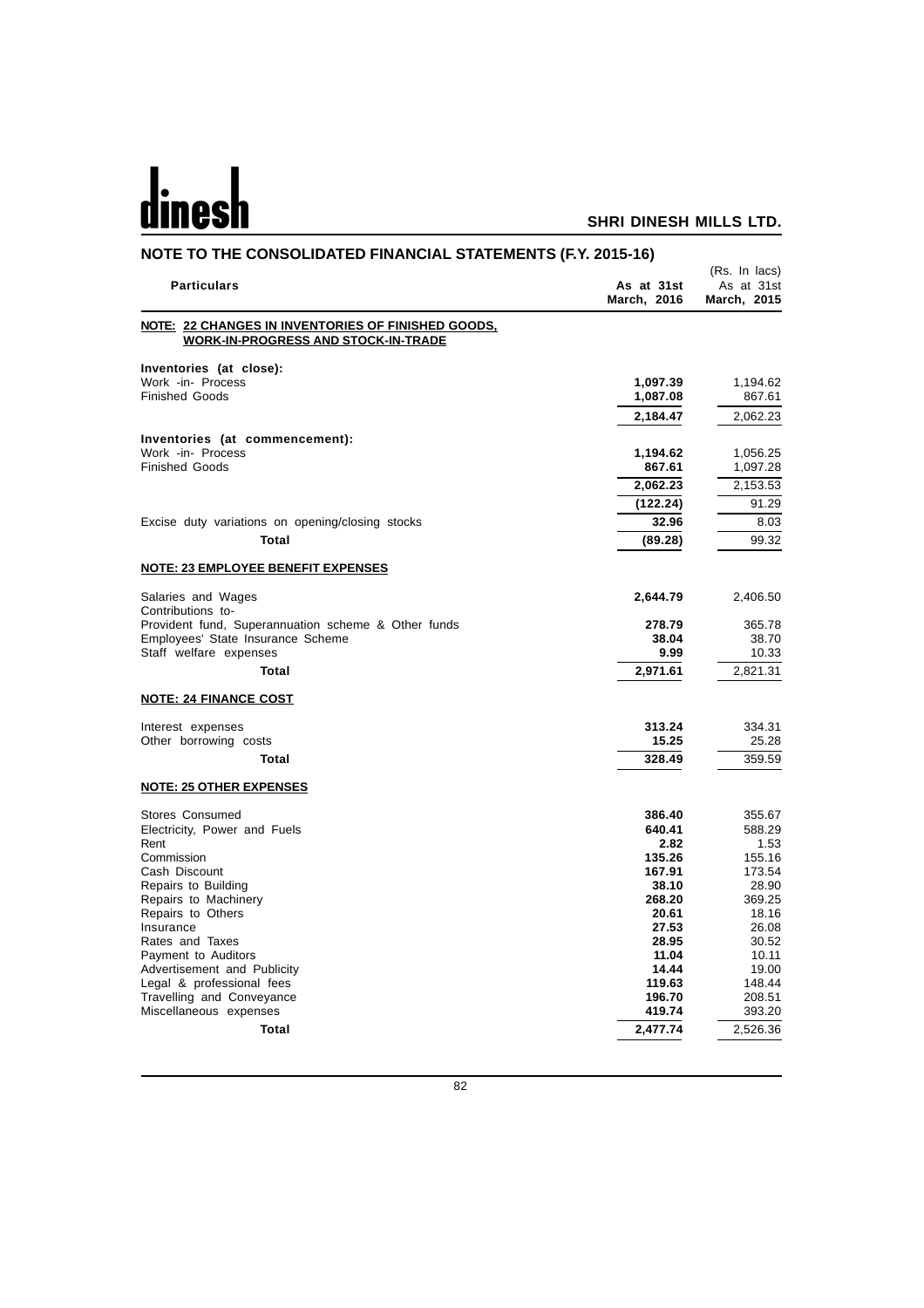

# **NOTE TO THE CONSOLIDATED FINANCIAL STATEMENTS (F.Y. 2015-16)**

|             |                                                                                                                                      |                 | (Rs. In lacs)    |
|-------------|--------------------------------------------------------------------------------------------------------------------------------------|-----------------|------------------|
|             | <b>Particulars</b>                                                                                                                   | 2015-16         | 2014-15          |
|             | <b>25.1 PAYMENT TO AUDITORS AS:</b>                                                                                                  |                 |                  |
|             | Statutory Auditors :                                                                                                                 |                 |                  |
| i)          | Audit Fees                                                                                                                           | 5.60            | 5.51             |
| ii)<br>iii) | For Taxation matters<br>For expenses                                                                                                 | 5.43<br>0.01    | 4.59<br>0.01     |
|             | Sub Total                                                                                                                            | 11.04           | 10.11            |
|             | Cost Auditors:                                                                                                                       |                 |                  |
|             | i) As auditors                                                                                                                       |                 |                  |
|             | Total                                                                                                                                | 11.04           | 10.11            |
|             | NOTE: 26 C.I.F. VALUE OF IMPORTS, EXPENDITURE AND<br><b>EARNINGS IN FOREIGN CURRENCY</b>                                             |                 |                  |
|             | (A) C.I.F. Value of imports :                                                                                                        |                 |                  |
|             | Raw Materials                                                                                                                        | 812.55          | 1.061.50         |
|             | Capital Goods<br>Stores and Spares                                                                                                   | 587.08<br>97.96 | 324.15<br>239.92 |
|             |                                                                                                                                      |                 |                  |
|             | (B) Expenditure in Foreign currencies:<br>Commission                                                                                 | 32.15           | 51.28            |
|             | Travelling expenses                                                                                                                  | 58.32           | 74.13            |
|             | Other matters                                                                                                                        | 23.36           | 29.42            |
|             | (C) Earnings in Foreign currencies:                                                                                                  |                 |                  |
|             | F.O.B. value of Exports                                                                                                              | 827.73          | 998.36           |
|             | Others                                                                                                                               |                 |                  |
|             | <u>NOTE: 27 EARNINGS PER SHARE (EPS)</u>                                                                                             |                 |                  |
|             | Net Profit after tax as per Statement of Profit and                                                                                  |                 |                  |
|             | Loss attributable to Equity Shareholders (Rs. In Lacs)                                                                               | 303.91          | 473.59           |
|             | Weighted Average number of equity shares used as                                                                                     |                 |                  |
|             | denominator for calculating EPS                                                                                                      | 5,084,382       | 5,084,382        |
|             | Basic and Diluted Earnings per share (Rs.)<br>Face Value per equity share (Rs.)                                                      | 5.98<br>10.00   | 9.31<br>10.00    |
|             |                                                                                                                                      |                 |                  |
|             | NOTE: 28 CONTINGENT LIABILITIES NOT PROVIDED FOR IN RESPECT OF                                                                       |                 |                  |
|             | Workers' demand - matter under appeal                                                                                                | 140.11          | 216.56           |
|             | Additional Bonus liability owing to amendment introduced in                                                                          |                 |                  |
|             | The Payment of Bonus Act, 1965, the matter at this juncture is at                                                                    |                 |                  |
|             | subjudiced stage with the various High Courts for the year 2014-15.<br>Income tax Demands (including interest) - matter under appeal | 28.48<br>847.51 | 842.03           |
|             |                                                                                                                                      | 217.81          | 214.09           |
|             | Excise matter under appeal                                                                                                           |                 |                  |
|             | <b>NOTE: 29</b>                                                                                                                      |                 |                  |

Estimated amount of contracts remaining to be excecuted on Capital Account (net of advance payment) is NIL (previous year Rs.489.53 )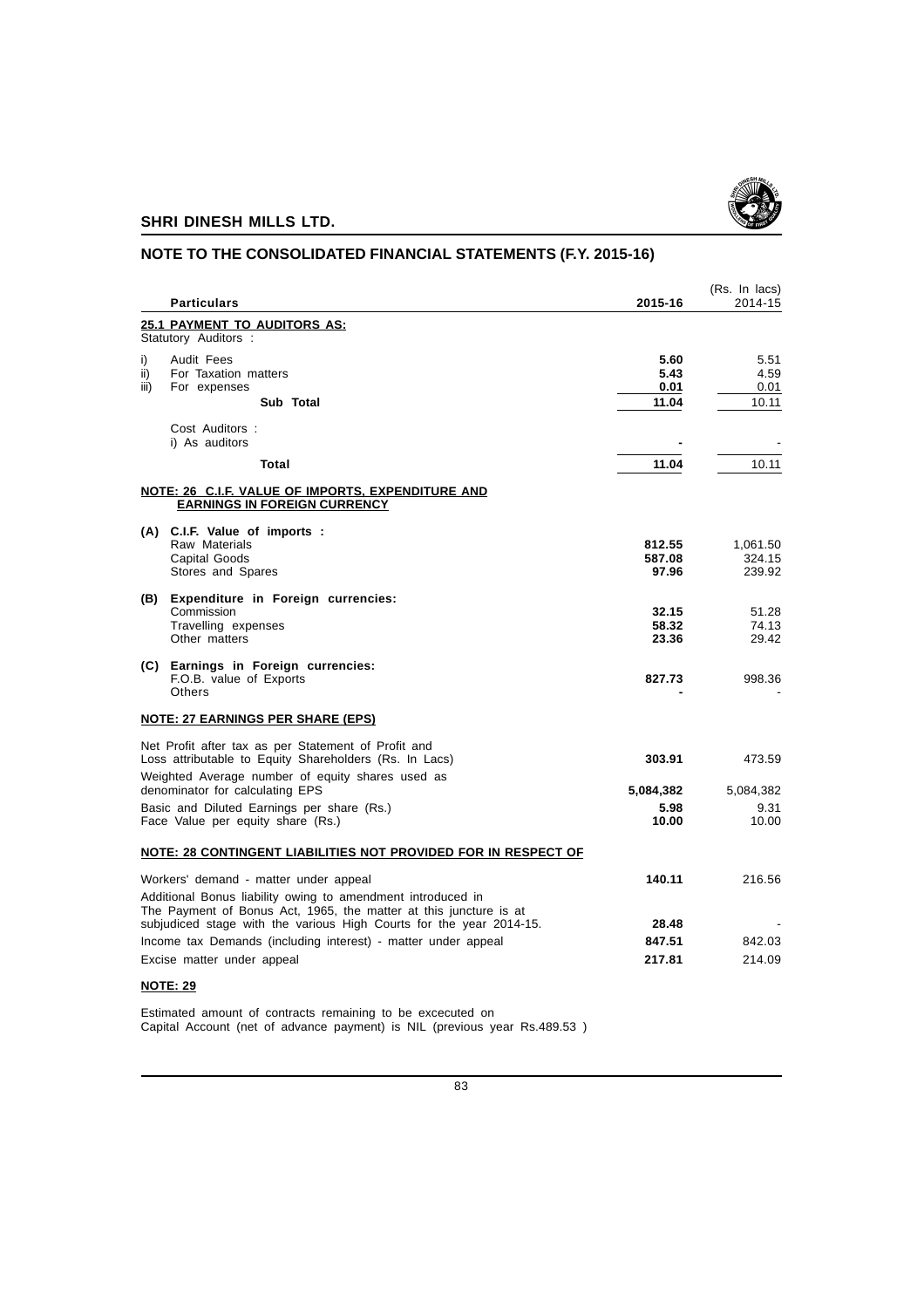# nesh

### **SHRI DINESH MILLS LTD.**

## **NOTE TO THE CONSOLIDATED FINANCIAL STATEMENTS (F.Y. 2015-16)**

### **NOTE: 30 RELATED PARTY INFORMATION**

#### **(A) Name of related party and nature of relationship**

|    | Name of related party                   | Description of relationship          |
|----|-----------------------------------------|--------------------------------------|
| 1. | Where significant influence exists:     |                                      |
|    | Shri Dinesh Foundation                  | Key Management Personnel are Trustee |
|    | Shri Maganbhai B. Patel's Charity Trust | Key Management Personnel are Trustee |
| 2. | Key Management Personnel:               |                                      |
|    | Mr. U.M.Patel                           | <b>Chairman Emeritus</b>             |
|    | Mr. B.U.Patel                           | Chairman & Managing Director         |
|    | Mr. N.U.Patel                           | Managing Director                    |
| 3. | Relatives Of Key Management Personnel   |                                      |
|    | Mrs. R.B.Patel                          | Wife of Mr. B.U.Patel                |
|    | Mrs. A.N.Patel                          | Wife of Mr. N.U.Patel                |
|    | Ms J.B.Patel                            | Daughter of Mr. B.U. Patel           |
|    | Mr. A.B.Patel                           | Son of Mr. B.U.Patel                 |
|    | Mr. N.N.Patel                           | Son of Mr. N.U. Patel                |
|    | Mrs. M.U.Patel                          | Wife of Mr. U.M.Patel                |

### **(B) Transactions with related party**

|         |                                                            |                                             |                                                                |                             | Amount                      | <b>Outstanding Balance</b>  |                             |
|---------|------------------------------------------------------------|---------------------------------------------|----------------------------------------------------------------|-----------------------------|-----------------------------|-----------------------------|-----------------------------|
|         | Name of Related Party                                      | Relationship                                | Nature of<br>Transaction                                       | 2015-16<br>(Rs. in<br>Lacs) | 2014-15<br>(Rs. in<br>Lacs) | 2015-16<br>(Rs. in<br>Lacs) | 2014-15<br>(Rs. in<br>Lacs) |
| $1_{-}$ | <b>Chairman Emeritus</b><br>Shri U.M.Patel                 | Key Management<br>Personnel                 | Fixed Deposits received<br>Interest Paid                       |                             | 1.08                        |                             |                             |
| 2.      | Chairman and<br><b>Managing Director</b><br>Shri B.U.Patel | -- do --                                    | Remueration<br><b>Fixed Deposits received</b><br>Interest Paid | 94.19                       | 107.12<br>0.02              | 7.71                        | 7.72                        |
|         | 3. Managing Director<br>Shri N.U.Patel                     | -- do --                                    | Remueration<br><b>Fixed Deposits received</b><br>Interest Paid | 94.19                       | 100.08<br>٠                 | 8.00                        | 8.00                        |
|         | 4. Relatives of Key<br>Management<br>Personnel             | Relatives of Key<br>Management<br>Personnel | Fixed Deposits received<br>Interest Paid<br>Salary             | 16.31                       | 8.21<br>11.39               |                             |                             |

(C) There are no provisions for doubtul debts or amounts written off or written back in respect of debts due to or due from related parties

(D) Related party relationship is as identified by the Company on the basis of information available with them and relied upon by the Auditors.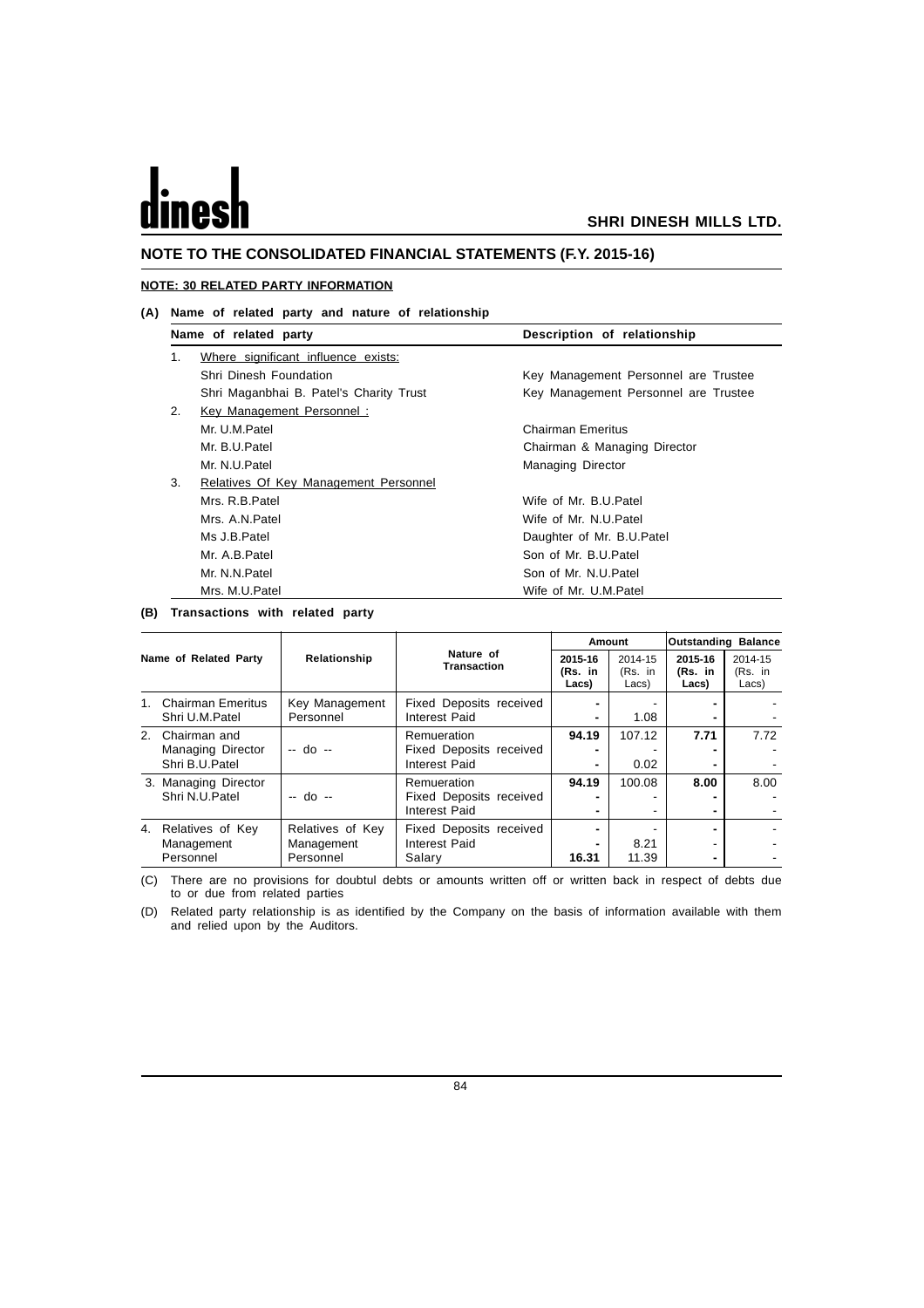

### **NOTE TO THE CONSOLIDATED FINANCIAL STATEMENTS (F.Y. 2015-16)**

**Note: 31 Segment wise Revenue and Capital employed for the year ended March 31st, 2016** (a) Primary segment : Business segment

Textile Pharmaceuticals Consolidated **2015-16** 2014-15 **2015-16** 2014-15 **2015-16** 2014-15 **Revenue** External Sales **7,808.67** 8,049.08 **2,072.45** 1,960.40 **9,881.12** 10,009.48 **Total Revenue 7,808.67** 8,049.08 **2,072.45** 2,027.23 **9,881.12** 10,009.48 **Segment Results** Profit before Interest and Tax 457.07 655.11 135.44 128.00 592.51 783.11 Interest Expense (Net) 313.24 334.31 Other un-allocable income, net of unallocable Expenditure **Profit before tax 279.27** 448.80 (1) Current tax **19.76** 54.32 (2) Deferred tax **(55.21)** (94.78) **Profit/(Loss) for the year 314.72 | 314.72 | 489.26** Less: Share of Minority<br>Interest Interest **10.80** 15.67 **Profit / (Loss) (after adjustment of Minority Interest) 303.91** 473.59 Segment Assets **4,914.60** 4,966.93 **2,462.18** 2,426.86 **7,376.78** 7,393.79 **Total Assets 7,376.78** 7,393.79 Segment Liabilities **4,094.20** 4,159.23 **1,351.48** 1,388.27 **5,445.68 5**,547.50 **Total Liabilities 5,445.68** 5,547.50 Capital Expenditure **694.72** 66.76 **188.04** 401.54 **882.76** 468.30 Depreciation & Amortisation **745.16** 787.53 **155.96** 130.22 **901.12** 917.75 Non cash Expenses other than depreciation **–** – **–** – **–** – **(b) Secondary segment – Geographical Information of geographical segment :** (Rs. in lacs) Particulars **In India In India Out side India In Total 2015-16** 2014-15 **2015-16** 2014-15 **2015-16** 2014-15 Segment Revenue **9,049.99** 9,011.12 831.13 998.36 **9,881.12** 10,009.48 Carrying cost of Assets by location of Assets **16,431.13** 16,218.60 **-** - **16,431.13** 16,218.60

#### **Other Disclosure :**

Addition to Assets

1. Segment has been identified in line with the Accounting Standard - 17 "Segment Reporting" taking into account . the organisation Structure as well as the differing risks and returns.

and Intangible **1,308.95** 468.30 **- - 1,308.95** 468.30

2. Company has disclosed Business Segment as the Primary Segment.

3. Composition of Business Segment:

Name of Segment comprises of:

(a) Textile Woollen Textiles

(b) Pharmaceuticals Empty Hard Gelatin Capsules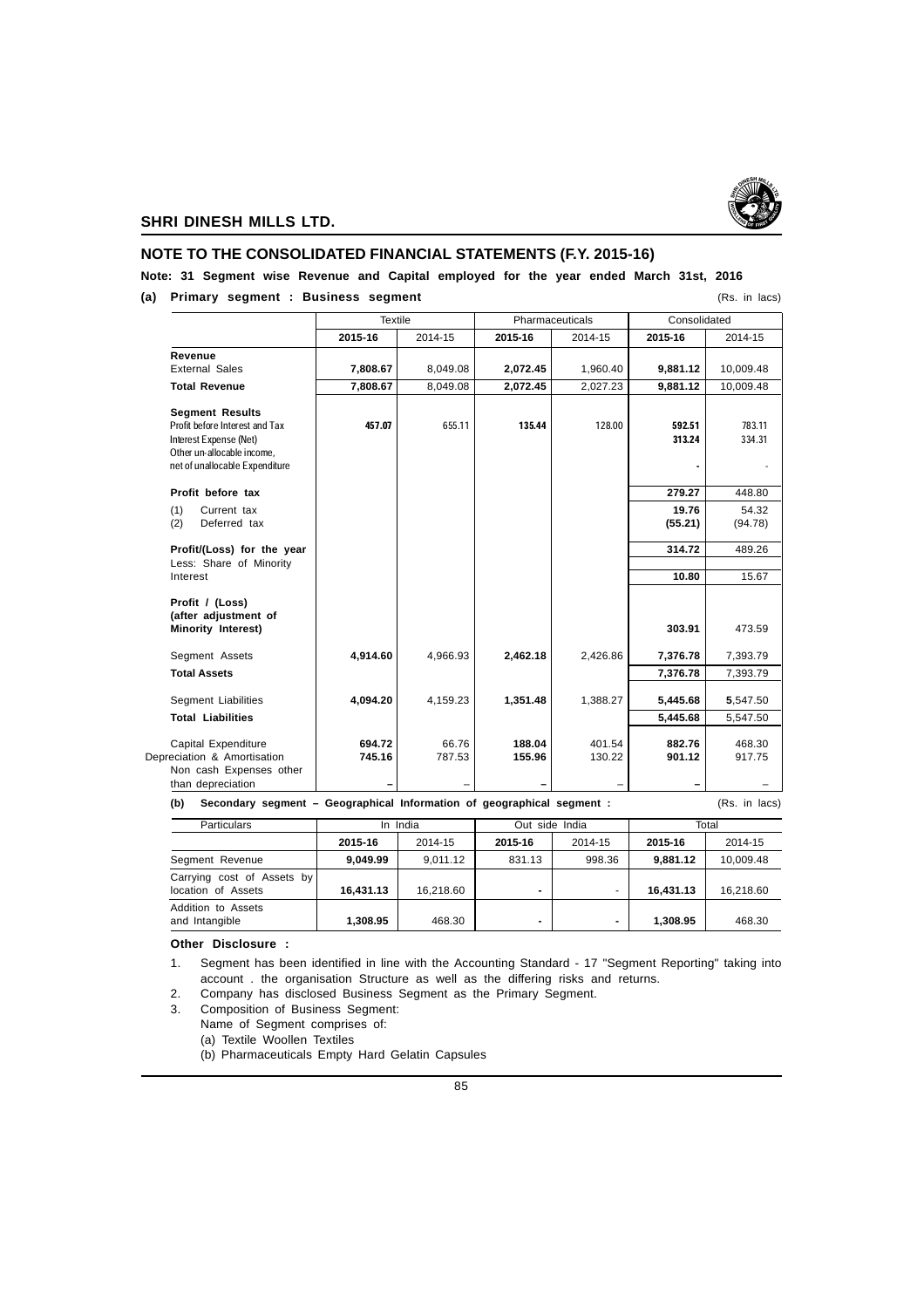## **NOTE TO THE CONSOLIDATED FINANCIAL STATEMENTS (F.Y. 2015-16)**

**Note: 32** Significant Accounting Policies followed by the Company are as stated in the statement annexed to this schedule as Annexure I.

**Note: 33** Previous year's figures have been regrouped whereever necessary.

As per our Report of even date For and on behalf of the Board of Directors For **Dhirubhai Shah & Doshi N. U. Patel B. U. Patel B. U. Patel Chartered Accountants Managing Director** Chairman & Managing Di Firm's Registration Number: 102511W

Chairman & Managing Director (CEO)

**Kaushik D. Shah**  $\begin{array}{ccc} \bullet & \bullet & \bullet \\ \bullet & \bullet & \bullet \end{array}$  **J. B. Sojitra and M.B. Thummar**<br>Partner Company Secretary Chief Financial Office

**Chief Financial Officer** 

Vadodara, May 30th, 2016

Membership No.: 016502<br>Vadodara, May 30th, 2016

86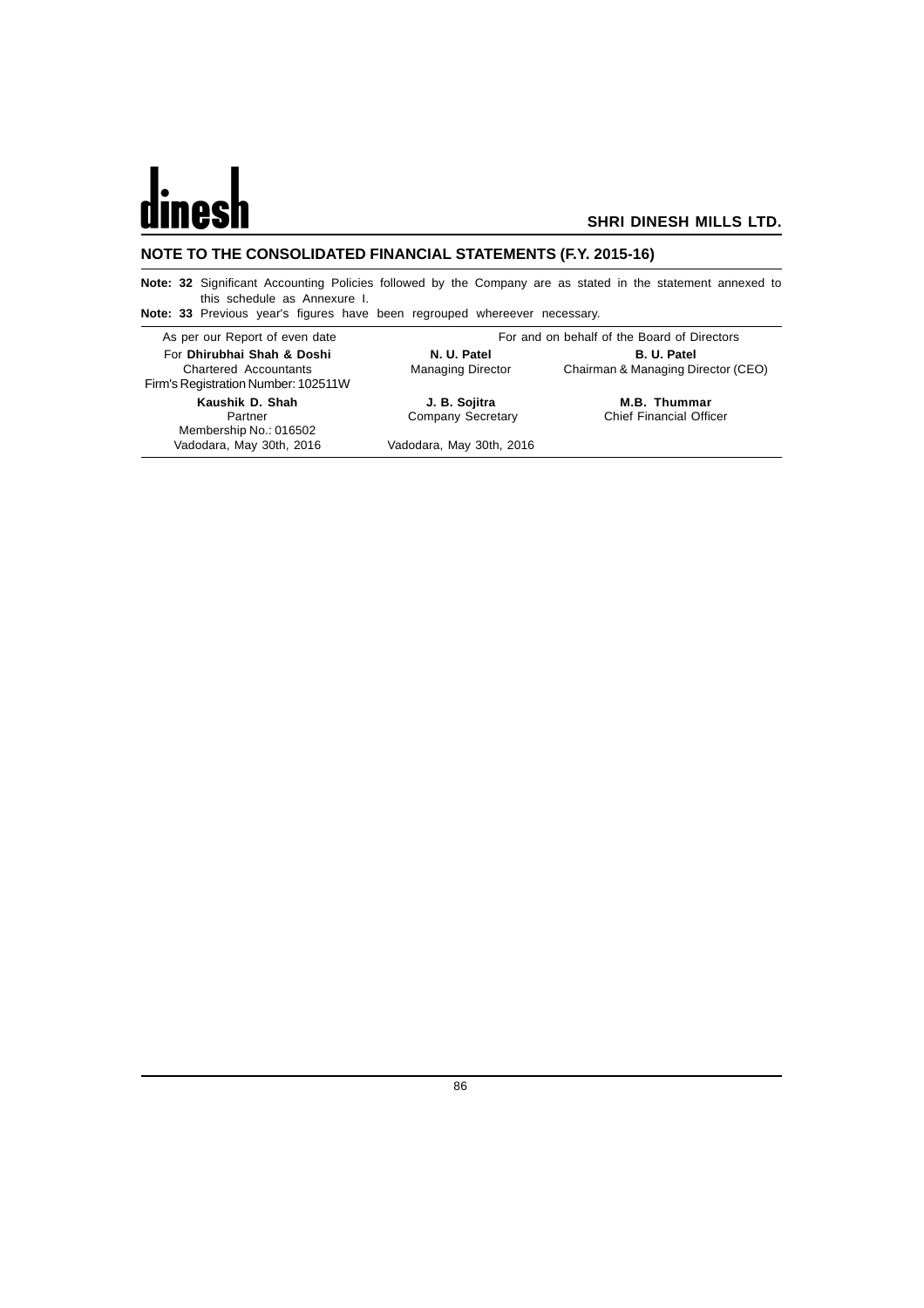

# **ANNEXURE I REFERRED TO IN NOTE 32 TO THE ACCOUNT FOR THE YEAR ENDED 31ST MARCH, 2016, STATEMENT ON SIGNIFICANT ACCOUNTING POLICIES**

#### **1. System of Accounting :**

These consolidated financial statements have been prepared on an accrual basis and under historical cost convention and in compliance, in all material aspects, with generally accepted principles in India and are in compliance with the accounting standard issued by the Institute of Chartered Accountants of India and the provisions of the Companies Act, 2013. The significant accounting policies adopted by the Company are detailed below:

#### **2. Fixed Assets and Depreciation :**

# **A. Fixed Assets**

- Fixed Assets are carried at cost of acquisition including incidental cost relating to acquisition / installation. Fixed Assets are shown net of accumulated depreciation and amortized amount (except on free- hold land).
- II. Capital Work-in-progress is stated at amount expended up to the date of Balance Sheet.

#### **B. Depreciation and Amortization**

- a) Leasehold land:
	- Premium on leasehold land is being amortized over the period of lease.
- b) Other Fixed Assets:
	- Depreciation on all the assets is being provided on written down value method except for plant & machinery of holding company and all assets of subsidiary company, wherein straight-line method is followed. The useful life of Continuous process plants and electrical installations of subsidiary company are considered based on the technical assessment by the management. For residual assets, rate of depreciation is accordance with the provisions of section 123 of the Companies Act, 2013 considering the useful life provided in part "C" of the schedule II.
	- II. Depreciation on additions to the assets during the year is being provided on pro-rata basis with reference to the month of acquisition /installation.
	- IV. Depreciation on assets sold, discarded, demolished or scrapped during the year is being provided up to the month in which such assets are sold, discarded, demolished or scrapped.

#### **3. Investments :**

Investments are classified into Current and Non-current investments. Current investments are stated at lower of cost and fair value. Non-current investments are stated at cost. A provision for diminution is made to recognize a decline, other than temporary, in the value of Non-current investments.

- **4. Inventories :**
	- i) Stores, Machinery Spares, Coal, etc. are valued at cost or net realizable value whichever is lower. Cost is arrived at on 'Moving Weighted Average Cost basis'.
	- ii) Raw Materials are valued at cost or net realizable value whichever is lower. Cost is arrived at on 'Specific Identification cost basis'.
	- iii) Materials in Process and Finished Goods are valued at cost or net realizable value, whichever is lower. Cost comprises all cost of purchase, cost of conversion and other costs incurred in bringing the inventories to their present location and condition.
	- The excise duty in respect of closing inventory of finished goods is included as part of finished goods.
	- iv) Materials in Customs Bonded Warehouse and in transit are stated at cost, up to the date of Balance Sheet.
	- v) Due allowance is estimated and provided for defective and obsolete items, wherever necessary, based on the past experience of the Company.

#### **5. Foreign Currency Transactions :**

- Initial Recognition:
	- Transactions denominated in foreign currencies are recorded at the rate prevailing on the date of the transaction.
- ii) Conversion:

At the year-end, monetary items denominated in foreign currencies remaining unsettled are converted into rupee equivalents at the year-end exchange rates. Non monetary items which are carried in terms of historical cost denominated in foreign currency are reported using the exchange rate at the date of the transaction.

iii) Exchange Differences:

All exchange differences arising on settlement and conversion of foreign currency transactions are included in the profit and loss account, except in cases where they relate to the acquision of fixed assets, acquired out of India in which case they are adjusted in the cost of the corresponding asset.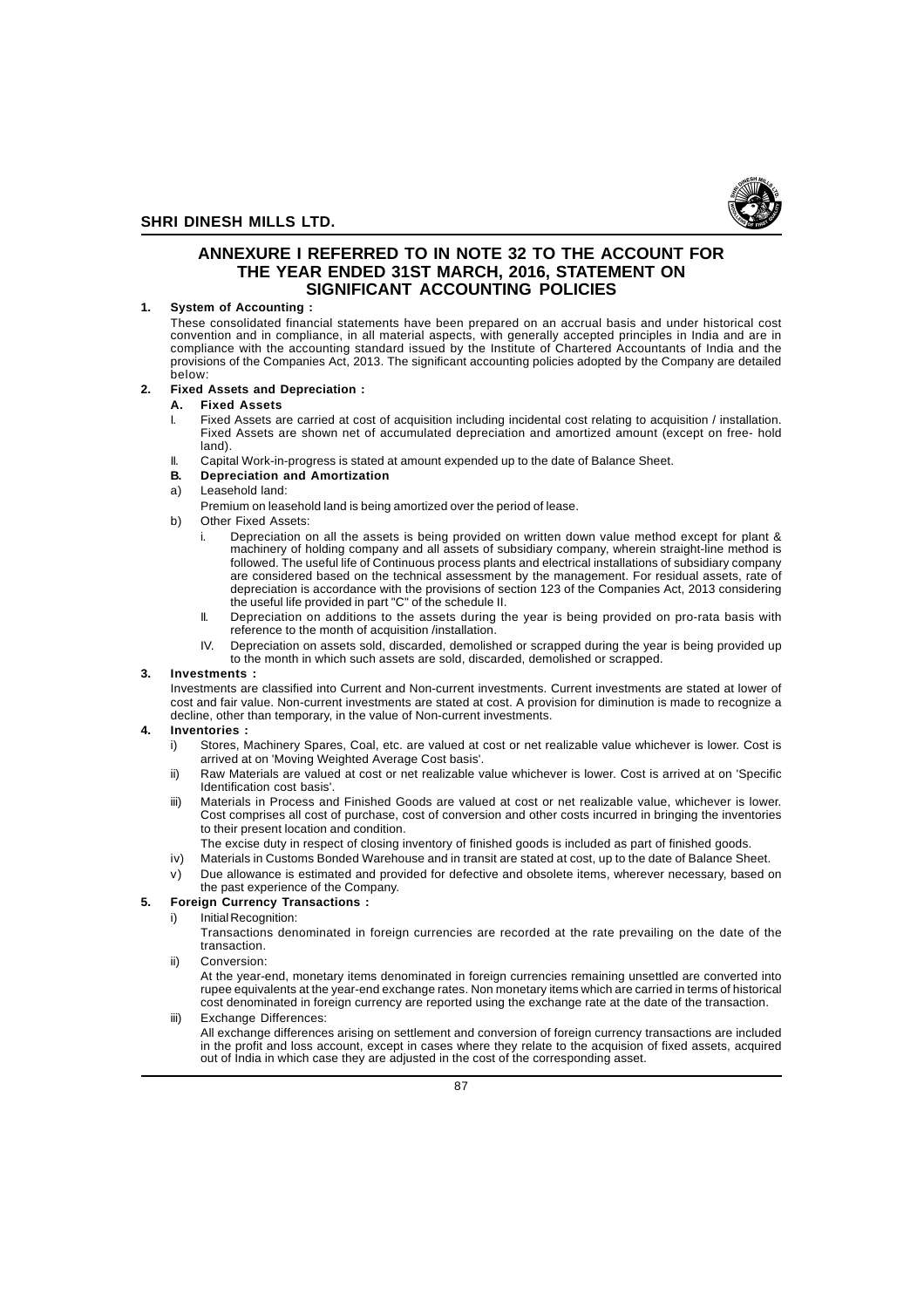#### **6. Revenue Recognition :**

- i) Domestic Sales are recognized as revenue on transfer of significant risk and rewards of ownership which is generally on dispatch of products to the customers.
- ii) Export Sales are recognized as revenue on transfer of significant risk and rewards of ownership which is generally on the basis of the dates of Bill of Lading and / or Air Way Bill.
- iii) Export incentives benefits under "Duty Entitlement Pass Book under the Duty Exemption Scheme" and "Duty Draw back scheme" are accounted in the year of exports.
- iv) Dividend income is accounted for in the year in which the right to receive the same is established.
- v) Interest income is recognized on a time proportion basis taking into account the amount outstanding and the rate applicable.

### **7. Employee Benefits :**

- Defined Contribution Plan:
	- Company's contribution paid/payable during the period to Provident Fund, Employee Deposit Linked Insurance Plan, Super Annuation Fund, Employee State Insurance Plan and Labour Welfare Fund are recognized as an expense in the Profit and Loss Account.
- Defined Benefit Plan:

Provision for payments to the Employees Gratuity Fund after taking into account the funds available with the Trustees of the Gratuity Fund is based on actuarial valuation done at the close of each financial year.

At the reporting date Company's liabilities towards gratuity is determined by independent actuarial valuation using the projected unit credit method. Actuarial gain and losses are recognized immediately in the statement of Profit and Loss account as income or expenses.

iii) Other defined benefits:

Provision for other defined benefits for long term leave encashment is made based on an independent actuarial valuation on projected unit credit method at the end of each financial year. Actuarial gain and losses are recognized immediately in the statement of Profit and Loss Account as income or expenses.

iv) Company recognizes the undiscounted amount of short term employee benefits during the accounting period based on service rendered by employees.

#### **8. Taxation :**

Income tax expense comprises of Current tax and Deferred tax charge or credit. Provision for current tax is made on assessable income at the tax rate applicable to the relevant assessment year.

The Deferred tax Asset and Deferred tax liability are calculated by applying tax rate and tax laws that have been enacted or substantively enacted by the Balance Sheet date.

Deferred tax Assets arising mainly on account of brought forward losses and unabsorbed depreciation under tax laws, are recognized, only if there is virtual certainty of its realisation, supported by convincing evidence. Deferred Tax Assets on account of other timing difference are recognized only to the extent there is a reasonable certainty of its realization.

The carrying amount of Deferred tax assets are reviewed to reassure realization at each Balance Sheet date.

#### **9. Government Subsidies :**

- i) Government subsidies are recognized when there is reasonable assurance that the same will be received.
- ii) Revenue subsidies for expenses incurred are reduced from the respective expenses.
- iii) Capital subsidies relating to specific fixed assets are reduced from the gross value of the respective fixed assets.

#### **10. Borrowing Costs :**

Interest and other borrowing costs attributable to qualifying assets are capitalized. Other interest and borrowing costs are charged to revenue.

#### **11. Provisions, Contingent Liabilities and Contingent Assets :**

A provision is recognized when an enterprise has a present obligation as a result of past event and it is probable that an outflow of resources will be required to settle the obligation, in respect of which a reliable estimate can be made. Provisions are not discounted to its present value and are determined based on management estimate required to settle the obligation at the Balance Sheet date and adjusted to reflect the current management estimates. A disclosure for a contingent liability is made when there is a possible obligation or a present obligation that may, but probably will not, requires an outflow of resources. Where there is a possible obligation or a present obligation in respect of which the likelihood of outflow of resources is remote, no provision or disclosure is made.

#### **12. Impairment of Assets :**

The carrying amounts of assets are reviewed at each Balance Sheet date if there is any indication of impairment based on internal / external factors. An impairment loss will be recognized wherever the carrying amount of an asset exceeds its recoverable amount. The recoverable amount is greater of the asset's net selling price and value in use. In assessing value in use, the estimated future cash flows are discounted to the present value by using weighted average cost of capital.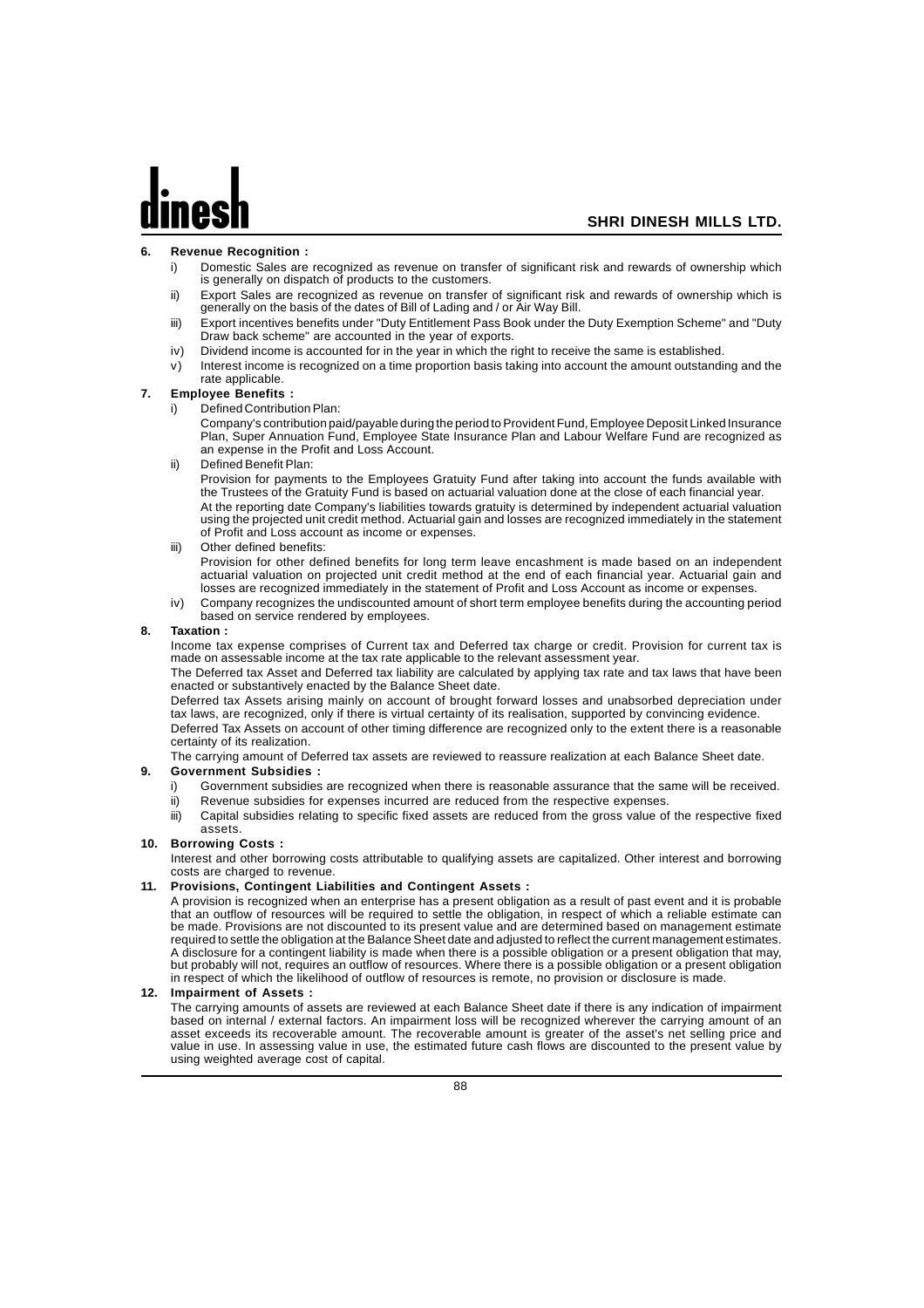

## **Form: AOC - I**

(Pursuant to first proviso to sub - section (3) of section 129 read with rule 5 of Companies (Accounts) Rules, 2014)

#### **Statement containing salient features of the Financial Statement of Subsidiaries / Associate companies / Joint Ventures Part - "A": Subsidiaries**

|  | Part - "A": Subsidiaries |  |
|--|--------------------------|--|
|  |                          |  |

| Sr. No.       | <b>Particulars</b>                                                                                                             | Amount (Rs. in Lacs)                                      |
|---------------|--------------------------------------------------------------------------------------------------------------------------------|-----------------------------------------------------------|
|               | Name of the Subsidiary                                                                                                         | Dinesh Remedies Ltd.                                      |
| $\mathcal{P}$ | Reporting period for the subsidiary concerned, if different<br>from the holding company's reporting period                     | Reporting period is same<br>i.e. 31st March of every year |
| 3             | Reporting currency and Exchange rate as on the last date of<br>the relevant financial year in the case of foreign subsidiaries | Not Applicable                                            |
| 4             | Share Capital                                                                                                                  | 2359.16                                                   |
| 5             | Reserves & Surplus                                                                                                             | (323.75)                                                  |
| 6             | Total Assets                                                                                                                   | 3386.89                                                   |
| 7             | <b>Total Liabilities</b>                                                                                                       | 3386.89                                                   |
| 8             | Investments                                                                                                                    | 0.00                                                      |
| 9             | Turnover                                                                                                                       | 2082.45                                                   |
| 10            | Profit Before Tax                                                                                                              | 30.01                                                     |
| 11            | Provision for Taxation                                                                                                         | 5.72                                                      |
| 12            | Profit after Tax                                                                                                               | 24.29                                                     |
| 13            | Proposed Dividend                                                                                                              | <b>NIL</b>                                                |
| 14            | % of shareholding                                                                                                              | 55.52%                                                    |

**Notes:**

(1) Names of subsidiaries which are yet to commence operations: None.

(2) Names of subsidiaries which have been liquidated or sold during the year: None

**Part - "B": Associates and Joint Ventures: - None**

For and on behalf of the Board of Directors of Shri Dinesh Mills Limited,

**BHARAT PATEL N. U. PATEL** Chairman & Managing Director Managing Director

**J. B. SOJITRA M.B. THUMMAR**<br>Company Secretary Chief Financial Officer Vadodara, 30th May, 2016 Company Secretary Chief Financial Officer (CFO)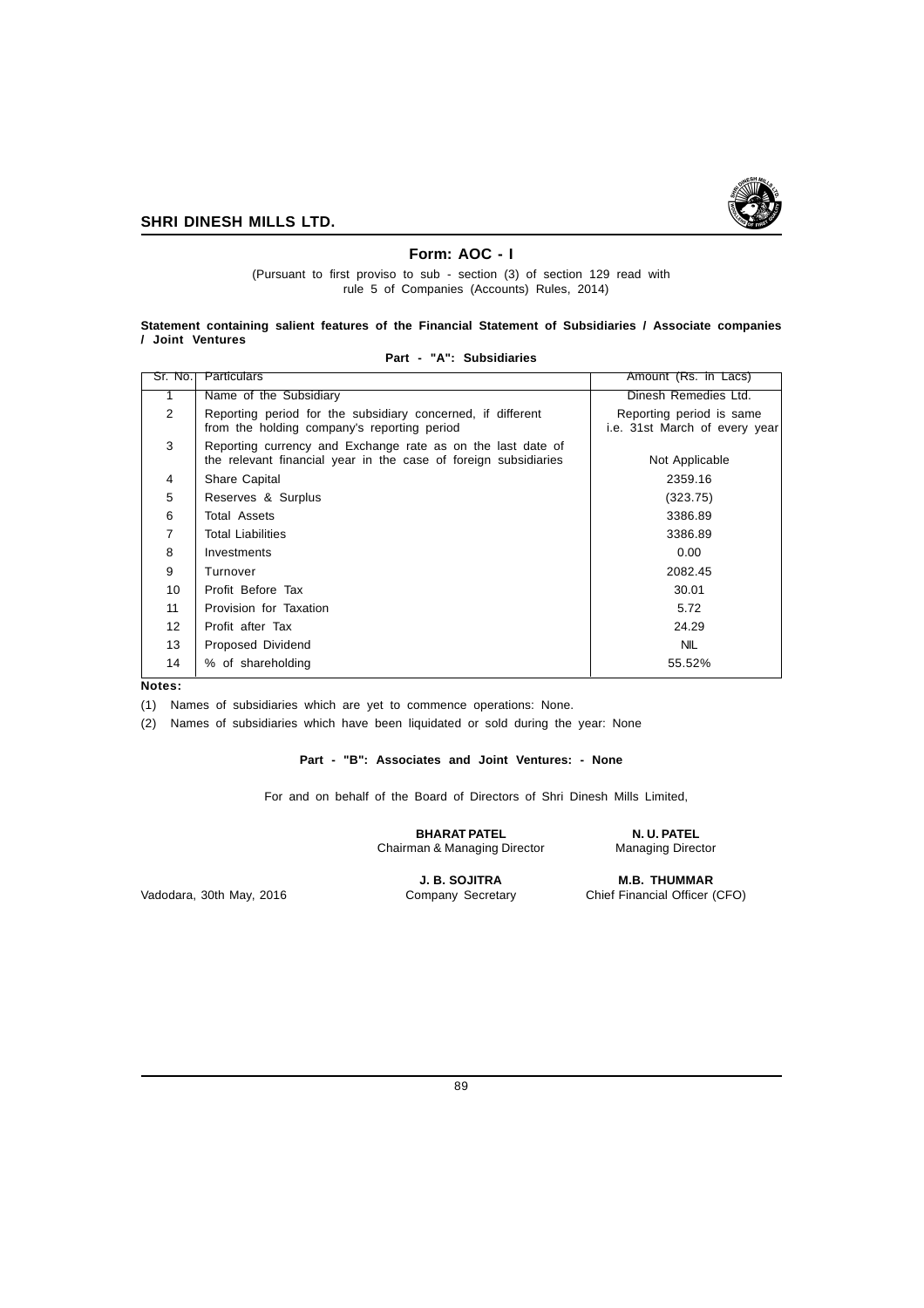#### **SHRI DINESH MILLS LIMITED**

Regd. Office : P.O. Box No. 2501, Padra Road, Vadodara - 390 020 · www.dineshmills.com **(CIN: L17110GJ1935PLC000494)**

# **81st ANNUAL GENERAL MEETING**

#### **ATTENDANCE SLIP**

|                                     | ————————————————————/ DP ID No. _____________________________/ Client ID No. _______________________          |
|-------------------------------------|---------------------------------------------------------------------------------------------------------------|
| No. of Shares : ___________________ |                                                                                                               |
|                                     |                                                                                                               |
|                                     | I/We hereby record my/our presence at the 81st Annual General Meeting of the Company being held at Registered |

Office of the Company at Padra Road, Vadodara on Tuesday, the 27th September, 2016 at 11.00 A.M.

Notes :

Member's/Proxy's Signature

 $\chi$ 

 $\chi$ 

- 1. Please complete the Folio / DP-ID / Client ID No. and Name, sign this Attendance Slip and hand it over at the Attendance verification counter at the entrance of the Meeting Hall.
- 2. Members holding shares in physical form are requested to advise the change in their address, if any to the Registrar / Company quoting their Folio Number(s). Members holding shares in electronic form may update such details with their respective Depository Participant(s).
- 3. Member intending to appoint a proxy, should complete the proxy form and deposit it at the Company's Registered Office not later than 48 hours before the commencement of the Annual General meeting.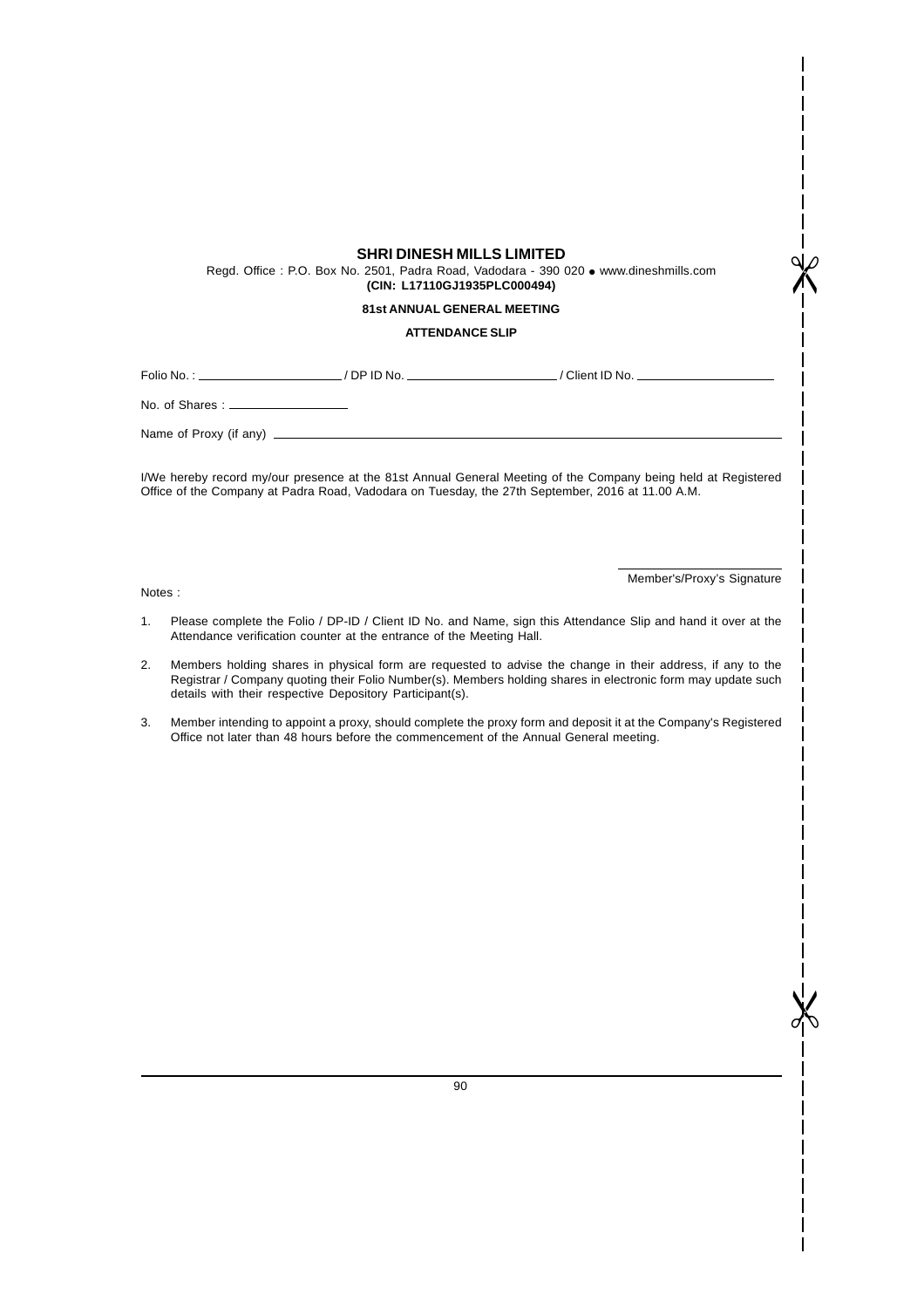**SHRI DINESH MILLS LIMITED**

Regd. Office : P.O. Box No. 2501, Padra Road, Vadodara - 390 020 • Website : www.dineshmills.com **(CIN: L17110GJ1935PLC000494)**

 $\Delta$ 

**PROXY FORM**

| Email ID: _______             |                                                                                                                                                                                                                                                                           |                  |         |
|-------------------------------|---------------------------------------------------------------------------------------------------------------------------------------------------------------------------------------------------------------------------------------------------------------------------|------------------|---------|
|                               |                                                                                                                                                                                                                                                                           |                  |         |
|                               | I/We, being a Member /Members of Shri Dinesh Mills Limited hereby appoint:                                                                                                                                                                                                |                  |         |
| 1.<br>Name: $\_\_$            |                                                                                                                                                                                                                                                                           |                  |         |
| Address: __                   |                                                                                                                                                                                                                                                                           |                  |         |
| $E$ -mail ID: $\_\_\_\_\_\_\$ |                                                                                                                                                                                                                                                                           |                  |         |
| 2.<br>Name: $\frac{1}{2}$     |                                                                                                                                                                                                                                                                           |                  |         |
| Address: __                   |                                                                                                                                                                                                                                                                           |                  |         |
|                               |                                                                                                                                                                                                                                                                           |                  |         |
| 3.                            |                                                                                                                                                                                                                                                                           |                  |         |
| Address: __________           |                                                                                                                                                                                                                                                                           |                  |         |
|                               |                                                                                                                                                                                                                                                                           |                  |         |
| E-mail ID: $\_\_$             | Signature<br>as my/our Proxy to attend and vote (on a poll) for me/us and on my/our behalf at the 81st Annual General Meeting of the Company,                                                                                                                             |                  |         |
| Resolution No.                | <b>Resolutions</b>                                                                                                                                                                                                                                                        | Optional *       |         |
| <b>Ordinary Business:</b>     |                                                                                                                                                                                                                                                                           | For              | Against |
| $\mathbf{1}$                  | Adoption of Audited Financial Statement                                                                                                                                                                                                                                   |                  |         |
| $\overline{2}$<br>3           | Declaration of Dividend on Equity Shares<br>Re-appointment of Shri J. B. Sojitra as Director who retires by rotation and being                                                                                                                                            |                  |         |
|                               |                                                                                                                                                                                                                                                                           |                  |         |
|                               | eligible, offers himself for re-appointment.                                                                                                                                                                                                                              |                  |         |
| 4                             | Appointment of Statutory Auditors                                                                                                                                                                                                                                         |                  |         |
| <b>Special Business:</b><br>5 | To consider payment of Remuneration to Shri Bharatbhai Patel, Managing Director                                                                                                                                                                                           |                  |         |
| $\overline{6}$                | from 1st April, 2016 to 31st March, 2018<br>Appointment of Mrs. Tarunaben Patel as an Independent Director                                                                                                                                                                |                  |         |
| $\overline{7}$                | Appointment of Shri Sanjiv Shah as an Independent Director                                                                                                                                                                                                                |                  |         |
| 8                             | Appointment of Shri J. B. Sojitra as an Executive Director (Corporate Affairs) &<br>Company Secretary                                                                                                                                                                     |                  |         |
| 9                             | Approval of "Shri Dinesh Mills Limited - Employees Stock Option Scheme, 2016<br>(ESOP - 2016)                                                                                                                                                                             |                  |         |
|                               | Signed this on _______ day of ________________ 2016                                                                                                                                                                                                                       |                  |         |
|                               | Signature of Proxy Holder(s): ______                                                                                                                                                                                                                                      |                  |         |
| Notes:                        |                                                                                                                                                                                                                                                                           | Affix 1          |         |
| 1.                            | The Proxy should be deposited at the Registered Office of the Company not later than 48 hours before the                                                                                                                                                                  | Rupee            |         |
| 2.                            | commencement of the Annual General Meeting.<br>For this Resolution and explanatory statement and notes, please refer to the notice of the 80th Annual                                                                                                                     | Revenue<br>Stamp |         |
| General Meeting.<br>*3.       | It is optional to put a 'X' in the appropriate column against the Resolution indicated in the Box. If you leave<br>the 'for' or 'against' column blank against any or all Resolutions, your proxy will be entitled to vote in the<br>manner as he/she thinks appropriate. |                  |         |